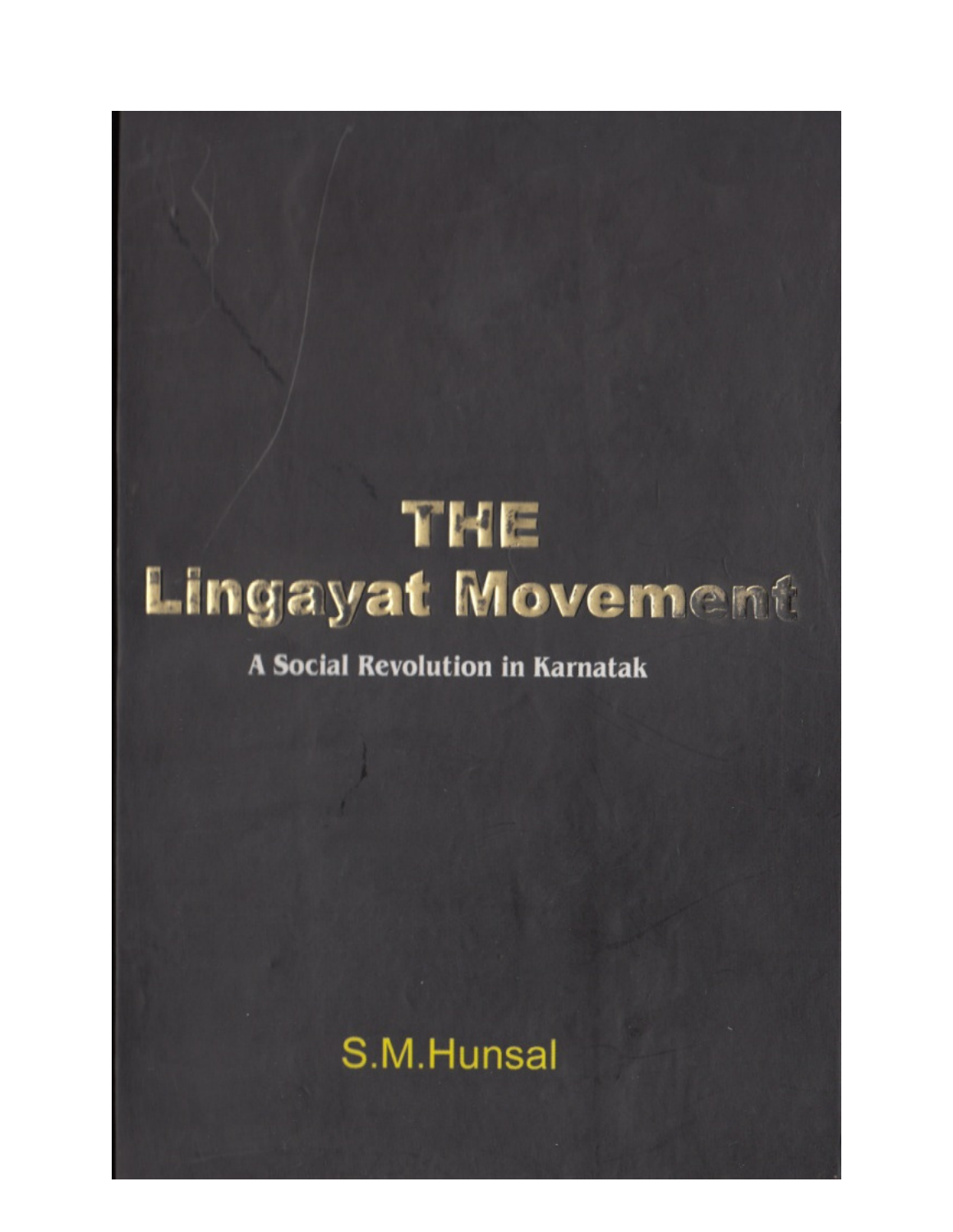# The Lingayat Movement

(A social Revolution in Karnataka)

By S. M. Hunsal  $_{\text{B.A (B. Com); B.T}}$ 

With forward by

Dr. C. R. Reddy Kt. Hon. D.lit., M.L.C

Vice-Chancellor, Andhra University

# Basava Samithi

Basava Bhavan, Sri Baaveshwar Road

Bengalore-560001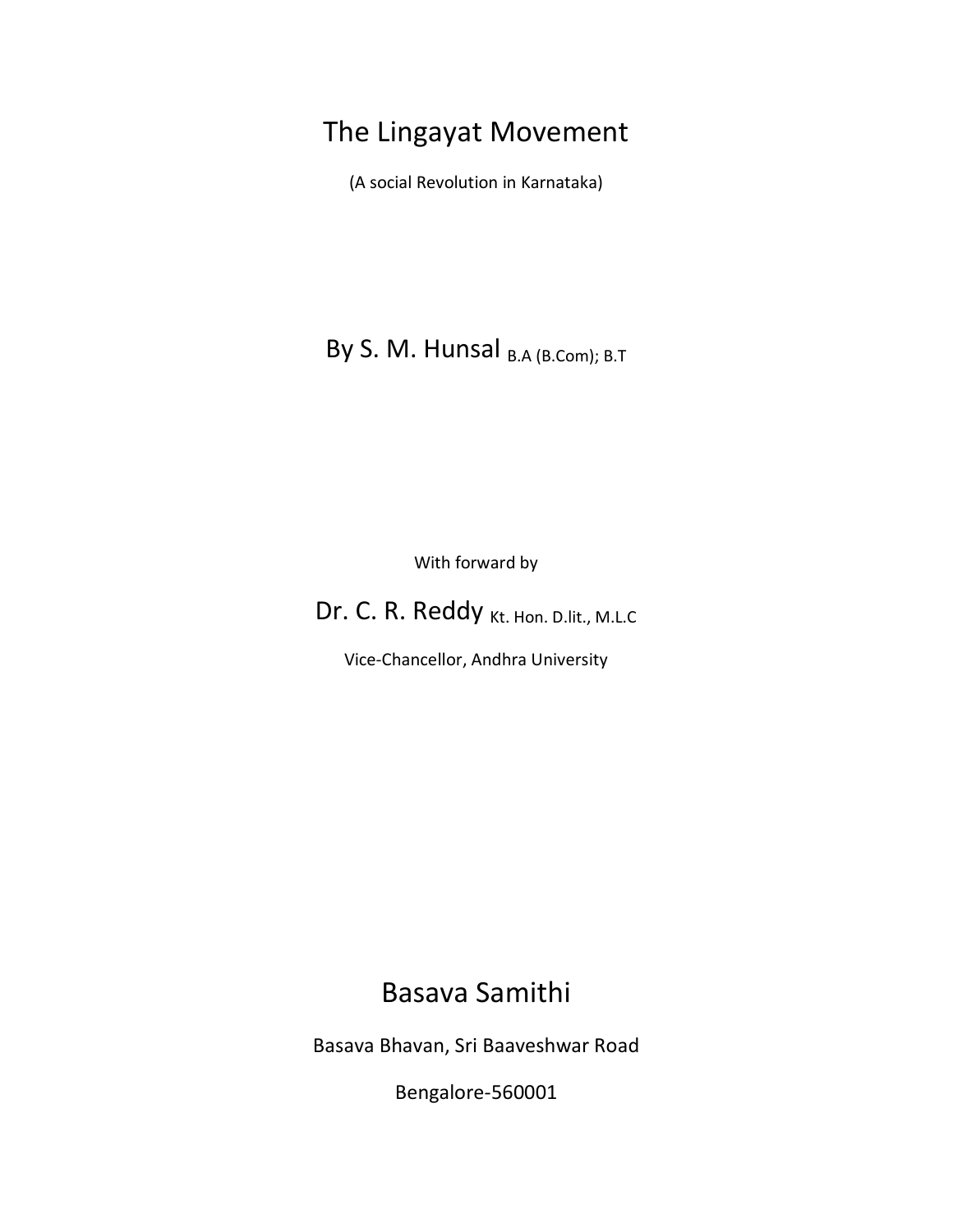THE LINGAYAT MOVEMENT (A Social Revolution in Karnataka): By: S. M. Hunsal, B.A. (B. com); B.T., With forward by Dr. C. Ramlinga Reddy, Kt. Hon. D. Lit., M.L.C, Vice-Chancellor, Andhra University.

Published by Basava Samithi, Basava Bhavan, Sri Basaveshwara Road, Bengalore-560001

Pages: xxxvii +226

First Impression: 1947- Kannada Sahitya Mandir, Dhrawad

Second Impression: 2004

© Basava Samithi

Price: Rs 75/-

Cover page: Pundalika Kalliganur

DTP by: Varshini Graphics, Bengalore-40 Ph 23402575.

Printed at: Sneha Printers No.114 4<sup>th</sup> Cross, BCC Layout Vijayanagar 2nd Stage, Bangalore-40 Ph.: 23392814 Email: snehaprinters1@rediffmail.com, karthikenterrises@yahoo.com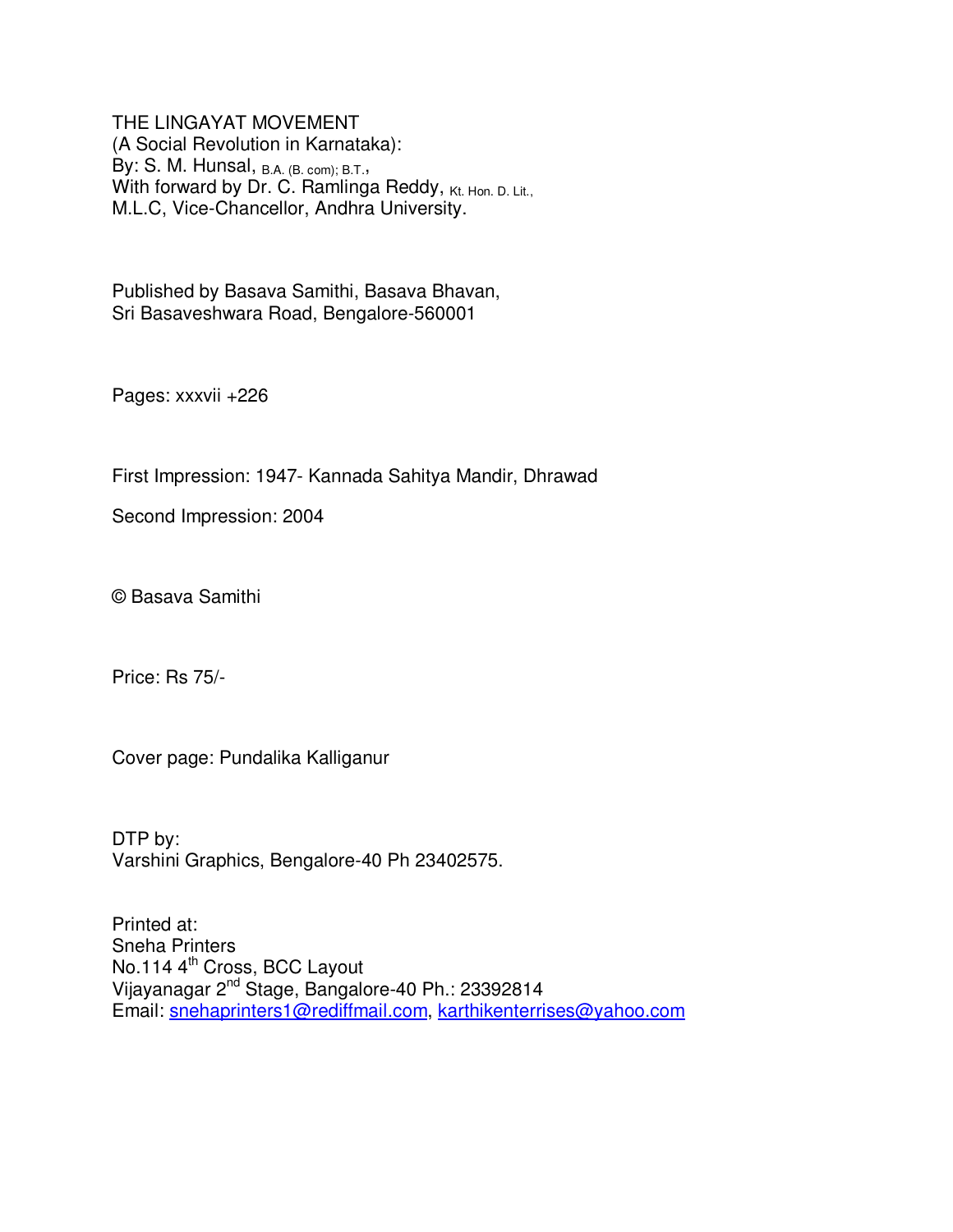| CHAPTER-I RELIGION AND PHILOSOPHY: THEIR RELATION TO SOCIAL SCIENCES  25 |  |
|--------------------------------------------------------------------------|--|
|                                                                          |  |
|                                                                          |  |
|                                                                          |  |
|                                                                          |  |
|                                                                          |  |
|                                                                          |  |
|                                                                          |  |
|                                                                          |  |
|                                                                          |  |
|                                                                          |  |
|                                                                          |  |
|                                                                          |  |
|                                                                          |  |
|                                                                          |  |
|                                                                          |  |
|                                                                          |  |
|                                                                          |  |
|                                                                          |  |
|                                                                          |  |
|                                                                          |  |
|                                                                          |  |
|                                                                          |  |
|                                                                          |  |
|                                                                          |  |
|                                                                          |  |
|                                                                          |  |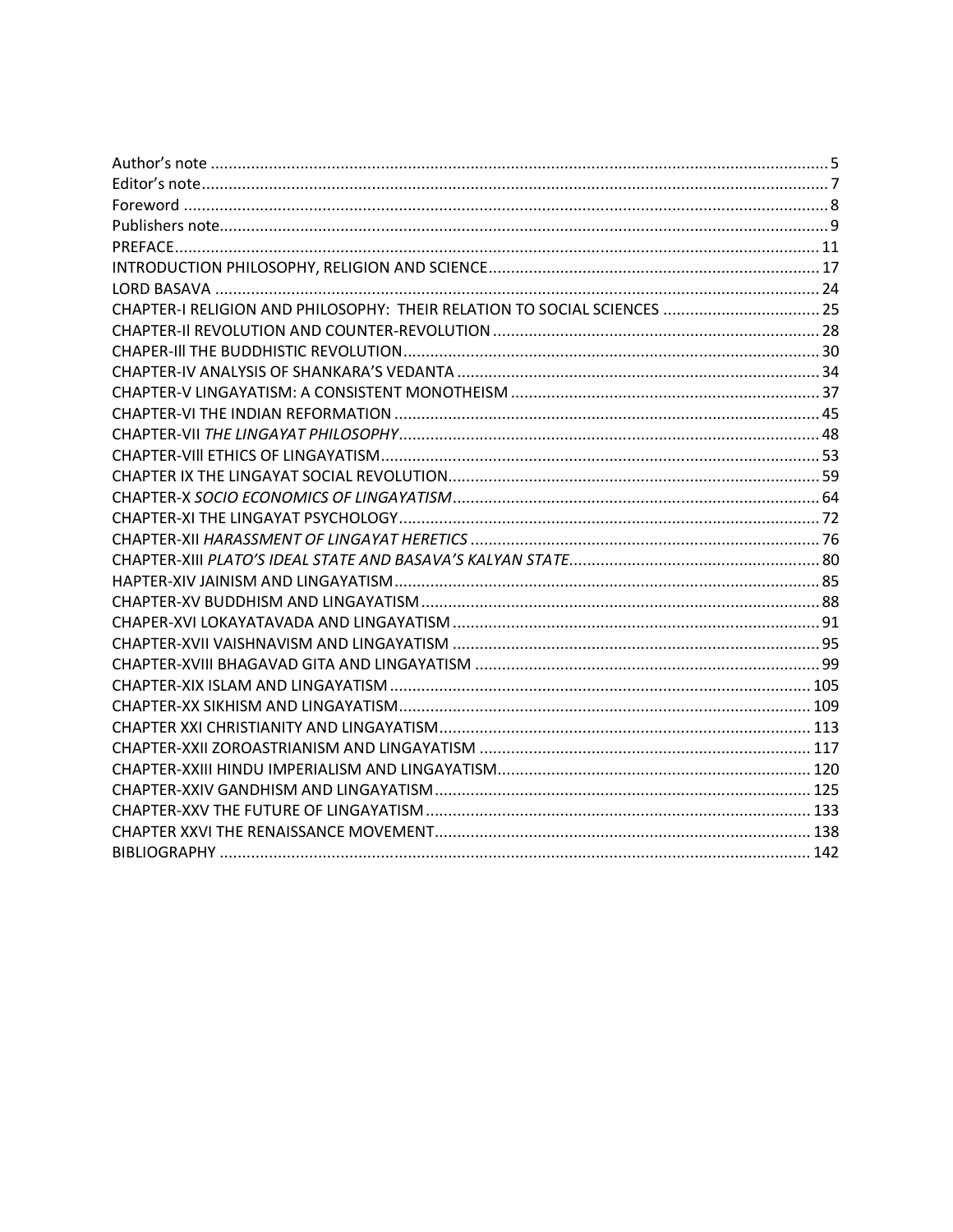## **Author's note**

It is a matter of deep regret that there are very few books In English on Lingayat religion. Eminent philosophers like Dr. S. Radhakrishnan have not taken note of this might religious upheaval-the Lingayat movement of the twelfth century. Indeed it is regrettable that Dr. S. Radhakrishnan should write only a sentence or two on Basava in his voluminous writings. He has discussed all the systems of Indian philosophy including Buddhism and Jainism. Of course there were many authoritative Sanskrit works on Lingayat religion-Siddhant Sikhamani Virashaivananada Chandrika, lingadharana Chandrika etc. he ought to have written a chapter on Lingayatism by referring to these Sanskrit works. In his later writing also he has not mentioned a word on the Lingayat religion.

But be as it may, the bulk of Lingayat literature is in Kannada the regional language of Karnataka. So there was a need for an authoritative work of LIngayat religion based on Kannada Vachan Shastra. I hope that the present book will serve the need. I have applied the scientific method to the study of Lingayat movement, a new approach to history. All the aspects of Lingayatism are discussed and Lingayatism is compared with important religions of India and the world.

In this connection I shall be failing in my duty if I do not express my sense of thankfulness to those who helped me in a number of ways. Mr. M. N. Roy, the world revolutionary examined the manuscript ideologically, and an Englishman Mr. Philip Spratt, a leading Journalist of Bangalore, scrutinized it and entered corrections. I am grateful to both of them. I specially thank Mr. M. N. Roy for having encouraged me to write the book. I am thankful to Dr. C. Ramalingareddy. Voce chancellor, Andhra University, for his kindness in according to my request for a Foreword to my book

My thanks are also due to prof. S.S.Basavanal, M.A for his valuable suggestions and timely encouragement to me, to Shreemant Basavaraj Desai, President Karnataka Seva Mantapa and Vice-President, Karnataka Mahamandala, to Mr. G. S Hurali, the Municipal Councilor, Dharwad, and his merchant friends; Mr. Liangaraj Muddannavar of Byadagi and Mr. V. K. Javali, M.Ed, for having helped the publication. I express my heartful thanks to His Holiness Jagadguru Karibasava Swami Gavimath Samstha, Uravakonda, for his encouragements. I am also extremely grateful to Shree A. g. Kadadevarmath Swamiji Gokak. For his guidance matter.

Finally I owe a debt of gratitude to his Hiliness Jagadguru Gurusidda Rajayogindra Swamiji Murusavirmath, Hubli, for his financial support towards the printing of the book, which is respectfully, dedicated to the late His holiness Jagadguru Gangadhar Swamiji Murusavirmath. It is in the fitness of things to mention that His holiness Jagadguru Gurusiddha Raayogindra Swamiji offered a donation of one lakh of rupees towards the establishment of the commerce college, Hubli, under the management of the Karnataka Lingayat Education Society in which the author of the book is working present.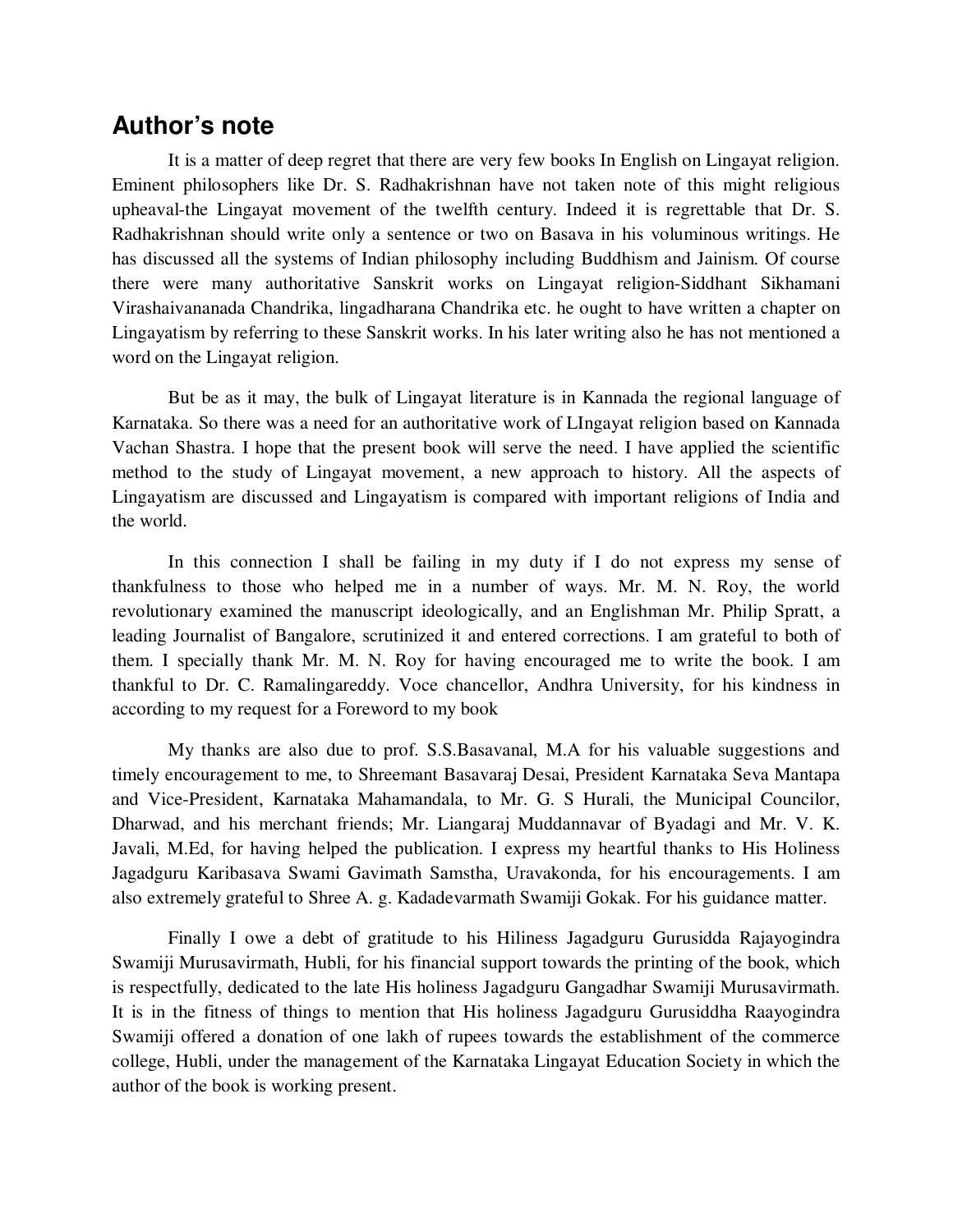I am also thankful to Mr. T. D. Shivalingayya, Proprietor, Karnataka Sahitya Mandira, Dharwar, for having published my book; to Mr. Fakirappa Yallappa Mindagudli for having got printed in his Ravindra Press and to Mr. S. S. Kulkarni a prominent publisher of Dharwar, for the timely help.

Maratha Colony Dharwar 24-10-1947

**S.M.Hunsal**, B.A., B.T Teacher of English and history Raja Lakhmangouda Sirdesai High school Secretary, Renaissance Club; Member, working Committee Karnataka University Association Dharwar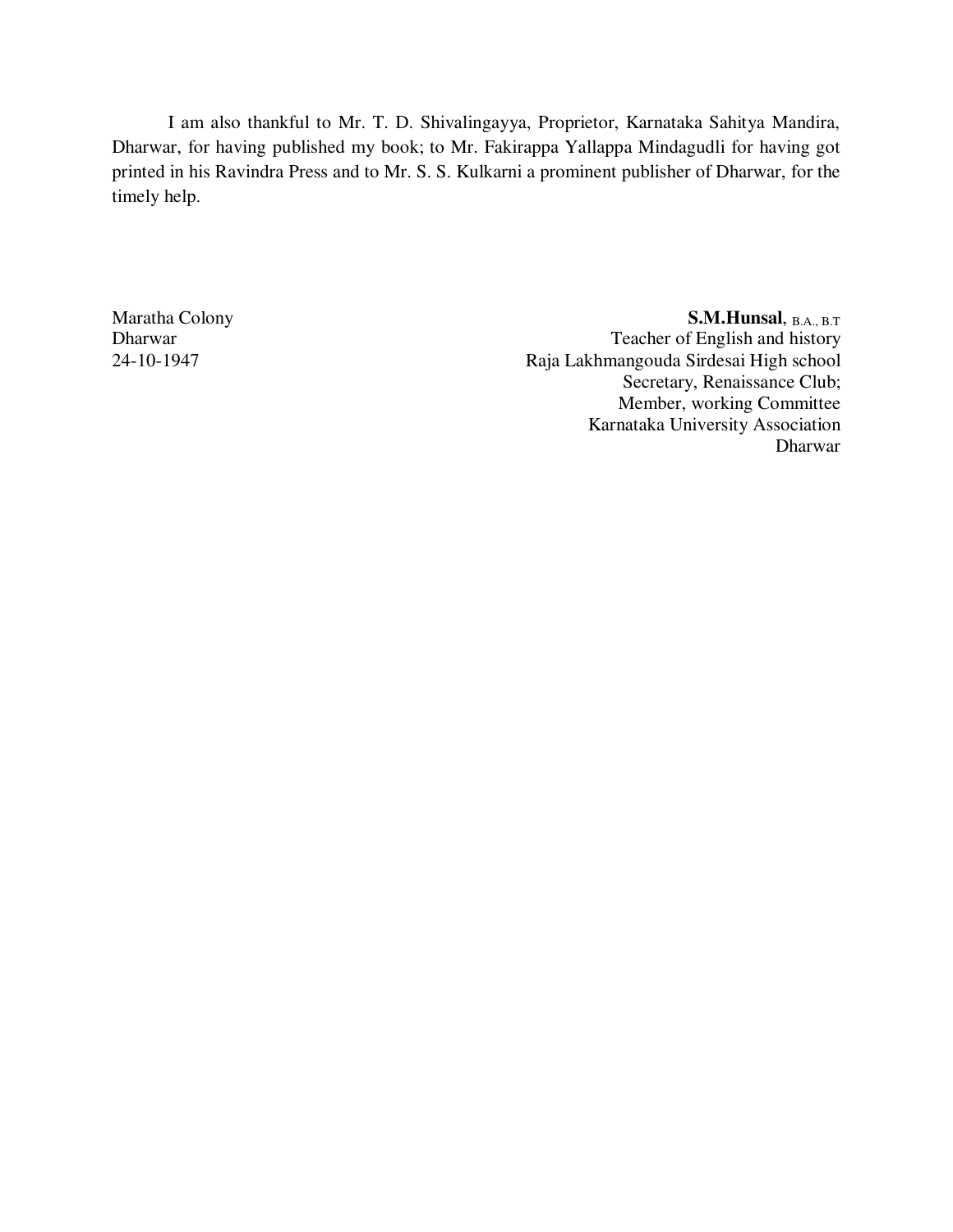## **Editor's note**

The learned author of this book has or some time been urging me to write a history of Lingayat movement. It would be a very interesting study, and my temptation to do it has also been great. But for various other reoccupations, I could not find as yet the necessary time. Mr. Hunsal, however, was impatient; he very rightly felt that a treatise on the social and cultural significance of the Lingayat movement should be published without any further delay. Unable to undertake the work in the near future, I encouraged him to write the present book, which gives a general idea of the subject, treating its various aspects in an unprecedented manner. I am sure the result of Mr. Hunshal's painstaking study will draw the attention of historians to the period of Indian Reformation which still remains almost a closed chapter of our history.

The publication of this highly interesting treatise on a particular historical phenomenon coincides with other, more elaborate efforts for rewriting Indian History. The history of India remains in a fragmentary state. The fired of historical research is vast eminent scholars and distinguished public men are applying their talents to the task. Compared to their vast schemes, and unlimited resources this book is a modest effort. but it has the great merit of applying the scientific method to the study of history. Therefore, it is to be appreciated as a valuable, indeed hitherto unique, contribution to India historical research.

Dehradun July 15<sup>th</sup>, 1946 **M. N. Roy**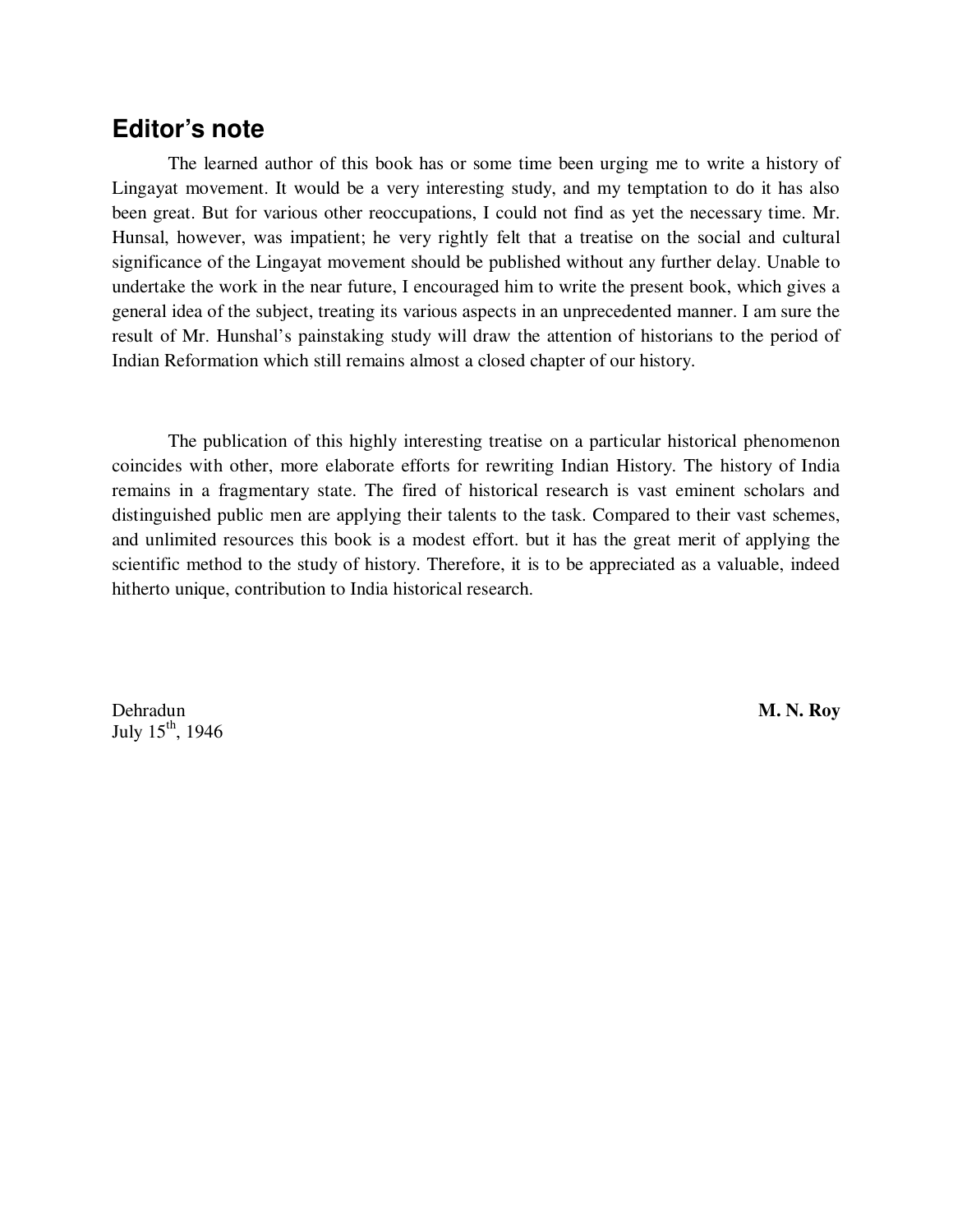## **Foreword**

Basava is one of the greatest reforms that India has produced, a resolute and independent thinker, and also a man of resolue and independent conduct a rare instance of powerful will combined with powerful intellect. He met many problems of his time with remarkable success, and the general principles of his life and philosophy he enunciated stand good for all time with the necessary modification which each generation has to think out for itself and incorporate

Life is a process of change, whether for better or for worse and none can lay down in the law for all eternity.

Great men like Basava light the lamp which we must keep blazing by feeding it properly with ample fuel from time to time.

The country is passing through critical times- I had almost said strain . the joy and hope with which the new era started are already obscured and the sky is overcast.

Mr. Hunsal has done a great service to our country by recalling to us the determine manner in which the great Basava fought against immeasurable odds and amidst difficulties which would have baffled any other man.

Basava has a message for all times, and therefore this age also, which the talented auother of this book has sought to bring out according to the best of his knowledge and judgment.

Unanimity of opinion is not possible on current topics of controversy. But the fairminded and quick witted citizens would like to view a problem in all its aspects and welcome the thoughts presented by different schools of politics and of philosophy, and take them into account before forming their judgments. That is the value of Mr. Hunshal's application of Basava's principles to the solution of current questions.

Mr. Hunsal's book is an inspiring contribution a proper understanding of Basava and his great mission.

Waltair 20-10-1947

,

**C. R. Reddy** Vice-Chancellor Andhra University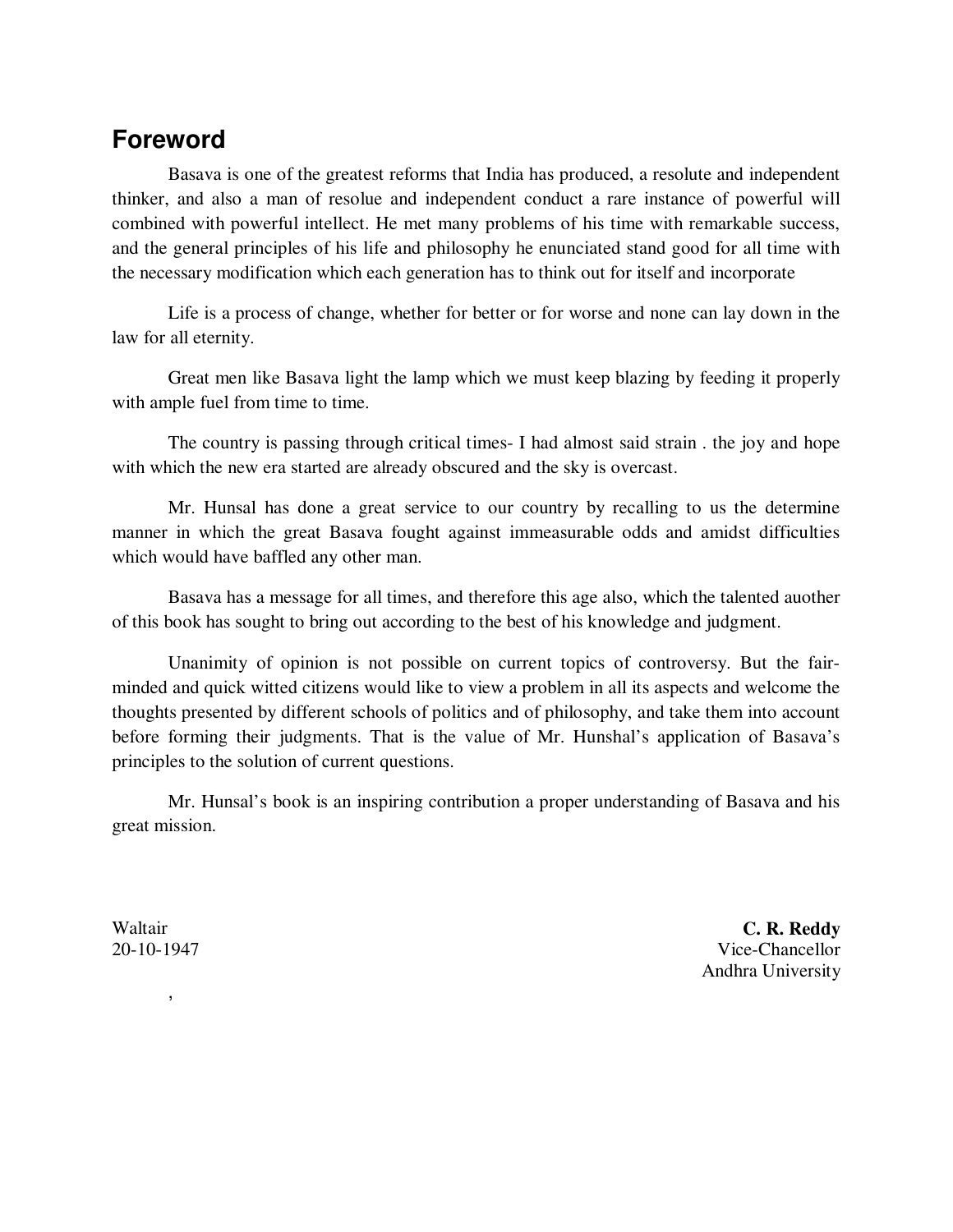## **Publishers note**

Basava Samithi since its inception in 1964, under the President ship of Dr. B.D. Jatti, former, Vice President of India has drawn up many schemes to propagate the everlasting values of Basavanna and other Sharanas, apart from publishing Basava Journal(English quarterly), Basava Marg (Hindi quarterly) and Basava Patha Kannada monthly. Over 110 books have been published in different languages. Recently translation workshop was conducted to translate Vachanas of various Sharana's in English, Hindi and Urdu and it is proposed to get the Vachanas translated into various other languages. Under "Basava Vahini scheme" lecture are being arranged in different parts of the country.

Further, examples is being given to get the vachanas translated into English and other international languages, apart from publishing books on the life and achievement s of Basavanna and is contemporaries. In addition books under "Kathamanjari Scheme" are under publication for children in English and Hindi Languages'

The present book "Lingayatism – a total Revolution" deals with the revolutionary movement carried out by Basavanna to reform society based on moral and ethical values.

The book has been authored by Late Shri S. M. Hunshal. It was first published in 1947 by Karnataka Sahitya Mandir,Dharwad. Rhew book is treatise on Lingayatism, covering its various aspects, particularly its social revolution brought about by Sri Basaveshwara in 12<sup>th</sup> Century. It deals with Lingayat Philosophy, its ethics, Psychology, Social revolution with particular reference to its socio-economics,. It is a comparative study with almost all important religious of the word, such as Buddhism, Christianity, Islam, Zorosranism, Shankra's Vedanta Lokaytism and highlights the merits of Lingaytism naming it as renaissance movement leading to new world order based humanism.

It also gives a comparative account of tenants of Lingayatism comparing them with social. Moral and religious philosophy advocated by Bhagavdgita, Plato's concepts of ideal state and Basava's concept of Kalyana Rajya (State), last but least, its comparison with ideas of Gandhiji making it very relevant to solve the present problem of our nation. The book forwarded by Shri M.C.Reddy. The Vice-Chancellor of Andhra University. In his opinion recorded by Shri M.N. Ray a great revolutionary of our country in his editor's note "The Book has the great merit of applying the scientific method of the study of history. It is to be appreciated as a valuable, indeed hither to unique contribution, to Indian historic research".

For the proper evaluation of Lingayat movement, preliminary-chapters of philosophy, religion and science', revolution and counter Revolution', 'Religious Philosophy and Social Science' have added to the worth of the book, Critical preface by the author and subject index have added to the usefulness of the book. The book does not contain autobiographical references to Basavanna. The Biographical mote written by Prof.B. Virupakshappa has been added now.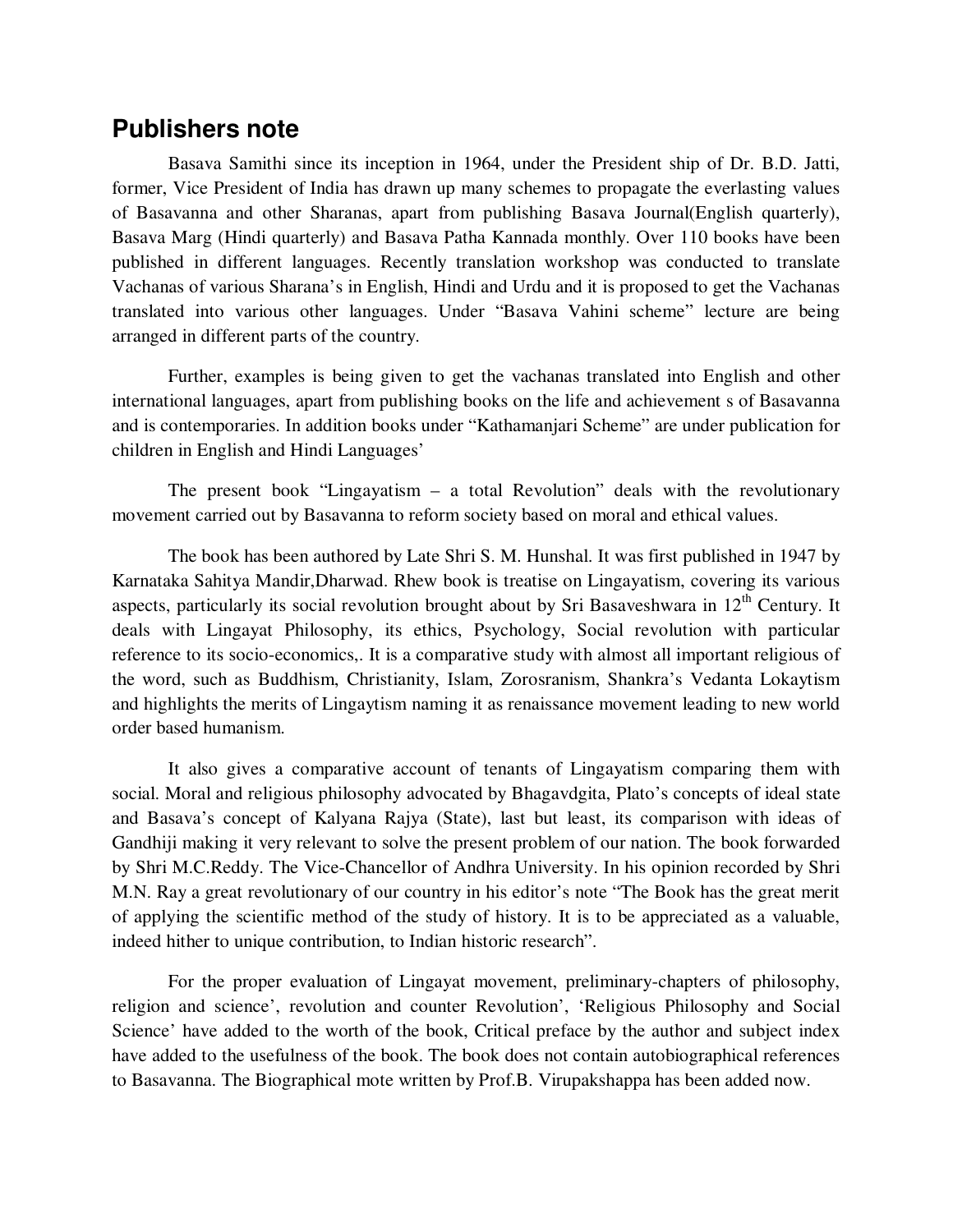Since the copies of first edition of the books were not available, Shri. Gunjal, Director, Basava Samithi research publication committee, initiated the idea to reprint this valuable book. Thanks to Prof. B. Virupakshappa for evincing keen interest in the publication of this book and writing biographical note on Basavanna. We also than Shri Vishwanathreddy Mudnal and other office bearers who have encouraged the publication of the second edition of the book. We also thank Sneha Printers.

Prof.B. Virupakshappa General Secretary Basava Samithi Date 28-7-04

.

**Aravind Jatti** President Basava Samithi.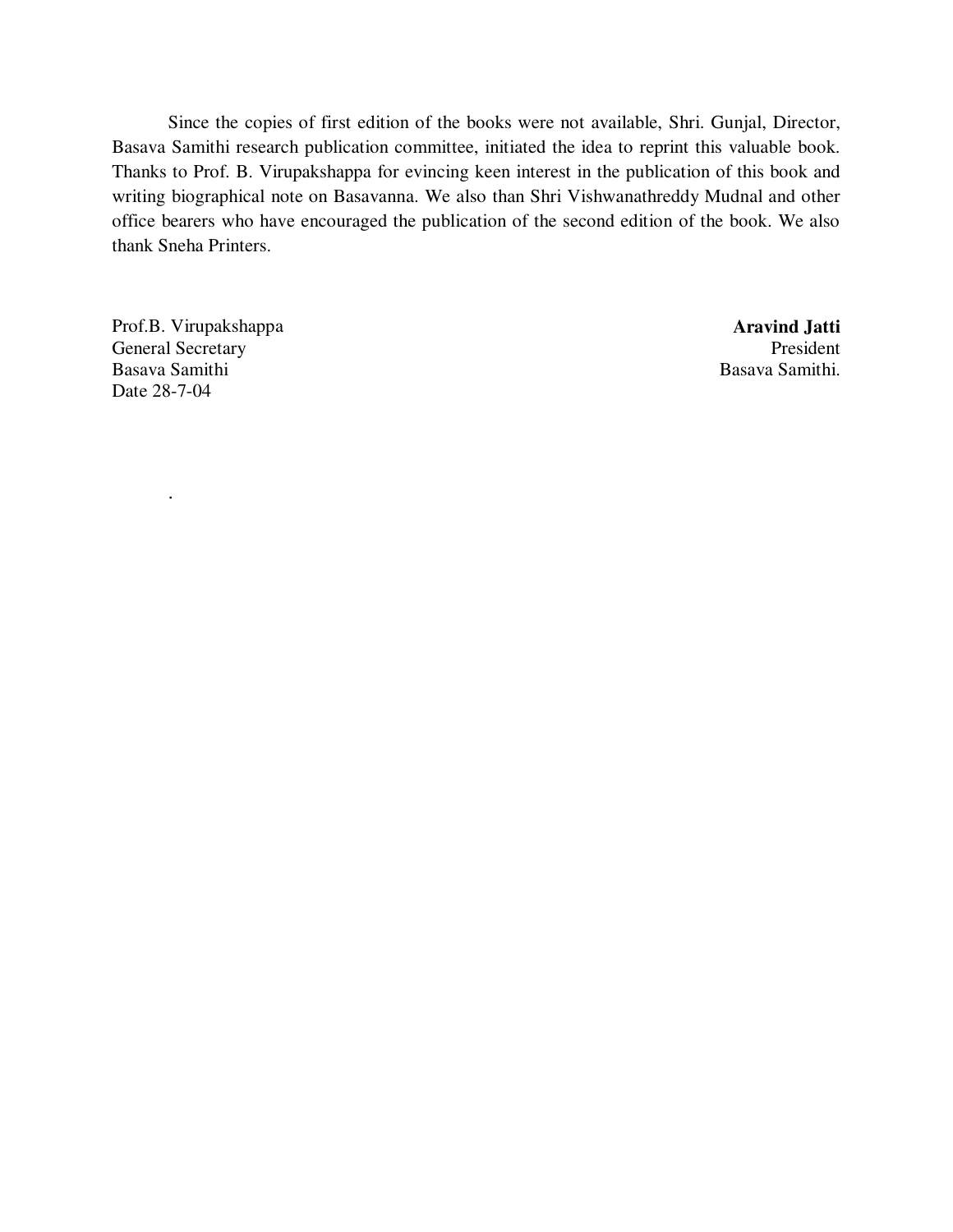# **PREFACE**

Any nation, race or community has some philosophy or other. Philosophy is the basis of life, Indeed it is at best criticism of life. Philosophy may be religious, agnostic, or scientific. The Indian hoary past was saturated with religious philosophy. Philosophy was wedded to religion. Hence religious philosophy was a lever of progress. A change in the fundamentals of philosophy results in striking changes in life and society. Re-orientation of religion leads to reformation. Philosophy religious of scientific may be regressive or progressive. It depends upon the trend of times. Since philosophy in India was mainly religious, social progress and prosperity were possible through a progressive religion only. Religions in the past were polytheistic, pantheistic, monotheistic and agnostic.

If there be any religion that brought about social revolution in India after the fall of Buddhism. It is Lingayat Religion. Buddhism fought and defeated Hinduism. Hinduism was philosophically reactionary; hence it was socially regressive. Buddhism fought Hinduism on the agnostic front; whereas Lingayatism did through monotheism.

Sociologically Hinduism was vitiated by Varnashrama Dharma. That caste system was responsible for social slavery, economic depression and political domination so that even mow India is undergoing terrible and tragic consequences of her age-long caste system which is otherwise termed communalism. Among the various movements, Lokayatika, Buddhistic, Jain, Vaishnava etc. that revolted against the Hindu caste system, the Lingayat Movement stands our prominent, ranks fourth chronologically; and ideologically it is monotheistic.

The apologists of caste fall into groups; Brahmin Philosophers like Shri. S. Radhakrishnan justifies the Hindu four fold caste system on the ground that: It illustrates the spirit of comprehensive synthesis characteristic of the Hindu mind with its faith in the collaboration of races and the co-operation of Cultures<sup>1</sup>"

The second group is represented by Mr. K.T. Paul. He holds:" … the Hindu social system has been through the centuries the most potent in holding every individual to his social obligations, religious duties as also his economic and civic responsibilities. T it is due the perfection in craftsmanship brought about by a process of apprenticeship from father to son through perhaps to hundred generations. To it is also due that steady pursuit of knowledge and culture through these classes who were, so to say, told off to devote themselves classes who were, so to say, told off to devote themselves exclusively to it as students and teachers. But India owes all that is her distinctive identity almost exclusively to the protection afforded by caste and by its unchallengeable potentiality for good."<sup>2</sup>

l

 $^{1}$  Hindu view of life.p.93; S. Radhakrishnan

<sup>&</sup>lt;sup>2</sup> British connection with India S.C.M.P.37.K.T.Paul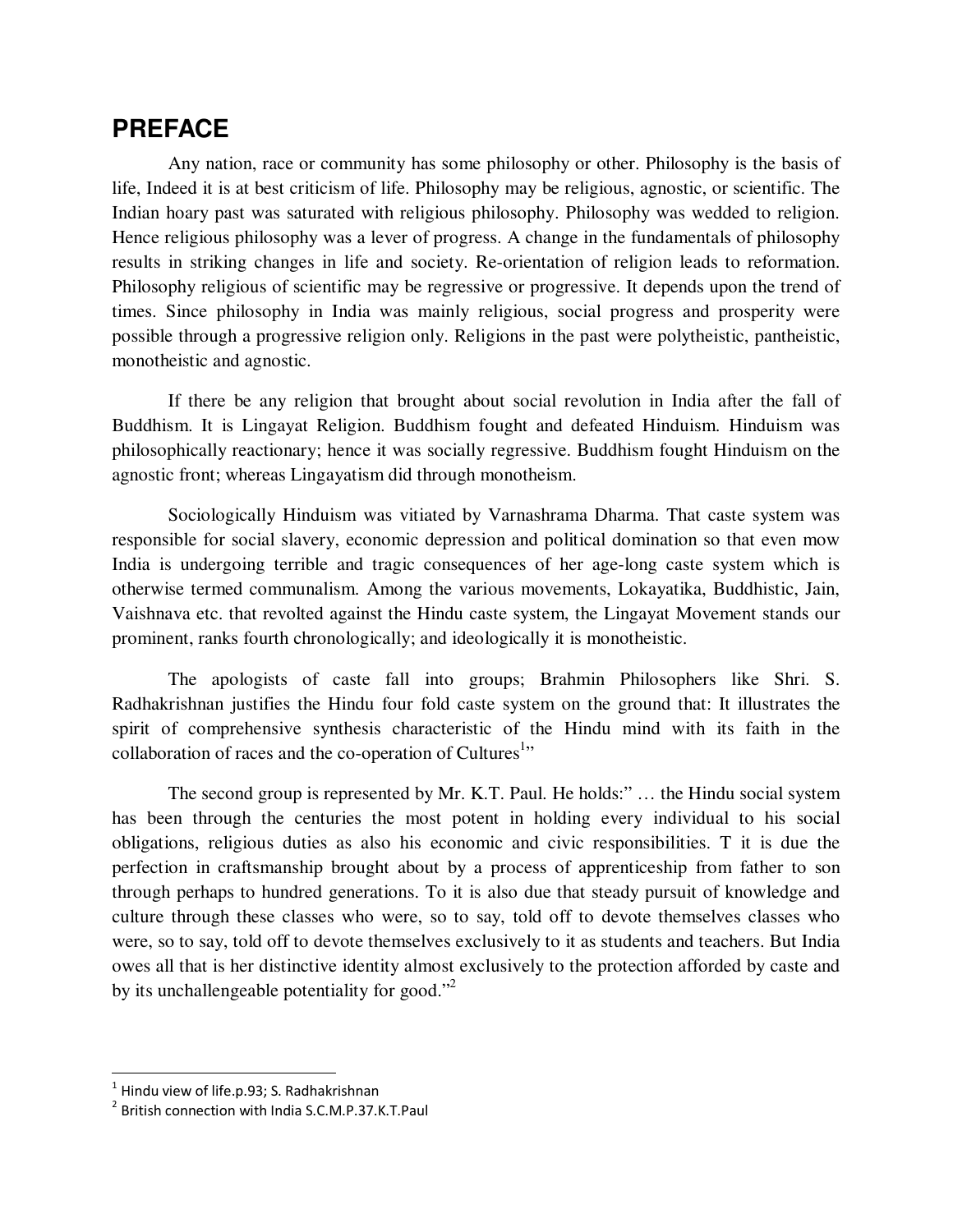But Sir, S. Radhakrishnan continues: "Through it has now degenerated into an instrument of oppression and intolerance and though it ends to perpetuate inequality and develop the spirit of exclusiveness. These unfortunate effects are not the cultural motives of the system". But history holds that in no period did the caste system bring about the philosopher's synthesis and harmony. The very genesis of the caste system breeds exclusiveness and leads to compartmentalization. Mr. K.M.Panikkar examines the point in detail: "The question for examination therefore is, *at what stage in the history of caste, was not an instrument of oppression and of intolerance*, was it in Buddha's time, in the Mauryan Era, in the Gupta Period or in any other of the known ages of Indian history or merely in an ideal age postulated by philosophers? In all the known periods of Indian history after the system of caste had come into existence, it has been an instrument of intolerance and oppressing. In the time of King Rama of the Ramayana we know that Brahmis complained against the austerities of a Sudra Sanaysi and Rama is praised for having killed him for heinous crime of being religious: in Buddha's time the intolerance of caste was such that the Thatagata raised his voice most strongly against it. The Artha-Shastra provides sufficient evidences of the system of caste being used as an instrument of oppression… the Hindu states which remained independent like the Vijayanagar Empire and the Maratha confederacy became the champions of Hinduism on its defense. The *raison d' etre* of this existence was as sanctuary and refuge of orthodoxy. A society on the defense is inevitably more reactionary, more anxious to preserve than to reform, to find apologists for all that had been inherited good or bad. These states therefore considered their true function to be the conservation of the Dharma, the upholding of the customs and practices of the past-sir. S. Radhakrishnan attempt at justifying caste by declaring its present injustices as begin due to degeneration and by appealing to an age when caste in its purity was an illustration of the comprehensive synthesis of which the Hindu mind was capable, is therefore both unhistorical ad meaningless… with much of what Mr. Paul says no one could agree. Undoubtedly the system of hereditary occupation which underlines the economic conception of caste led perfection of craftsmanship. But at what price was the perfection of craftsmanship brought; by keeping the vast body of Hindus submerged in superstitions and ignorance..."<sup>3</sup>

How many mute Milton and village Hamdons has India lost in her history of caste? How many geniuses and giants are cast away? As the poet Gray in his Elegy remarks:

> *But knowledge to their eyes her ample page, Rich with the spoils of time, did never unroll; Chill penury repressed their noble rage, And froze the genial current of the soul.*

Basava, like Buddha and Mahavir, saw the appalling ignorance and superstition of lower caste people and traced e root cause of it to the Varnashramadharma. The credit of having brought about a social revolution through religion backed up with a progressive philosophy goes

l

 $3$  Hinduism and the Modern World: K.M. Panikkar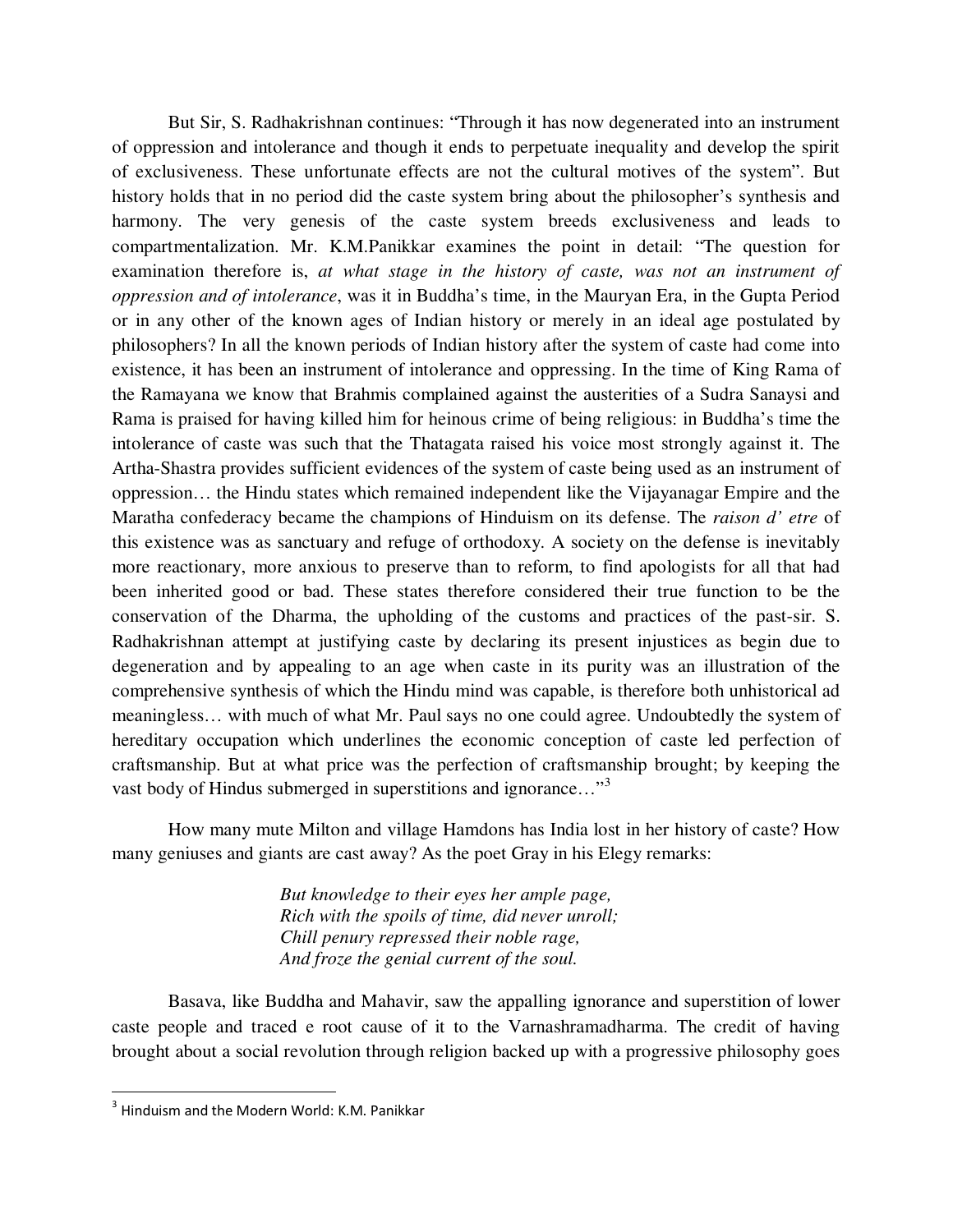to Basava, the leader of Lingayat Movement. Basava found the cause of social and economic slavery of masses in the Brahminic caste system. Hence he revolted against the Hindu philosophy and its caste system. In the light of monotheism he distinguished between religion and communalism. All men and women irrespective of their caste, creed or color had ac access to Divinity. The social economy and ethics were reoriented to the Lingayat Monotheism. Basava emphasized the one-ness of the almighty power and the importance of ethics; while exposing the hollow nature of the so-called caste system. Basava observes:

> *One who kills an animal is low-born; There is nothing like caste or creed. Sharanas only are high born, For they wish good to all animal creation, Lord Kudalsangama.*

Mr. P.G. Halakatti B.A., LL.B., a Kannada research scholar and editor of the Lingayat research Journal *'Shivanubhava'* (In Kannada) gives a pen-picture of Basava and his Lingayat Movement;

"In the country Basava rose to eminence, we find that there was a great religious, social and literary upheaval in Karnataka. Then the great King Vikramaditya of the Chalukyas and other equally powerful Kig Vishuvardhan of the country respectively. The great philosopher and teacher Ramanuja who fled from the capital of the Chola King found an asylum in the Court of Vishnuvardhan and founded his Shri-Vaishnavism in that of the country which is now the Mysore Province. But in the north, it was the liberal Lingayat religion that attracted the minds of the masses and spread rapidly in the country. It enjoined the worship of the only one God Vi., " The Infinite God power" without form and all pervading, emphasized the importance of good conduct, recognized no caste distinctions, viewed woman as equal to man in social status and position, maintained that unity with the Infinite-God-Power was the goal of every human being and proponed the 'Shatasthala' system which recognizes the evolution of min in six successive stages. This movement led to a great out-burst of literature, both prose and poetry and the Vachanas from an important part of this literature.

"The Vachana are short pithy sayings and display deep thought and meaning. They appeal to the mind very powerfully and are very impressive, bring deeply spiritual. In fact they form a unique kind of literature in Kannada in as much as the like of them are not found in any other Indian literature.

"The sayings are very pure in thought and inculcate absolute morality and good behavior in the devotee. The sayings indicate that the Lingayats are no haters of the world. Nor of the daily avocations which one has to pursue to earn one's daily bread, but enjoins right behavior in all the vicissitudes of life, which ultimately results in the full unfoldment of what is best and noble in man" Basava Says: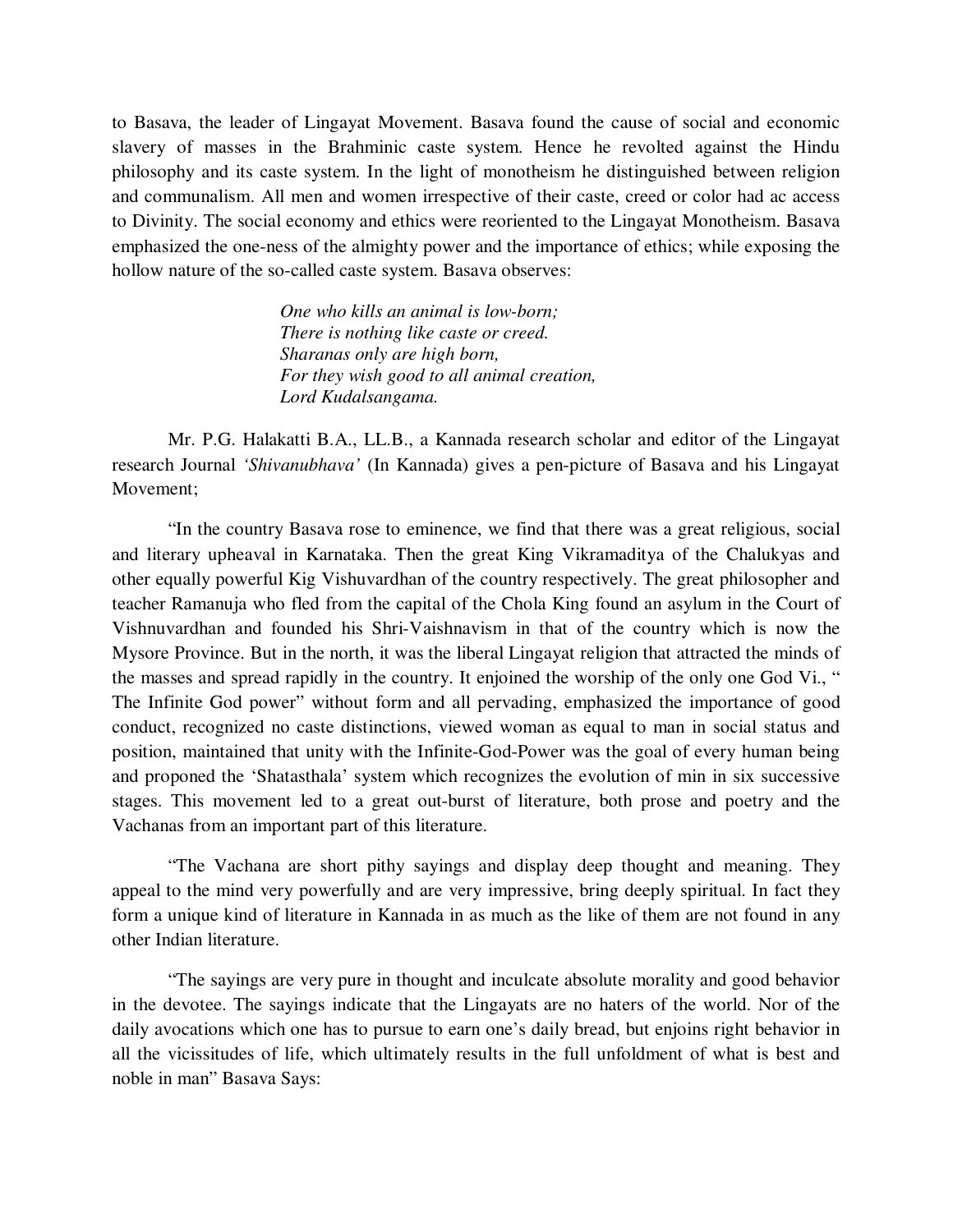*Forbid me in thy name, Oh Kudalsangama, And in the name of thy Sharanas, If I thy devotee's caste desire to know When he comes to my dwelling From Brahmin down to the low born all are equal. If they be all thy devotees, Lord Kudalsangama* 

Lingayat Vachanas are the current coin of the Kannada literature. They are on the lips of literature citizen and an illiterate villager in Karnataka. They are often turned to music and sung in the literary conferences. They appeal to the learned because of their profundity of thought; and they impress upon the layman because of their simplicity of expression; so that they have become the common stock of knowledge possessed by the learned and the layman.

The key-note popularity of the Vachanas can be traced to the fact that great thoughts and ideas about Lingayat religion, philosophy, economics etc, are expressed lucidly in the simple language of ordinary people. The tenants of Lingayatism are convincingly conveyed in the tongue of a villager. Secondly, since brevity is the soul of wit, Vachanakaras formulate definitions of religion, economics etc. in a brief formula.

Since Vachanas embody the pressing problems, social, religious and economic their educative value cannot be denied. The present fad about sex equality and female education was well tackled and put into effect by the Vachankaras in the twelfth century. The thought provoking dialogue between Allama prabhu and Akka Mahadevi at Kalyan in the Anubhava mantapa, reminds us of one between Yajnavalkya and Maitreyis ad of another between Lord Buddha and Maha-Pajapati the Gotamid. In the conference the young maiden answered all questions and queries put by the President Allama Prabhu. But before Akka Mahadevi came to Anubhavamantapa there were scores of woman writers who took part in the daily deliberations of the conference. Here is an interesting dialogue between Allama Prabhu and Akka Mahdevi.

**Allama Prabhu**: wherefore didst thou come hither madam? Tell us who thy lord is. Otherwise our Sharans fordid thee:

**Akkamahadevi:** God Channamallikarjuna himself is my Lord. I am not at all related to other lords of this world:

> *Listen, O mother, I love him, He is the One, the only One; He knows no birth, no death; He's uncabinned by caste or clime; He's boundless, changeless, and formless; He's beautiful beyond compare. All others fade away And die at last.*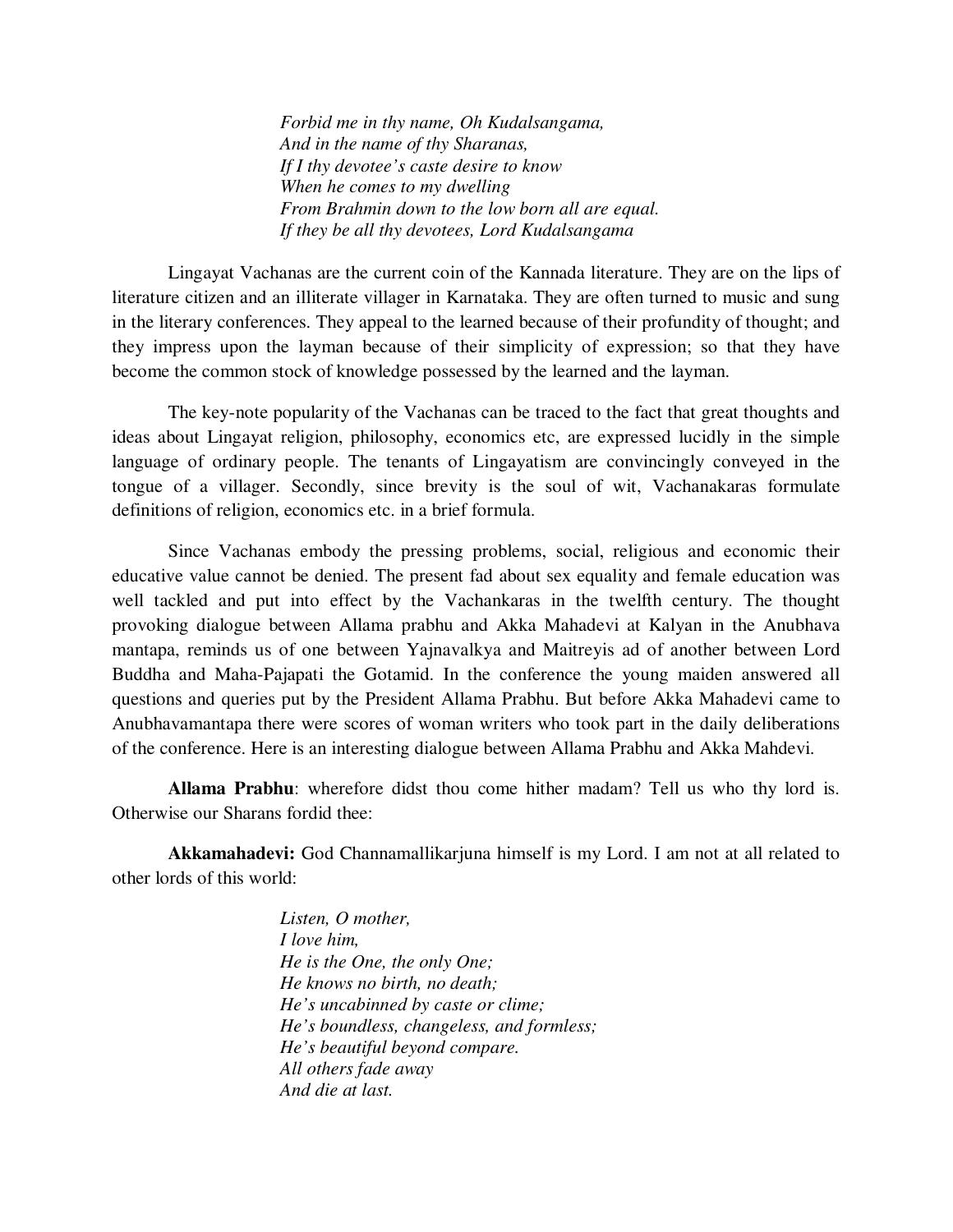*I'll have none of them. My lord fore'er shall be The One Channamallikarjuna!* 

**Alma Prabhu**: thy profuse hair has hidden the private part of thy naked body as a garment. But thereby a woman's modesty is not kept up. God Guheshwara regards this garment as improper.

**Akkamahadevi**: of what use is it if our body turns dull and dark and if it should appear bright and blithe it is of little use either; when our heart is rendered our, then the complexion of our body which is made blissful by God Mallikarjuna, is of no account.

**Allama Prabhu:** if thy heart is pure, why dost thou hide thy body with the hair? That may be due to inward bashfulness which expresses itself outwardly. This our God Guheshwara does not like.

**Akka Mahadevi**: I hide that thou be not enticed.

But the dialogue between Lord Buddha and a woman saint Maha Pajapati (through Ananda) shows that Buddha at last consented to admit women to his order on specific conditions. When Maha Pajapati received a flat negative answer from Buddha, then she tried he luck through Ananada to disciple of Buddha. Thus spake Lord:

Enough, Ananada! Long not that women be permitted so to do!

**Ananada:** Lord, are women capable, after going forth from the home into the homeless life under the norm-discipline set forth by the Tathagatha- are they capable of realizing the fruit of stream-winning of Once returning, of never returning of Arthantship?

**Buddha**: women are capable… of doing so Ananda.

**Ananada**: then Lord, if women are capable of so doing then maha Pajapati, the Gotamid, was of great service to the exalted one…

**Buddha:** well, then, Ananada, if Maha Pajapati Gotamid, will undertake to keep Eight Rules, let that bereckoned unto her as full ordination.

The comparative accountmakes it quite clear that the Lingayat Movement was more freedom-centered than Buddhism. Basava admitted women into his fold without putting any conditions or rules. Free thjpught was the core of the Lingyat Movement.

Dr. Raman Shastri remarks, "imay safely say that there are few faiths that have flourished on the Indian soil. Which have so openly preached the equality of man, of the prince and the peasant, of sages and sinners, in the social scale.the veerashaiva did away with the lip religion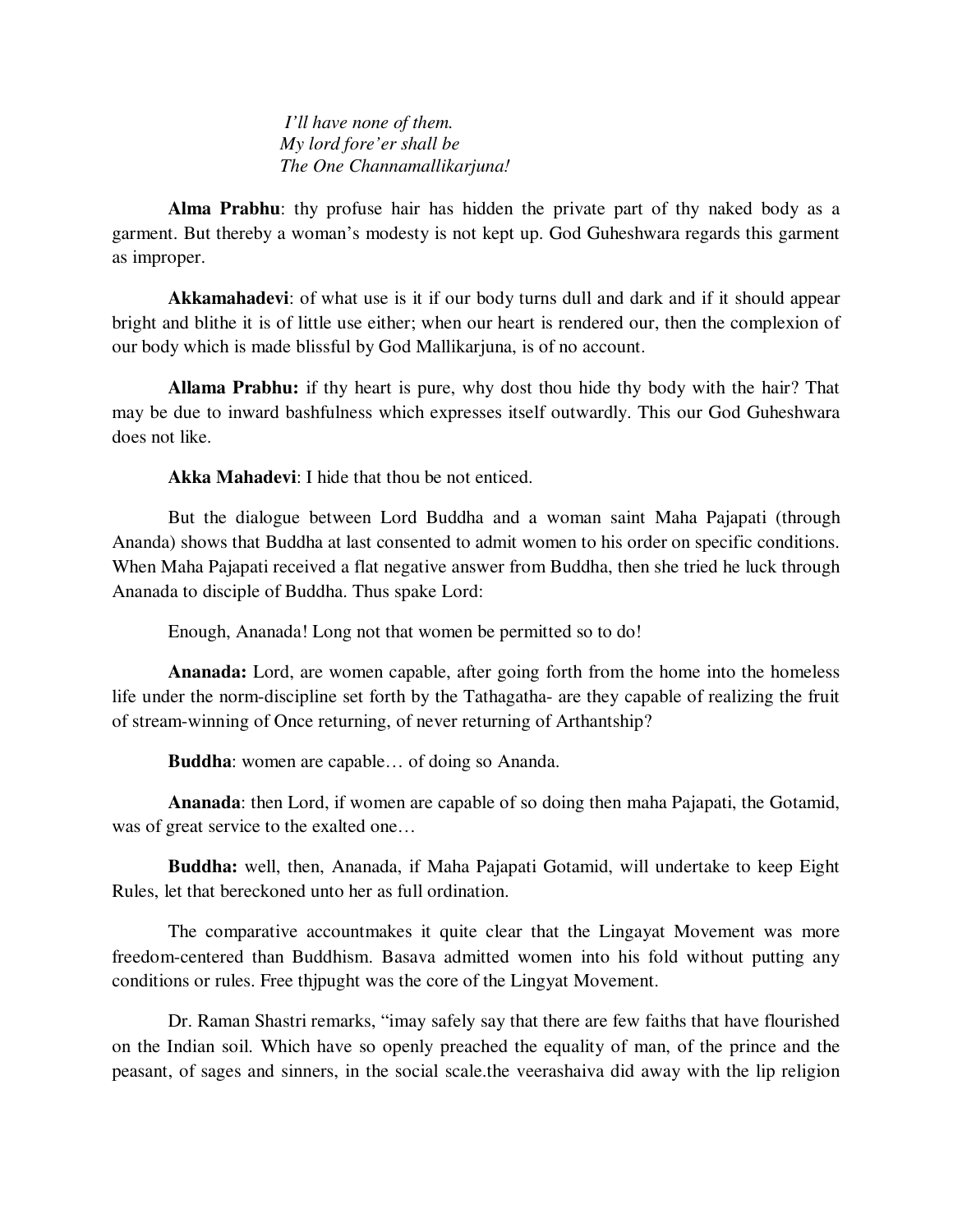polished commonplaces and of mere moral and spiritual sibboleths, and actually lived the principles that they taught"<sup>4</sup>

"The traditional Lingayat Teacher, Basava, Proclaimed:

- 1. All men are born equal….
- 2. Combined with the vital departure from the doctrines of orthodox Hinduism, the removal of all chief Hindu rotes and of the ceremonial impurity"<sup>5</sup>

Indians are generally Maya minded. They think after the fashion of shaker, that the world is unreal. By so doing they have become visionaries and Hamlet. But the Vachana vision of the Lingayat philosophy explodes the myth of Maya and contends that the world is real and life is really worth to be lived. The universe is indestructible though it may change its form. It is the garment of the Divine, an essential part of the Providence. Hence the Lingayat Sharana strikes the golden mean and renders a compromise between the practical and the providential, the vyavaharika and the Paramarthika. That is the position of Lingayatism in India Philosophy.

<sup>&</sup>lt;sup>4</sup><br><sup>5</sup> Entovaen in Encyclopedia of Religions and Ethics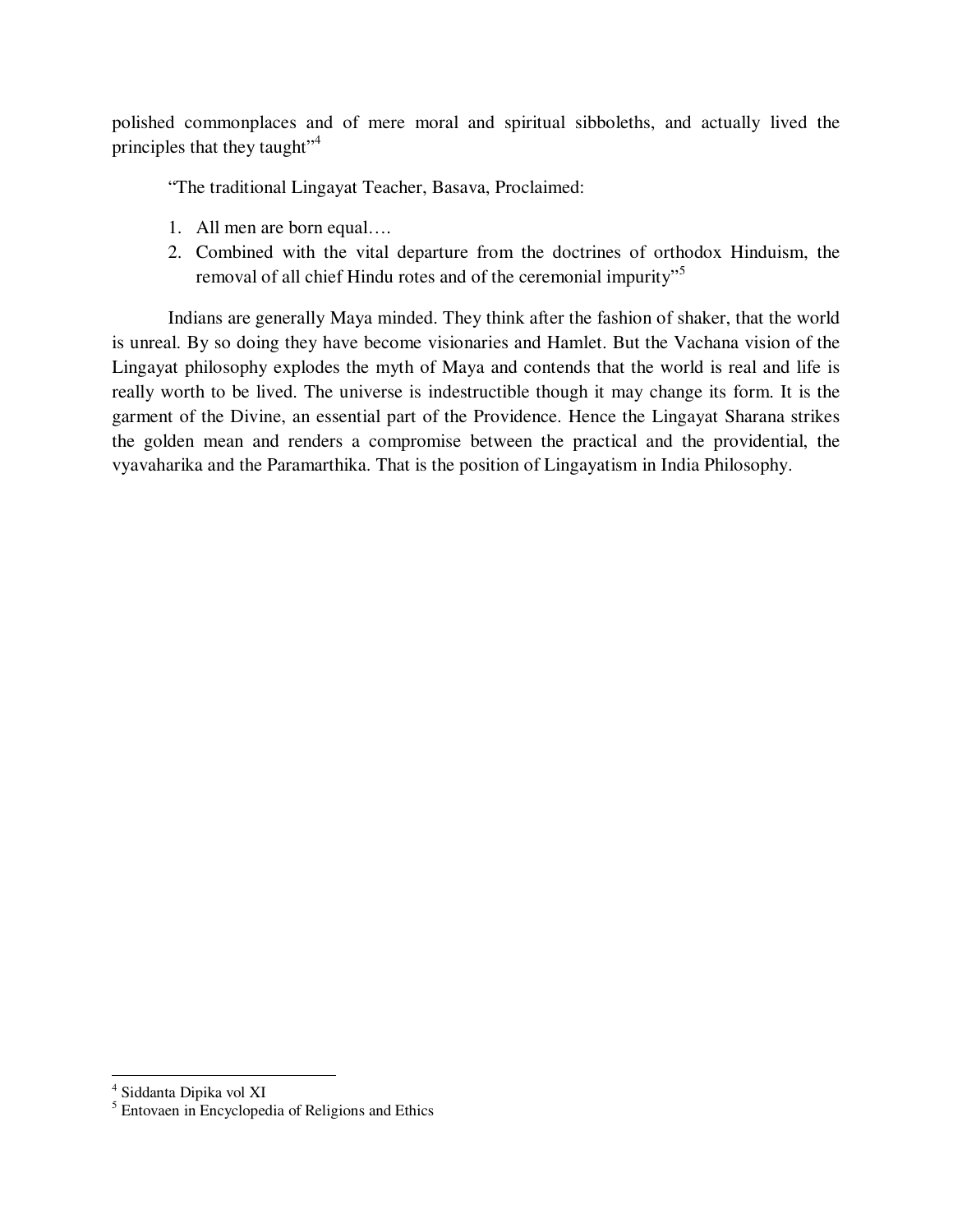# **INTRODUCTION PHILOSOPHY, RELIGION AND SCIENCE**

"It blesseth him that gives and him that takes". "Thus Portia glorifies mercy in 'Merchant of Venice.' 'Philosophy like mercy blessed in the past both religion and science, Philosophy was not a bitter antagonist of science and religion but a better protagonist and propagandist of science and religion. In the spirit of science and with a like theoretical detachment philosophy has attempted in the past to carry the torch of knowledge beyond the bounds of science. Philosophy deals with special problems such as consciousness, space truth, casualty etc. in short, philosophy furthers. Perpetuates, facilitates and perfects the work of a scientist in a laboratory. Hence, it is effectively expressed by a reputed philosopher, weber, that Philosophy is at once a summary of sciences and their completion. Therefore a modern Positivist come concludes that philosophy must carry the scientific knowledge to its logical conclusion and he labels his system as Positivism. According to his version, Philosophy must be technical and theoretical in motive.

But philosophy had another demand in the past. It had to furnish a hungering soul with a right estimate of Reality of God for achieving salvation, freedom from mundane existence. To express differently, philosophy must be humane ad keenly alive to the deeper needs and passions of man. Philosophy has attempted in the past to formulate a religious belief elaborating a plan of salvation. Philosophy was thus at once a recondite investigation and popular oracle. Dispensing logical subtleties to the learned and homely wisdom to the vulgar. And consequences, at present, philosophers divide among themselves and speak a mixed language.

It is clear that philosophy has served these two masters, science and religion, from the beginning. The dilemma of philosophy arises only if we identify science with theory and religion with belief. Of course, it is quite tru that science is a conspicuous example of theory and religion, a unique example of belief. Science is interested in proximate causes and religion in final causes. Science has to do with the immediate causes and religion with ultimate causes. Science is description of facts; religion is an enunciation of convictions and beliefs. This logic appears to view science and religion as antagonists and extremes. But such an antagonistic relation between science and religion is arbitrary and absurd. For theoretical science is eventually assimilated to life. Science, though disinterested in its motive, serves humanity as well. That is, there is a belief about proximate causes. Similarly there is a dispassionate theoretical study of ultimate causes.in other words, as popular science is related to pure science, do is religion related to philosophy. In fine, philosophy is a great benefactor supplying the sciences with the co-ordination and application and religion with a scientific grounding. To express differently, sciences seek their unity, harmony, yea, their salvation in philosophy and religion finds its surety and stability in philosophy. Therefore, science without philosophy are blind i.e., we cannot understand the constituents of different classes of things without knowing the relation between them. Philosophy traces the relation between different classes of things. And religion without philosophy is a random guess-work.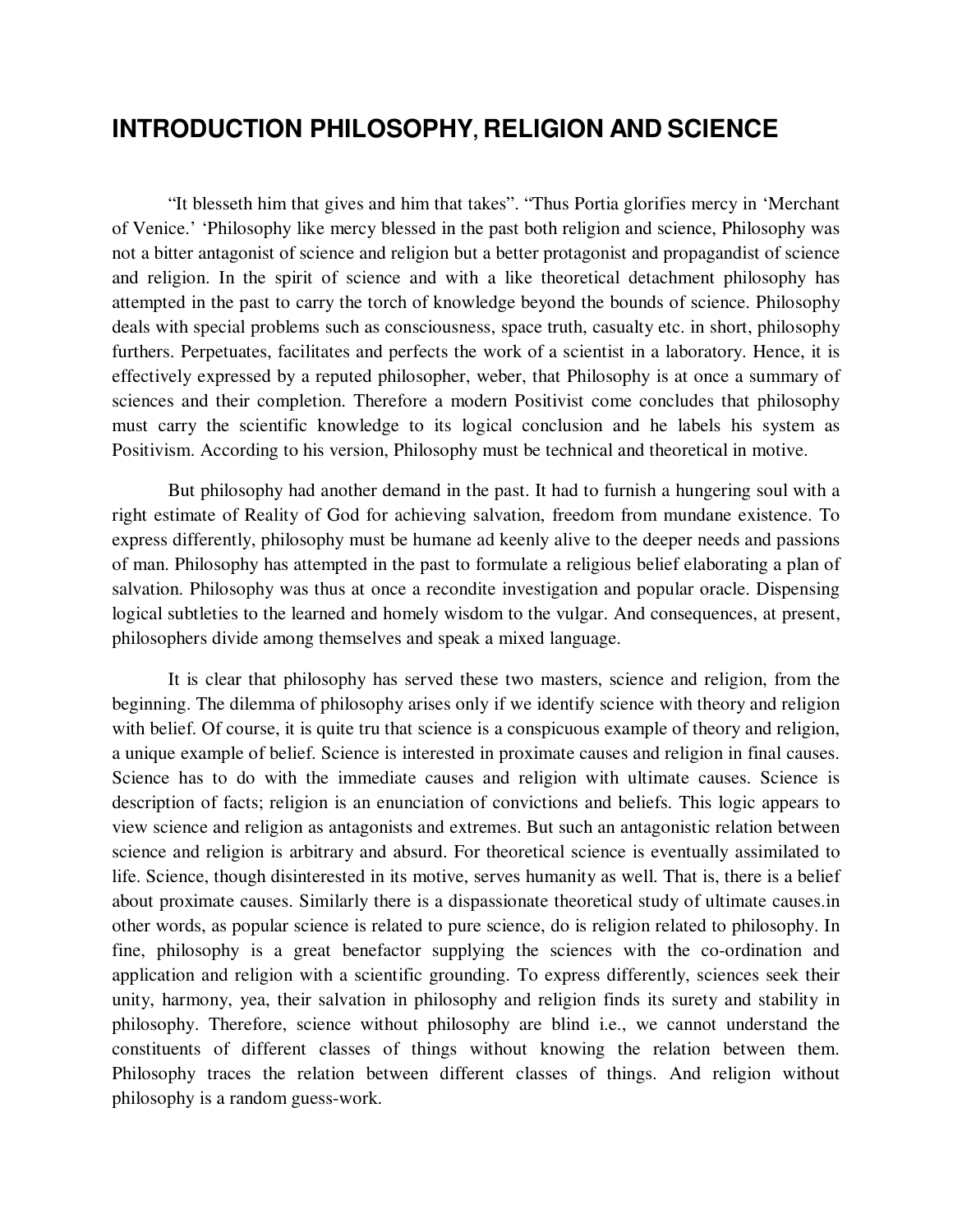But the present ambiguous position of philosophy is due to the modern opposition of science and religion, and to the habit of linking theory with science and belief with religions. But this conflict between science and religion is unnecessary and philosophy must mediate between them. Historically, we find that the conflict between science and religion did not appear until about the time of Kant and philosophers also did not divide among themselves between sciences and religious minded men.

But in ancient times the disjunction between science and religion was prevented by the method of Teleology. To understand a thing was to see the good of it. Therefore, the method of religion i.e., the interruption of nature for life was also the method of science. The basal science was not physics which abstracted from life but ethics which rationalized life. Thus ethics was considered to be the model of sciences. Therefore, science and religion sought shelter under the banner of ethics. Consequently there was no dilemma of philosophy. Philosophy as at once an extension of science and refinement of religion. In the medial times to the conflict between science and religion did not appear. For the medieval though was anthropocentric. Teleology and ethics were substituted for holiness and theology. Everything was a handmaid of theology. Hence, no radical difference between science and religion arose. Philosophy was not compelled to take sides.

But during the Renaissance period due to the rapid growth of science the categories of science were extended to religion. Philosophy derived its impetus from the new scientific movement. The Cartesian movement headed by Descartes adopted a mathematical method ad applied it to the metaphysics of God and Soul. In mathematics Descartes found the clearness and distinctness in which the ancient philosophy was totally lacking. The equation 2+2+4, is unique clear and distinct. Therefore God exists. This attempt culminated in the system of Spinoza with its mathematical terminology. Its deductive order the rigorous suppression of anthropomorphism and its conversions of God into the ultimate necessity. The Baconion movement revived and accentuated by the English philosopher, John Nature. God was a simple inference from effect to a cause, from Nature to its creator and from the contrivances of Nature to the intelligence of creator. Thus in the seventh and eighth and eighteenth centuries mathematics and physics became a rallying point of a new army for the conquest of the unknown. But there was no dilemma for philosophy too applied the method of science to the subject matter of religion.

But the bold attempt to extend physics to religion was heavily charged by David Hume in England at the close of the eighteenth century. He argues the utter ambiguity, incongruity, absurdity and impossibility of inferring Got from Nature. For, we have no impressions of God. Such an attempt fails to satisfy the demons of religion. On the continent too, Kant, the great German philosopher, confirmed the criticism of and added to it the destruction of the Cartesianism of the day. He utterly betrayed the absurdity and impossibility of proving the existence of god from the idea of God. For, can the idea of hundred dollars in my head fill my pocket with real jingling dollars? No! He pointed out that the method of empirical science and the method of exact science failed to justify religion. Hence, there resulted a new division of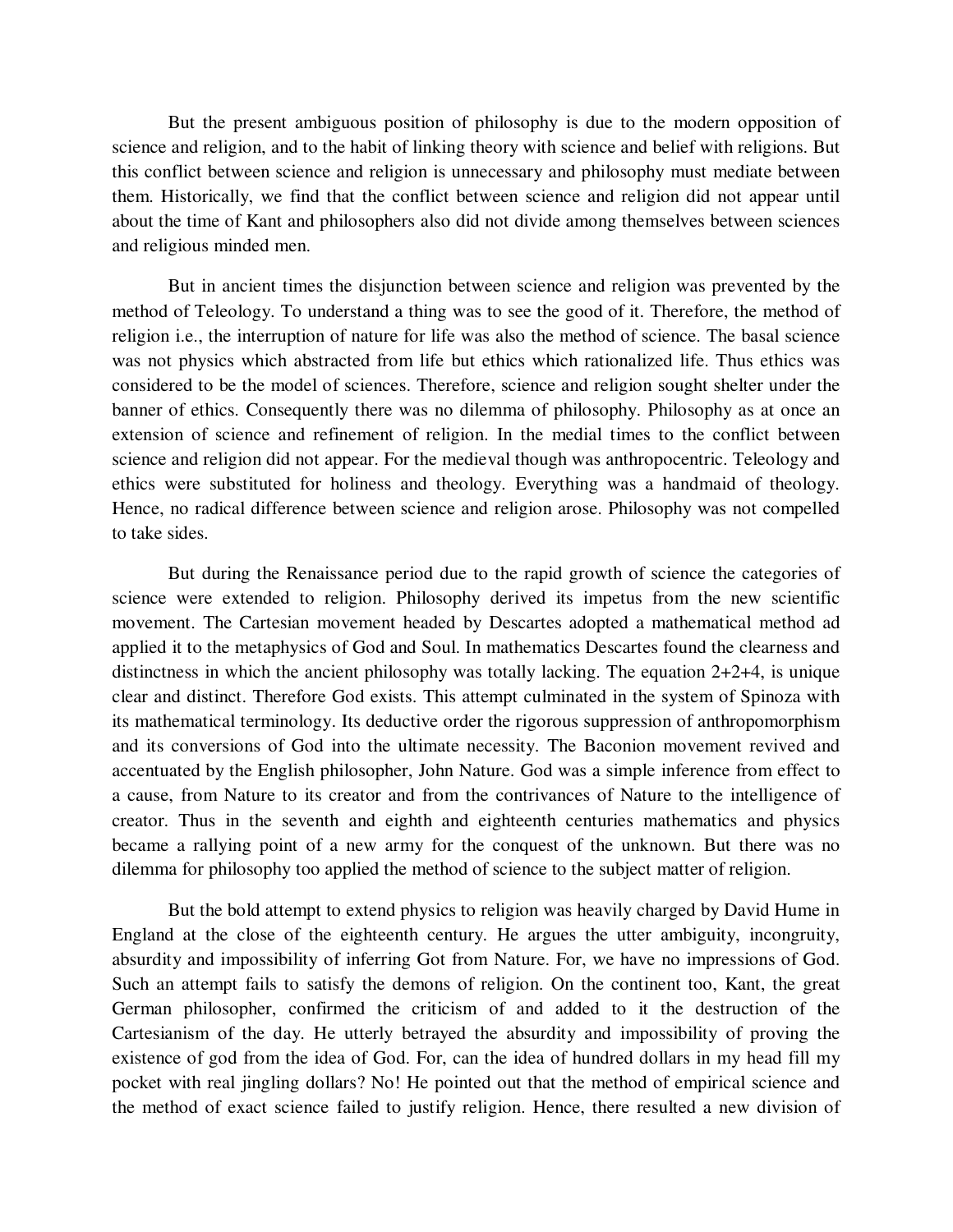thought between the party of science and the party of religion. At the same time philosophy was confronted with a dilemma. It was called to take sides between scientist and religionists. but instead, it itself divided into two parties –those who followed science for the sake of its theoretical motive and those who pursued religion on account of its subject matter. These doctrines were first known as positivism and Romaniticism. Comte was the father of positivism and Kant, a river of Romanticism. In the hands of Herbert Spencer the metaphysics of the former times was formally convicted, tried and banished to the realm of the 'unknowable'. On the other hand, Kant, having announced in his. Critique of pure Reason that the entire scientific world is necessarily categorized by the laws of understanding, proceeds to say that this is only the phenomenal world. The world of Neumann or Reality is approached only through moral experience and faith. This is really taking sides with religion against science, condemning all scientific Reality as phenomenal and accepting all religious experience as absolutely real. Later, positivism developed into Naturalism which was definitely materialistic, idealism was substituted for Romaniticism with a suitable theory of knowledge.

Here an important question arises: what is the difference between a scientist and a scientific philosopher. A scientist proper works in his filed and is not bothered by philosophical problems. He is not troubled by the supposed paradoxes of space and time or by the nature of causality, the unity of the world and the meaning of truth. He moves in his special scientific sphere. A physicist does not question the origin of matter but presupposes it. Ultimate questions are outside the scope of sciences. A mathematician is restricted to the problems of number and quantity. He does not know of the non-quantitative Reality. Bu the scientist is also a man; hence he may become a scientific philosopher. In hours of unprofessionable mediation, his mind may turn to those ultimate problems. When he applies a scientific theory to the world at large, he becomes a philosopher. When he applies an evloutionay hypothesis to the constitution of the world, he becomes an evolutionary p[philosopher.

But what is the difference between a religionist and a religious philosopher? Both aim at achieving the ultimate reality. And a poet also aims at it. But the poet's way is sensuous. That of a philosopher is intellectual ad that of a religionist is intuitive. Philosophy differs from religion in its spirit and method. Philosophy deals with ultimate questions in a purely scientific spirit and its object is intellectual satisfaction. Its method is not intuitive but crucial and systematic analysis of conceptions. It differs from mathematics in being non-quantitative and non-numerical in its method. It differs from sciences in that it does not increase knowledge but discusses the way in which facts are interrupted if we wish to think consistently.

"Now it is generally believed that religion is inherent in man. It is said to believe is human nature. There again, close acquaintance with the history of humanity leads us to believe the country. It is not human nature to believe. Human nature is to enquire. The essence of human nature is to find the causes of things. Man, by nature, is rationalist, and philosopher was born by the questioning the primitive man.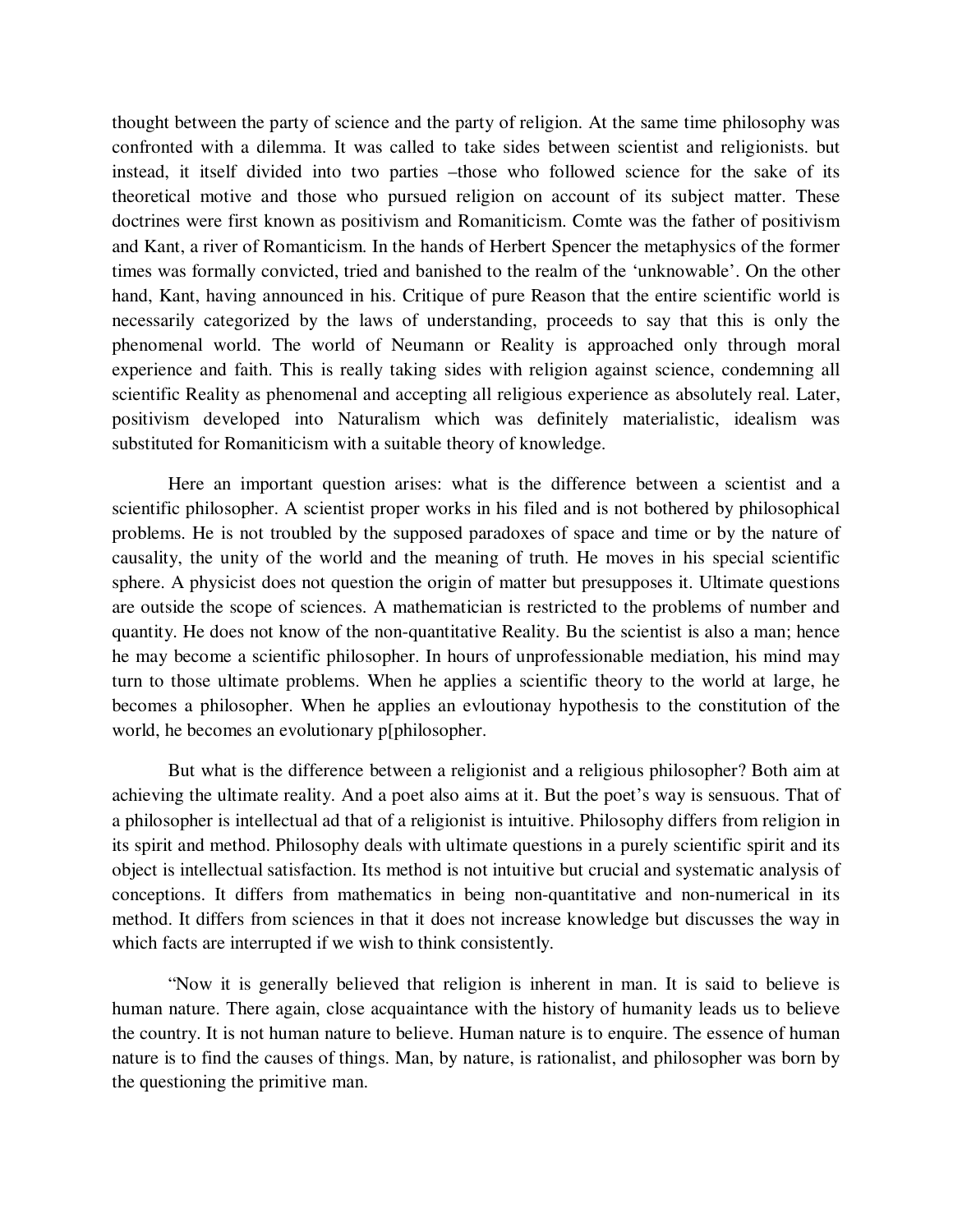Faith stepped in only when the primitive man failed in his effort to give an explanation of the Universe in terms of tangible quantities, in physical terms. But we cannot leave a thing without explanation. When we cannot explain a thing, not knowing its cause, we must assume suppositions. The philosophy known as Marxism is the logical outcome of the scientific mode of thought. The essence of thought is not to accept anything for granted. If your enquiry requires hypothesis, it should not be granted any more value than of hypothesis. For a scientist, a hypothesis has to be established through empirical investigations The scientific thought introduced in our modern time by the founders of classical modern philosophy dissolved the religious mode of thought which had dominated European thought during the preceding 1000 or 1200 years. But rationalist philosophy, which could give a complete explanation of the universe is naturally dependent on the advance of science. Consequently, the efforts of the founders of modern philosophy to construct a closed system of thought compelled them to fall back on metaphysical assumptions, when science did not supply them with the clue for the solution of a problem. Modern philosophy was caught in that vicious circle until Karl Marx. The vicious circle was that it started with the repudiation of all previous metaphysical assumptions, but had to set up new metaphysical assumptions. I can only remind you of Kant. His philosophy has gone down in history as the all shattering philosophy. He destroyed all the old, and built up a new system of metaphysics. This was not entirely due to the backwardness of natural sciences. There was another reason, namely certain errors in epistemology, in the theory of cognition. In their anxiety to dispense with everything that could appear as immaterial the founders of modern Materialism underestimated the role of the mind. There were fantastic doctrines which regarded mind as a secretion of the brain, or similar doctrines. If you go to that extent, then you are confronted with the fundamental problem in epistemology, namely how is knowledge possible? This question baffled all, and in the absence of a scientific explanation, these fantastic doctrines were .set u. Marx could brush away the cobwebs of this baffling question. On that point, the fundamental Principle of Marx is that ideas are also realities you know the old controversy regarding the ultimate reality of either idea of matter. Now, the earlier materialists disputed the reality of ideas, of the mind. By reality is understood objective reality. Marx was the first materialist to recognise the objective reality of ideas. He said that once ideas are formed, once the process of ideation has taken place in human mind, ideas are as real as any other physical object. That gives a new complexion to the whole controversy. Ideas are matter. Ideas and their object are no longer antithetical terms, but it becomes a question of priority. Which precedes what? Did idea precede the physical world! Or did matter precede idea? Marx did not try to give a speculative answer to that question. He went in for an exhaustive examination of the development of human ideas. In that attempt he was not the pioneer. The pioneer work was done by Hegel, the ideological preceptor of Karl Marx. Hegel, for the first time had written a coherent history of philosophy and came to the conclusion that the history of mankind is the history of philosophy. He said that ideas existed and the material world is the relation of ideas. Now Marx raised the question: How do ideas come into existence? In the Olden days, when human mind was accustomed to religious thought, this question could appear as irrelevant. But in the age of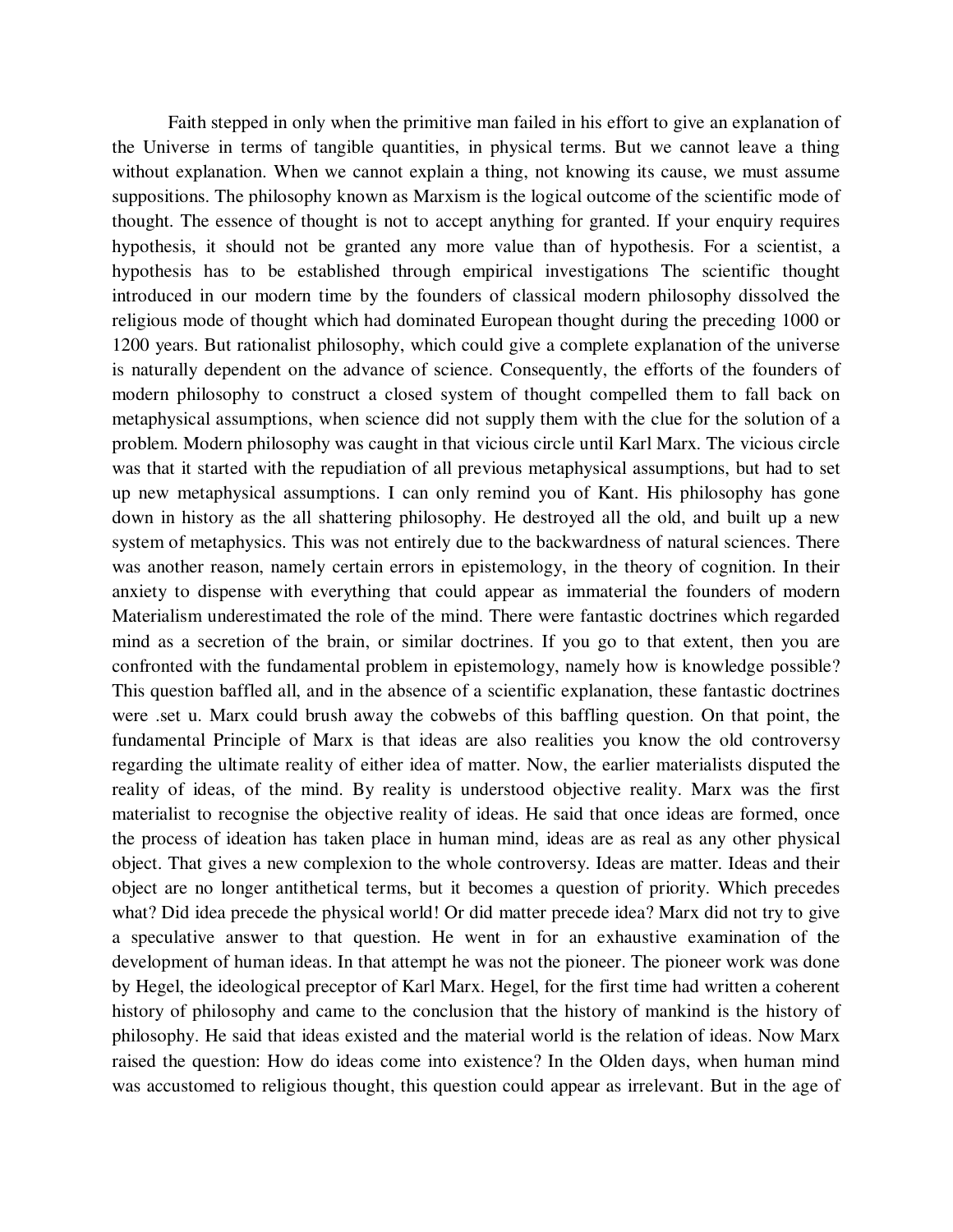scientific thought it is perfectly relevant and had to be answered. If it is true that the history of mankind is the history of philosophy, the clue to the history of mankind that is the governing law of social evolution, will be found in the origin of idea. Once an idea is formed human behavior and development is dominated by this idea. But how are these ideas formed? Once we can find that we will be able to find the fundamental law of social development.

'By investigating the origin of society, and aided by the material collected by other sciences, for example anthropology, archeology and others, Marx could establish that the mode of thinking of human beings is determined by the mode by which he earns his lively hood. That reduces all problems to a very simple substratum. Marxian philosophy may not be entirely accepted by all the philosophers today. But no philosopher who is worthy of thç name, much less any scientist, would dispute that our mode of thought, our behaviors, our beliefs, are determined by the environments in which we live. This is no longer a matter of theory or speculation, but a matter of fact, and these are not mere historical facts which we have to discover by research in antiquity. But we find them before our own eyes if we study the mode of living of people in other parts of the world. We can see that different groups of people, living in different parts of the world, invariably develop different modes of production, have distinct ideas, distinct kinds of faiths and distinct social organisations. When Marx could make that discovery, the old problem of philosophy, that is the epistemological problem, how knowledge is possible, was solved for the first time, we had an insight into history. We had a certain fundamental principle which could explain the entire human existence in its various departments. Therefore, Marxism is not limited only to philosophy, but it stretches out to all the other branches of human activity. But you must remember that there is Marxism, and again we say this is Marxist economics, or Marxist politics. That means, we approach these latter problems of economics and politics in the light of certain principles which are the principles of Marxian philosophy. We approach all the problems in this same light. The essence of Marxism is in those principles, which are the principles of Materialism....

"The object of philosophy is not to interpret the world, but to re-make the world. If we think that we can re-make the world as it is to-day, it logically follows that some other man before us has made the world as it is to day. That conclusion frees humanity from all spiritual bondage. It strikes at the root of the religious mode of thought, eliminates the necessity of faith. The classical idealistic philosophy has destroyed religion, but had ended in some sort of Fatalism. Pre-Marxian philosophy was essentially fatalistic. Man was a victim of his environments; he had no hand in shaping these environments, and yet all he does and thinks is determined by them. That means the whole world is only a vast prison house without an escape, ruled by a God who previously was considered to be spirit, and was now conceived of as matter. But in Marxian philosophy man assumes the function of the God. What Marx said was not propounded as a dogma. But in the light of scientific research he proved that man lives in certain environments, that his behavior, his being and becoming is determined by these environments. But at the same time, man reacts on those environments and shapes them by his reactions. He is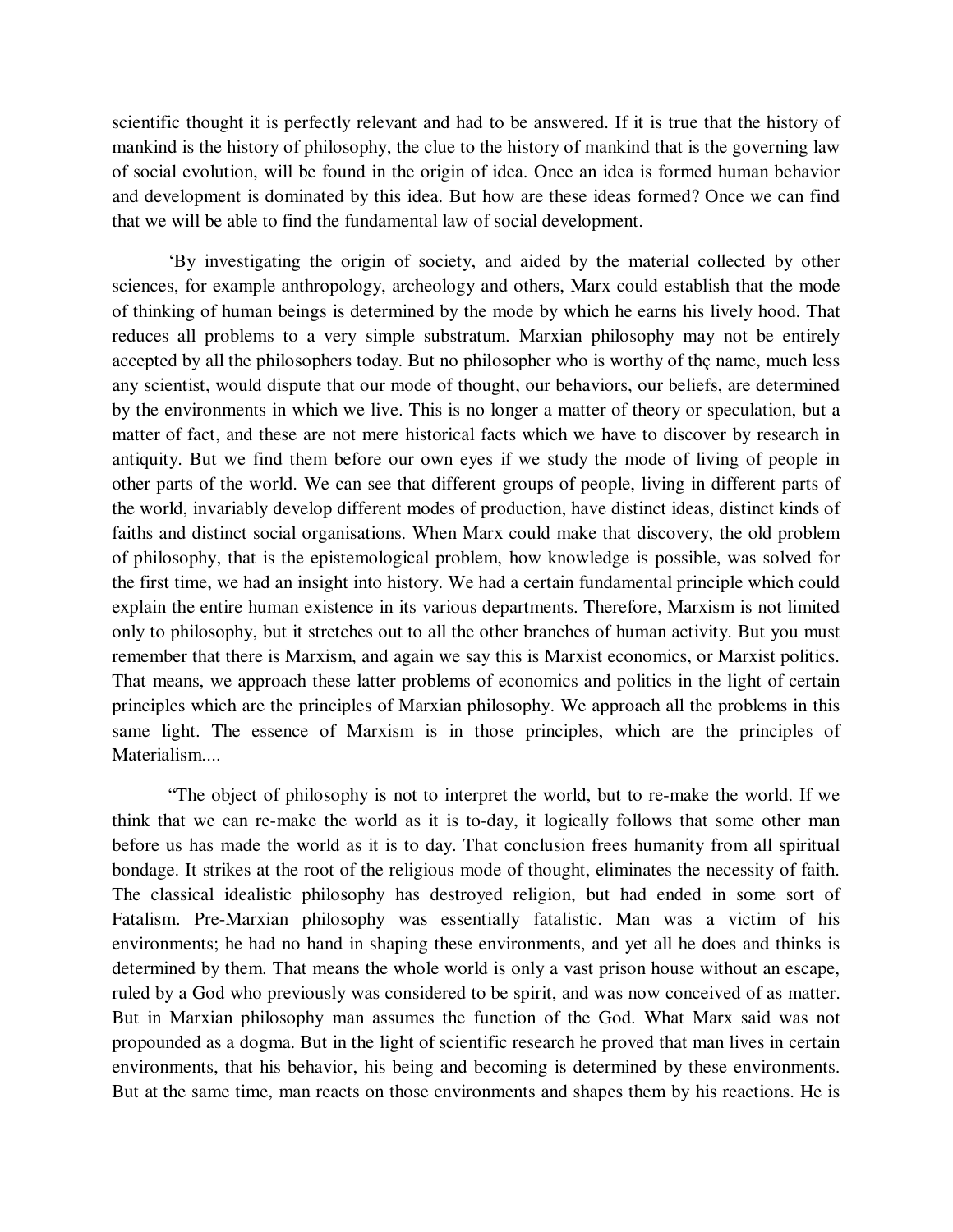not an actor on the stage walking over it, detached and untouched, a prescribed route. But he is part of the stage itself. His movements are determined by his environments in as much as these include his own being. Thus he has become not only the maker and master of his environments including his own self, but he has become the maker of history. That is the essence of Marxism....

"You know of the revolutionary discoveries of modern physics. they are so very revolutionary that a number of leading physicists have declared that the foundation of Materialism has been knocked out, so that we have no revert to the method of metaphysical speculation and worship at the shrine of some mathematical God. If we would stick to the letters of Marxian materialism, we shall find that we are not in a position to meet the arguments put forth by these modern scientists, because certain scientific knowledge of his time has proved to be fallacious and new facts have been discovered. In the days of Marx, matter was conceived of as so many physical entities. Modern physics has destroyed that conception, so, if you would stick to the letter of Marx's conclusions, you may have the satisfaction of being the most orthodox of all Marxists, but you are not a Marxist according to Marx's own ideas. Because you can not then have a scientific explanation of the world any longer. To-day, a Marxist is required to question the fundamentals of materialism itself in order to keep pace with the discoveries of modern knowledge.

"If you study the history of Indian philosophy, you will find the analogous origin of materialist thought in our country. Between Democritus and Epicurus and Marx, there was a continuous line of development, tracing which Marx could only come to his conclusions. Similarly, there must be stages and phases in our philosophical history between our ancient philosophers and the most modern philosophy of Marxism You will have to begin your study further back. Great revolutions, philosophical, intellectual spiritual and political revolutions took place in Europe before the days of Karl Marx. And we, living in a more backward age than were the days of Karl Marx, shall have to learn from those revolutions. We shall have to understand the ideologies the character and the social outcome of those revolutions that have still to be achieved in our country Those modes of thought which were decisive for those revolutions, which gave a spiritual and moral sanction to those necessary radical transformations in Europe; we must have them there also, in order to bring about a situation in which eventually, Marxism will be appreciated as it is, when there will be a considerable section of the people prepared to practice Marxism. A Marxist in our country, today, must appear on the scene as the pioneer of those modes of thought, that is as the pioneer of a Renaissance movement in India. He must come forward as a champion of those philosophical revolutions of those transformations of society which preceded Marxism and which ushered in Marxism as a necessary form of human thought." 6

l 6 What is Marxism: MN. Roy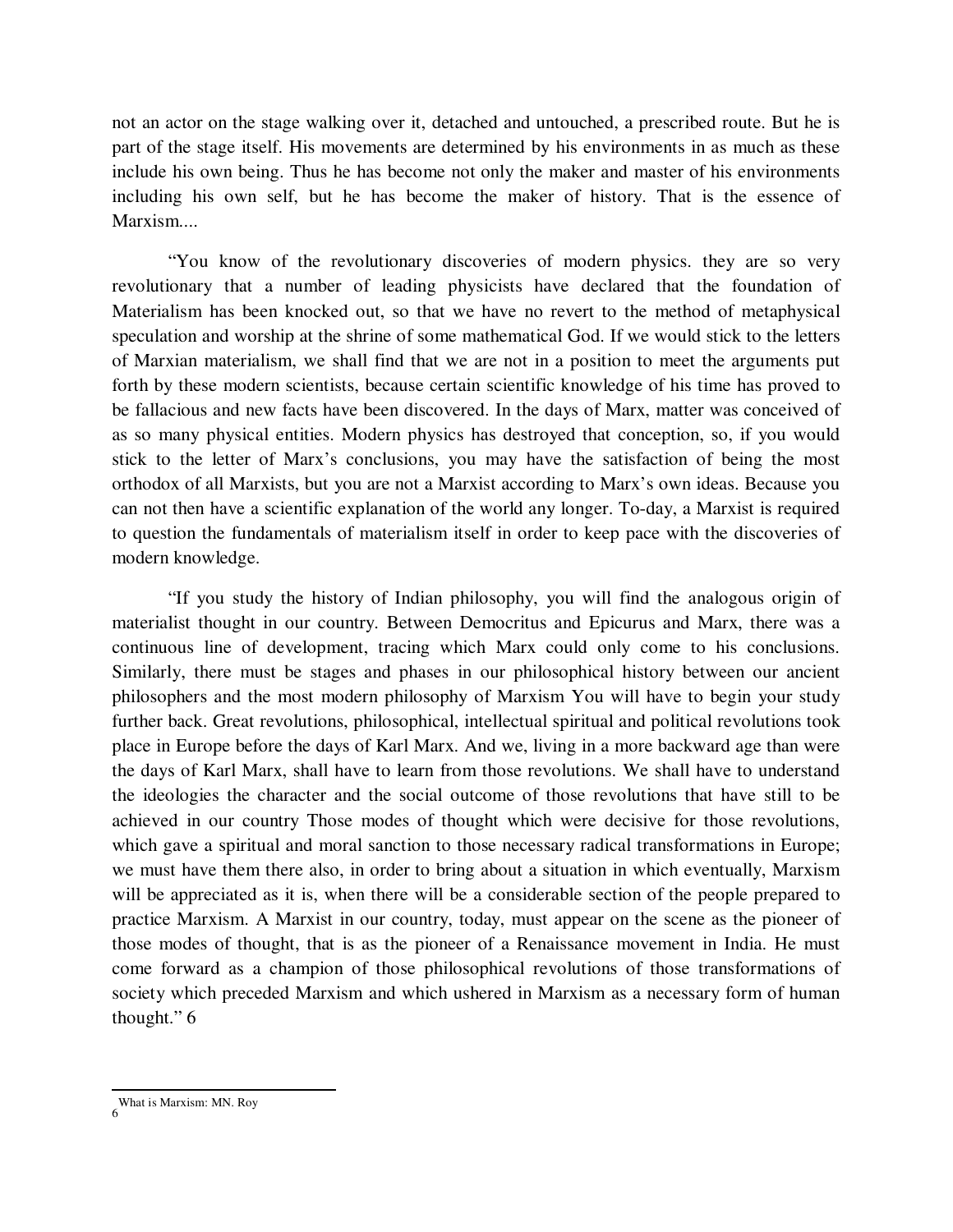That is the role that philosophy has to play in India. Hence cesero winds up his opinion in his famous exclamation:

*Philosophy, thou director of our life, Thou friend of virtue and enemy to vice, What were we what were the life Of man at all but thee?*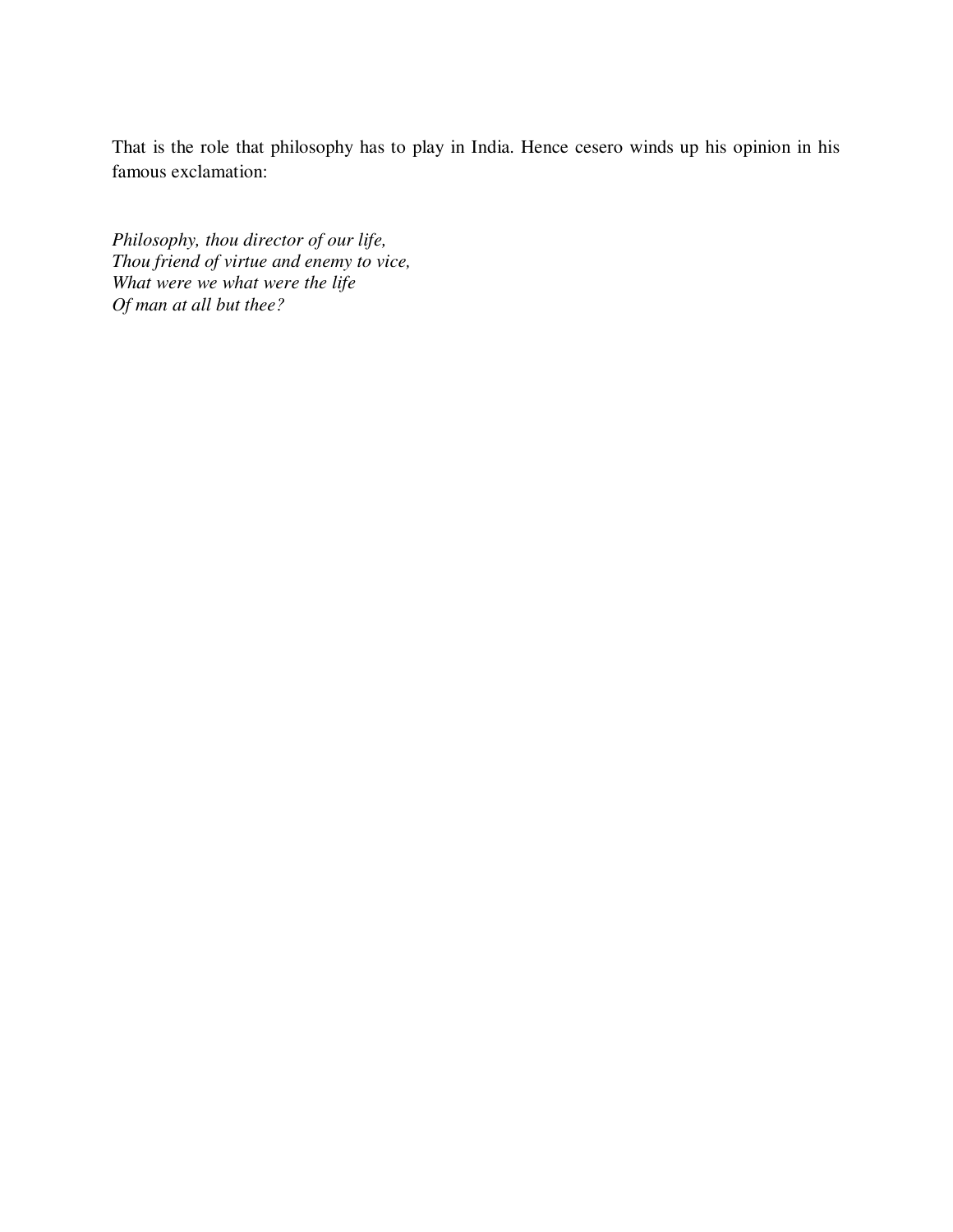# **LORD BASAVA**

Basava: Thine was a brave heart! Indefatigable was thy undaunted spirit: Thy soul was a star to a wandering bark, whilst the ocean was stormy!

Old dogmas and doctrines degenerate, Their potentialities rendered void; New ones skim on the ken then Pregnant with progressive trends!

The country was in stagnant waters, Great religions Buddhism and Jainism, Had decayed and degenerated at last Demoralizing the land of Buddha.

Then arose thy enlightened movement More revolutionary than Buddhism: The uplift of the oppressed as its ideal Breaking the bonds of Brahmanism.

Torn and tormented was India then Under the yoke of *Varanashrama dharma!*  Thy inspiring message came as a balm Cutting the shackles of age-long caste.

Equality, liberty, fraternity of humanity; The watchwords of thy movement Stirred the dormant spirit of Indians To combat the conservative order.

Hail to thee! Blithe and bonny spirit! Thy message winged Kashmir to Comorin Brought glory and victory of Kalyana Amidst odds so immeasurable!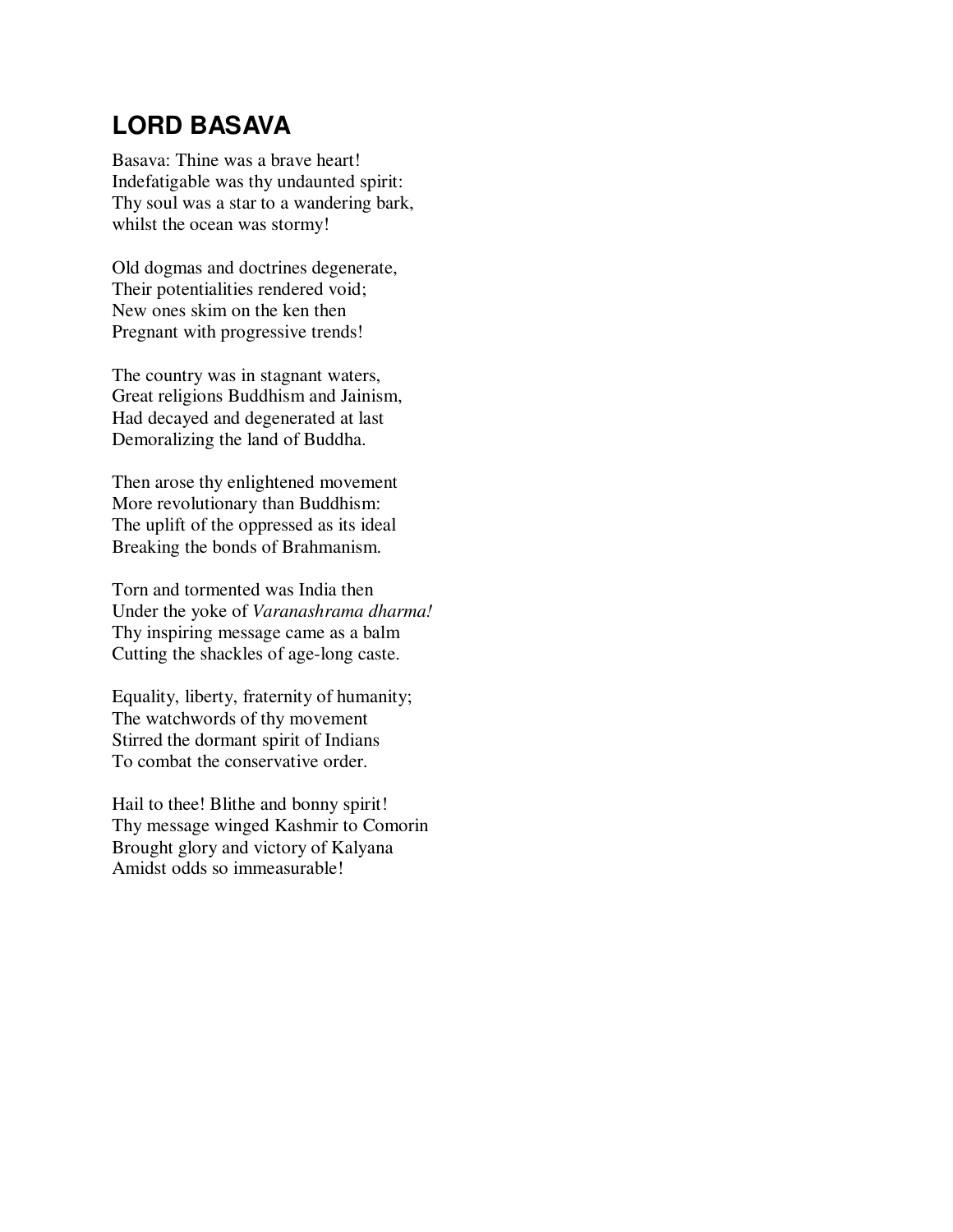# **CHAPTER-I RELIGION AND PHILOSOPHY: THEIR RELATION TO SOCIAL SCIENCES**

The social and political movement of a country has its basis in philosophy. Philosophy may be theological or scientific, religious or rationalistic. That depends upon the trend of the times. Social movements in ancient times were marked by religion. Religions were natural, polytheistic, monotheistic, pantheistic or agnostic. Socioeconomic and political development was possible only through a religious ideology. But in modern times social and political upheavals are characterized by science and philosophy. The lightning progress of science has revolutionised knowledge. It has affected every part of our life. Hence philosophy has become scientific. It is styled as the science of sciences. Any history of philosophy hangs in the air, unless the social dynamics underlying it is laid bare. On the other hand to depict the dialectics of ancient thought would be merely a pleasant pastime if it did not serve the purpose of reconstructing the social history of antiquity.

"Every revolution affects the entire scope of human activities. The revolutions of our time, inspired by science and materialist philosophy, affect the spiritual and moral aspects of human activity also. There was a time when religion and the so-called supernatural things were foremost" in the minds of people. They lived as we do; but they lived in an atmosphere in which predominance was given to religion, faith, belief, God and supernatural things, Consequently a revolution in that period was largely a religious movement- a movement to introduce a change in the beliefs, ideas, patterns of thought and institutions of religion. All the revolutions of the ancient time were all largely religious movements. As a matter of fact, the so-called world religions were all born of great revolutions. Buddhism was a revolution. Christianity rose as a revolution. And so did Islam. In China, the religion which was overwhelmed later on by Confucianism, namely, Taoism was also a revolutionary movement. The motive force of all those revolutions was revolt against the priesthood of the primitive natural religion, Hinduism is a natural religion."

Another encyclopaedic thinker of our time, Herebert Spencer, traces the influence of religious thought on politics:

"Every tradition represents rulers as gods or demi- gods. By their subjects, primitive kings were regarded as superhuman in origin and superhuman in power. They possessed divine titles, received obeisances like those made before the altars of deities and were in some case actually worshipped. Later in the progress of civilization, as during the Middle Ages in Europe, the current opinions respecting the relation between rulers and ruled are further changed. For the theory of divine origin there is substituted that of divine right. No longer god or demigod or even god descended, the king is now simply regarded as God's viceregent.... Moreover his authority

l

<sup>&</sup>lt;sup>7</sup> Scientific Politics: M.N. Roy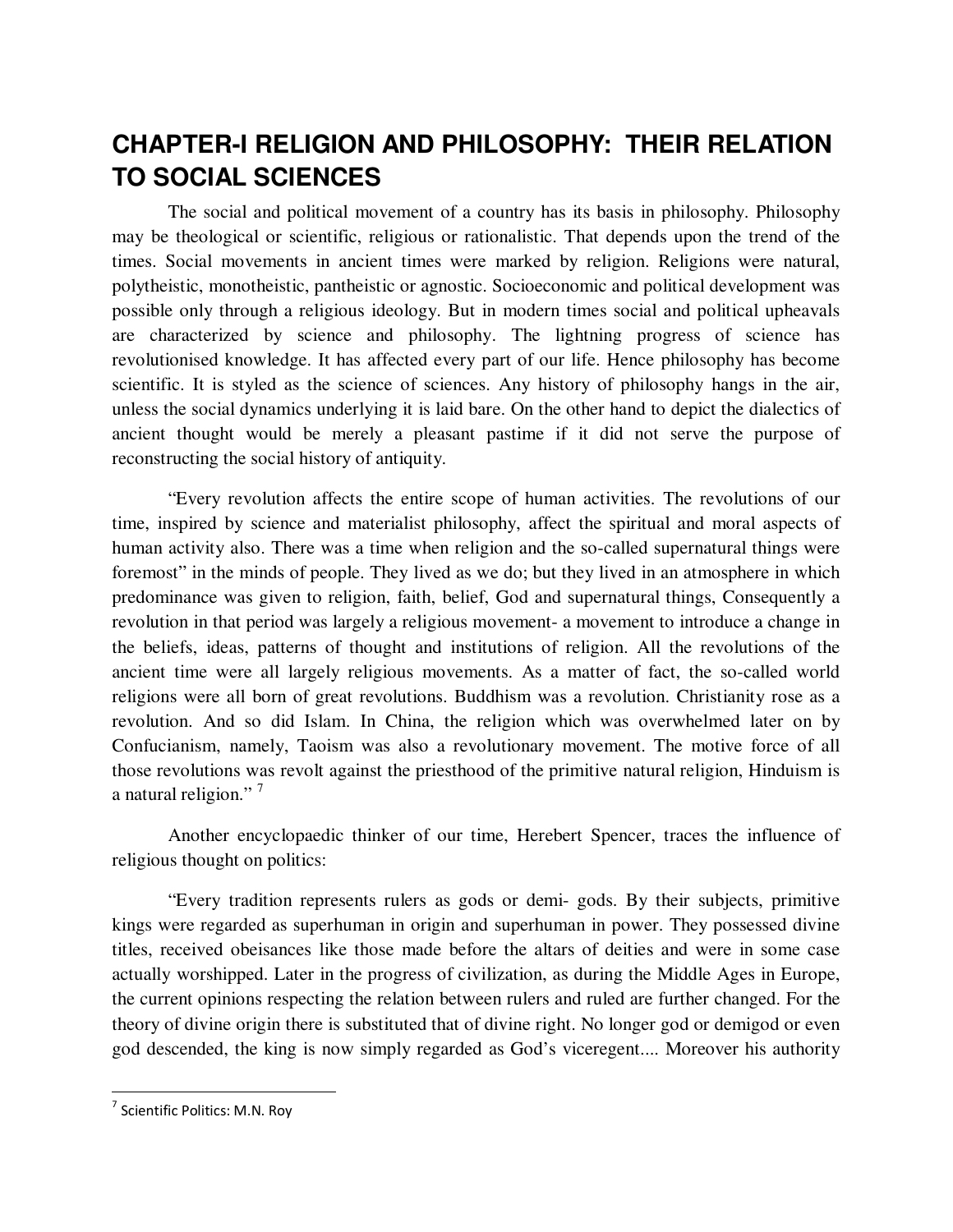ceases to be unlimited. Subjects deny his right to dispose at will their lives and properties and yield allegiance only in the shape of obedience to his commands.

"With advancing political opinion has come still greater restriction of monarchical power. Belief in the supernatural character of the ruler, long ago repudiated by ourselves for example has left behind is nothing more than the popular tendency to ascribe unusual goodness, wisdom and beauty to the monarch.... By deposing some and putting others in their places, we have not only denied the divine right of certain men to rule, but we have denied that they have any rights beyond those originating in the assent of the nation We have entirely divested the monarch of legislative power and should immediately rebel against his or her dictation even in matters of small concern." 8

Examining Indian history we find religious and philosophical movements led to the setting up of empires big and small. The empires of Ashoka and Harsha were an outcome of Buddhism. Buddhism was the state religion of Ashoka. The Chalukya kingdoms of the Karnataka and the Deccan rose in response to the revolutionary cult of Jainism. The Lingayat Kalyan state instituted in the Anubhava Mantapa was the result of the Lingayat movement. The Vijayanagar Empire of Karnataka was set up under the guidance of a great theologian named Vidyaranya or Madhavacharya, the advocate of Sankar's Advaitawada. Its ideal background was Hinduism dominated by Brahmanism.

The rise of the Marathas had a Brahmanic ideology. Sikhism symbolized the harmony between Hinduism and Islam.

Mr. M.N. Roy in his thought- provoking classic Materialism analyses the theological background of ancient Indian society:

"No religion is born in a day- revealed to a particular prophet. The doctrines and dogmas of each religion crystallise themselves in a process over a whole period of history. It is a period of social transformation. The change in the conditions of material life brings about a corresponding adjustment of ideal standards, although these are considered to be precedent to, and independent of, the mundane world. The disruption of old social relations shakes the basis of a particular form of faith. Man's relation to God or gods, as the case may be, is determined by the relations among men themselves. Natural religion, as for example of the Vedas, or of the Greek mythology, is the deification of the diverse phenomena of nature as objects of worship. It is the religion of the decentralised tribal society. Monotheism, the belief in one god, rises as the ideology of a centralised state. The worship of a glittering galaxy of gods, all equally powerful idealised human beings, is the spiritual expression of man living in the state of primitive democracy. The idea of one God or a super-god, becomes a social necessity as a spiritual sanction for the monarchic state rising on the ruins of tribal freedom. An overlord in Heaven is postulated as the sanction for an overlord on earth.

l

<sup>&</sup>lt;sup>8</sup> First Principles: Herbert Spencer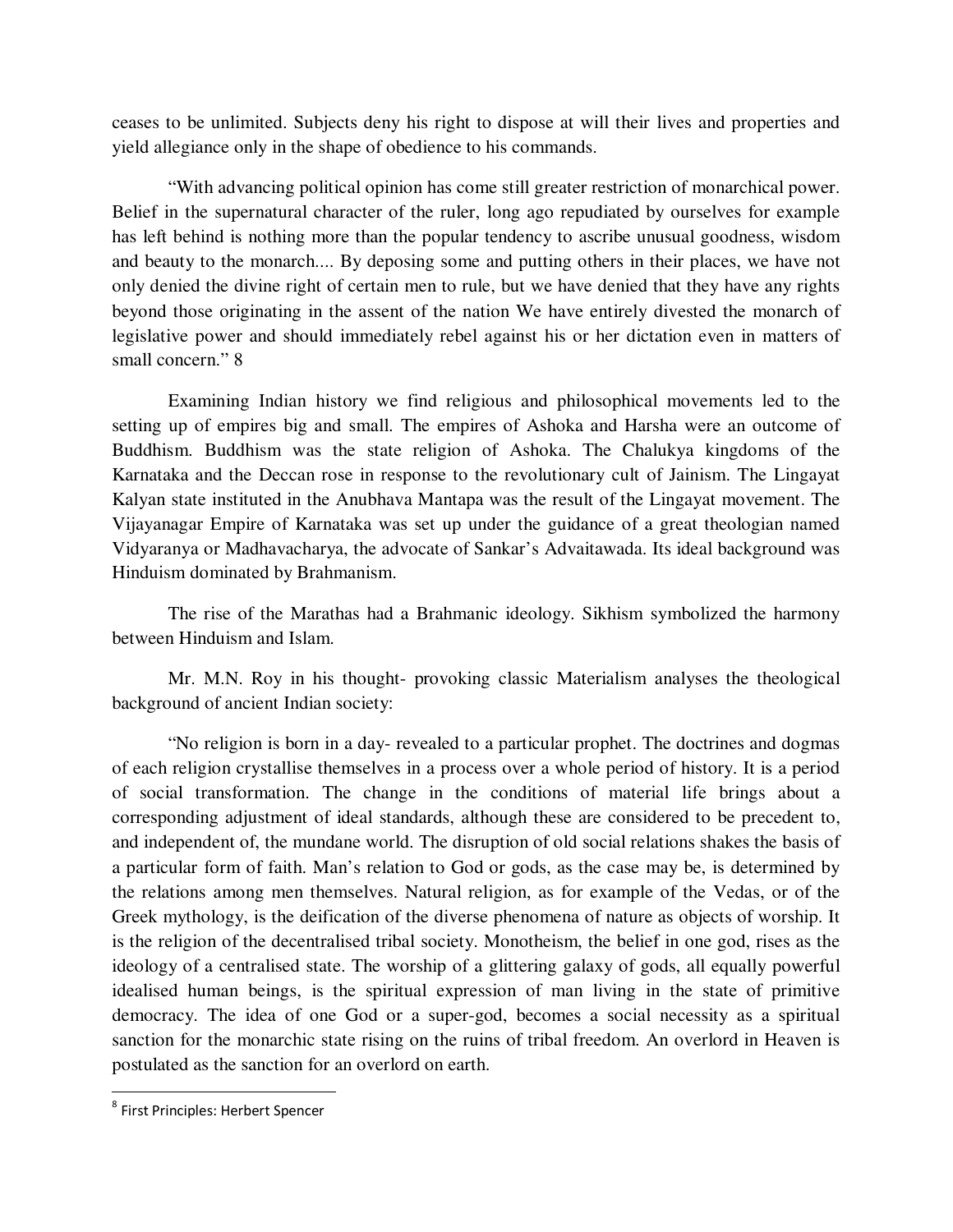"The development of the religion of a particular group of human beings from polytheism to monotheism is influenced by the intensity of the social crisis under which it takes place and of the maturity of the forces of further progress. Either there is a complete break with the past and monotheistic faith gains ground as the mighty lever to revolutionalise social relations, or the conception of a sort of super God grows out of the background of polytheism, as a compromise between the old and the new. The latter development represents a continuation of the social crisis, the urge for progress being too weak and halting to clear away the decayed old.

"The spiritual progress of India followed the latter course. Vedantic monotheism- that of the Upanishads- did not replace the older form of faith. Instead, it rationalised primitive polytheism. The reason for such an involved process is to be found in the relation of social classes which constituted its background. The new monotheistic doctrine was not sponsored by a new class with a spiritual outlook free from tradition. It did not appear as a standard bearer of revolt against the established rites and rituals which fortified the dominating social position of the priestly class. The dissatisfaction with the old faith was voiced mostly by individual members of the priestly class and remained confined to them. Naturally their dissatisfaction could not and did not go to the extent of advocating complete abolition of a popular form of worship which had placed their class at the head of society. The monotheism preached by them was not a new popular faith. It was a mystic cult which largely remained a monopoly of the priesthood and consequently reinforced their social position. The new cult did not condemn the old faith; on the contrary, it recommended it as the religion suitable for the vulgar. An airy structure of mystic monotheism was thus reared upon the foundation of decayed natural religion. The new faith was not the result of a striving to free the individual from the bondage of the tribal society. It fortified the position of the anthropomorphic gods by placing them in a pantheon, the inner mysteries of which were accessible only to the Brahmans. The Hindu brand of Monotheism, strictly speaking, is pantheism. It is ideology of an unsolved social crisis of social stagnation.

"The absence of a strictly monotheistic cult in religion reflected the political disunity of India. The social forces favouring the establishment of a centralised state having failed to attain a sufficiently high level of development, the growth of a strictly monotheistic faith was impossiblity. The first centralised state in the history of ancient India was the Empire of Ashoka and that happened under the revolutionary banner of Buddhism. That also disintegrated, revealing the lack of an abiding social cohesion. The subsequent Empires of Chandragupta and Harshawardhana were more transient political phenomena: The outstanding feature of the political history of ancient and mediaeval India is the absence of a centralised state. The obviou reason of that characteristic feature was the inadequacy of economic conditions and weakness of the social forces associated therewith hence India never experienced political unity and did not develop a strictly monotheistic religion". *An outline of the history of Scientific Thought M.N. Roy.*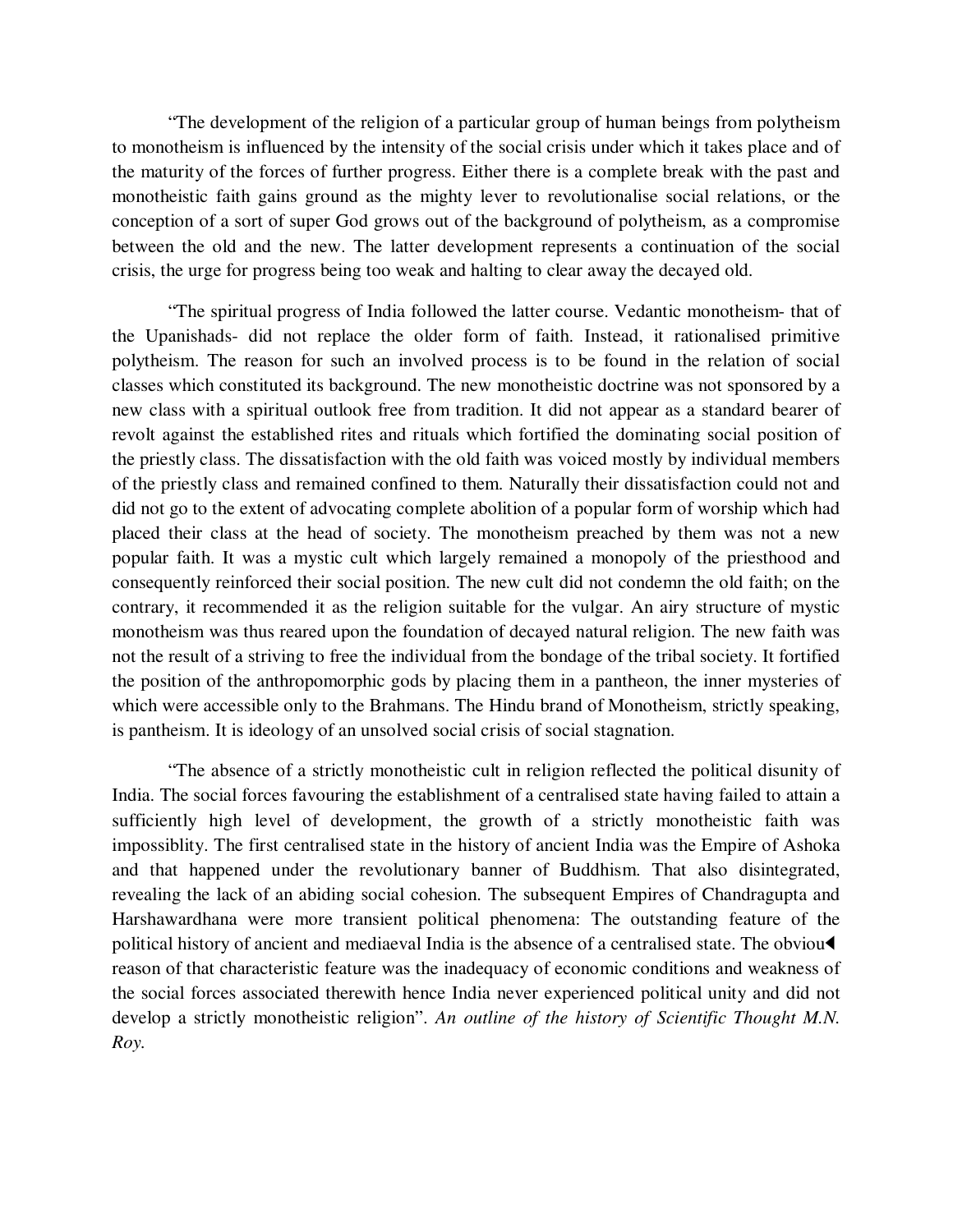## **CHAPTER-Il REVOLUTION AND COUNTER-REVOLUTION**

Revolution is a common feature of human history. It affects all departments of life. When life is chaotic and contradictory and when society is full of exploitation the classes exploiting the masses intellectually socially, economically and politically, then a revolution break out. It touches life, not only at its fringes but at its core also, so that it sets imprints on every aspect of life- social, political, economic and intellectual. The new force of revolution arises out of the contradictions in the old order of things. Hence revolution is a fight between the old order and the new. When the old world. Loses its progressive potentialities and becomes regressive a new world rises on the ruins and becomes the vanguard of progress and prosperity. Then a battle, tough and terrible, takes place between the die-hard conservatives of the old order and the bold champions of the new order. There will be a struggle not only ideologically but it may be physically between the revolution and the counter-revolution. A revolution is always progressive and a counter-revolution always reactionary. But, if the message of the revolution and its inspiring watchwords of equality, liberty, fraternity in every ramification of life, are not sufficiently made known to the masses, if the propaganda of the revolution is not made on an extensive scale, there is a chance of its defeat and the consequent success of the counterrevolution. Therefore Mr. M.N. Roy styles history as a conflict between revolution and counterrevolution.

In ancient times revolutions took place through religion. The world was steeped in religious ideas. All problems of life were judged by religious standards. Hence when old religions passed away, progressive new ones came into being. Just as there is evolution in science, in the same way religion was evolutionary and therefore revolutionary. As man advances in knowledge, his ideas about religion also undergo changes. Therefore religions were naturalistic, polytheistic, monotheistic and pantheistic. This fact is clearly explained by Mr. M.N. Roy in his History of Revolution:

"There was a time was religion and the so called supernatural things were foremost in the minds of people. They lived as we do; but they lived in an atmosphere in which predominance was given to religion, faith, belief, God and supernatural things. Consequently a revolution in that period was largely a religious movement-a movement to introduce a change in the beliefs, ideas, and patterns of thought and institutions of religion. All the revolutions of the ancient time were largely religious movements. As a matter of fact, the so-called world religions were all born of great revolutions. Buddhism was a revolution. Christianity rose as a revolution. And so did Islam. In China, the religion which was overwhelmed later on by Confucianism, namely Taoism, was also a revolutionary movement. The motive force of all those revolution was revolt against the priesthood of the primitive natural religion."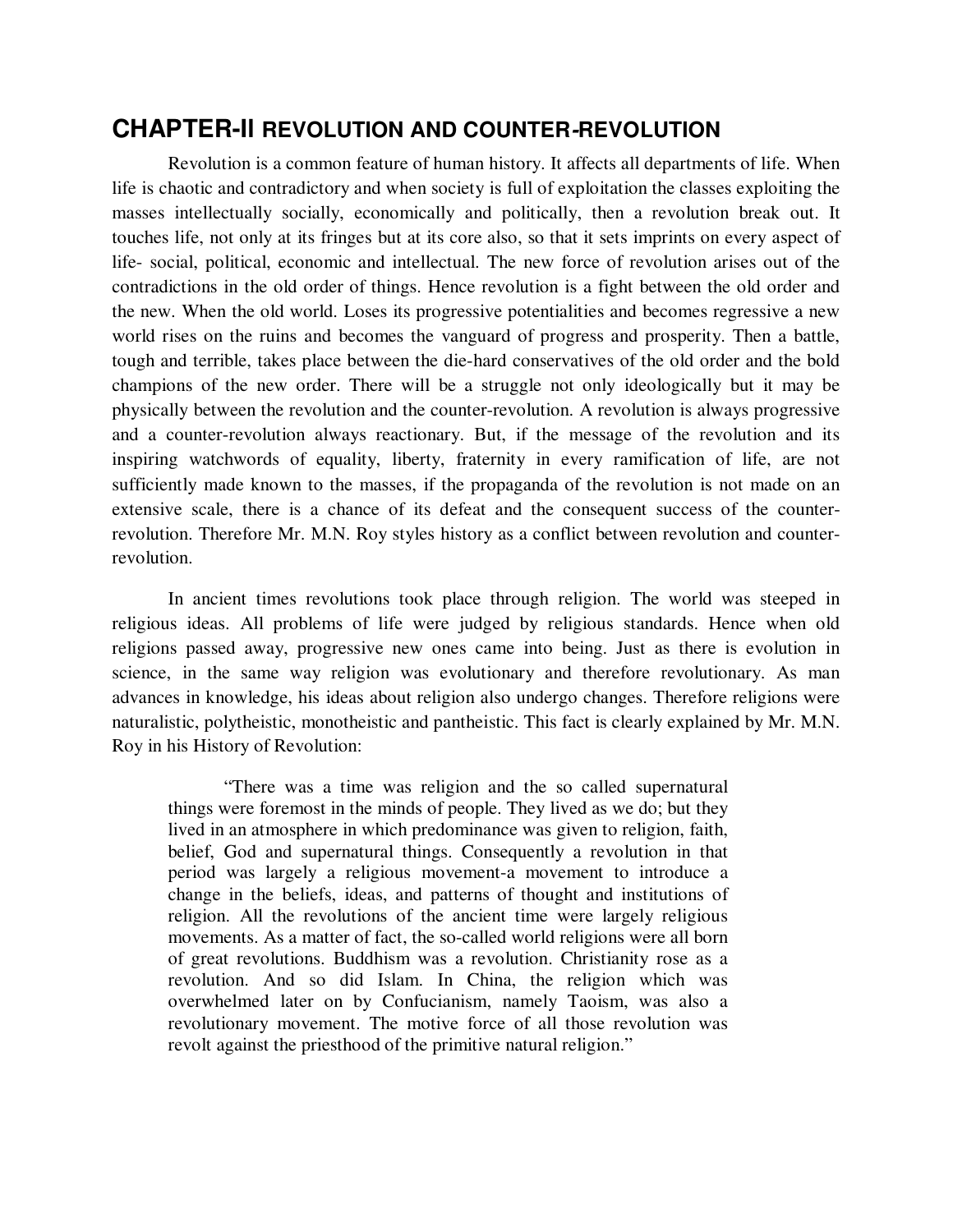History teaches us that whenever a revolution was a necessity, small groups of people felt it before the rest. They were subjected always to persecution, tyranny and oppression and were often looked down upon as morally depraved, inferior human beings, moved by selfishness and thirst for blood.

The fate of Christ is the fate of all revolutionaries. The Cross is the fate of all pioneers of progress. It may take various forms. We do not know how many thousands of revolutionaries have been crucified. The cross has only taken different shapes. More civilized forms of crucifixion have been invented. Christ was crucified; but the spirit of Christ lived and the powerful Roman Empire, whose vanity was satisfied by the crucifixion of Christ, crumbled before the tremendous movement created by the spirit of Christianity. Likewise Lord Buddha renounced his kingdom and the pleasures of the palace, started a revolutionary movement against reactionary Brahmanism, and at last founded the world religion of Buddhism. Basava, the leader of the Lingayat movement, raised a crusade against the Hindu caste system and idolatry. In this stupendous attempt, he had to fight not only the degenerate Buddhism and Jainism of his time, but Vedic Brahmanism also. Finally he had to renounce his minister ship, and revolt against the monarchy of Bijjala.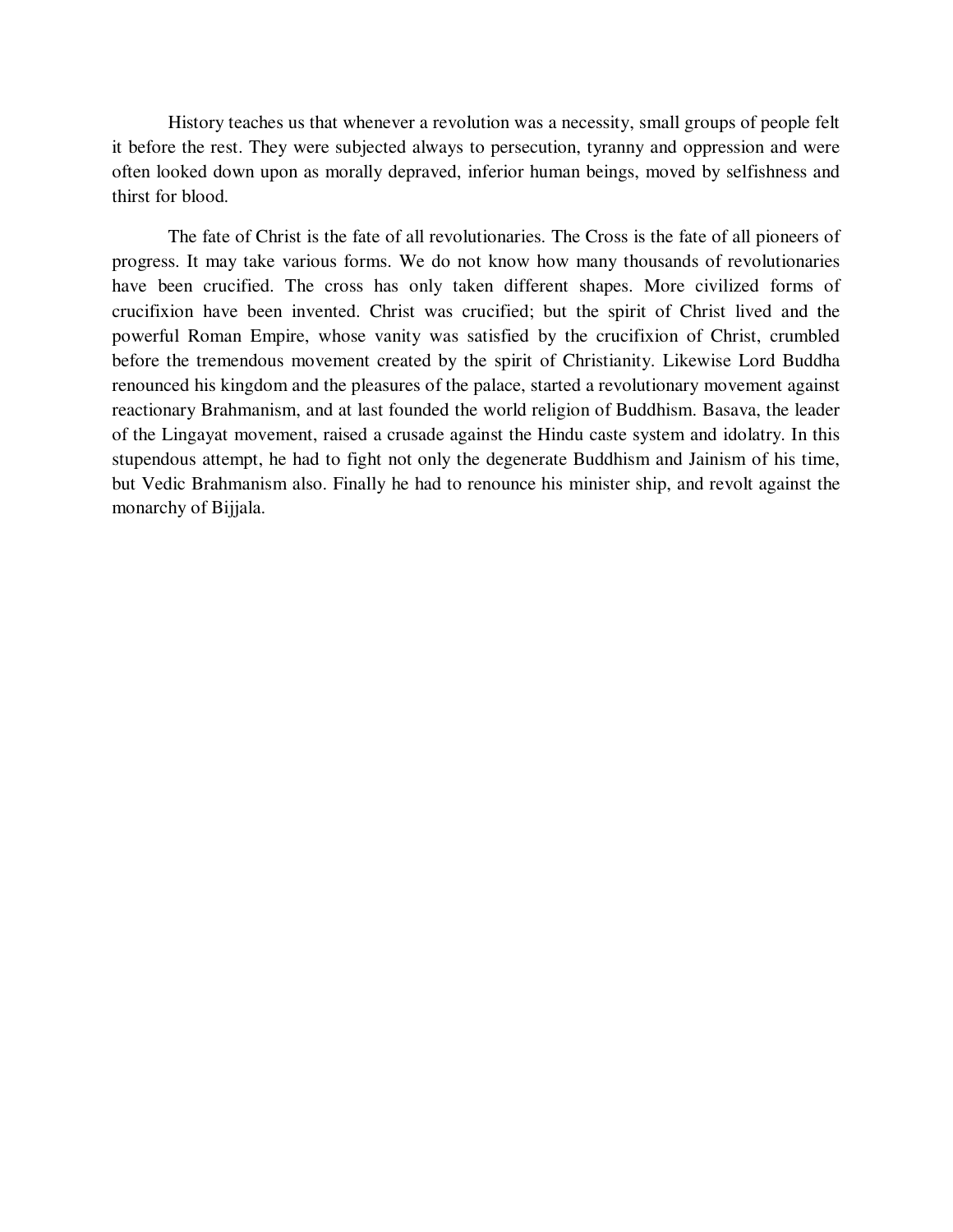#### **CHAPER-Ill THE BUDDHISTIC REVOLUTION**

In India two great revolutions have occurred. One is the world revolution 'of Buddhism, and the other the democratic Lingayat revolution of Basava. Both combated the Vedic religious society and religion. They championed the cause of the oppressed masses including the untouchables. Buddha and Basava fought against the Brahmanic hegemony in Society and upheld the rights of the masses as against the upper classes in respect of religion. Both wrote their religious books not in the 'divine' language Sanskrit, which was the language of the upperclass Brahmin priests, but in the vernaculars of the lower-class people. The banner of equality, liberty and fraternity fluttered throughout the country- untouchables becoming touchables, dependent women becoming independent and broad strata of society being humanized and democratised.

Lord Buddha examined the contradictions of his society. He found that Vedic priest craft was responsible for untold misery. Brahmin priests exploited the people economically, socially and religiously. The treasure of knowledge was a preserve of the Brahmin priestly class. Vedic sacrificial rites were common. The fatalism of Karma was rampant among the masses. The offering of goats and other animals in sacrifice prevailed. Objects like stone, trees etc. were deified. Mr. M.N. Roy describes the condition in detail:

"Accumulation of the social surplus takes place through different channels in different periods of history. In the earliest time, offering to the gods served as the channel. The priests were the administrators of the process- the bankers, so to say, of that period. They not only acted as the agents of the gods, but also came to be the custodians, virtual possessors, of the social surplus which was absorbed by the periodical offerings to the gods prescribed by religion. That was very profitable for the agents of gods. They extracted more and more. One god was very angry one day; therefore he must be offered not one, but three goats or fowl or something else. The agents of the god could not possibly eat all those offerings, the surplus began to accumulate in their possession and consequently thanks to their control of the entire national wealth of the time, they became the rulers of society."

Buddhism rose as a revolt on the reactionary horizon of Brahmin Vaidikism. It combated tooth and nail the Brahmin agency of exploitation by refuting the Vedic philosophy and religion, and set up an agnostic scientific philosophy as the ideology of a great social revolution. Exploitation of every kind was done way with. The revolution spread far and wide not only in India but in foreign countries like China, Japan and Burma. Great universities like Nalanda sprang up wherein foreign travelers and teachers studied the philosophy and religion of Buddhism. Buddhism reigned supreme for nearly a thousand years. It was the official religion of Ashoka, the Napolean of India. The tenets of Buddhism were the basis of Ashoka's administration.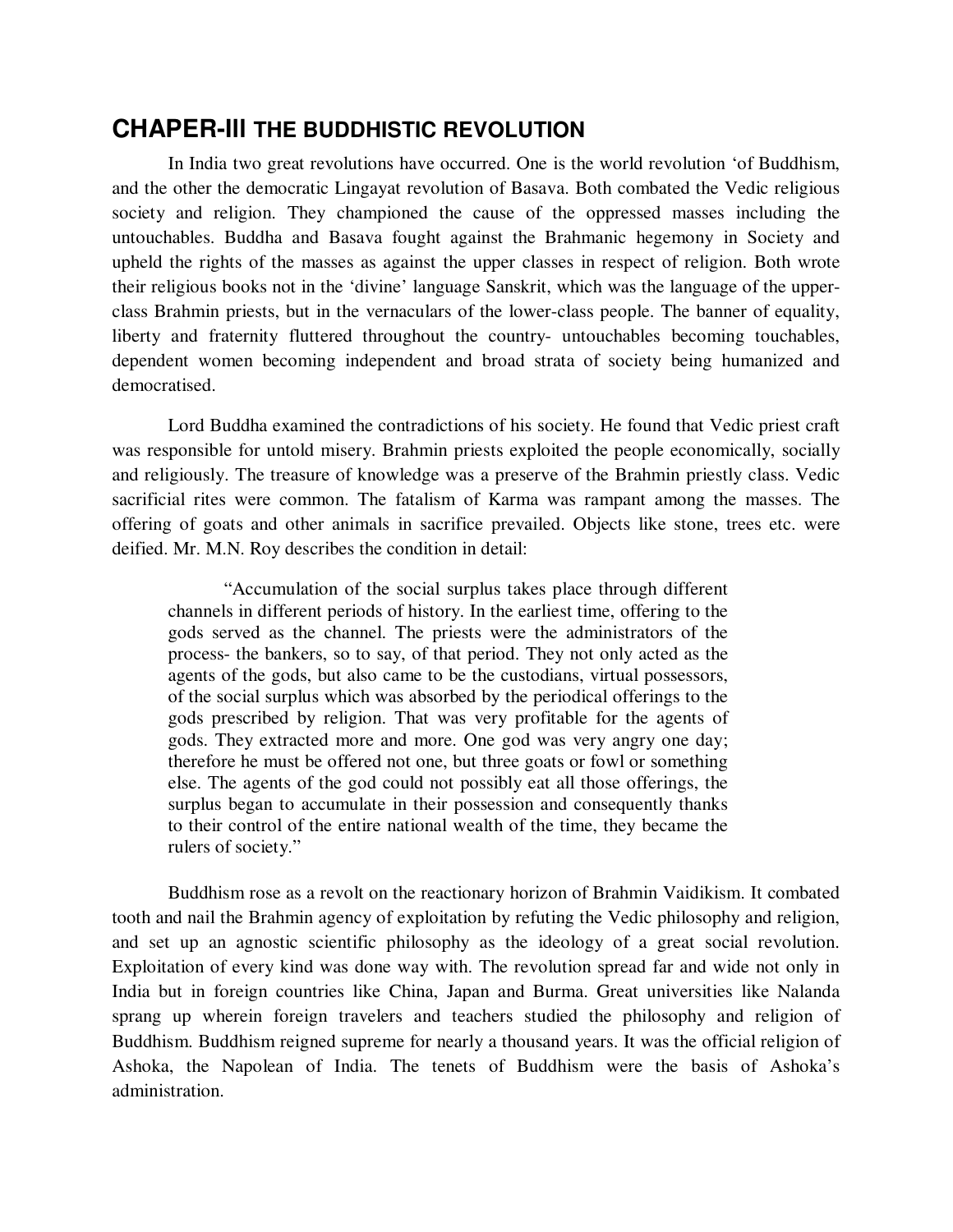Prof. B.N. Dasgupta describes the ideological conflict underlying Buddhism and Hinduism:

"Buddhism appealed to the people not as a substitute religion of the traditional type. It once again provided the core of life, without which life had become colourless and meaningless. It held out a new light, revealing the inner virtues of man, casting aside the external shell of rites and ceremonies. As against sacrificial duties, Buddhism laid emphasis on social activity and Ahimsa; prescribing no formal worship it preached Chittasuddhi (mental purity) and moral excellence, to relieve life of the mechanical routine of futile religious practices and cruel sacrifices. It opposed vain theological speculations with a vigorous humanism as the only way to perfection. It emphasized enlightenment as the highest aim of life and thus shifted the focus of duty from deity of man. Buddha was completely indifferent to metaphysical speculations; his direct disciples took a similar attitude. Early Buddhism believed neither in God nor in the Vedas. It believed only in a moral and virtuous life, unfettered by rituals, It proclaimed man's freedom from Shastric injunctions. Buddhism, therefore, was a protest against tradition and provided a rational scheme for the ritual-stricken, caste-ridden man at last to discover himself....

"After King Mahapadma of the Nanda dynasty, whose bitterness against the Kshatriyas was indirectly responsible for sympathy with the Brahmins, the Maurya king, Chandragupta, fell completely in the grip of Kautilya. The reputation of that astute Brahmin author has travelled far and wide. But in the famous Arthashastra (Imperial code of law to the Mauryas), he records a severely bitter attitude against the Sudras, even though his king was himself a Sudra. Kautilya's works with all his severity pale into insignificance before the other Dharmashastras written after his time, such as the Manusmriti.

"The Great Emperor Ashoka promulgated laws which were calculated to bring equality among all and in all directions. In spite of their high moral tone, those laws, however, provoked a strong Brahmanical opposition, because they originated from a Sudra and a Buddhist. At the first opportunity, toWards the end of the second century B.C., the priesthood, under the shelter and patronage of the Brahmin king Pushyamitra, engaged themselves in an offensive campaign against the Sudras and Mlencchas (including the Buddhists). The doctrines of the Brahmanical reaction were compiled in the Manusmriti. Declared by the king as a code of law, the bible of reaction came to be known also as the Manava-Dharma-Sastra. It contained a series of unjust, reactionary, revengeful and bloodthirsty laws, which notwithstanding their usefulness as historical record, commemorate the fierce class struggle of the epoch. Be it said to the credit of India that neither the Buddhists nor the Kshatriyas nor again the Sudras had attempted to a'enge themselves in such a mean and cruel manner. The Manusmriti was a means and cruel manner. The Manusmriti was a means and might have been the only means for safeguarding the power of the Brahmins by fortifying the Varanashramadharma.

"But the tide turned and Brahmanical supremacy ended. Upon the accession of the Kushan King, Kanishica, of non Indian origin and a Buddhist by faith, the Varnashramadharma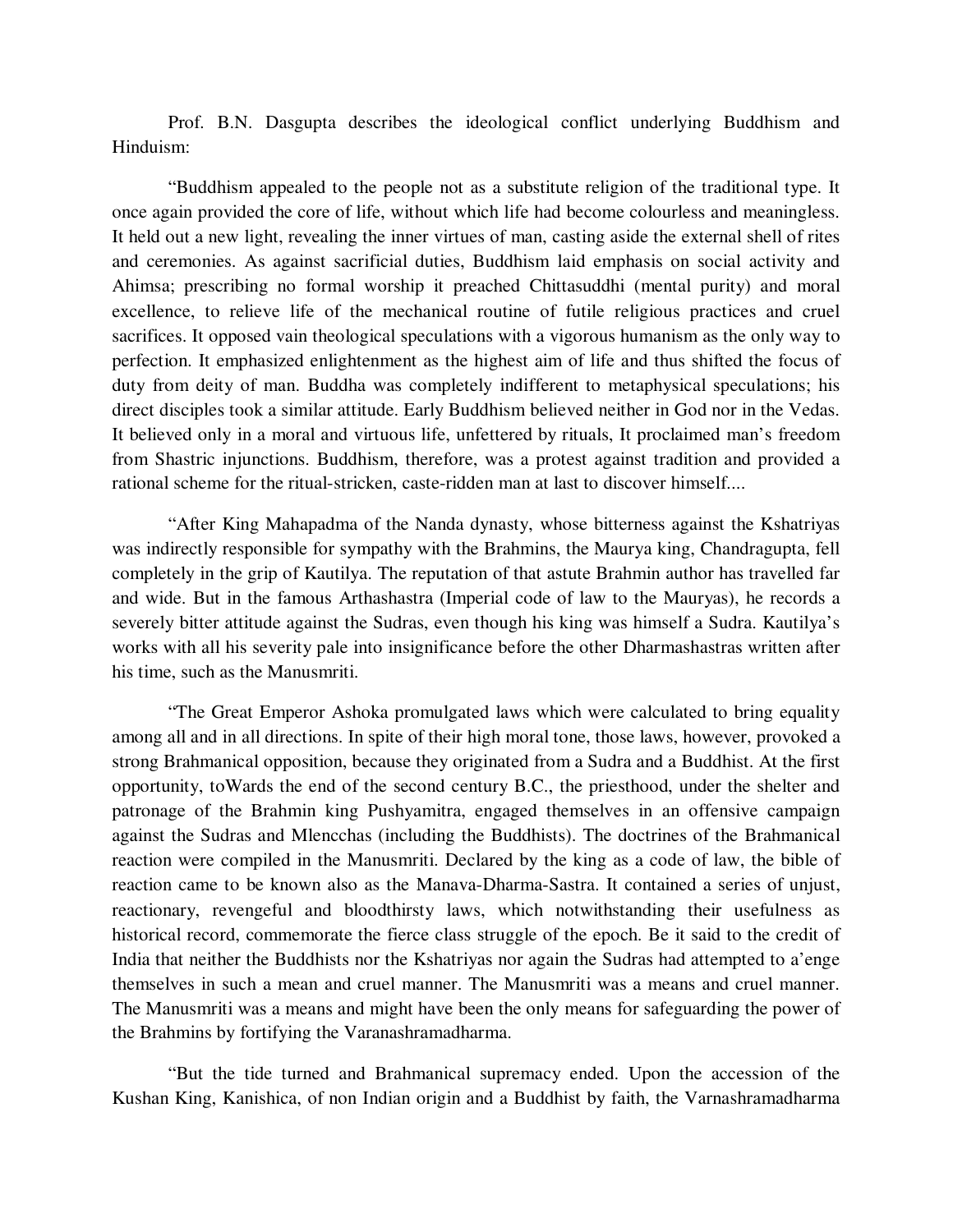suffered a setback. The Brahmanical bitterness toned down in the Yajnavalkaysmriti, which was much more liberal than Manusmriti, but still sufficiently severe. The tide turned again; the Gupta dynasty came to power and resumed the oppression of the Sudras and the Buddhists. Themselves of a low and unknown origin, the Gupta kings became the upholders of Brahmanical orthodoxy. It was in the Gupta period that Hinduism was reinforced by the strictest measures of Varanashramadharma. It was probably then that the Puranas and the other scriptural texts were modified and interpreted with suitable interpolations. Deliberate attempts were also made to establish the Varanashramadharma as a permanent feature of the Hindu social system. Vishnusmriti was composed about that time. It was equally harsh against the Buddhists. Strict laws were promulgated prohibiting free travelling and free intercourse with other cultures. The worship of Vishnu became a prominent cult. Brahmanical arrogance reached its climax when it mooted the idea that a Brahmin was equal to God.

"The tide turned again. Harshawardhana, a Vaishya Buddhist, attained kingship in the beginning of the seventh century. A.D. He established an extensive empire and won the reputation of a great ruler not by persecuting Brahmanism, but by a just the tolerant reign, following the Buddhist ideals. The purpose of Harsha's policy was not to perpetuate power; he practised justice and toleration as an honest and devout Buddhist. Upon Harsha's death, about the middle of the seventh century, rose the Pala dynasty of Bengal and Magadha. They were Sudras by caste and Buddhists by faith. They conquered extensive territories all over India and established a vast empire. The ascendency of Sudras and lower orders to powerful positions, particularly in the estern parts of the country. Once again threatened the supremacy of reactionary Brahmanism. Shankaracharya appeared soon thereafter."<sup>9</sup>

But as Mr. M.N. Roy points out in his Heresies of the Twentieth century:

"Brahmanic absolutism was continuously reinforced by opportune interpolations. Supported by the insidiously fostered forces of popular superstition, Hindu orthodoxy resisted the triumphant march of the Buddhist revolution for nearly a thousand years and finally overwhelmed it. That was the most tragic event in the history of India. The cause of defeat of Buddhism was that it was rather nihilistic than monotheistic. Consequently Buddhism went down in the morass of monastic absurdities and extravagances and was eventually contaminated by the very corruptions it had revolted against….."

It was Shankaracharya the leader and theologian of Brahmanic reaction who celebrated the shraddha of Buddhism, and since that funeral ceremony the culture of India has been a stunted growth and has prevented the generation of revolutionary forces.

l

 $^9$  The Marxian way: Vol. 1 No 4, Edited by M.N. Roy.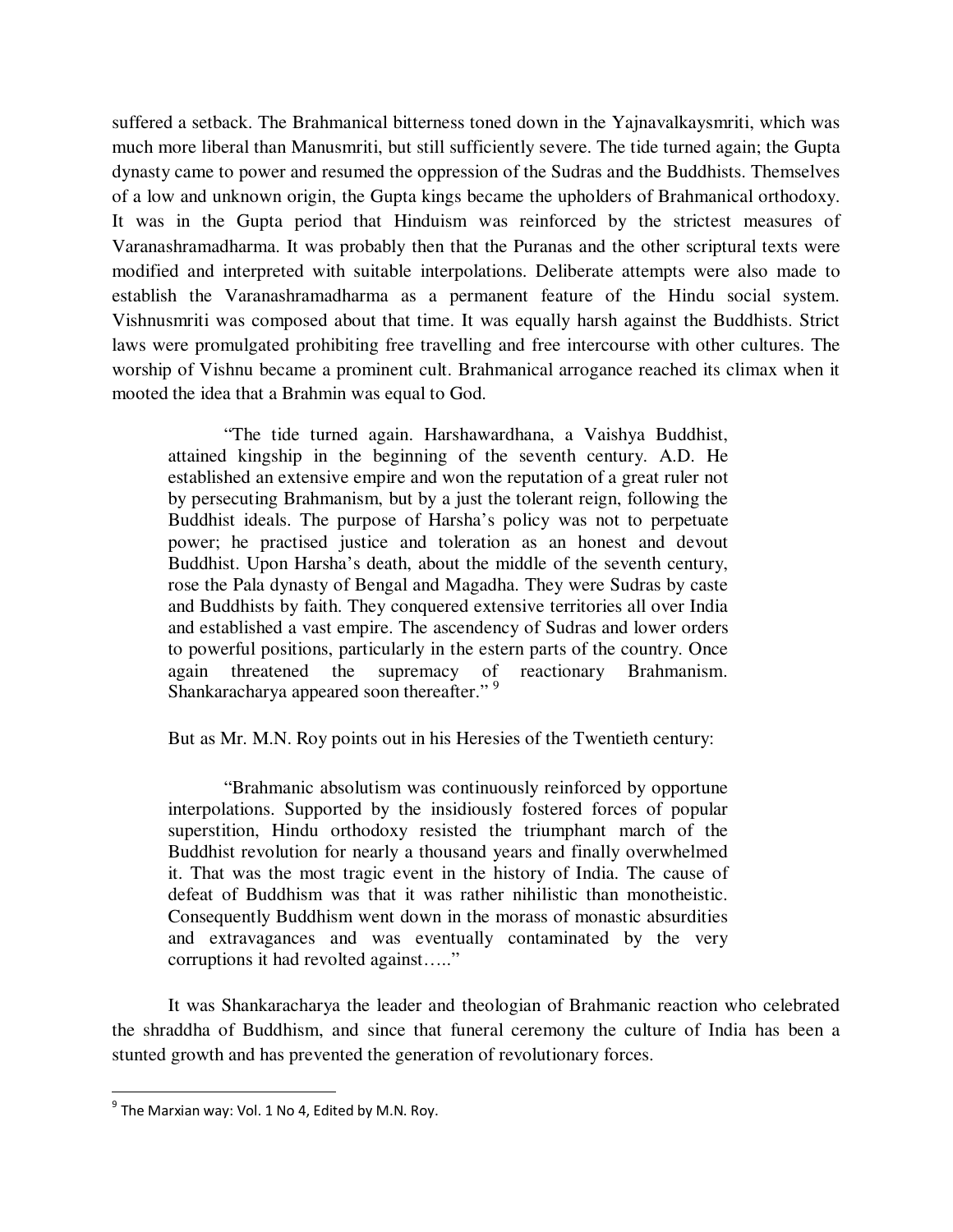"Victorious Hindu reaction, while arming itself with Shankaracharya's ambiguous monotheism, could consolidate its shaken position only by fomenting the forces of popular ignorance and superstition But Hindu theology, either of the pre-Buddhist era or of Shankaracharya, remained a monopoly of the Brahmin intellectual and monastic orders. The masses of the people were left without any religion except the superstitiOns of the degenerate Pauranic faith, and a rich store of social prejudices (caste, untouchability, vichar) jealously guarded and persistently fostered by Brahmanic orthdoxy."

Supported by the insidiously fostered forces of popular superstition. Hindu orthodoxy resisted the triumphant march of the Buddhistic revolution for nearly a thousand years and finally overcame it. That was the most tragic event in the history of India. The cause of the defeat of Buddhism was that it was rather nihilistic than monotheistic. On the other hand, the rudiment of materialism inherent in a religion making no place for God, was not boldly developed. That tendency was far in advance of the times. Social forces were too weak to undertake the task. Consequently, Buddhism went down in the morass of monastic absurdities and extravagances and was eventually contaminated by the very corruptions it had revolted against.

In Buddhism, the dissolving tendency was stronger than the tendency of reconstruction because of the weakness of the trading class. The revolution shook the foundation of Vedic society; the Brahmanic system was swept away. The basic tendency of dissolution of the exhausted social order gained ascendency. Instead of being inspired by the positive doctrines of Buddhism and applying themselves to the uphill task of building a new social order, under these difficult circumstances, a growing number of people were swayed by its negative aspect, adopted the line of least resistance, and preferred to run away from the problems of an all- shattering social and spiritual crisis in quest of Nirvana. It self involved in a severe crisis, brought about by its internal conflict, Buddhist society could not withstand the fierce attack of Brahmanical reaction.

In order to defeat Buddhism and reestablish their authority the priestly class of Brahmins headed by Shankarachaya threw overboard the philosophical outcome of their own speculation, fragmentarily recorded in the Upanishads and went back a thousand years to the Vedas. The fierce clash between Buddhism and Hinduism must have thrown society into a great turmoil in the midst of which primitive man sought consolation in supernatural agencies. The hope of a better life on this earth, even in some other birth, was more alluring than the perspective of getting merged in the great void. The desire to live is the essence of human nature. Brahmanism appealed to that desire. Return to the worship of the gods and they will look after your troubles and tribulations on this earth- and reward you in the afterlife if you do not again deviate from the path of Dharma. That was the appeal of the Brahmins. Dharma means Observance of social regulations as codified by Manu with the object of establishing the basis of a Brahmanical counter-revolution. Hindu theology either of the pre-Buddhistic era or of Sankar remained a monopoly of the Brahmin priestly order. The masses were bereft of religion except the superstitious of the degenerate puranic faith.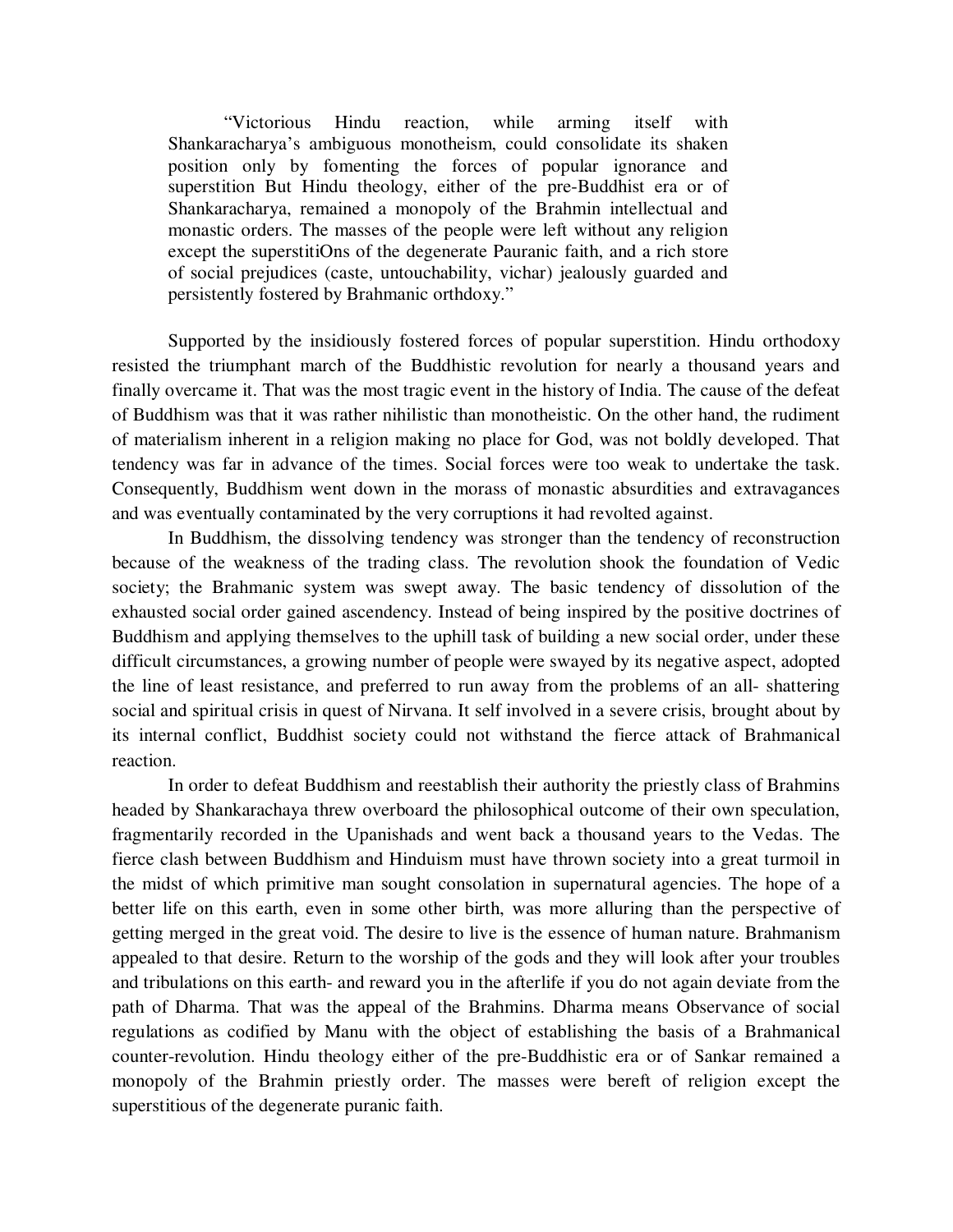#### **CHAPTER-IV ANALYSIS OF SHANKARA'S VEDANTA**

Dissatisfaction with the Vedic natural religion led to enquiry into the origin of objects. These speculations are recorded in the Upanishads. But the ironical fact was that the Brahmins who took to that, line of thought maintained themselves by the rituals and ceremonies of natural religion. Therefore the evolution of thought in ancient India took the course of a headlong plunge into metaphysical speculation. Fragmentary records of early philosophic thought i.e. the primitive enquiry into the origin of things can be found in some Upanishads. But the Brahmins suppressed this scientific line of thought. A few Brahmins, some Kshatriyas and the non-priestly class participated in this speculation. But little record of the non-priestly contribution to that early enquiry has come down to us. If the Brahmin class had taken to the scientific thought, that would have jeopardised their social position. Their status in society prevented them from doing so. Therefore in the hand of the Brahmins this primitive inquisitiveness did not prove disruptive of the old traditions. Instead of refuting the Vedic religion the Brahmins defended it and stabilised it by constructing a speculative metaphysics. In the words of Mr. Roy:

"Instead of challenging the authority of the Vedic Gods and consequently of their ministers the all-powerful Brahmins, the orthodox Hindu speculation of the Upanishads sought to establish its doctrines and refute other more philosophical systems on the authority of the Vedas themselves. Therefore the metaphysical speculations of the Upanishads could not even lead to clear monotheism. It could set up only a very precarious form of monotheism. The conception of Brahman was precarious, because it did not necessarily do away with the pantheon of the anthropomorphic natural gods."

The trend of development thus led to crass contradictions in the Vedanta Sutras, because the philosophical and metaphysical trends conflict with each other wherever they are put together. The object of the Vedanta Sutras was to systematise the Upanishadic speculations into a homogeneous whole and to prove that the quasi materialistic doctrines of Kanada, Kapila, Gautama and others were not borne by those speculations. But the Upanishads contain thoughts which cannot be systematised. The old contradiction between philosophical and metaphysical threads reappears in the Sutras. Upanishads like the Brihadaranyaka and Chandogya recognise the eternal existence of ether, fire and air. This view contradicts the existence of the absolute Brahman "Only one without a second" which is set forth in all Upanishads. The dogma of the absolute existence of Brahman is the cardinal doctrine of Hindu philosophy, namely "when the Brahman is known everything is known?? which is also posited in the Upanishads. Hence Upanishadic speculation could not be a basis for a system of philosophy. The unorthodox thinkers pointed out this flaw in the Vedanta. If the Brahman alone exists in the beginning, then the ether, air etc. have an origin: i.e. they are created and the hypothesis of creation renders the absolute conception of Brahman untenable. On the others hand, if the elements have no origin, then the Brahmin ceases to be what it is assumed to be- "only one without a second". Thus the infallibility of the scriptures is shaken. The monism of the Vedanta as interpreted by Shankar is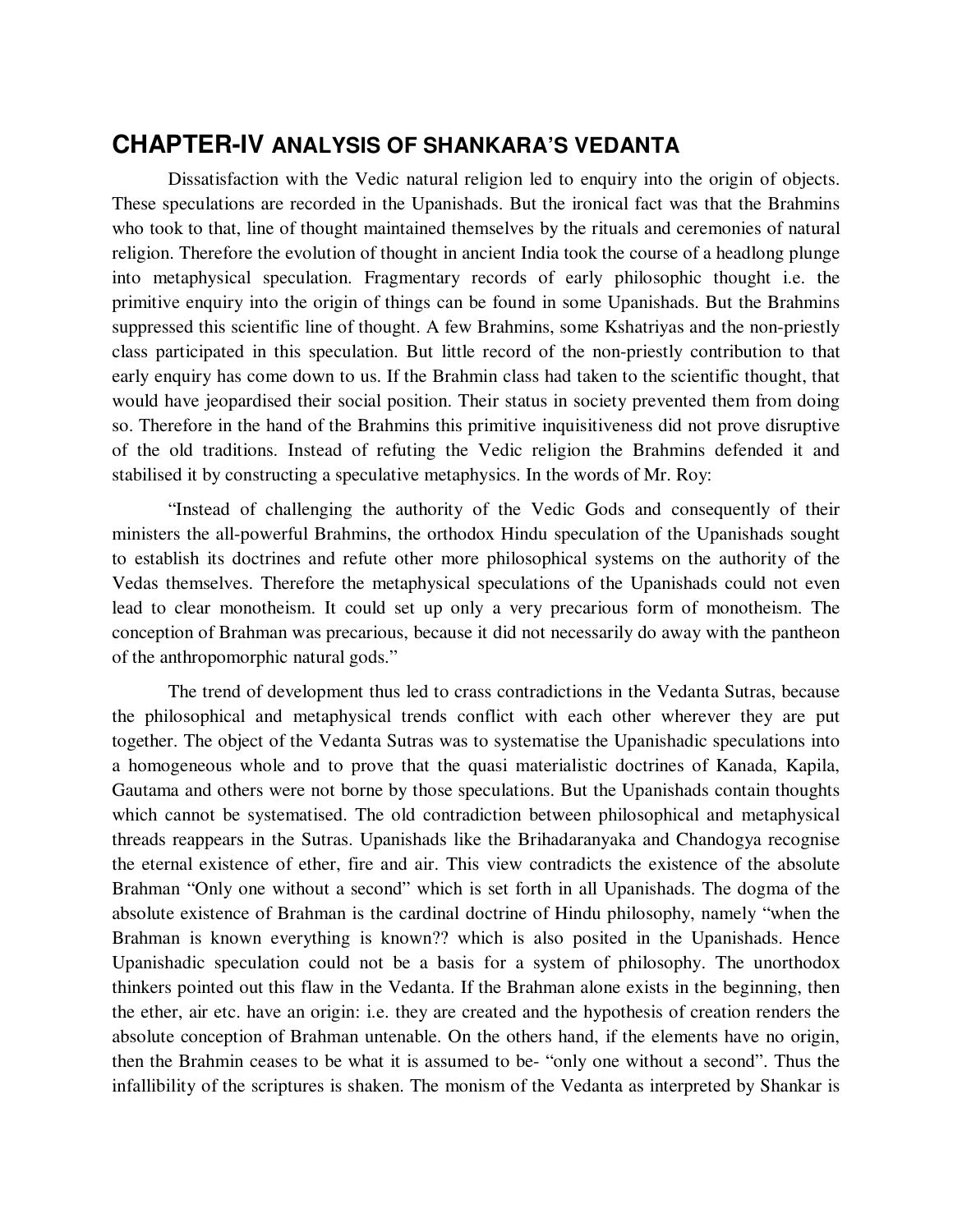based on this contradiction. In order to obviate any disturbance of the absoluteness of the Brahman, the elements must be without an origin. The difficulty of dualism or pluralism is overcome by declaring them to be identical with Brahman.

Shankar in his Bhashya admits: If (there) is a second entity coexisting with Brahman from eternity then it follows that Brahman has a second." He found the fallacy of this dualism which invalidates the basic theorem "When Brahman is known, everything is known". Then he tries to explain it by declaring that it has a parallel existence identical with Brahman. But that hardly solves the problems. Because he admits in the beginning of his Bhashya the duality of subject (ego) and object (non-ego) which are opposed to each other as darkness and light. Consequently Shankar had to invent the absurd doctrine of Maya (which cannot be traced in the Sutras themselves) to establish the purely spiritual unity of being.

Mr. M.N. Roy analyses threadbare the Monism of Shankar;

"The doctrine of Maya is expounded as follows: 'Brahman is associated with a certain power called Maya or Avidya, to which the appearance of this entire world is due. This power cannot be called 'being', for 'being' is only Brahman. Nor can it be called non-being in the strict sense, for it at any rate produces the appearance of this world. It is in fact a principle of illusion: the undeniable cause, owing to which there seems to exist a material world. Maya thus constitutes the Upadhana, the material cause of the world. Maya belongs to Brahman as a Shakti. We may say that the material cause of the world is Brahman in so far as it is associated with Maya. This doctrine obviously contradicts the conception of Brahman as the unitary and absolute existence. Brahman is devoid of all qualities. Yet Maya is assumed to be its Shakti. Moreover, Maya is conceived as an existence parallel to Brahman. The idea of association presupposes two entitites: similarly does the idea of 'belonging'.

"From the Aupanishadic Rishis down to Shankaracharya, no orthodox Hindu speculative thinker was able to prove how the diversities of nature could rise from a common cause. The sheer impossibility of the task ultimately drove Indian speculation to the monumental absurdity of the Mayavada Shankaracharya's laboriously constructed Advaitavada solved the problem of the world by the simple contrivance of declaring it to be a dream. Nevertheless it could not get rid of a personal god. And a personal god is utterly incompatible with the philosophical conception of unity in diversity.

"The Gita is considered to be the most representative and authoritative work, containing the quintessence of the Hindu philosophy. It contains the following remarkable passages; 'Therer is no difference between the material and the immaterial. The formless, invisible and uncreated immaterial becomes materialised in the same way as water is crystalised into ice'.

"Though false as the gleam of polished shell or as a mirage caused by the sun's rays, yet no one at any time, past, present and future, can rid himself of the delusion' (of the world).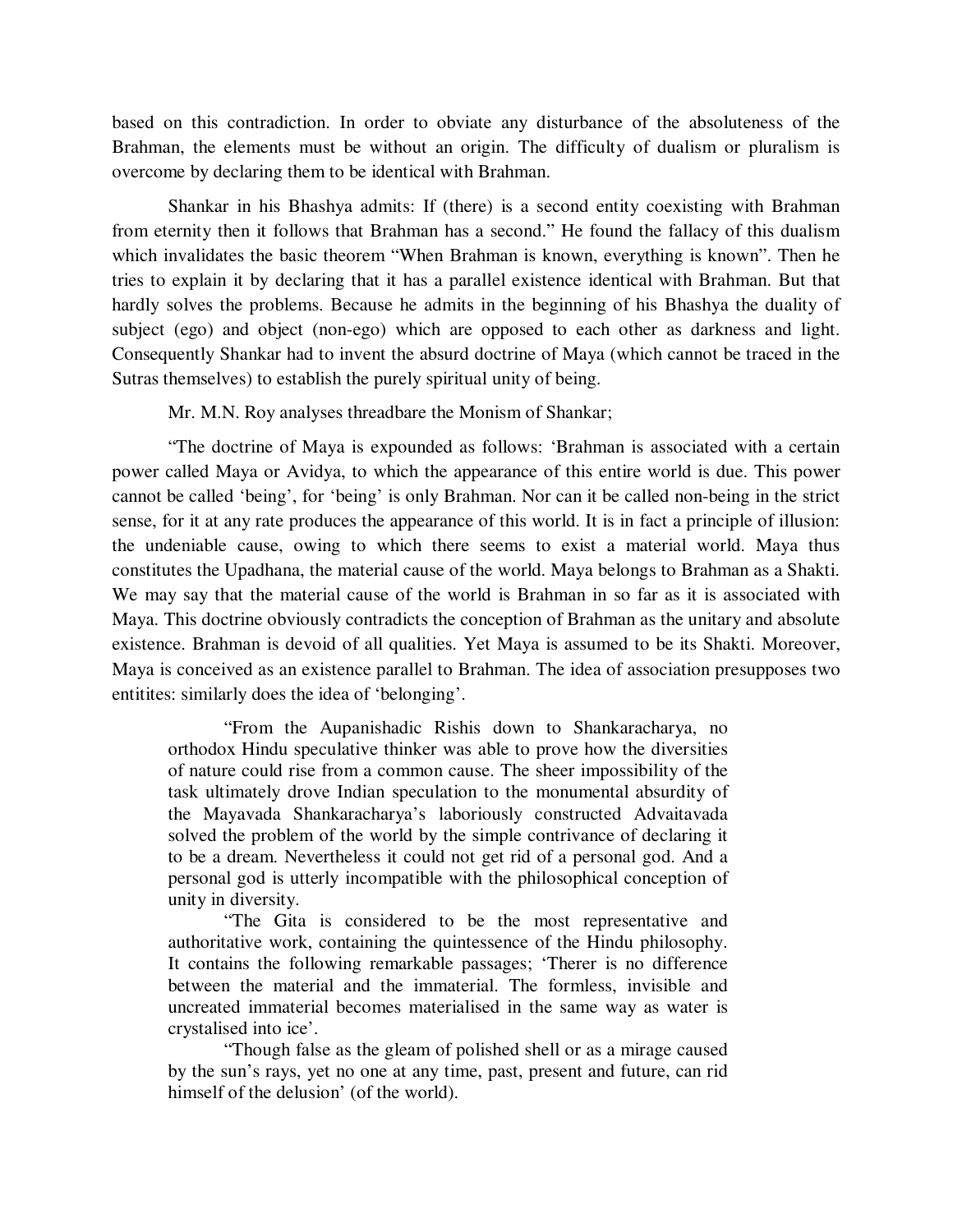"The most obvious contradiction is the admission of the reality of that which is declared in the same breath to be a delusion. A thing that existed in the past, exists in the present and will exist in the future is eternal. The eternity of the 'delusion' of the world thus granted, the Brahman necessarily ceased to be what it is assumed to be, namely, "Only one without a second". The very foundation of Hindu philosophy is thus blown up."

But what is true and great in the philosophy of Shankar is that everything individual, as finite, is merged by it in the gulf o the Nirguna Brahman. It loses sight of all that to the common mind passes for real. Its defect is that it fails truly to convert this negative gulf of Nirguna Brahrnan into the terra firma of positive existence and actual life. It is with justice then that the Nirguna Brahman can be compared to the den of the lion where there are many steps to, but few from. The existence of the phenomenal world, the reality of the finite, if perishable, if null, is still not explained by Shankar. We cannot see what this finite world of Maya and appearance is here for any living connection to God fails. His Brahman is a principle of identity, not that of difference. It sacrifices all individual existence to the negative thought of unity i.e. Nirguna Brahman, instead of enabling this unity, by a living evolution into concrete variety to negate its own barren negativity.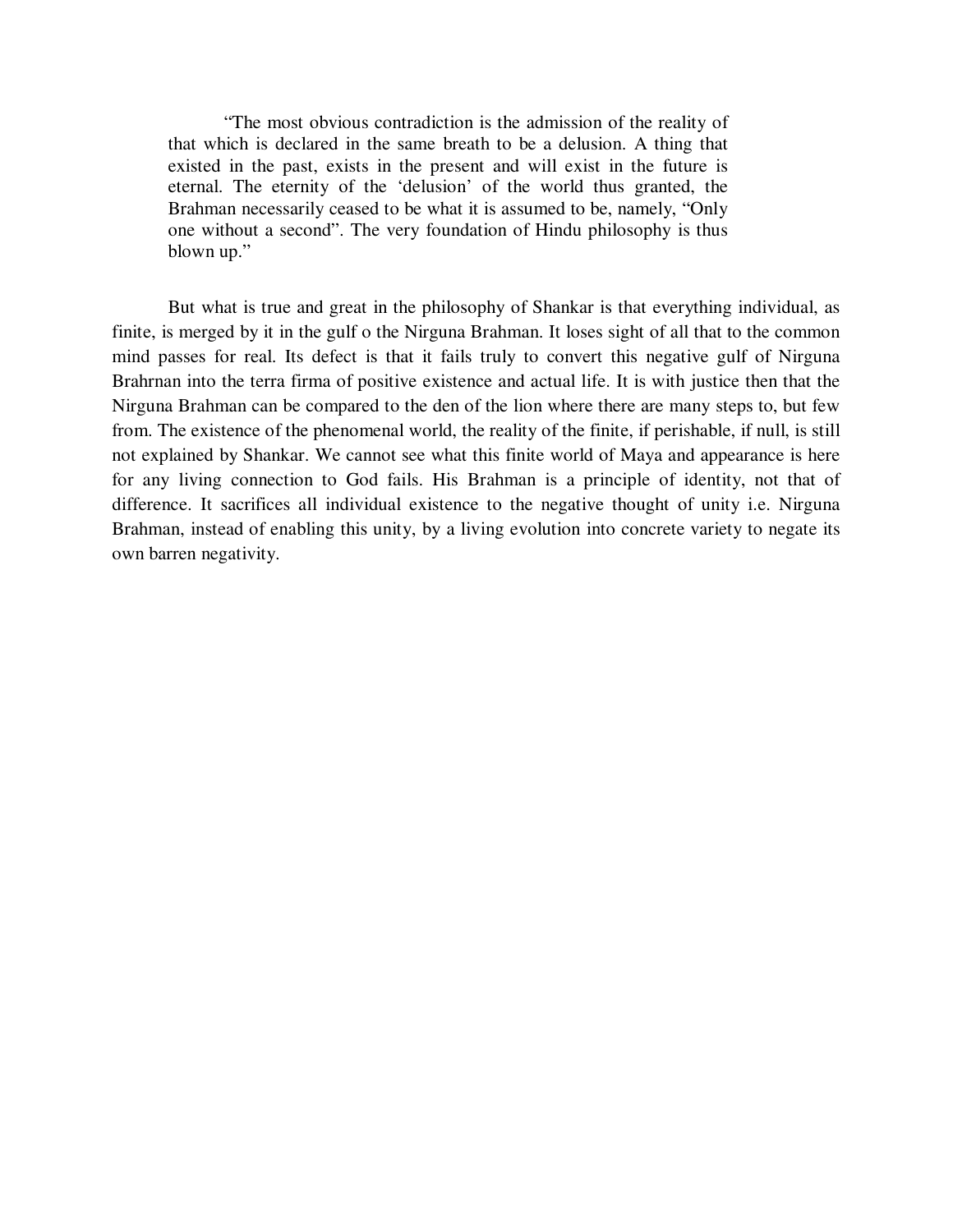#### **CHAPTER-V LINGAYATISM: A CONSISTENT MONOTHEISM**

Shankar's theology did not inspire the masses to initiative and activity. On the other hand, the masses were mystified by the Maya view of life. The priestly class dominated society. Oppression, inequality, injustice ran rampant. The false view of life and the world that they are an illusion led the masses to spiritual and social slavery. Besides, the doctrine of Karma snubbed and silenced the revolting spirit of the people. Polytheism was quite common; Superstitions and crude beliefs reigned supreme.

It was on such a reactionary horizon that the revolutionary cult known as Lingayatism rose in the twelfth century. Lingayatism under the leadership of Basava roused the masses by Xraying the religious and philosophical tenets of the Vedas, Upanishads, Shrutis and smritis. The old doctrines and dogmas were thrashed threadbare. Even Jainism was cross-examined. Basava like Muhammad and Jesus Christ was a mass-prophet. By examining and analysing the old religions. Basava propounded the progressive doctrine of Lingayatism. Monotheism was the core of Lingayatism. Basava says:

> *"Do not boast. There are two or three gods. Note, there is only one God. To speak of two gods is false; Kudalasangamadeva is the only God. The Vedas say: there are no two gods."*

*Wherever I cast my glances, there you are my God; The form of all space you are, my God; Universal eye you are, my god; Universal mouth you are, my God…. oh, My God Kudalasangama.* 

But what is the difference between Vedantic monotheism and Lingayat monotheism? Vedantic Monotheism- that of the Upanishads- was based on primitive polytheism. The propounders of the doctrine were Brahmin priests who did not want to renounce the old natural Vedic religion, which was the stuff of their lives. They built up an ambiguous structure of monotheism upon the basis of the old Vedic polytheism.. Hence Vedantic monotheism was a patchwork, a compromise between the old and the new. Its monotheism was airy and shaky. It was an ideology of social stagnation. Shankar was the exponent of the doctrine. Lingayatism was a consistent monotheism. The Lingayat Saints did not hesitate to clear away the old debris of Vedic, Aupanishadic and Agamic polytheism. Polytheistic tendencies either of the Vedic type or of the Agamic variety were condemned outright. Hence, the position of the priestly class of Brahmins who were the agents of anthropomorphic gods in the Vedic days and representatives of the temple gods in Agamic times, was shaken. The Lingayat monotheistic movement was led by the non-priestly oppressed masses of India. Hence it could revolutionise life and society in all its aspects. The social stagnation, the economic suppression and the religious domination of Brahmanism were effectively put a stop to by the Lingayat movement. But Basava did incorporate in his doctrine the positive and monotheistic tendencies fragmentarily expressed in the Vedas and Upanishads. That does not mean that Lingayatism was founded on the Vedas and Upanishads. If the Vedas were mainly and mostly dominated by polytheism, Vedantic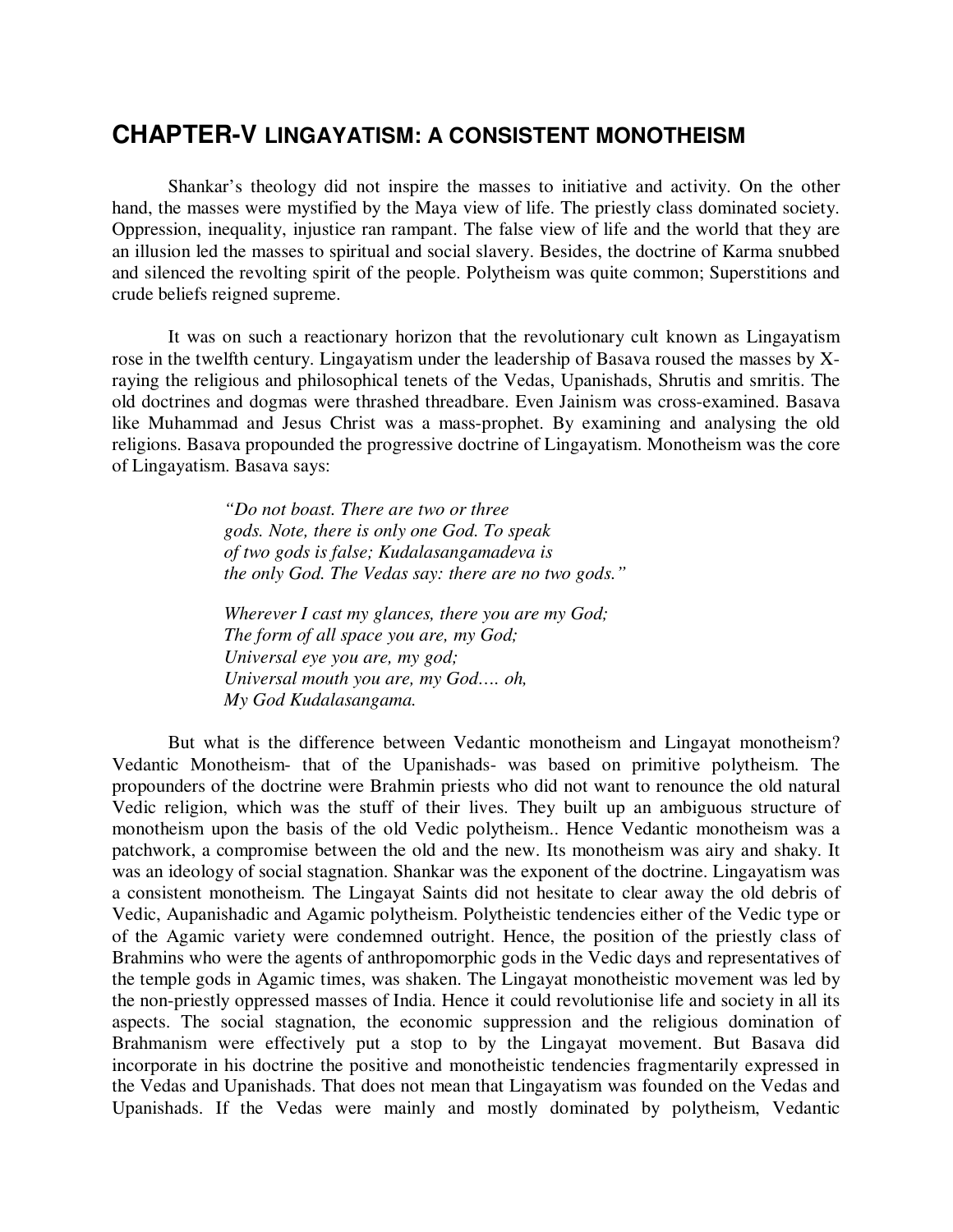monotheism was reared upon Vedic polytheism which was starkly contradictory. Lingayatism condemned the main polytheistic tendency of the Vedas and the airy structure of the Vedantic monotheism and constructed consequently a consistent monotheism. The Lingayat Sharanas examined and judged the Vedas, the Upanishads and the other sects like Jainism in the light of reason and experience (Vichara and Anubhava). The positive philosophical and theological tendencies that were suppressed by Brahminhood were developed. The outcome was Lingayatism. That does not mean that the Sharanas based their religion solely on the positive outcome of the Vedas and Shrutis. They were free thinkers and gave importance to initiative and independent thinking. They were rationalists and could judge other doctrines at the bar of reason and experience. They used to substantiate their argument at times by quoting Veda and Upanishad if the latter could support their thesis. They did not accept the whole and sole authority of the Vedic and Upanishadic scriptures as did Shankaracharya. They accepted the authority of one's own reason and experience in the light of monotheism. The reference toVedic and Vedantic scripture was secondary. The analysis and the cross- examination of the Brahmanic literature were indeed marvellous. A single Vachana of a Sharana sums up the analysis of the Vedas, Upanishads, Smritis and puranas. Thus clarifies Basava:

*May I regard the Shastra as great? It preaches Karma. May I hold the Veda to be superior? It teaches animal slaughter. And may I think the Smriti to be best? It searches for the object by keeping it before us. You are not at all found in these except in the triple social service, Oh Lord Kudalasangama.* 

*May I say Vishnu is great? He suffered much in his ten Avataras Is Brahma great? He lost his head. But is the Veda superior? It cannot realise the Linga thought it is praised variously. May I hold the Shastra to be best? But it is verbose. Is the Purana ultimate? It deals with Karma in previous births. If I regard Agama as the be-all and end-all, it has gone with the wind. Therefore, God Kudalasangama alone is real. The rest are all false.* 

Since Gautama believed in the divinity of a Brahmin, he was held guilty of cowslaughter. As Bali regarded the Brahmin as God, he suffered bondage, because Karna held the Brahmin to be divine, he had to lose his coat of mail. Daksha trusted that a Brahmin was God; therefore, he got a sheep-head. Parashurama believed that the Brahmin was divine; consequently, he was drowned in the sea. Nagarjuna pinned his faith on the divinity of a Brahmin; as a result, he had to lose his head. But the saints of our Lord Kudalasanga attained bliss by regarding the Brahmin as a common devotee of God.

*By worshipping Vishnu I saw people got their shoulders burnt. By worshipping as a Jain, I found people living naked. By the worship of Mailar (i.e. a dog deity) People acted like dogs and I saw them bark. But I observed that one became a devotee of God by worshipping the saints of our Kudalasanga.*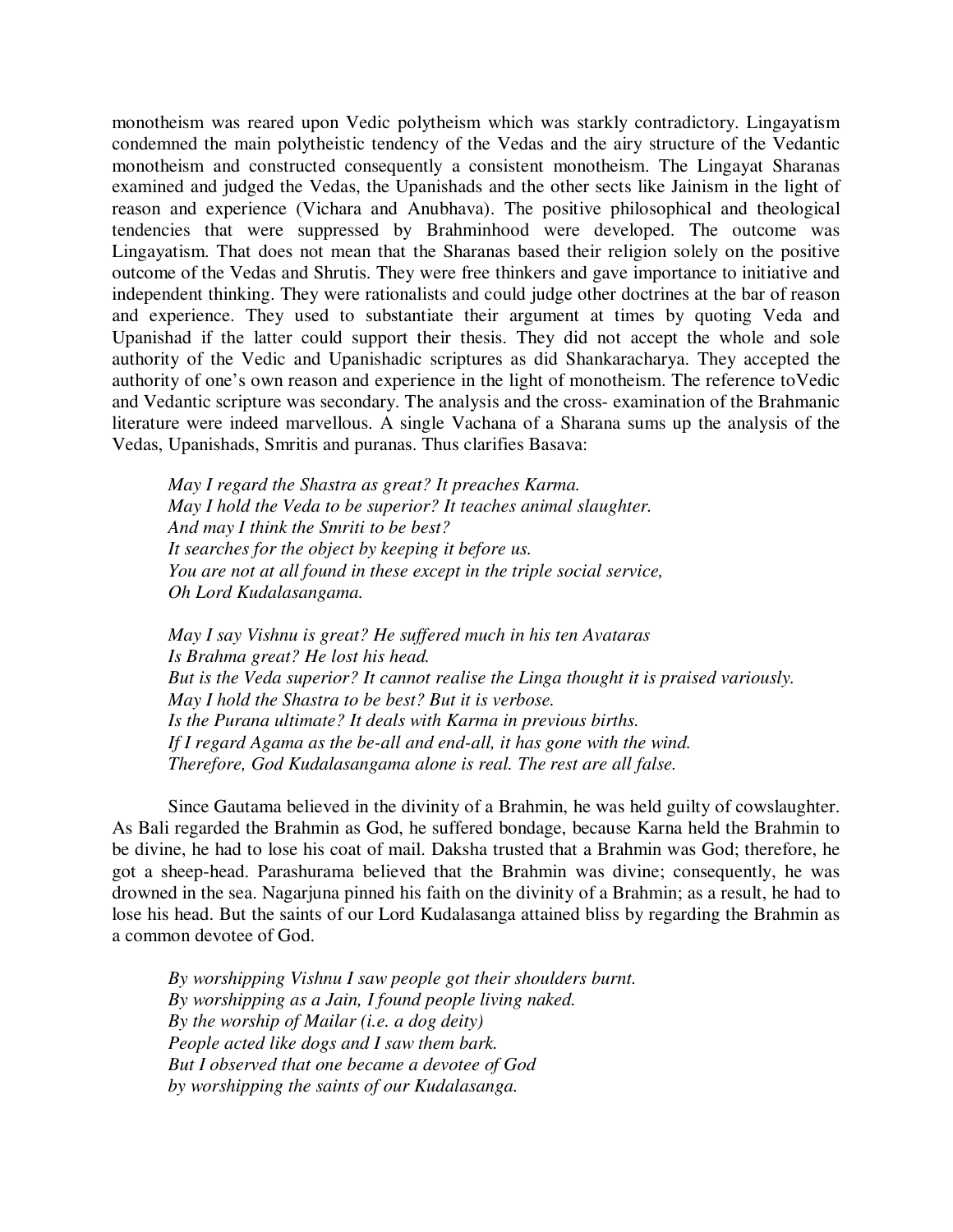*Sire, Brahmins does not practice what they preach. What shall I say to this? They want clothes for themselves; their Shastra also needs clothes. Oh Lord Kudalasangama, this is an illustration To show that Brahmins, being born of Shudras, will take to eating beef.* 

The Vachanas just quoted will serve the purpose space does not permit me to quote hundreds of such Vachanas in order to substantiate the basis of the thesis. Enough has been quoted to show that Lingayat monotheism fight the doctrine of Vedic Karma and the fourfold caste system. It was a movement of social progress, economic prosperity and political freedom.

Scholars and philosophers can find in Lingayatism an example of sound monotheism, as rigorous as the monotheism of Islam and as puritan as Christian monotheism. If Buddhism failed because it was nihilistic rather than monotheistic, Lingayatism which rose after Shankar succeeded and survives in India as a community of nearly ten millions of people densely settled in Karnataka and thinly scattered in Maharashtra, Andhra, Mysore and other parts, it being monotheistic rather than nihilistic. Was the movement purely social and religious? Had its monotheism a political basis or bias? Was the concept of the state based on central unity or on a federal structure?

The Lingayat state was instituted in the religious parliament called *Anubhava Mantapa* at Kalyan, the Headquarters of the community. A centralised democratic concept of the state took shape in the daily deliberations of the religious Academy. The religious Assembly consisted of hundreds of members, male and female, named Sharanas and Sharanas Socio-economic and religious problems were discussed. Gradually, the basic principles of a political state were evolved. Members from various vocations, high and low, met there and discussed many problems of mundane existence. Freedom of thought was the basis of the institution. The proceedings and dialogues of the day-to-day deliberations were recorded by a Sharana named Shantarasa. Those proceedings were complied into a book which is called Shunya Sampadane, (the attainment of the void or Nirvana). But alas! Basava had to face many difficulties from the orthodox. Besides, decadent Jainism could not tolerate the revolutionary reform movement of Basava. No sooner were the basic principles of the Kalyan state shaped than it had to fight orthodox Brahmanism and decaying Jainism, which were propped up by the power of king Bijjala, under whom Basava was the premier. In other words, it was a fight between democracy and monarchy. The democratic state was yet in the womb. Consequently it could not defeat monarchy; but it is a fact that Lingayatism was on the point of ripening into a political state. The reactionary forces became conscious of it. The catastrophe followed soon after.

But the fame of the Anubhava Mantapa spread far and wide, so that devotees of Shiva flocked in from Pandya, Chola, Chera, Gujarath, Orissa, Bengal, Kasmir and Nepal. The king of Kashmir came with his wife and joined the institution. There came from the south a ruler named Sakalesh Madarasa who took part in Basava's movement. Likewise we hear of Adayya, a Wealthy merchant from Gujarath, of Marula Shankardev from Kalinga (Orissa), of Maidun Ramayya from Andhra, of Yekanta Ramayya from Kuntal, an extreme devotee of Shiva. A batch of women saints like Mahadevi Akka, Satyakka and Muktayakka under the leadership of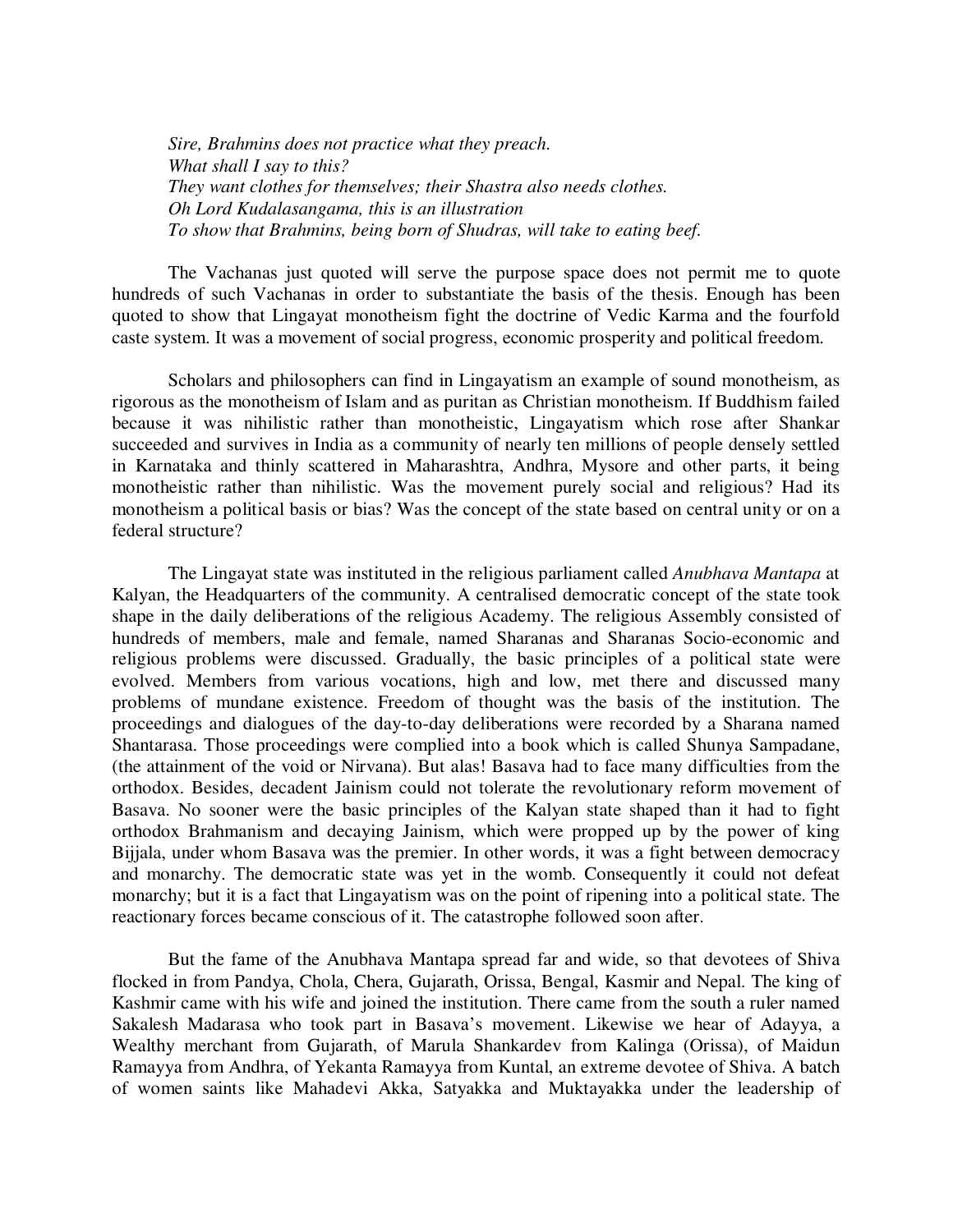Ajaganna, is said to have marched there from the neighborhood of Ballegavi, a city of historic importance in the Mysore state. From Banavasi (North Kanara) came Prabhudev who was elected the president of the Assembly. From Hipparage (Bijapur) came Madival Machayya, and Shiddharam from Sholapur.

The *Anubhava Mantapa* was marked by freedom of thought, expression and action. Every man and woman contributed his or her own quota of experience and laid it at the feet of 'Sunya Simhasana' which Prabhudev, the prince of Saints, graced by his presence. The share of experience of every Saint was called his 'Sampadane'; hence, the word 'Sunya Sampadane'. At first sight the word sunya appears to have a Buddhistic origin. Can the Lingayat Sunya Sampadane be identical with the Sunyavada of Buddhism? In the Lingayat Vachanaa Shastra the expression Sunya Sampadane has a different connotation. Firstly, it differs from the Dvaita conception in which the individual soul, though eternal as the universals soul, can never attain perfection as the latter. Secondly, the Advaita conception of Shankar is also rejected for the reason that it denies the reality of the individual soul and material world and upholds the identity of the individual and the universal. But in the Shaktivisishtaadvaita philosophy of Lingayatism, it is held that the material world and the individual soul have a reality in God and these cannot be distinguished in the *Avyakia* or un-manifested state called *Nishkala* in the Vachana literature. This mysterious union is illustrated either by the magnet and its power or matter and energy, or the sun and its rays. It has all the negative aspects that can be had from the Buddhistic and the Vedantic conception and the positive aspects that can be found in, mysticism. Practically, Sunya Sampadane is somewhat similar to St. Paul's interpretation of his spiritual experience- "It is no longer that I live, but Christ liveth in me". In the phraseology of Lingayatism it is the transformation of 'Anganga into Linganga' which modem psychology styles sublimation.

Lingayatism does not advocate Shankar's view of Maya. Wealth is not Maya; woman in not Maya; earth is not Maya, but a man's greed is Maya. Basava discards the doctrine:

> *Why are you boasting of the bugbear of the non-existent Maya? Why are you vociferously professing without realising that the nonexistent Maya does not exist at all? When one examines oneself, one finds that All this is nothing but God Kudalasangama.*

The Big booming world is real. Worldly problems are also real; because the world is a creation of God Shiva. How can gods creation be unreal?

But how is the diversity of phenomena accounted for? The static conception of God Shiva cannot be the origin of material diversity. That is accounted for by the concept of Shakti. Then what is the Lingayat view of Reality? The concept of Reality is Shiva-Shakti i.e. static dynamic Reality. Shakti has its origin in Shiva. Havinahal Kallayya, a Sharana, explicity holds that Shakti originates in Shiva:

> *Just as the invisible particles of water in the sky are turned into hailstones, so Shiva's*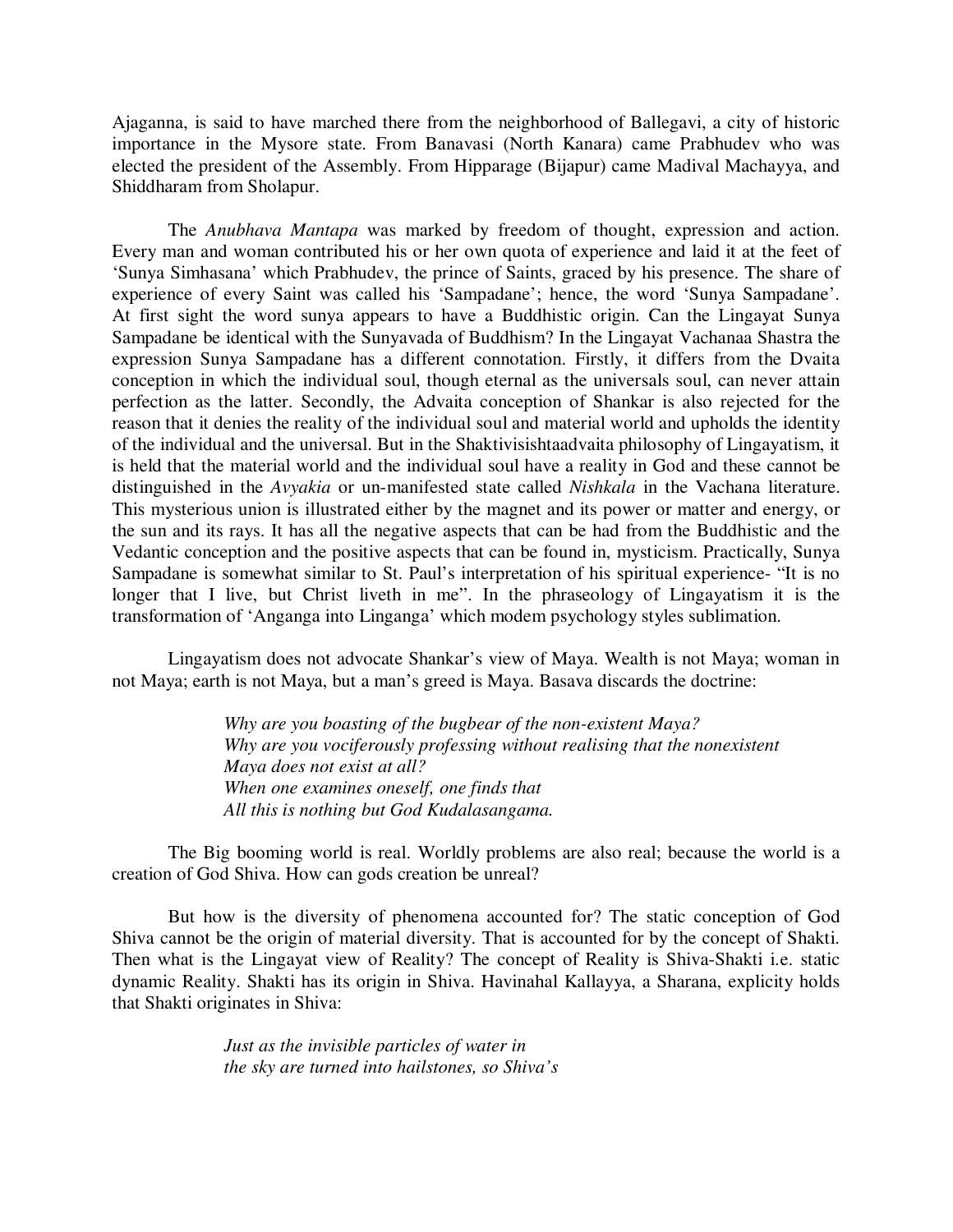#### *ideas assumed the shape of Shakti, which is the first step in the origin of the universe.*

Shiva created the whole universe including the galaxy of planets and stars for the enjoyment of his Shakti. The new concept of Shiva Shakti is a personality, not a blank absolute; it expresses itself. It is that centre of Silence or Shiva wherefrom Shakti emanates; or it is that centre of permanence whOse expression is activity or dynamism. It is therefore a static dynamic view of Reality where one cannot be thought of without the other. All evolution or dynamism rests on a permanent background which is silence or Shiva, but is intrinsic with Shakti or will. The Reality is, therefore, Shiva-Shakti, silence expressing dynamism and dynamism resting in silence; one is inextricably bound up with the other. That is the whole character of Reality.

Prof. Anila Kumar Sarkar, Rajendra College, Chapra, enlightens us further on the subject:

"This is the Realistic position of the Veerashaiva or Lingayat doctrine. It tries to cover up its idealism in the form of realism of Shiva-Shakti. After all, they are only conceptions. But to understand the one, is to go to the other. In other words, the thought of the one involves the thought of the other. Shiva can only be understood from its reference to Shakti and Shakti can be only understood from its reference to Shiva. The relation between them as expressed here is not the thought of the continuum of Space Time of Alexander. But here there is only an effort to clarify the concepts of Shiva-Shakti by giving expression to a new type of experience, which renders their separate existence impossible. In the thought of Shiva the inner core is discerned, but that inner core is not a potential centre, but a pure activity centre, not merely an intuition, but a centre instinct with strength or vitality or will, a centre of stress constantly expressing activity. But it is thoroughly full and perfect, therefore, 'silent'. Its fullness is its joy and it expresses its consciousness of joy. The Shakti that surrounds it is nothing but the expression of that consciousness; but that does not prove the unreality of Shakti, rather it reveals the inner character of silence or Truth that it is instinct with Shakti or strength or dynamism. This is the understanding of the fullness or reality.

"All expression or evolution is for the understanding of silence. There is thus expression or absorption. It is so full and silent, so full of freedom and joy, it constantly expresses itself and realises itself. Its passage is nothing but self- absorption and enjoyment. Therefore, the Veerashaiva doctrine turns to another aspect of it. This is it practical aspect. It is nothing but the elevation of the lower types of movement to higher types of movement, for the stresses is elevated into 'silence', process ending in realisation. The highest silence is the Silence of Shiva, 'Sarvanga-Lingasthala', the only ideal of the Sharanas, the followers of the Veerashaiva philosophy. In the words of Kumar Swamiji (Navakalyanmath, Dharwar) himself: 'In this greater ideal which the Sharana call it the Sarvanga-Lingasthala, all the beauties and harmonies of the mysterious infinite life are thrown open to man and every movement of being shall be felt as divine. Life is to be completely divinised and humanity installed in a divine society. This is the promise of Veerashaiva Philosophy."

From the above account it is abundantly clear that the Lingayat concept of reality is quite different from the ambiguous concept of Shankar's Brahman. By recognising the reality and equality of Shakti with Shiva the Lingayat Absolute is rendered dynamic, whereas Shankar's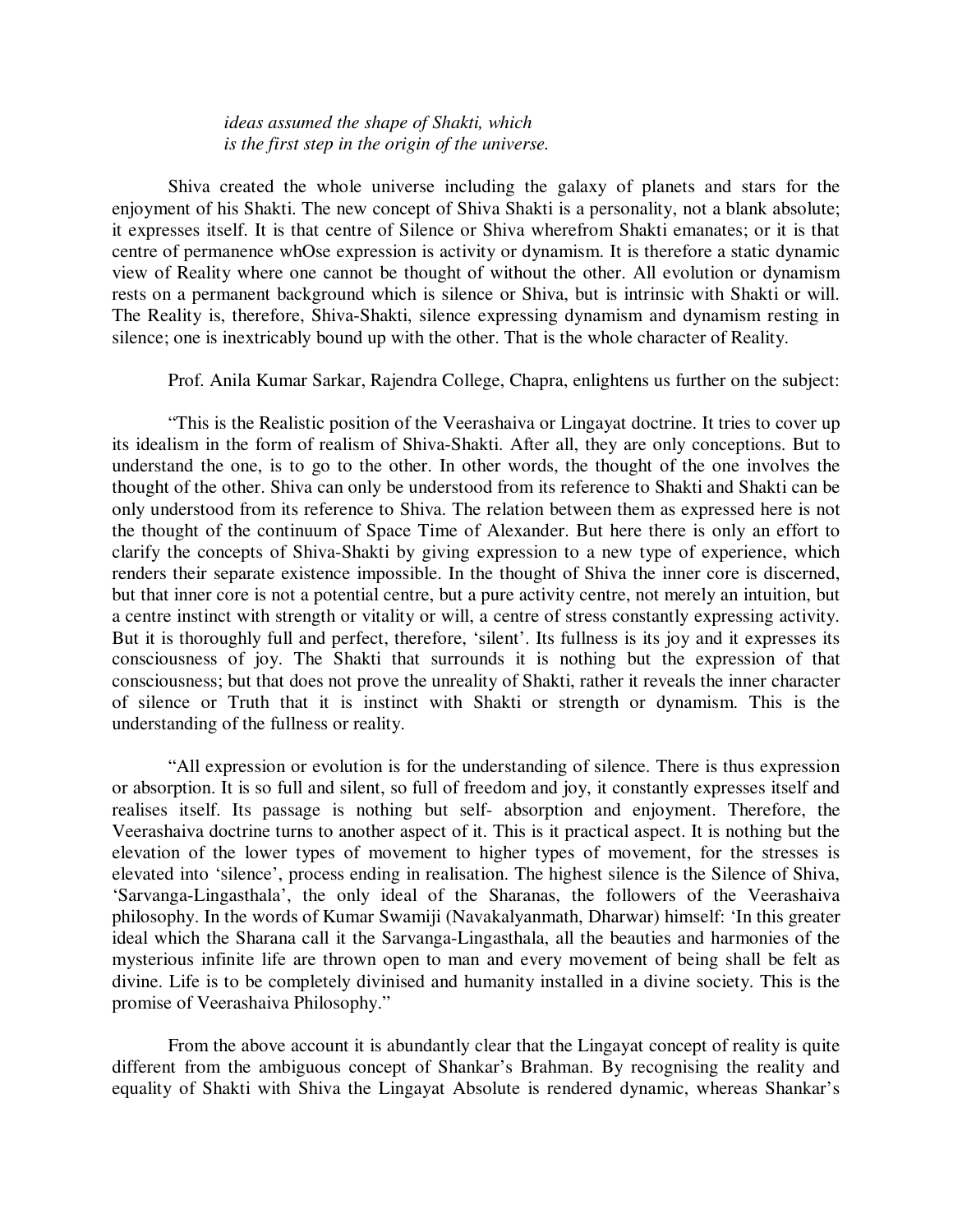monism negates the reality of Shakti and renders the Absolute an abstract blank entity. Hence Shankar denies reality to the world and calls it an illusion. This view of the world would serve the purpose of suppressing revolutionary forces. The spirit of revolt would be snubbed by such a doctrine. Thereby Shankar, the leader of the upper-class Brahmins, found it easy to impose upon the masses the social doctrine of Vedic Varanashramadharma- the charter of Indian social slavery.

The Bhagavadgita is called the Bible of Hinduism. It is said that all streams of Indian thought meet in it. The Aryan urge of activity, the rituals of the Mimamsa, the meditation of the Vedanta and Yoga, the knowledge of the Nyaya, Vaisheshika and Sanhkya, the moral life and service of Buddhism, the universal love of Vaishnavism, the detachment of the Vedanta and the earthly enjoyment of Lokayatavada all these elements were harmoniously blended into a more popular philosophy which was also the only practical religion. But what is the view of the Gita about the world? The Gita version is the same as Shankar's. The world is regarded as a huge delusion. Further the monotheism of the Gita is dubious. The Varnashramadharma could be conveniently enforced upon the masses by such a view of life. Besides the Gita preaches Karma. But Lingayatism was a revolt against both. True, the Gita wants to divide society into four castes according to the merit of an individual. The caste system is sanctioned by Shree Krishna the God. Hence it is ordained by divinity- Since God is the divider of the society, his sanction will be final, there by the initiative of the individual is curbed. Because the caste system is created by God, it becomes hereiditary and the masses cannot oppose the order of God. But Lingayatism retained the independence of the individual. Any man may take to any vocation or profession and has a right to change it in his life-time. It advocates freedom in the choice of profession.

Finally, Gandhism is also a monotheism. Since Gandhism is an outcome of the Veda and Vedanta, its monotheism is necessarily marked by revivalism. It is Vedantic. True to its tradition, it reinstates the Vedic *Varnashramadharma.* It may take a different form but the substance of it is same. It is the philosophy of the upper classes. It is the social doctrine of the *status quo.* Hence it is reactionary.

Mr. M.N. Roy sums up the whole trend of philosophic thought in the following: "It is mistaken to regard Buddhism as distinct from Hinduism. The relation between the two was approximately analogous to that between Protestantism and Christianity. Buddhism incorporated the positive outcome of Indian antiquity. Its genealogy can be traced to the Upanishads, through the rationalist, quasi-materialist systems of philosophy. Buddhism also had much in common with early Christianity. Both were revolts against the tyranny of antique society and as such ideologies of social dissolution. Antique society was breaking down; distressed individuals wanted to run away from the resulting chaos and confusion. They were attracted by the ideals of Nirvana and the kingdom of Heaven. Christianity survived the anarchism implicit in its early doctrines with the help of Greek philosophy, particularly of Plato. Indian antiquity did not produce a Plato. Therefore, Buddhism succumbed under the weight of its original Nihilism. But Indian society just managed to escape a complete collapse. In a way, Shankar was the St. Peter of India. He did not institutionalise a new revealed religion. He restored orthodox Hinduism on the ruins of Buddhism.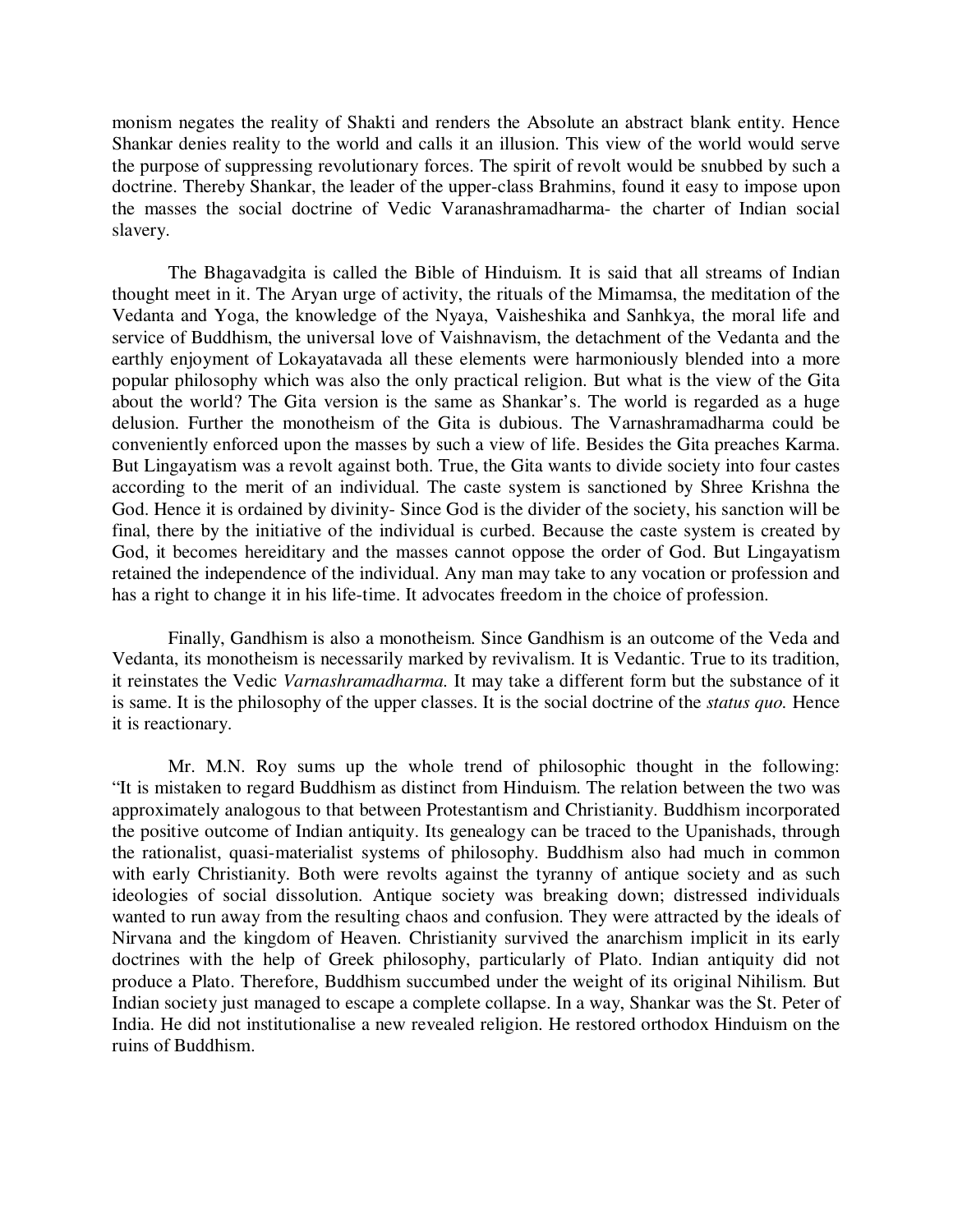"There is little difference between Buddhist Sunyavada and Shankar's Advaitavada, if the latter is strictly logical. But Shankar buttressed his monism with a deism which sanctioned the vulgarities of primitive religion. His triumph, thus, was not a proof of the living nature, or alertness, of the Hindu mind influencing Buddhism. It marked the victory of counterrevolution which ushered in the Indian middle age. Indian society is still lingering in the twilight of medievalism, which seeks sanction in the sacred tradition of the special synthetic genius of the Aryan culture. The dialectic view of history should not reinforce that chain of spiritual slavery....

"The Veerashaivas, otherwise known as the Lingayats eventually rose in revolt against that Brahmanical degeneration. On the other hand, migrated to the South, Buddhism and Jainism had also equally degenerated. Veerashaivism was a revolt against both? The name of the reformer Basava is practically unknown outside his native Karnataka, and the Lingayat movement remained confined to that neighborhood. Nevertheless, Basava perhaps was among the forerunners of the 'Heretics' of mediaeval India and Lingayatism the earliest chapter of Indian Reformation. Basava lived in the twelfth century....- Basava became the minister to a Jain king against whom he later on led a popular insurrection. 'Basava gave a popular, if not a political, turn to Saivism.... He belived that the religious life of the people was closely allied to their social welfare. In the words of Rice, he cared on social revolution side by side with a religious reformation."<sup>10</sup>

"Finally, the philosophical aspect of Gandhism may be characterised as the sum total of traditional Indian thought, Indian religion and Indian philosophy. Gandhiji is a devoutly religious man.... Gandhiji speaks sometimes as a pure believer; he talks about God and the power that he derives from prayer; and again he talks, particularly when he derives his inspiration from the Gita, as a believer in the teleological world order, i.e. in a universal law, which is not subordinated to human will. But whatever might be the fundamental principle of Gandhism, either the belief in a personal God and the power of prayer, or the teleological view of the universe, it is clear that neither of those conceptions can be in any way reconciled with the Marxian conception of life and human activity.... The philosophy of socialism is Materialism which repudiates religion, rejects Spiritualism, in other words, contradicts the teleological view of the universe and life... Because the most fundamental part of socialism and of the teachings of Karl Marx is dialectical Materialism, the materialistic view of life...

"The Mahatma admits tacitly that objective reality is the 'Truth'. So 'Truth', after all cannot be so beautiful as he lyrically proclaims it to be. The realities of life in class-ridden society are ugly. But for the metaphysicians like the Mahatma, 'Truth' is absolute and eternal. Therefore the ugly realities of life cannot and should not be changed. They must be accepted as providentially ordanied. That is the implication of the Mahatma's 'Truth'. Incorporating this metaphysical dogma in its creed, the Congress commits itself to the defence of the established social order...

"The ideal of non-violence is a very noble ideal. Mahatma Gandhi has made an invaluable contribution to human thought by insisting that mankind can live in an atmospheres of nonviolence. But he has not yet shown us the way. He is an idealist. But he is not a realist. Socialists are also defenders of nonviolence. But we are not mere idealists. We do not disregard

 $^{10}$  The Marxian way. Vol. 1 Nos 2 and 4, Edited by M.N. Roy.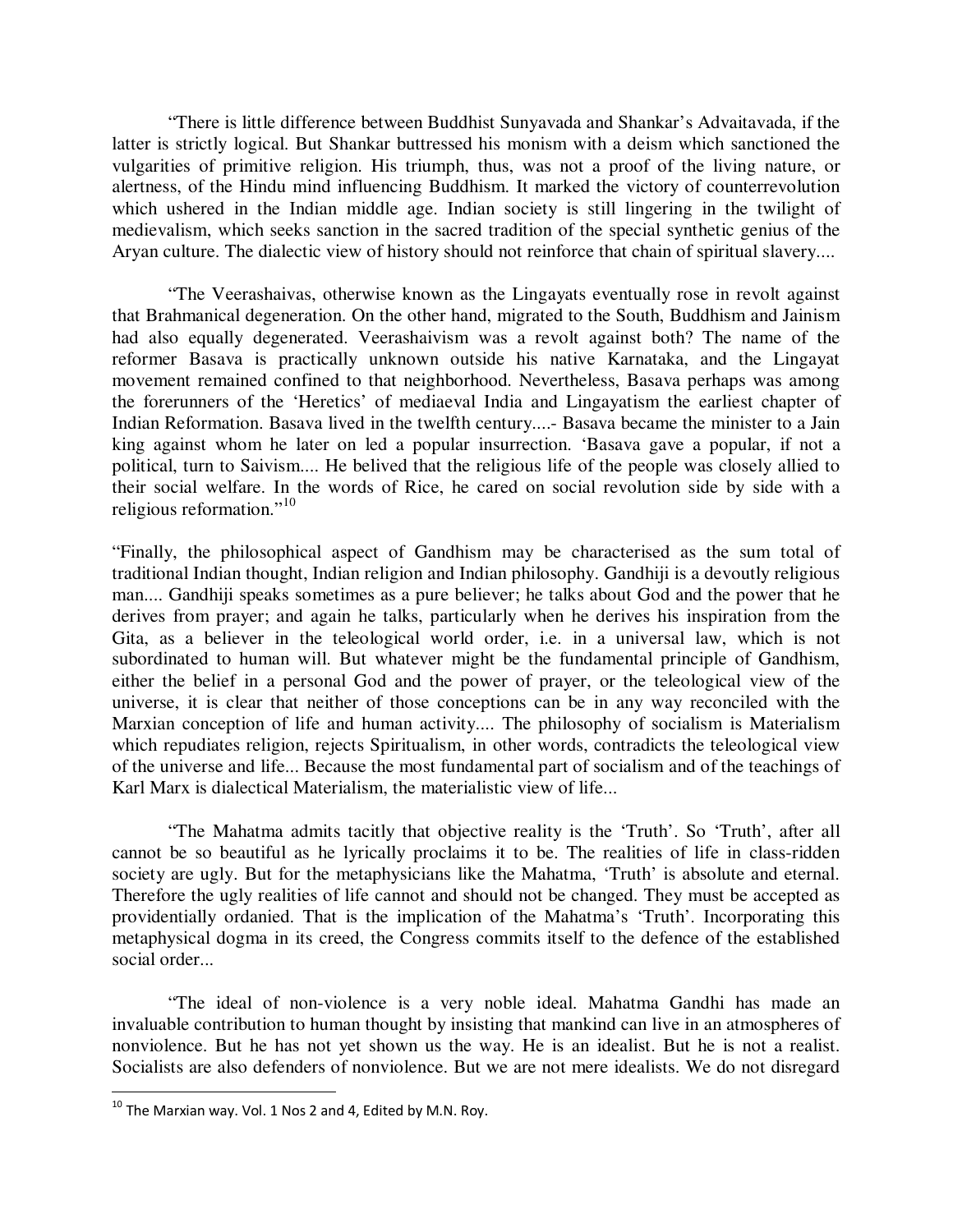realities. We shall be able to establish an atmosphere of nonviolence only by changing society in such a manner that the exploitation of the majority by a minority will be neither possible nor necessary. We have no difference with Gandhiji as regards the ideal; the difference is about the method for the realisation of the ideal….

"Realities of life are true. Illusions are false. But the striving to change the established conditions of life is real and therefore equally true. But the metaphysical mode of thought does not view 'Truth' in this dialectic sense. Therefore, in practice, Gandhism glorifies falsehood as 'Truth'.<sup>11</sup>

 $^{11}$  Gandhism, Nationalism ans Socialism: M.N. Roy.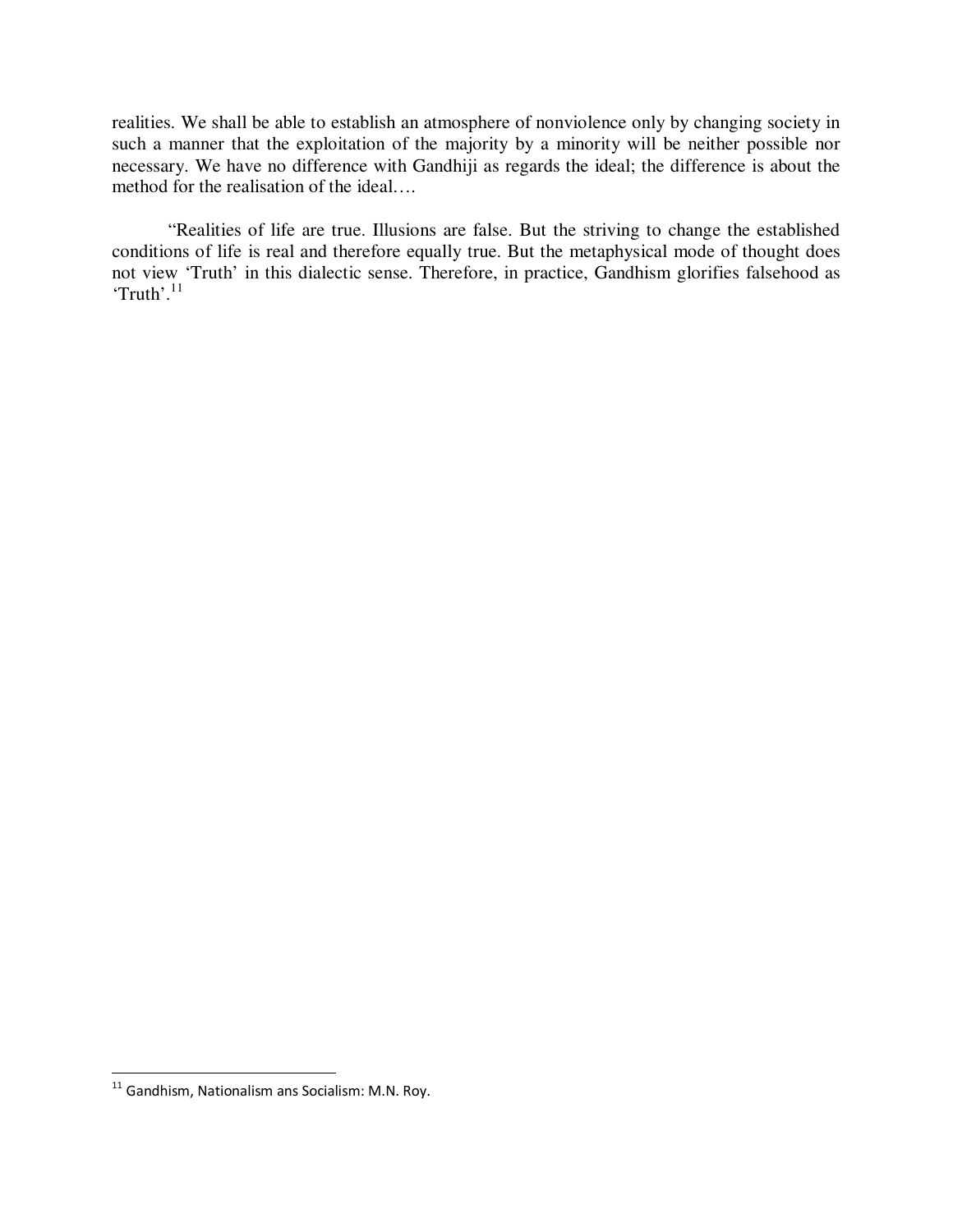## **CHAPTER-VI THE INDIAN REFORMATION**

The cultural history of the later middle ages of India after the re-establishment of Brahmanical Hinduism by Shankaracharya still remains to be written. The religious movement known as Lingayatism which arose in the earlier part of that period, can be regarded as the herald of the Indian Reformation. Kabir, Tukaram, Tulsidas, Chaitanya, Nanak, are well-known names; so is the history of the religious movements they respectively led, and the doctrines they preached. The name of the reformer Basava is practically unknown outside his native Karnataka, and the Lingayat movement remained confined to that neighborhood. Nevertheless, Basava was among the forerunners of the "heretics" of mediaeval India, and Lingayatism was the earliest chapter of the Indian Reformation. Basava lived in the 12th century.

As Prof. Sakhare has shown in his *History and Philosophy of Lingayat Religion*, the Indian Reformation had been heralded by earlier heretical movements. Tacitly, though emphatically, he traces the ancestry of the Lingayats to the 'Kashin' and 'Vratyas' mentioned in the Atharva Veda. That is a sound historical view. They attached greater importance to a life of austerity and meditation than to the performance of sacrificial rites. These early heretics were believed to be special favorites of Rudra Shiva.

Hisotorically, as distinct from myths and mythology, Shaivism became a powerful social factor during the earlier centuries of the Christian era. That was a period of chaos and anarchy, after the defeat of the Buddhist revolution. It was only natural that the worshippers of the God of Destruction should become the rulers of the country in that atmosphere, so very appropriate for "Tandavanritya'. A reconstruction of the chronology of that period leads to the conclusion that nearly 200 years intervened between the downfall of the Kushanas and Andhras and the establishment of the Gupta Empire by Samudra Gupta. Historians have now collected material which goes to prove that large tracts of the country during that period came under the rule of the Bara Shivas. There is also some evidence to the effect that the latter defeated the last Kushana king. From their name, it is evident that they were worshippers of Shiva. 'The Bara Shiva rule was marked by asceticism. They merely preside over a confederacy of states and foster freedom everywhere."

Notwithstanding its heretical traditions and reformist future, Saivism throve as a reaction to Buddhism and Jainism during these early centuries of the Christian era. That was very largely due to the fact that before its fall Buddhism had degenerated into a corrupt monastic system and vulgar idolatry. But in course of time, Brahmanical orthodoxy was re-established in Northern India, and Saivism together with the sister cult of Vaishnavism was driven to the south. There again, particularly in the Tamil countries, Saiva theism degenerated into Hindu orthodoxy in the fight against Buddhism. It found its prophet in a Brahmin who was a great enemy of the Buddhists and Jains. The Veerasaivas, otherwise known as Lingayats, eventually rose in revolt against that Brahmanical degeneration. On the other hand, having migrated to the South, Buddhism and Jainism had also equally degenerated. Veerasaivism was a revolt against both. Basava became the minister of a Jain king against whom he later led a popular insurrection. "Basava gave a popular, if not a political, turn to Saivism.... He believed that the religious life of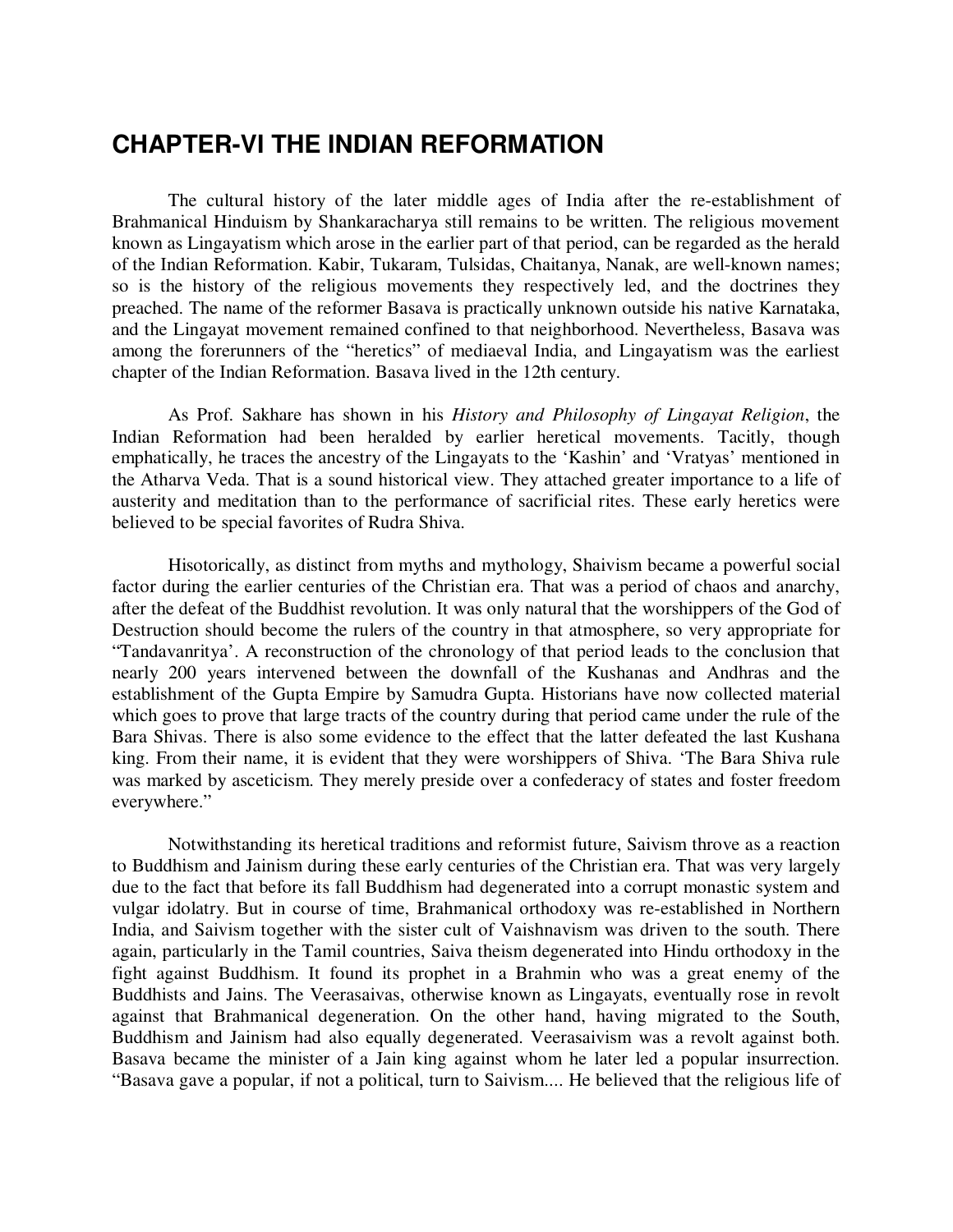the people was closely allied to their social welfare. In the words of Rice, he carried on a social revolution side by side with a religious reformation."

Dr. Nandimath in his *Handbook of Virasaivism* sets forth the view that "the outstanding feature of the revived Virasaivism is its zeal for social reform". Since the symbol is given such an important place in the Lingayat religion. Dr. Nandimath also discusses the various interpretations and rejects the phallic doctrine thought, rather summarily. He considers the mystic interpretation to be rather fanciful, yet he prefers it to others. However, the following statement seems to dispose of the controversy by focusing attention on the obvious significances of the practice of wearing the traditional symbol on the body.

"Virasaivism disapproved image-worship as strongly as possible and maintains that the Supreme is to be worshipped in one's own Istalinga, the Linga obtained from the Guru at the time of initiation. It looks with disfavour even upon the worship of the Sthavaralinga, the Linga consecrated in temples."

The practice evidently was adopted as declaration of freedom from the priesthood who stood between the God and the devotee. In order to worship, one need not go to the temple, and there be tyrannised by priests.

Most probably the Lingayats as well as other Saivas of modern and mediaeval times sincerely believed in the mystic interpretation of the symbol of the Linga. But that does not alter the genesis of the cult, and the devotee need not be apologetic about what may be called a common human heritage. To worship the phallus was quite natural for the savage, and no Indian historian would maintain that Indian humanity never went through the stage of savagery.

The historic significance of the Lingayat movement that earlier stage of the Indian Reformation, would be better appreciated by isolating it from the tendentious controversy about the meaning of the Linga symbol. It was a social revolution as all mediaeval religious reformations were. Dr. Nandimath's monograph depicts the Lingayat movement as such.

In their introduction to the English version of the Vachanas of Basava, S.S. Basavanal and K.R. Srinivasa Iyengar make the crucial point further clear when they write:

"To purify religion Basava felt compelled to discourage the cruder forms of idolatry and temple worship, and also to free his followers from the tutelage of traditional priests who were in his time apparently in the habit of observing the outward forms of sanctity, while shamelessly denying the meaning inherent in them. On the other hand, the Linga worn always on the body became symbolic of the presence of God; the body became God's own home, and hence itself became sacred. Basava's insistence on the adequacy of the human body to serve as God's home comes like a breath of spring breeze after the aridity of meaningless penances."

The following stanza from Basava's Vachanas can be regarded as the leitmotif of that earlier chapter of the Indian Reformation which was the Lingayat movement: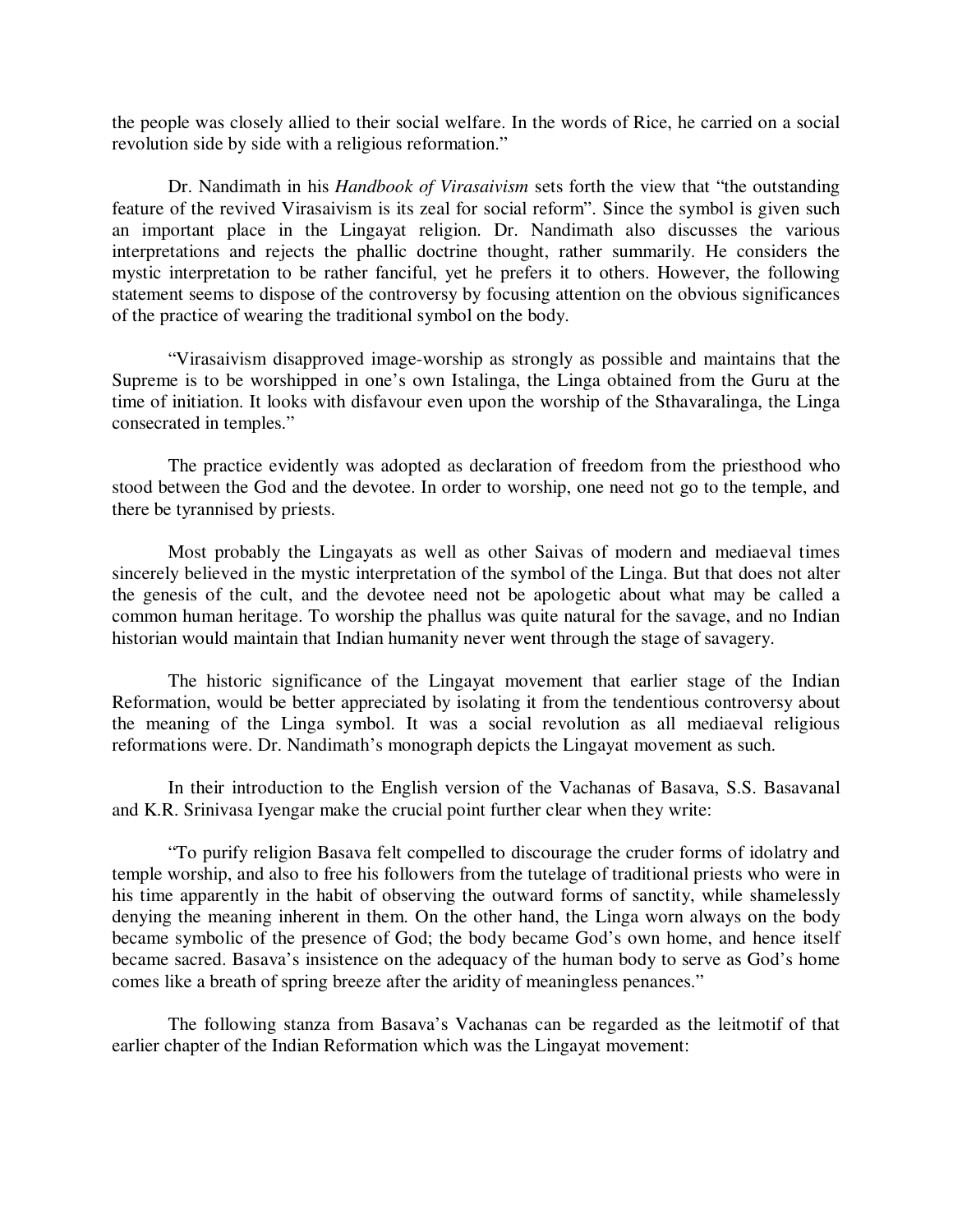*"There be some that are rich; they may build temples to you (or they may not) Stony, mortal, edifices! I am not rich- poor me! And yet, be my legs the pillars, my body the shrine, my head the golden pinnacle; thus will I decree your imperishable home, O Lord, Kudala Sangama!"* 

(Extracts from Roy's review of books on Lingayat Religion).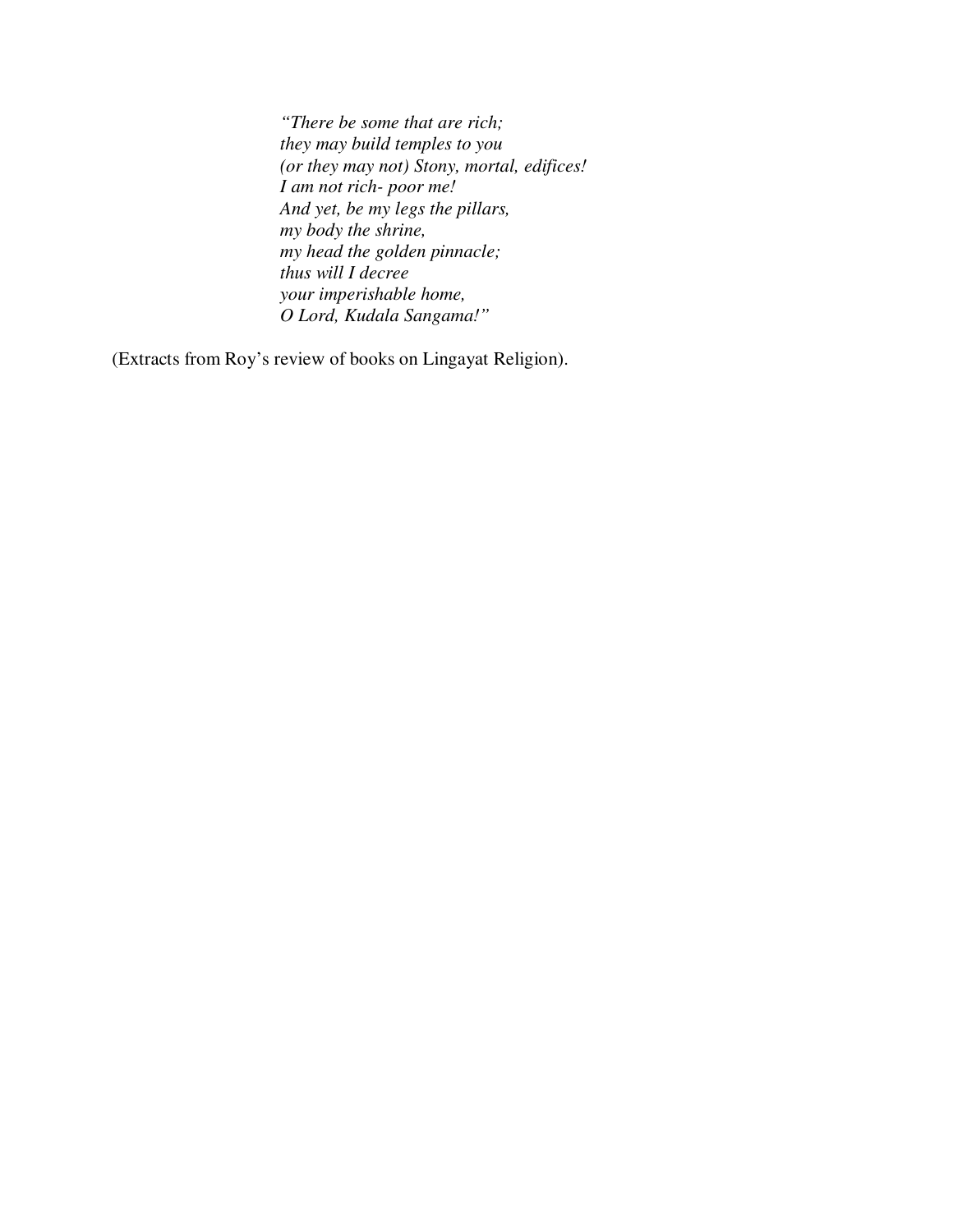#### **CHAPTER-VII THE LINGAYAT PHILOSOPHY**

*What is the nature of the concept of Shiva-Shakti? Shiva is Existence and Shakti is Consciousness Realise that Existence itself is Consciousness. And there is no duality, Lord Guheshwara*.

-Allama Prabhu

After the fall of Buddhism, the Indian masses were subjected to the villainy and tyranny of Brahmanical reaction; People were oppressed under the yoke of the reinstated Varnashramadharma. Shankars pure monism was the Philosophical background of society. His teaching can be summarised as the doctrine of Maya, that the world and life and their throbbing problems were an illusion, and that the ultimate entity, that is Brahman, was the only true reality. The masses were misguided and disillusioned about their duty and vocation during their worldly existence. They became disinterested in their callings and were hypnotised by the future grandeur of the life after death. Pure monism as the philosophical background to society led to the exploitation of the masses by the classes, suppressing the diverse tendencies of society. Unity in diversity was not .i maxim of the monistic morality of Shankar.

But the Lingayat movement headed by the revolutionary Basava ushered in a new era in Indian history by championing the cause of the exploited toiling masses. Basava, though a Brahmin by birth, did not undergo even the Upanayana ceremony of Brahmins, and even as a boy he objected to Brahmanism and its rites. He fought the old Brahmanic order and its philosophy and set up a new progressive revolutionary religion and philosophy, the age-long slavery of the masses embedded in the Vedic culture was shattered and the new order of society of Lingayats came into being. This freedom intoxicated movement cut asunder the shackles of exploitation of myriads including the untouchables and women.

The Sharanas, as the Lingayat revolutionaries were called, rebutted the deceptive hairsplitting monistic philosophy of Shankara and exposed threadbare the dangerous implications of the doctrine of Maya. Basava refuted his dubious monotheism and consequently toppled over the hoary structure of the Vedic caste system.

A philosophy which does not touch the problems of life on earth is barren. A philosophy is the underlying principle of the society. Any race or nation has some philosophy or other as its basis. In ancient times philosophy was wedded to religion, but in systems like the Sankhya and Vaishesika, the philosophic aspect was more marked than the theological. Again Buddhism was the culminating point. It was primarily philosophic and scientific. Therefore society became revolutionary and progressive under Buddhism. The more scientific and philosophic a system is the more progressive and prosperous the people are likely to become. Philosophy is interested in mundane problems. But the pure monistic philosophy of Shankar was a more abstract system. The concept of a void reality, Nirguna, Nirakar Brahman, leaves no room for explanation of the multifarious vicissitudes of the world and life. Brahman is destitute of all qualities. It is devoid of all attributes- thought, activity, etc. Yet Maya is assumed to be its Shakti which constitutes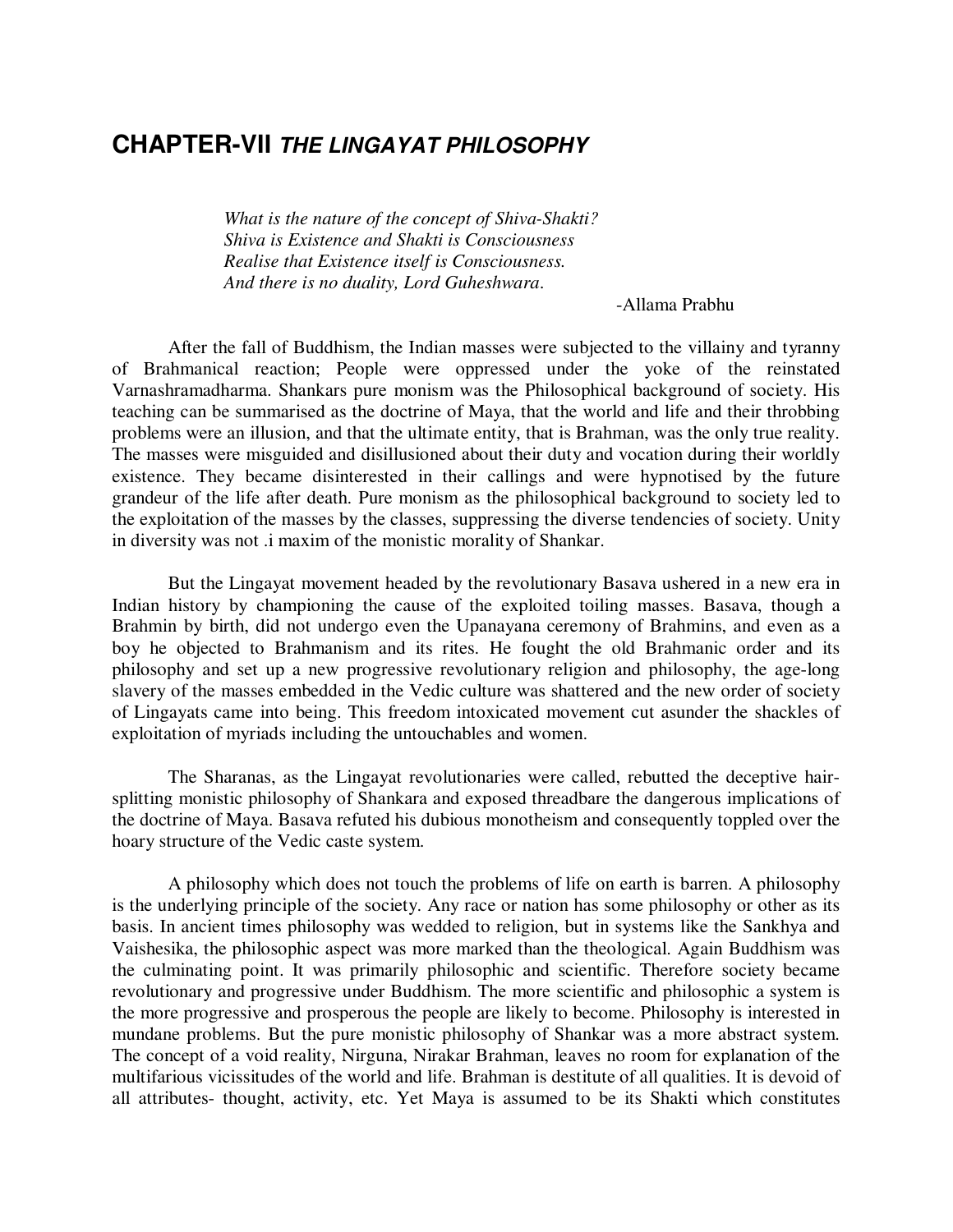Upadhana, the material cause of the world. The material cause of the world is the Brahma in so far it is associated with Maya. But the concept of the unitary spiritual absolute Brahma goes against the doctrine of Maya. This is a great flaw in Shankara. To begin with the material world is dismissed as an illusion. Real existence has nothing to do with it. As to the question how Vedanta accounts for the moving power and diverse nature of life, Shankara connects Maya fictitiously to Brahman in wedlock as it were. But this is really a deadlock in his system. The impersonal Brahman becomes personal, which is a stark contradiction.

But a Lingayat Sharana solves the deadlock of Shankar by qualifying his monism with Shakti or Energy. The world and Shakti are not myth or illusion but real. A Sharana labels his system as Shakthivisistadvaita- Energy qualified monism. The reality in Lingayatism is neither Mind nor Matter only, neither Brahman nor Shakti only, but a fair combination of both. It is Shiva Shakti. The big booming world is both a unity and diversity. Shiva represents the silence or centre; Shakti the dynamic. There is change, law of energy or Shakti everywhere; But there must be something that changes. Motion without the object moving becomes abstract. Further Shiva and Shakti are related identity. This static-dynamic Reality, Shiva-Shakti, represents a synthesis of the abstract, static, bloodless Absolute of Bradley and the dynamic diverse flesh and blood reality of Bergson. Bradley is purely intellectual, and Bergson merely intuitive and emotional. But life requires both intellect and intuition. Shakti in the Lingayat philosophy is located in Shiva, and the Sharana finds an identity between Shiva and Shakti, between Truth and will. The Divine appears to him to have a dynamic aspect, but to address the Absolute only as dynamic is not to state the whole truth. Behind the dynamic aspect of the Absolute is the static which is the Centre of movement. Thus Allama Prabhu observes:

> *What is the nature of the concept of Shiva Shakti? Shiva is existence and Shakti is consciousness. Realise that existence itself is consciousness. And there is no duality, Lord Guheshwara.*

Just as Shakti it related to Shiva, in the same way Jangama ie., the individual soul is related to Linga i.e., the Universal soul. There is no Linga without Jangama nor is Jangama without Linga. Individuality and Universality are reciprocal and relative. Hence the individuality is retained in the universality. That is the significance of the Lingayat concept of Linga-Jangama. The point is further clarified by Channasangamadeva and Siddharama in their Vachanas.

> *Body is life (jiva); life (jiva) is body. Just as these two are entwined so do Linga and Jangama. Linga and Jangama are combined so harmoniously, That you find Jangama in Linga and Linga in Jangama. Shiva cannot exist without Shakti nor does Shakti do without Shiva. Just as flower and fragrance, Space (akasha) and air are respectively combined together, So is Jangama without duality joined with Linga, In fact, such Jangama is itself Linga, Lord Kudalachannasangama.*

*Can we separate sweetness from sugar?*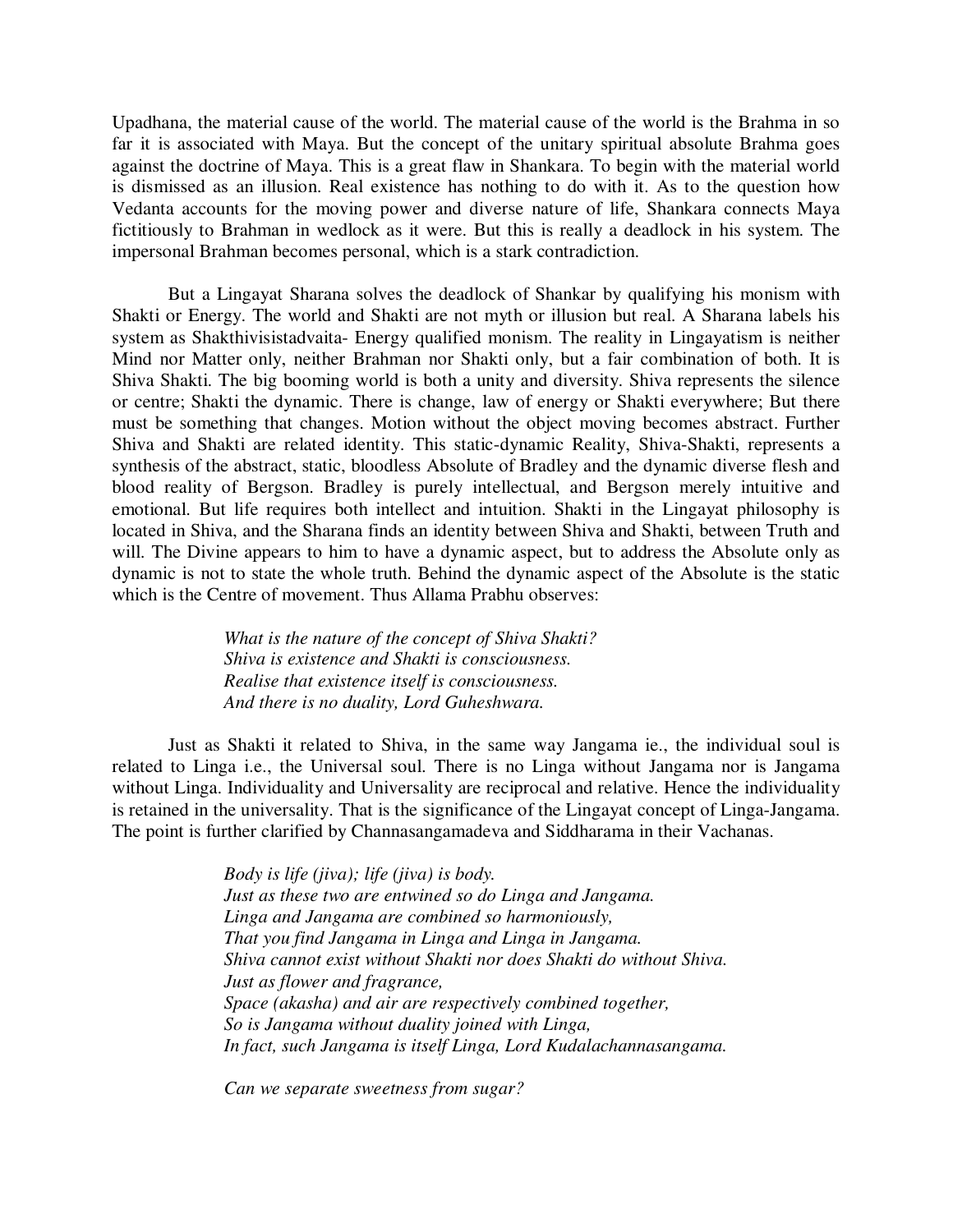*Can we have Ghee without butter? Can we create the world without earth? Listen! There is no Linga without Jangama nor is there Jangama without Linga, Kapila Siddhamallikarjuna.* 

Shri Kumaraswamiji, Nava-Kalyanmatha, Dharwar. enlightens us further on this matter;

"Bergson with an 'immediacy of Intuition' and Bradley with an 'immediacy of experience' proceed on parallel lines to demonstrate the dynamism of Will (Shakti) and the conservation of Truth (Shiva). But the Sharana comes into effect a synthesis between Bergson and Bradley, between will and truth, between dynamism and conservation by saying that the Absolute or God is the impersonal personality, that it is at once transcendent and immanent, static and dynamic. The static aspect is called Sthala, Shiva or Linga and the dynamic aspect of it is called Kala, Shakti or Jangama in Veerashaiva philosophy. This Shakti is the dynamic divine will which is the personality of the Absolute Truth or Shiva Linga.... This Divine will exists, therefore, in God by the relation of identity that is Samarasya which has been expressed very vividly by the Sharanas in their sayings: one of the sayings of Basava in this connection runs thus:

> *As submarine fire is hid in the waters of the seas, As a ray of ambrosia is hid in the moon, As fragrance is hid in the flower; As affection is hid in the maiden, So is the Truth did in the heart of Will, O Lord Kudalasangama.*

"The Sharana, therefore, emphasizes the integral unity of Shiva and Shakti and does not commit himself to the extremes of Shakti completely withdrawn into Shiva or Shiva completely losing itself into Shakti...

"It is this integral association of Shiva-Shakti or Shaktivishishtadvaita that is the Veerashaiva "Weltanschauung"- the world view of a Veerashaiva. For he views the whole world as an expression of the divine will under the stress and guidance of the divine Truth. In the idea of the Sharana the world is, therefore, an objective fact, a real modification but one which makes no difference to the essence of Truth... *Shoristhi* is the becoming of Shiva in the extention of its own being Shakti."<sup>12</sup>

Finally Prof. Anil Kumar Sarkar, Rajendra College, Chapra, sums up the philosophic position of Lingayatism:

"As against the advaita concept of Sankar, it does not hold the view of Maya. Its principle of Shakti or Strength that accounts for the dynamic universe is fitted into the concept of dynamism (Shakti. That is realised in the centre of silence (Siva). There is a perfect relation of identity between dynamism and silence. Once is a necessary concept of the other. Viewed thus, the doctrine of .Veerashaivism has not got to account for any Maya or indefinable character of

<sup>&</sup>lt;sup>12</sup> The Veerashaiva Weltanschauung: Shri Kurnarswamiji.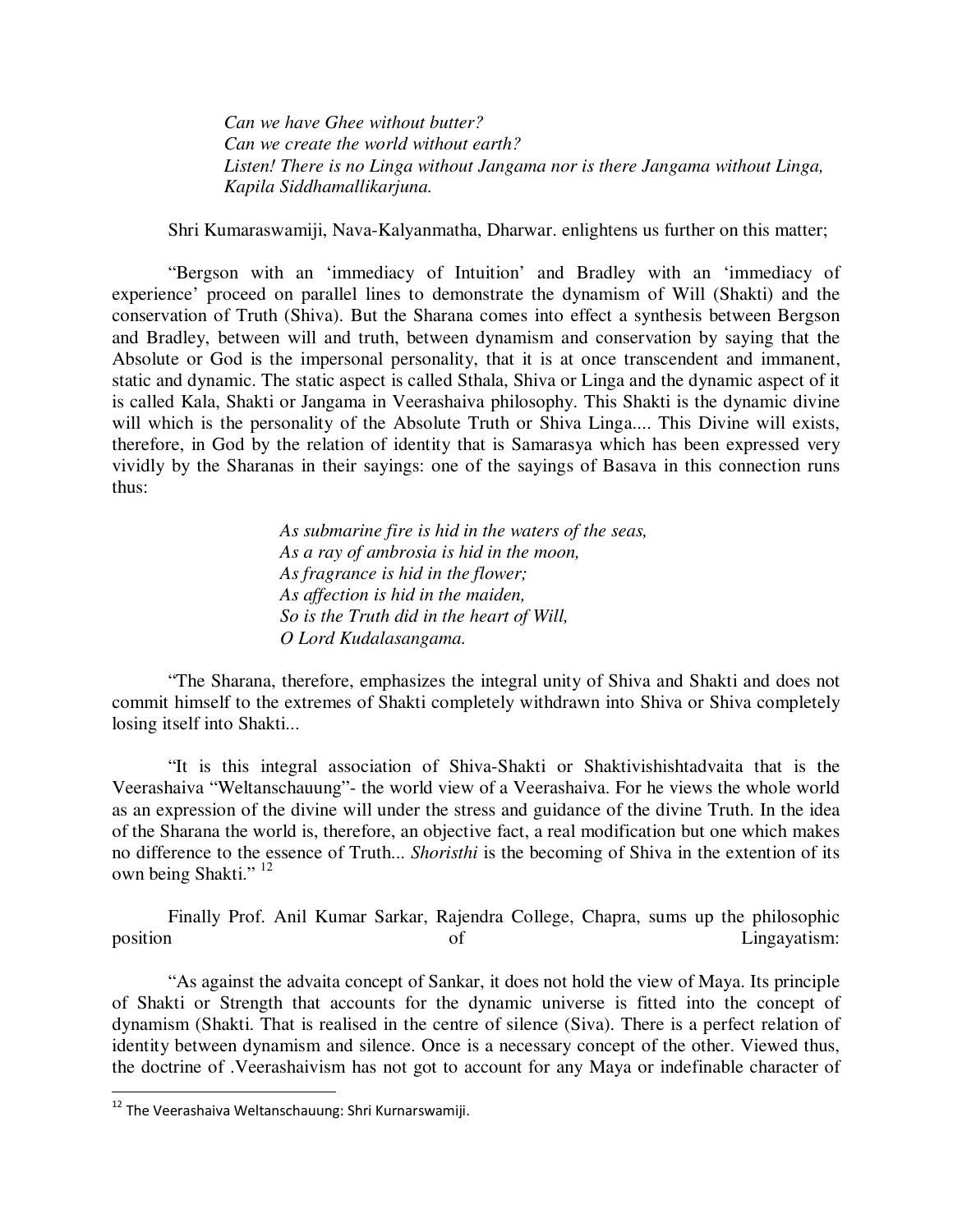the manifest universe. The dynamic universe has its habitat in the centre of silence or Siva. By this emphasis on this new type of concept and experience, the Veerashaiva philosophy tries to claim a higher sort of consideration from the thinkers of the world" <sup>13</sup>

The Shaktivisisthadvaita of the Lingayats is not identical with the Visisthadvaita of Ramanuja. The concept of Ramanuja's Absolute is an organic unity of God and Prakriti. But Prakrithi is assigned a secondary place in that the element of *Visesya,* i.e., God, controls the subordinate Prakriti and other elements, i.e. *Visesanas* "The Viesanas including Prakriti cannot by hypothesis exist by themselves separately. The complex whole (Vishistha) in which they are included is described as a unity. Hence the name *Visisthadvaita"* 

The relation between God and Prakriti being one of subordination, not of identity, the system is not dynamic. Besides, Ramanuja's cult *advocatesAvataras* and incarnations of God and believes in the worship of idols and is hence other worldly in its outlook. That is not the case with Lingayatism which, like Christanity and Islam, is mundane and this-worldly.

Buddhism boldly asserted the dynamic of Prakriti so much so that it was more philosophic than any other system. It was matter-dominated rather than spirit inspired. It noted the dialectic view of nature that the continuous change in bodies owing to atomic combination and separation, necessarily involves a continuous process of the old perishing and the new growing. Mr. M.N. Roy sums up the philosophic role of Buddhism:

As the composite outcome of all the positive in the whole previous history of Indian thought, Buddhism shook the foundation of the hoary edifice of Brahmanical orthodoxy. It disputed the authority of the scriptures; vigorously condemned the sacrificial rites and rituals of the Vedic Natural Religion; it denied the existence even of an impersonal first cause, the Brahman of the Upanishads; and discarded the doctrine of soul. For the first time, there began to develop in India a system of truly philosophic thought having for its point of departure the atomism of the Vaisheshik system and the rationalist mechanistic conception of Nature contained in the Sankhya system. $^{14}$ 

Consequently Buddhist idealism retained its philosophical character as against the theological nature of the Brahmanical metaphysics. It asserted the existence of the world; it came near to the modern philosophical conception of the identity of the object and subject. The dynamic of Lingayatism recognised the identity of the object Shakti and the subject Shiva.

Lastly Jainism, another ancient heterodox sect, viewed Prakriti as dynamic and consequently posited the reality of the existence of the world. The Jains ex-rayed even the soul and found it was composed of atoms. By their ingenious dialectic logic they rejected the doctrine of the Brahman.

"The Jain philosophers maintained that contradictory attributes such as being and nonbeing, could belong to one and the same thing. They subjected the conceptions of absoluteness, unity and eternity to their reasoning. The result was rejection of the doctrine of the Brahman.

<sup>&</sup>lt;sup>13</sup> Journal of the Literary Committee Vol. 1 No. 3.

<sup>&</sup>lt;sup>14</sup> An Outline of the History of scientific thought. M.M. Roy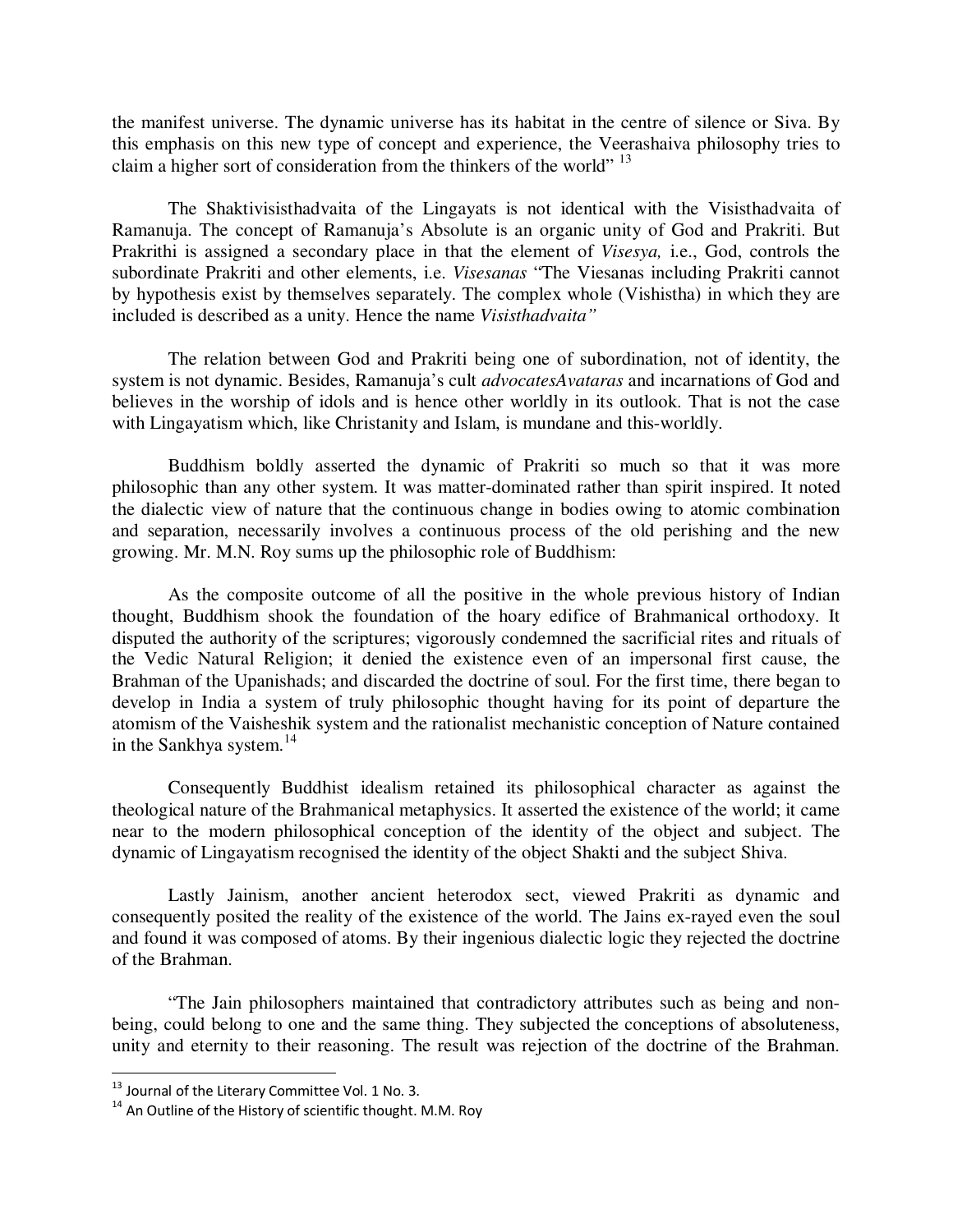The Jain also believed in soul.... They thought soul was composed of an infinite number of particles- 'Soul-atoms'- which were constantly increasing and decreasing. That, in their opinion, did not affect the permanence of the soul; for a thing can be permanent and non-permanent at the same time. For example, although the water is constantly flowing, the stream of water is always there. The ontological counterpart of this logic is obvious: the phenomenal world is permanent and real with all its continual changes and transitoriness." <sup>15</sup>

The trend of Jain logic runs in the thought of a Lingayat Sharana. The concept of Shiva-Shakti is a unity of being and non-being- a static dynamic reality. The upshot of the argument is that all heterodox sects, Buddhism, Jainism and Lingayatism admit the existence and reality of the world. Hence they revolutionised the philosophic thought of the country, revolted against the regressive orthodoxy of. Brahmanism and democratised the social structure of India by opening the flood-gates of freedom to the oppressed ignorant masses. By its philosophic revolution Buddhism socialised the masses, attracted foreign scholars from Japan, China, etc. to study in the Universities of Nalanda and Takshashila. Jainism with its logical weapon fought the ritualism of Brahmanism and spread from Kalinga into the Dravidian south- Andhra, Chola, Pandya and Karnatak. When Buddhism and Jainism decayed and degenerated, Lingayatism with its revolutionary banner of Shiva-Shakti revolted not only against decaying Buddhism and Jainism but also against orbhodox Brahminism. It spread far and wide into the Andhra, Tamilnadu, and M harashtra the whole of Deccan. Scholars from Kashmir, Bengal, Andhra, Orissa, Tamilnadu, Maharastra came to Kalyan, the head-quarters of the Lingayats, and participated in the religious academy of Anubhava Mantap. That is the revolutionary role of Lingayatism in Indian history. Thus Lord Basava sums up the essence of Lingayatism:

> *Being unable to know the Linga (the Universal soul) the Veda Shuddered and called it unknowable; Without realising the Linga the Shastra declares it to be unrealizable. The Logic became mute expressing its inability To comprehend the Linga, nor could Agama understand it. Men cannot make out the greatness of Sharanas. A Sharana knows the criterion of Our Lord Kudala Sangama.*

 $^{15}$  An outline of the History of scientific thought: M.N. Roy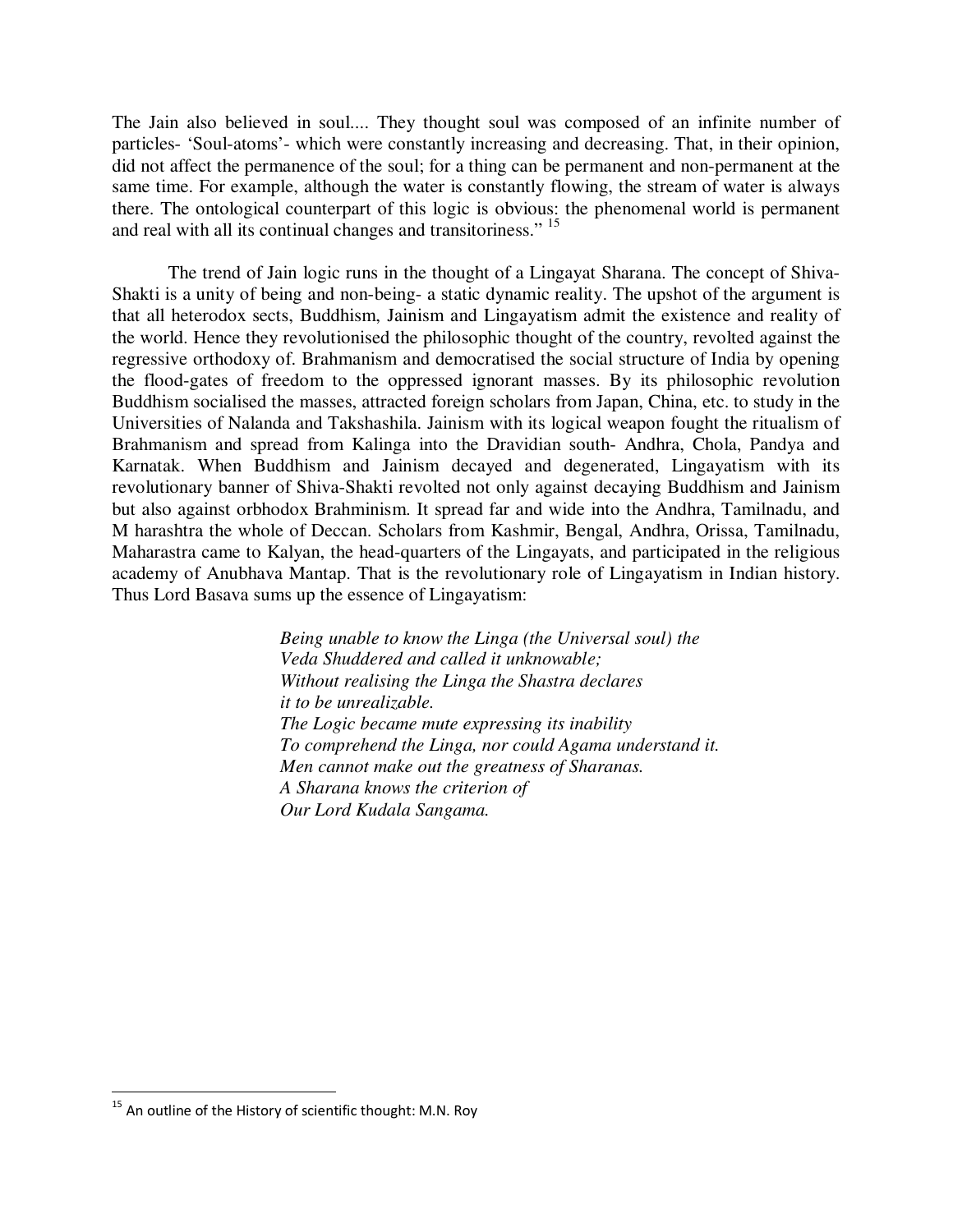## **CHAPTER-VIll ETHICS OF LINGAYATISM**

*Are there great men who profess 'I am superior, you are superior? What was the result of their superiority? And inferiority, He who is free from complexes of superior and inferiority, Is alone a Sharana O Guheshwara* 

-Allama Prabhu

Allama Prabhu, the president of the Anubhava Mantap, sums up the ethical ideal of Lingayatism in the above vachana. The ethical good of a Sharana does not lie in the superiority of superiors, nor in the inferiority of inferiors, but in the equality of common people. The Lingayat ideal is the equalization of the high and the low without the elimination of individuality. It is the golden mean of the Aristotelian ethics-

"Every act accomplishes something as its work; but a work is imperfect either in defect or in excess. The act itself, therefore, will be similarly imperfect either by defect or excess; nor will an act be perfect, unless it attains to a right proportion; to the due middle between too much and too little. Virtue in general, then, may be defined as observation of the due mean in action, not the arithmetical mean, the mean in itself, but the mean for us....

"Neither virtue nor happiness, according to Aristotle, can be attained by the individual himself. Moral development and moral activity, as well as the procuring of the necessary external means, are conditioned by a regulated life in common, within which the individual obtains education in the good, the protection of the law, the assistance of others and opportunity for the practice of virtue. Even by nature man is born for a life in common; he is a political animal; life for him is only possible with his fellows. The state, then, is higher than the individual, higher than the family; individuals are only accidental parts of the political whole. Aristotle at the same time is far from entertaining the abstract conception of this relation which belongs to Plato; the latter's politics, rather, he expressly opposes. With him also the business of the state is to rear its citizens into good men, to raise human life its perfection; but without prejudice to the natural rights of the individual and the family, of the thine and the mine, of personal liberty. The state, he says, is not a unity, but essentially a plurality of individuals and smaller communities; this it has to recognise and it has to effect also by law and constitution that virtue, humanity, shall become as universal as possible, as well as that political power shall remain in the hands of the virtuous citizens. Of the various political forms, Aristotle gives the preference to constitutional monarchy and aristocracy, i.e. to the state in which not riches and not number of heads rule but all such citizens as are possessed of competent property, as have been educated in all moral integrity and as are capable of protecting and administering the whole. The state is the best in which the virtue, whether of one or of many, governs."<sup>16</sup>

The moral government of Aristotle finds a parallel in the Lingayat Kalyan State instituted in the religious Parliament called Anubhava Mantap. The basis of the Lingayat State was ethical. The soci-political state was based on broad moral principles. In fact a moral ideal was not only

 $^{16}$  History of Philosophy: Dr. Albert Schwegler.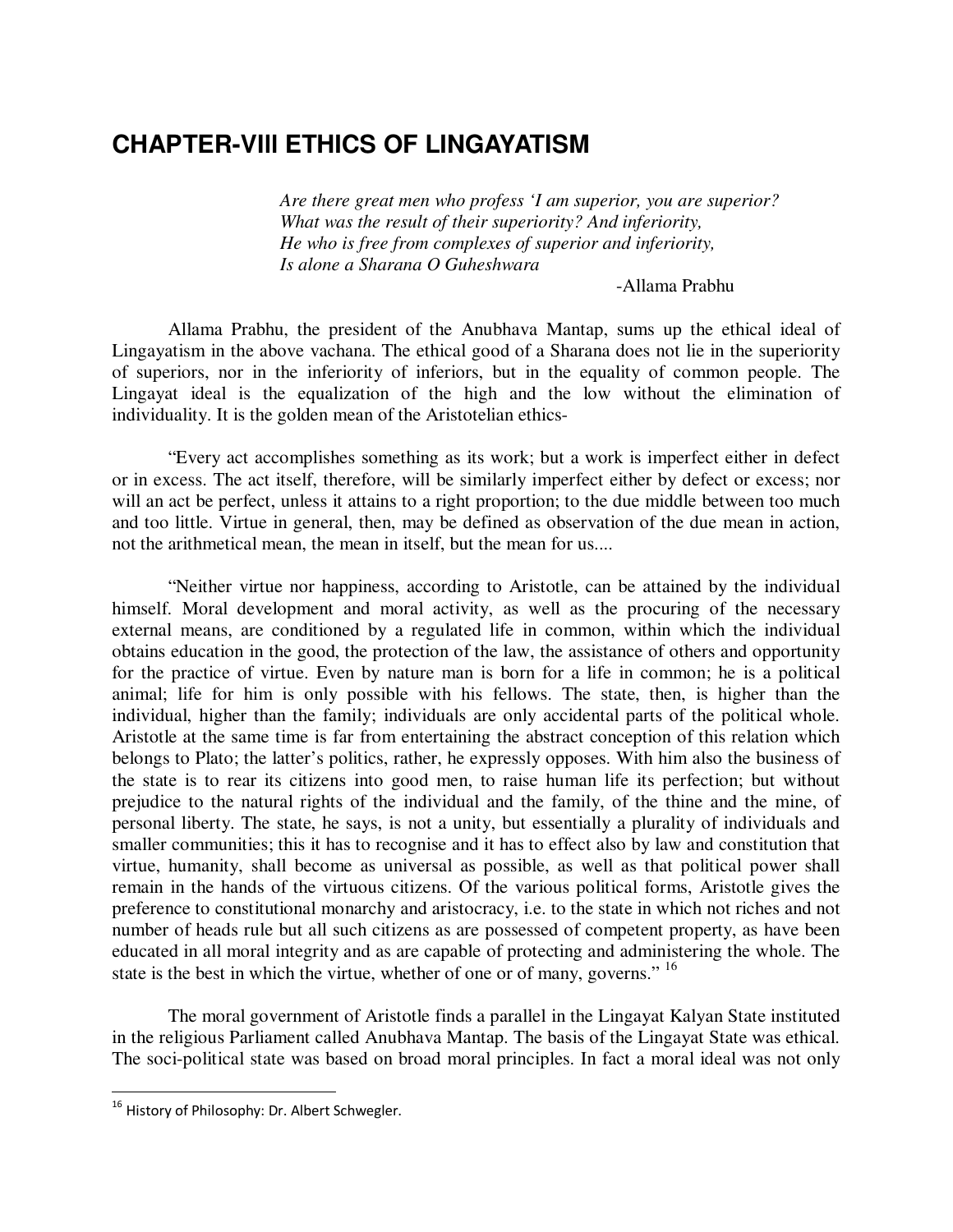the background of the Lingayat religion but also the backbone of its socio-economics and politics. But in contrast to Aristotle's aristocratic state, Basava founded a social- democratic state. The Anubhava Mantap was itself such a one. Though moral good was the basis of both states, virtue will be practiced more freely in a democratic state than in an aristocratic one. The concept of Aristotle's state would be dictatorial and authoritarian, while that of Basava's was democratic and social. Basava, though a minister to the king, was not afraid of him. "May I fear that Bijjala as I fear you, O Lord Kudalasangama." Consequently Basava's revolutionary state began to shake the foundation of 'Bijjala's government. Bijjala's monarchy received a rude shock. Finally Basava had to revolt against Bijjala's rule. That is the ideological background of the revolt of the Lingayat leader Basava against the Jain King Bijjala. Decadent Jainism could not tolerate the rising tide of the reforming Lingayat Movement. In political terminology, it was a struggle between monarchy and democracy.

The moral philosophy of Lingayatism is based on Monotheism which was a progressive force in those days. Montheism was set up through the combination of rationalism and empiricism. The polytheism of the Vedas and Agamas was examined at the bar of reason (vichar) and experience (Anubhava) and was found reactionary. What was established through reason (vichar) was put to a test by experience (anubhava). In other words intellectual conviction was verified by experience. Hence a Sharana observes:

*Can fire hidden in wood enkindle itself? Can the spark of fire latent in a stone, know its brightness? In the same way, false devotion and renunciation of a hypocrite can not be believed in, without verifying them. One should not come to a conclusion without examining through direct experience. (Pratyaksha pramana) what is truth and falsehood. The devotion and renunciation of one who does not examine the concepts of Guru, Linga, Jangam etc. is blind, not genuine. So one should practice virtue or do any work by becoming pure in thought and feeling. This is the happiness that a Sharana derives from the company of Lord Bhogabankeshwar.*

How is the purity of head and heart brought about? The Lingayat Saints combined in themselves both the qualities of preaching and practicing their principles. Basava summarises all moral principles in the following.

> *Steal not, kill not, Speak not untruth, Be not angry, insult not others. This is the way of keeping your character and conduct pure And is the only way of winning the favor of God.*

"Non- thieving- to restrain from thieving others property, is a great virtue." Lingayat Saints were not content with this statement. They went further and said that to earn more than what they requied for their subsistence was theft. Saint Maraya used to maintain himself by picking up rice grains in the street every day. One day when he had brought home more rice than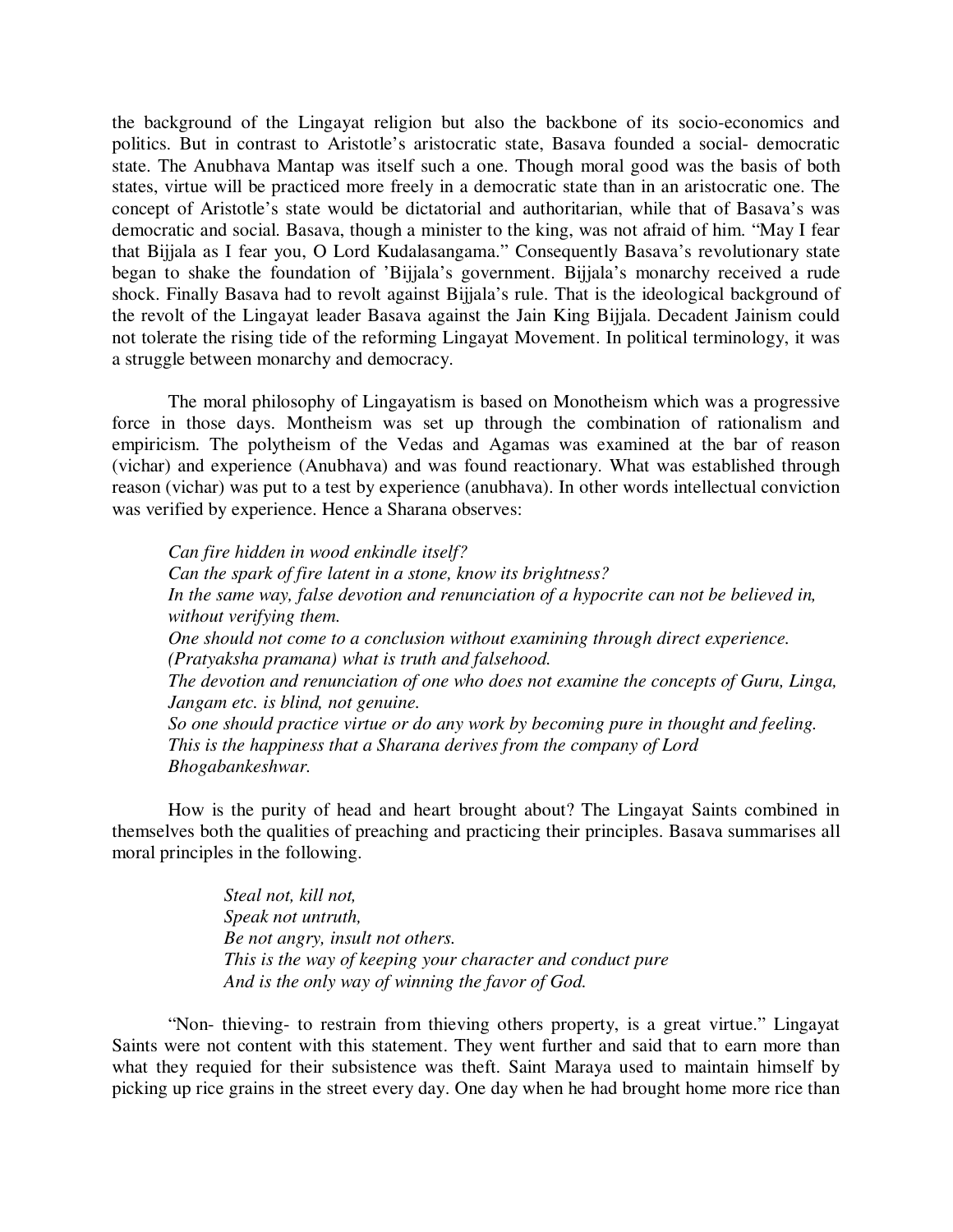was required, his wife rebuked him and caused him to throw away the excess rice in the street. To keep the excess rice was as good as depriving others of food. All these saints followed some particular profession or other to maintain themselves. The idea of self-help and self-reliance was felt by them as of great value. To rely on others for their livelihood was considered by them as a great sin. They did not even stoop to touch other's silver and gold. Basava says,

> *O God! I swear by your name that I won't touch a gold ornament or cloth lying in the street, for that is your command to me. If I fail in this duty and desire others self, O God! Throw me into the everlasting hell and depart from me.*

To help others in their difficulties or distress is charity. Christanity exhorts us to regard our neighbors as ourselves but does not state the cause thereof. Lingayatism says that we regard our enemies and neighbors as ourselves because the souls of all are one and the same. Even the birds and beasts assemble at a distressing call of any one of their group. Basava exemplifies this social virtue in his saying:

> *Does not the crow call its entire group at seeing a morsel of food? Does not the cock make a call for its kith and kin at seeing a few grains? A devotee of Shiva, who has no such feeling, is worse than cocks and crows.*

 "Further, not to cause pain to others either by evil motive or by words or by action is defined as harmlessness (Ahimsa). Saint Akhandeswar says: 'When wise men speak to us, we should humbly reply to them. God departs from the place wherein hard words are exchanged just as fire arises when two stones meet with force' This saying lays emphasis on humility as a precious virtue. Purity of words and actions presupposes a pure mind. Basava says: 'How can God trust a man whose inner self is not pure?' Basava has condemned animal sacrifice and has expressed pity for the animal thus: 'O Goat! Weep for your fate.' He again says:

> *A fisherman takes enjoyment in catching fish and killing them. Why does he not take pity on them as he does for the death of his own child! Is not that man worse than a butcher, who, being a devotee of Shiva, yet slaughters living beings?*

Basava has laid down a precept that 'compassion towards all living beings is the foundation of all religions" <sup>17</sup>

Truth and non-violence were the ideals of the Lingayat movement. But Basava gave them a practical interpretation. To achieve social and moral good non-violence and truth become means. We should achieve good through non-violent and truthful means. The moral and the social good in those days could be achieved by freeing society from the Brahmanic hegemony. In fighting the old order of Brahmanism, Basava had to refute its Vedic theology and sociology. It may be argued that Basava and his followers had to use harsh words against the Brahmin domination. Was there not violence in their words and arguments besides, the movement of Basava was itself a revolt against the system of Brahmanism. Does not revolt violence? Of

 $^{17}$  The Journal of the literary committee, Dharwar, Vol. 1, No. IV.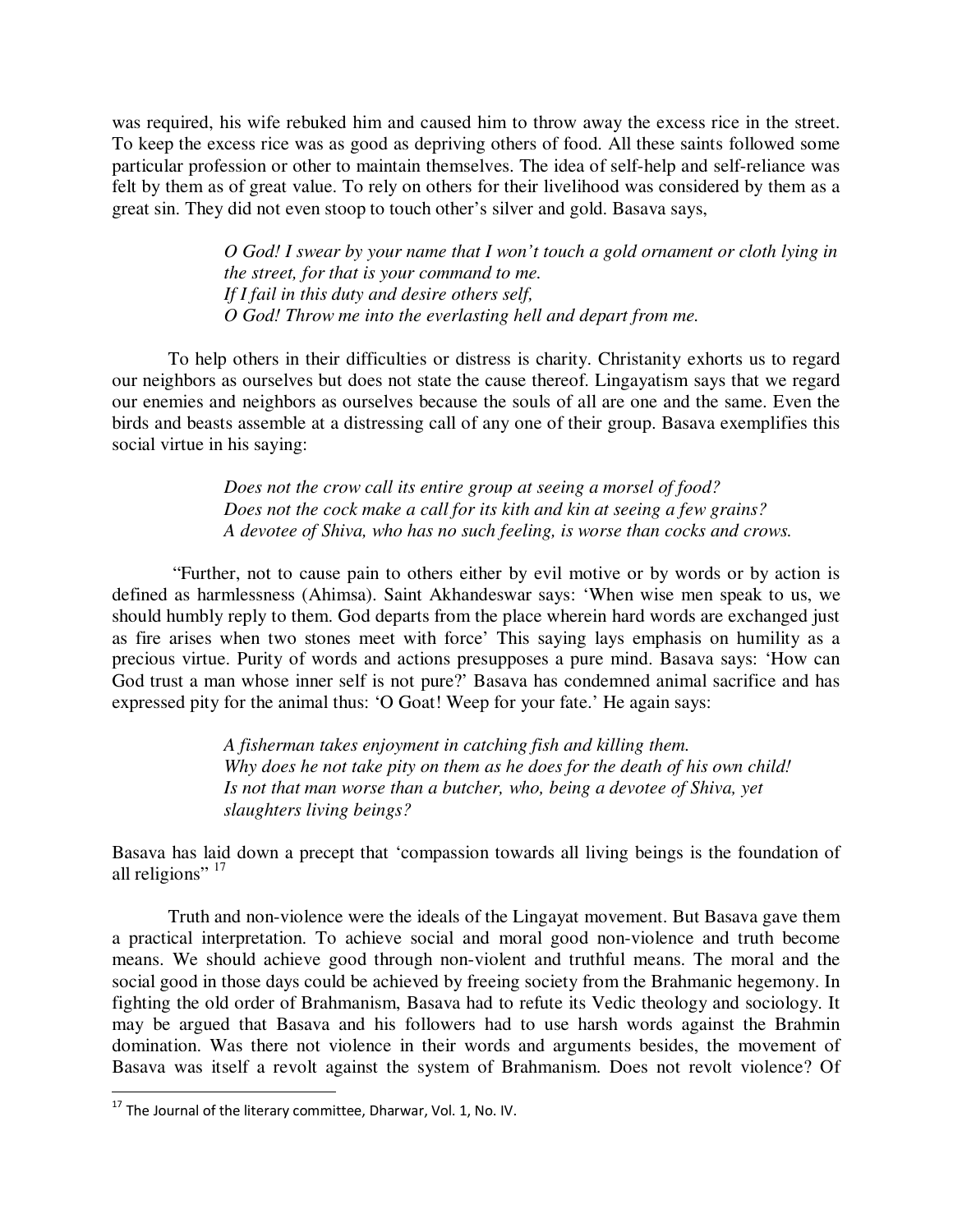course it does. But Basava as a true revolutionary reformer held the practical view that violence or non-violence is a means to the social good. When nonviolent means of achieving the good are exhausted, then violent methods should be resorted to. Basava did not dogmatise about nonviolence like Mahatma Gandhi. Basava saw a lot of slaughter and violence in the then existing society. He discovered the root cause of violence in the Brahmanic hierarchy. So he fought against the Brahmin class domination. That class domination was responsible for social tyranny and animal slaughter. Hence he did not mind using harsh and violent expressions while refuting the Brahmin theology. No man can be non-violent and true in word, thought, feeling, expression and action literally. Basava did not keep nonviolence and truth as dogmatic ideals but held them to be the means in the practical sense hence he opines:

> *It is said that Brahma is the creator and Vishnu, the protector. Why was Brahma not creating his head? Why was Vishnu unable to protect his own son? Our Lord Kudala Sangama is the punisher of the wicked And the protector of the virtuous.*

That is the practical attitude of Basava towards violence and non-violence. Further to bring about social and moral good, he had to fight social ills. He had to resort to social means like organisation and mobilization of the masses. So he set up the religious parliament, Anubhava Mantapa. We may sum up Basava's ethics on non-violence thus: He was neither an advocate of non-violence out and out, nor an apostle of violence, but a dialectician and parliamentarian. Was he not premier to the king Bijjala?

If ethics is the basis of politics in Lingayatism, metaphysics is the background of its moral philosophy. The Lingayat metaphysics is known as Satsthala Sastra. That is, self-realization is achieved through six stages i.e. Satsthalas. A devotee has to pass through these stages to attain the summum bonum. The stages are Bhakta, Mahesha, Prasadi, Pranalingi, Sharana and Aikya. A devotee performs different functions in different stages.

**1. BHAKTA STHALA-** Fervent devotion is a mark of a devotee in this stage. The disciple should. always follow a pure and proper profession sincerely and offer his earnings to Guru, Linga Jangama (Preceptor, self and universal self). This is the main function of this stage. This will lead to the development of mind, and the enrichment of experience (*anubhava*). Virtues like affection and tolerance will develop in the devotee. The Sharanas have described the conduct of a disciple in their sayings. A Sharana holds:

> *One who is well versed in the Gita is not wise; One who knows the importance of speech is not wise. But he is wise who has pinned his faith on Linga (the self) And he is also wise who offers his services to Jangama (human beings and other dumb creatures)*

Believing in hims.ilf a man should serve the animal creation.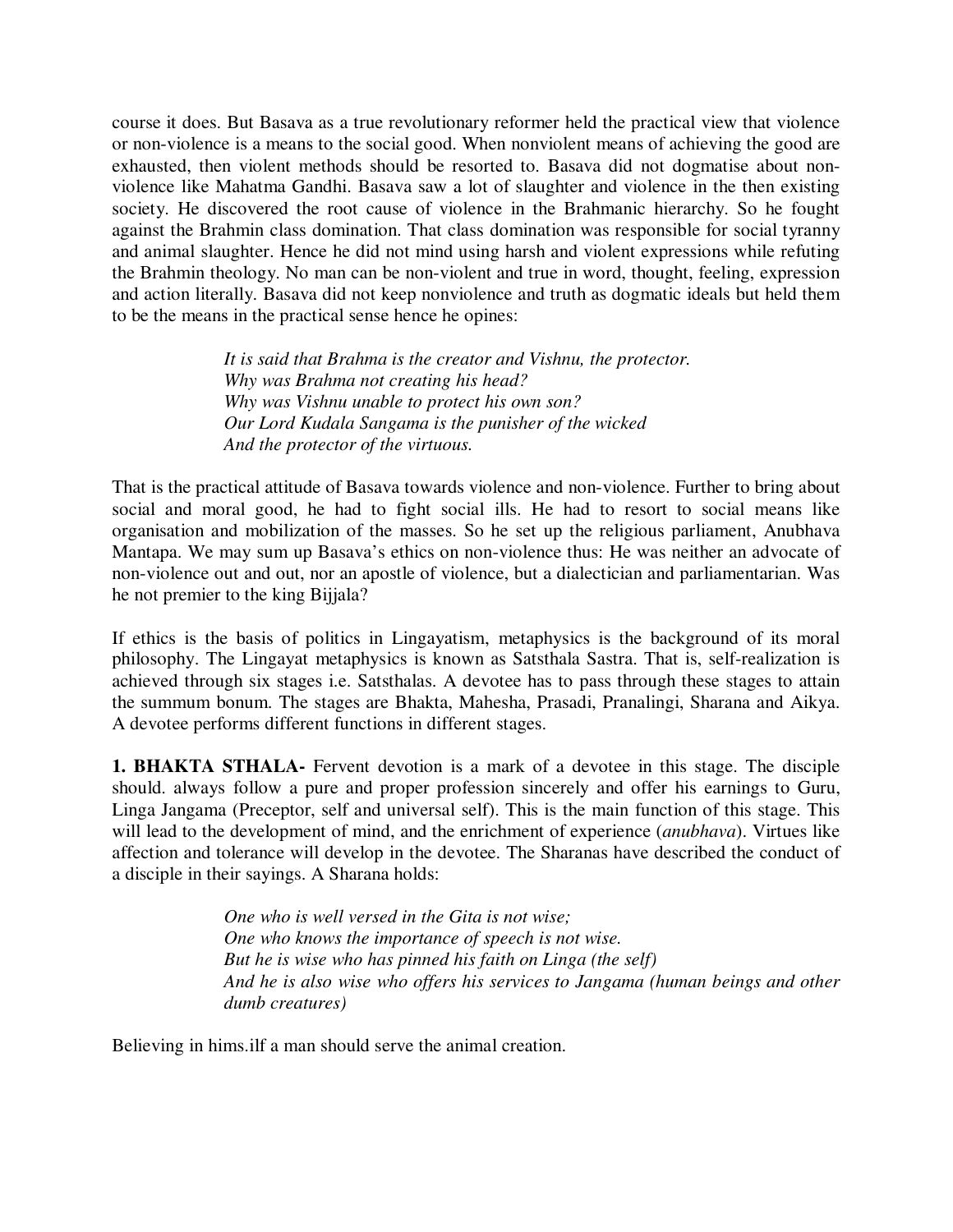*O you comrades who look into the looking glass look at the Jangama, the universal mirror. In it is hidden Linga, the individual self. It is the saying of Kudalasangama that Linga and Jangama are identical*.

Having realised the importance of the dictum that 'a hand which has touched the Linga is pure and the body that has worn the Linga is a temple, a devotee should undertake social service. He should not stoop to vices even in his mind but should take to practice virtues. He should not think of caste, creed, and colour among his colleagues who have chosen various vocations in life. Inter-caste marriage and dinners should be unhesitatingly resorted to. Internal cliques and factions are prohibited. This is the noble conduct of a Bhakta.

**2. Mahesha sthala**- Firm devotion towards Guru-Linga Jangama is Nistha; The Mahesha does not look lustfully at women. He does not touch other's property. He does not rely upon other's luck. He should not go on a pilgrimage. He cannot tolerate the censure at Guru-Linga-Jangama. He has no belief in Astrology palmistry etc. He hates prostitution. He cannot bear the slaughter of goats in the sacrifice. He serves society through teaching, preaching and writing. This practice is Gurulinga. This is the sign of Mahesha. Thus a Sharana sums up the mission of Mahesha.

*I begin working for the worship of the Guru. I undertake business for the worship of Linga and I will serve others for the social service of the universal creation (Jangama).* 

3. **Prasadi sthala-** One should cultivate balanced devotion. By balance of mind the mind is rendered pure. Prasada means the acceptance of the balanced devotion. The remnant of the offering done to Guru-Linga-Jangama is prasada. If touch, smell etc. are purified, then the mind will automatically become pure. By eating the offering a devotee attains spiritual knowledge. He will easily pass the moral test. A prasadi is always cheerful. He is sweet-tongued, generous and modest. His senses are rendered pure by Prasada. In short, his daily routine is purified by Prasada.

**4. Pranalingi sthala-** One who attains the Jangam-Linga status through experienced devotion is a Pranalingin. A Pranalingin should practice experienced devotion. In the previous stages the trainee's mind was absorbed in external affairs. But in the Pranalingi stage, it is interested in internal matters. The trainee will see the Pranalinga seated in his heart through inner vision. By concentrating on the Pranalinga, a Pranalingi comes to acquire qualities of peace, prudence, truth, non-violence, self-abnegation, concentration and universal brotherhood. By practicing *Prananus andhana* he will realise Godhood in the lives of all creatures.

*5.* **Sharana sthala:** A Sharana regards himself as a wife to the Linga and attains blissful devotion in the Linga. He will realise God very near to himself. He will remain aloof from the snares of worldly existence. The greatness of a Sharana is made manifest in the following Vachana of Basava:

> *If a tank, a brook and a well were rendered dry, Then moss shell and conch will appear,*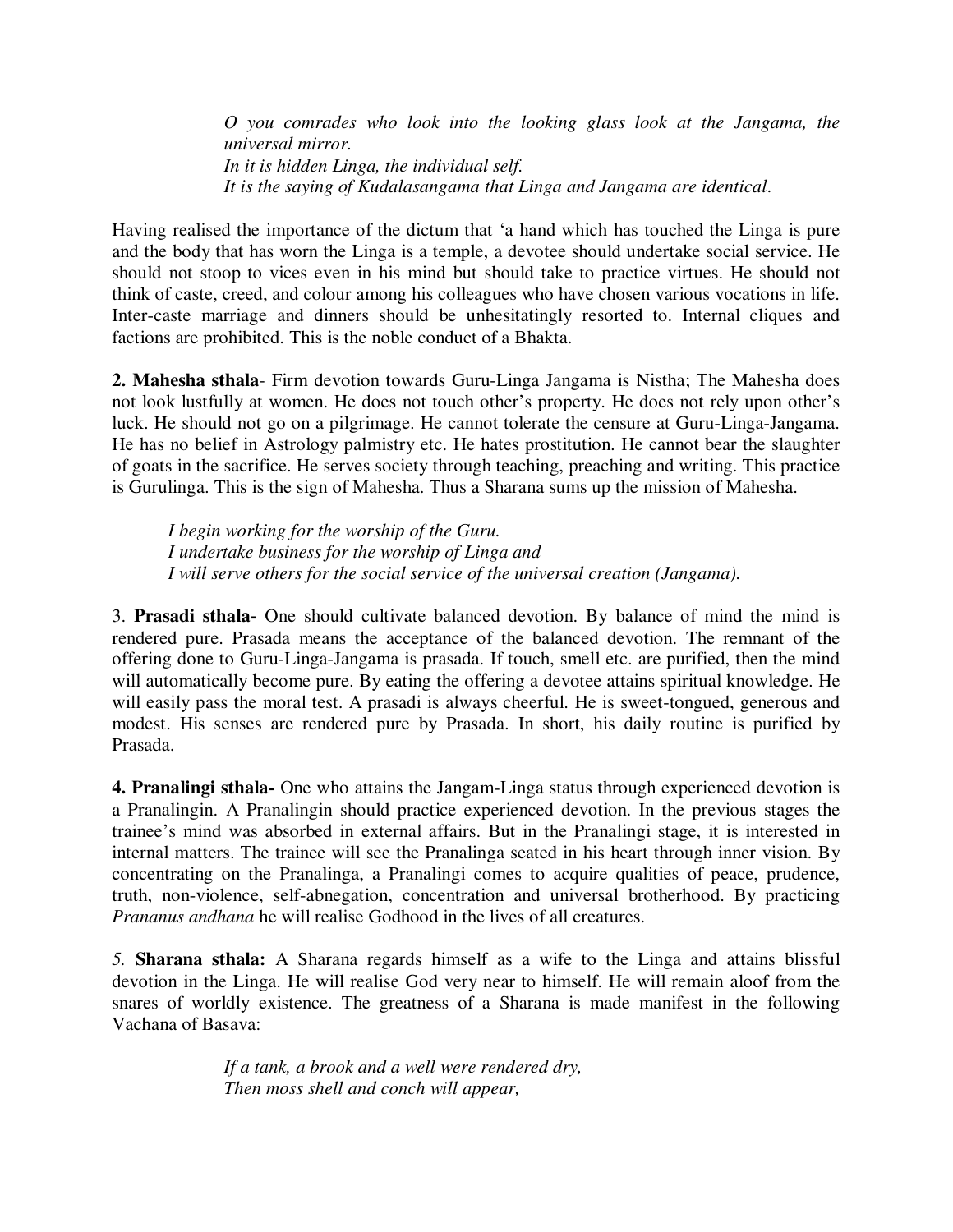*But when the ocean goes dry, then gems and jewels we can see. If the Sharanas of Kundalasangama speak out with open minds, Then we can see the Linga.* 

Saints and Sharanas will get knowledge and experience and God and the world, and regard the service of the whole creation as the best ideal allotted to them. The ideal of a Sharana is the uplift of the oppressed masses what he practices become a guiding virtue.

**6. Aikya sthala:** The Sharana in this last stage becomes one with Shiva. The individual soul Linga, merges itself in the Universal soul. Jangama, i.e. the Microcosm realizes itself in the Macrocosm. The trainee becomes a trained graduate of the Satsthala philosophy. He feels the omnipresence of God. God pervades the whole universe. This Aikya is God- merciful to his creation. 'I saw the inner soul outside and I saw the outer soul in me. The unification of the inner and the outer is like void (bayalu) merging in to void'. The calm peaceful strength and joy is brought down into the vital and physical bodies. When this is established there is no longer the turmoil of the vital forces. This peace, the silent peace and joy, is our first descent of the Divine power into the Adhara i.e. *the Acharalinga* is to be made dynamic. That is the summum bonum of the Lingayat metaphysics and ethics. Thus thrills the heart of Basava:

*Look! He has scattered the clouds of all darkness. Kudalasangayya alone apprehends the effulgence of the unison the shining throne of the morning light.*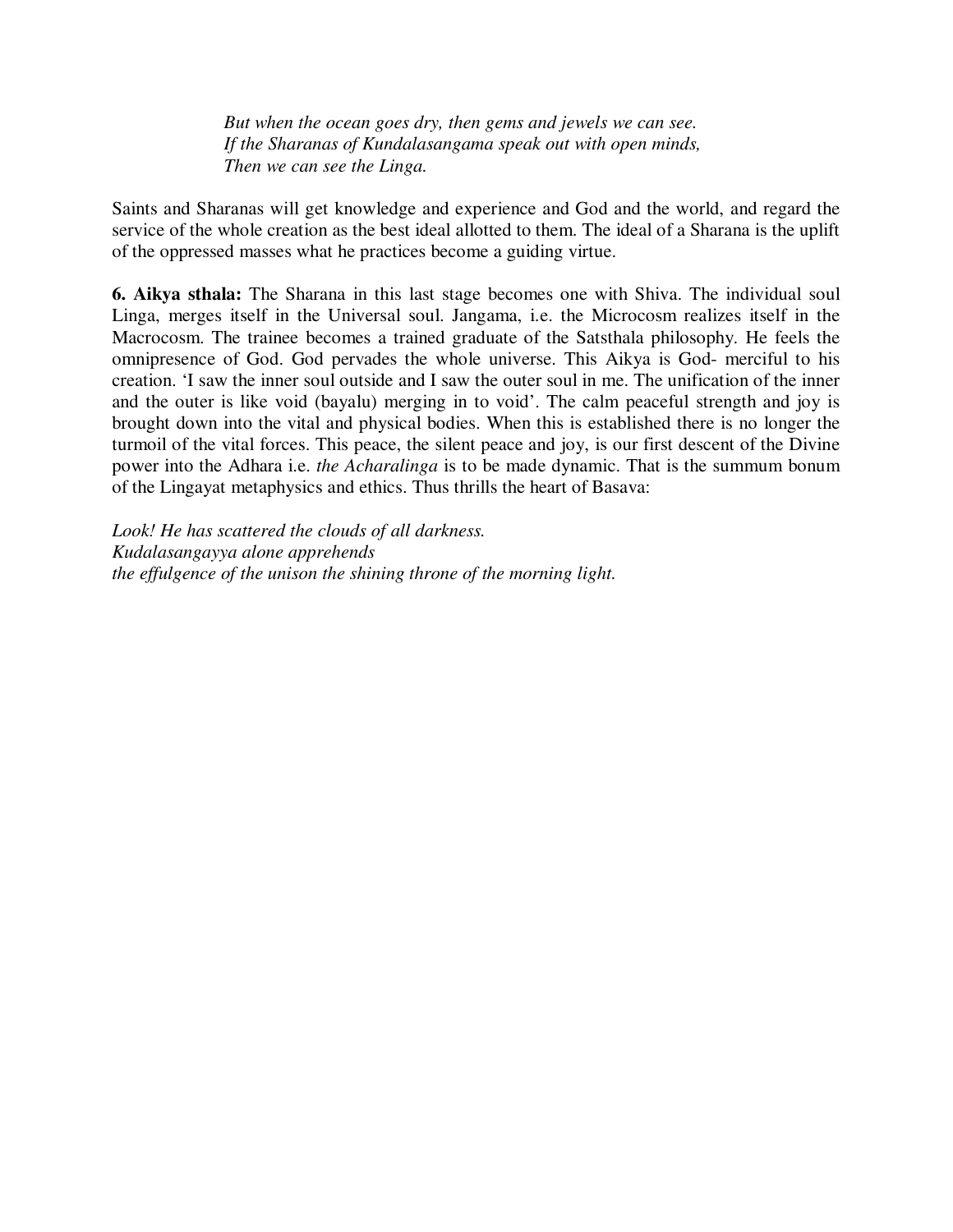### **CHAPTER IX THE LINGAYAT SOCIAL REVOLUTION**

*A Brahmin is not born to read the Veda and the Shastra; A Kshatriya is not meant to kill and be merry, Trading is not the monopoly of a Vaishya; Our god Kama Bhima does not consent without Examining the merits and demerits of a farmer* 

#### -Sharana

One of the many reform movements aimed against the supremacy of the Brahmins whose selfish exploitation of the lower classes led to the rise of new sects, essentially anti-Brahmanic in origin, is the Lingayat Movement. It rose in revolt against reactionary Brahmanism which was the dominating feature of Hinduism. The insistence upon the socio-religious cult of Varnashramadharma by Hinduism led to the domination of Brahmins in society which resulted in the exploitation of lower castes and classes. The age-long slavery of the Indian people can be traced to that source. Brahmanism as a socio-economic force exploited not only the untouchables but touchables like the Kshatriyas as well. For Brahmins, in days of yore, were effective powers behind the kingly throne of the Kshathyas. It was usually the Brahmin priest or Brahmin minister who shaped the policy and administration of kings. In fact they were not only administrators but law-makers also. The spiritual verdict of a family Brahmin priest on any political or social matter was willy-filly taken as a divine decree by Kshatriya kings.

The kernel of Hinduism was Brahmanism. Brahmin preceptors were the custodians of divine knowledge. They claimed to be a superior race to others in society. They were supermen keeping the under-dogs in ignorance and illiteracy. Sanskrit was a preserve of the Bramin priesthood. Books on religion, law and administration were written only in Sanskrit, outcastes like peasants workers, and coolies were deliberately exploited not only intellectually but socially and economically also. In ancient India society was religion-ridden. Any problem, social, economic or political, was judged in the light of religious books such as the Vedas, Upanishads and Smritis. But the rabble was deprived of the right of religion and religious books.

What was the status of a mother in Hinduism? She was classed among the untouchables as she was a source of sin. She was on a par with a chattel. She had no right, of religious worship. Since she was without religious rights she had no position in society, not to speak of her economic rights. The upshot of the argument is that the superiority of the priesthood was established over the inferior populace.

In the Hindu religion Vedic rituals and sacrifices were the order of the day. It was so dominated by a plurality of gods. Any object like a stone, or a plant was regarded as a small deity and worshipped. The reactionary Vedic religion was revived after the fall of Buddhism and the rise of Brahmanism. Shankaracharya, a theologian of the time, reestablished the supremacy of the Vedic cult and the Upanishadic religion.

It was against this reactionary religious society of Hinduism that Buddhism, Jainism and Lingayatism rose. Like Buddhism, the Lingayat movement exposed the dangerous tendencies of Hinduism. As against the crude Polytheism of Hinduism it set up a progressive refined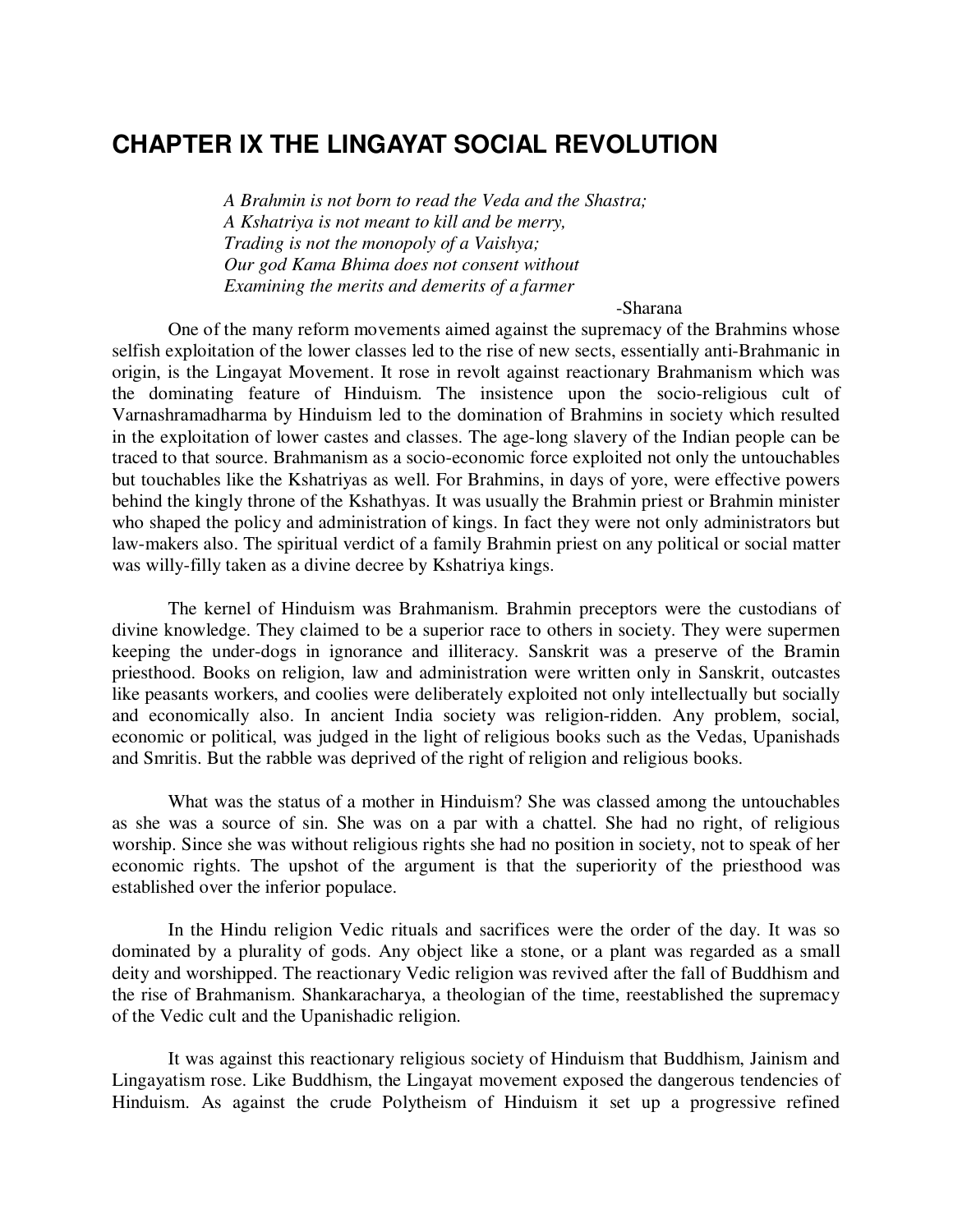monotheism. If the Agamic religion had improved upon the sacrificial religion of the Vedas by substituting image worship in the temples, Lingayatism superseded both by its particular *Ishta Linga* worship and proclaimed its firm commandment under the polytheistic sky that God is one and should be worshipped in one form alone.

Secondly the Lingayat movement exposed and tabooed the violence of the sacrificial rites of the Vedic religion in which innocent animals were slaughtered. Basava's heart, like Buddha bled for the animals killed in sacrifice and stronly condemned the killing of animals on a religious pretext. As the prophet puts it: a religion is no religion that does not teach non-violence, kindness and compassion. Both animals and men are entitled to live happily on earth. As Prof. Sakhare pertinently remarks:

"The Lingayat religion has entirely discarded the Karmas and Yajnas of the Vedas and Smrits and has repudiated the Vedic *Varanashramadharma;* it has established the universal brotherhood of man in religion; it is permeated with the doctrine of Ahimsa (non-injury) and with all-embracing kindness. It may be noted by and by that the religion having parted company totally with the *Varanashramadharma* and the doctrine connected with it, claims to be altogether different from Hinduism, the religion of *Varanashramadharma"* <sup>18</sup>

The distinction of high and low is the core of the *Varanashramadharma*. This reactionary social doctrine is responsible for the separation of countless castes and sects. The result has been that the Hindu community is full of warring and jarring elements that refuse unity and solidarity. This has also enabled cunning and selfish sections of the community to trade upon the ignorance of the masses, kept ignorant as a matter of principle.

But the leader of the Lingayat movement, Basava, was up against these social iniquities and the domination of an intellectual aristocracy. Though a minister to the Jain king, Bijj ala, he associated with the common people of all classes and formed a refined society inviting into his fold recruits from all the lower castes. He grouped people from all grades and professions, manual as well as mental and initiated them into the revolutionary fold of Lingayatism. As Prof. Sakhare clearly points out:

"That band of saints had in it men and women of various ranks and professions. The prophet and Leader Basava was the minister of a kingdom; Gundayya was a potter; Appayya was a barber; Haralyya was a shoemaker; Kakkayya was a tanner, Ketayya was a basket- maker; Chaudayya was a ferry-man; Madival was a washerman. There were besides, traders, agriculturists, It thus proved that 'Kayak' (duty), the well planned life, was quite practical and nothing was impossible."

Basava became a radical reformer and a practical revolutionary by diagnosing and combating the evils of Hindu Vedic society. In his religious way he radicalised the stagnant and ignorant society. He affected a number of radical reforms.

 $^{18}$  The History and Philosophy of the Lingayat Religion: Prof Sakhare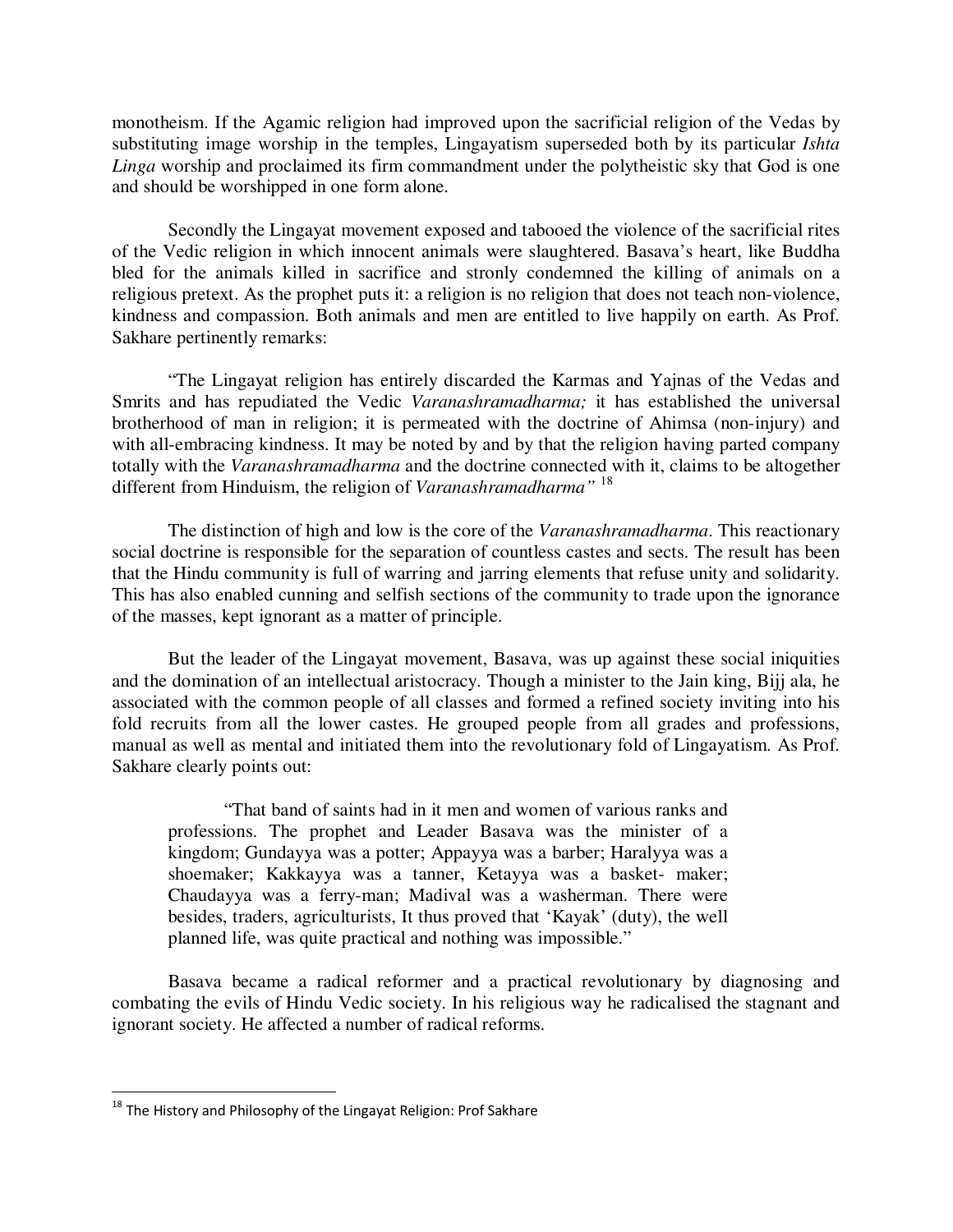"According to Basava's teachings, all are equal by birth; men are not superior to women who should have equal status with men and the fair sex religiously and socially must be treated with all respect and delicacy; marriage in childhood is wrong and the contracting parties are to be allowed a voice in the matter of their union; and windows are to be allowed to remarry. All the iron fetters of social tyranny are, in fact, torn asunder and the Lingayat is to be allowed the freedom of individual action. Even the lowest castes are to be raised to the level of all others by the investiture of Linga and all wearers of the divine symbol are equal socially and religiously in all respects... The Lingayats do not believe in the theory of Karma which forms one of the essential features of Hinduism. They worship the Linga, the visible symbol of the Highest Deity alone worn on the body. The other deities established in temples, according to strict Lingayatism, are not to be worshipped. They believe that they can be liberated from the entanglements of the world in this very life. But the everyday life of a Lingayat must be very pure and clean. They are strict vegetarians. Basava emphasised the dignity of labor and the spirit of service and sacrifice." <sup>19</sup>

The movement laid stress upon family life, which in its opinion was in no way a disqualification for salvation, as opposed to Buddhism and Jainism, otherwise most liberal religions, which closed their doors of salvation against the house-holder unless he abandoned his family and became a member of the Sangha. Most of the Virashaiva saints are living examples of these principles, and even Basava was no exception.

The status of the women in Lingayat society was equal with that of the man. Lingayatism exploded sexual inequality in matters religious, social and others. A host of woman- writers like Sister Mahadèvi and Neelambike participated in the deliberations and disputations on religious and social matters at Kalyan, the capital of the Lingayat community. Basava founded a religious parliament called *Anubhava Mantap* at Kalyan. The saints of the community, male and female, far and near came to Kalyan to hold debates and discussions on problems of life, religion and philosophy. It is recorded that saints, hearing the fame of the religious parliament, came to Kalyan from Kashmir in the extreme north, from Mysore in the south and from Andhra in the northeast. Allama Prabhu was the president of the parliament who conducted the meetings of the conference. The thought- provoking dialogue between Allama Prabhu and the woman saint, sister Mahadevi established beyond contention the equality of the sexes in religion and society. Sister Mahadevi with her ingenious appealing logic convinced Allama Prabhu of the status of women and their just claims in society and in every walk of life.

'This exceptional attitude of parliamentary insitution towards the gentle sex changed the destiny of Indian womanhood, as opposed to Brahmanism and Jainism in which the one denied the right of salvation and the other the right of studying the scriptures except Puranas, to the fair sex. It produced lady saints and savants like sister Mahadevi, Satyakka and Neelalochana, who became the authoresses of many Vachanas and whose writings some times far surpassed those of men saints. Such representative sisters were afterwards called 'The gentle sex saints of

<sup>&</sup>lt;sup>19</sup> Shri Basaveshwar by Dr. Nandimath; From the Journal of the Literary Committee Vol-I. No.1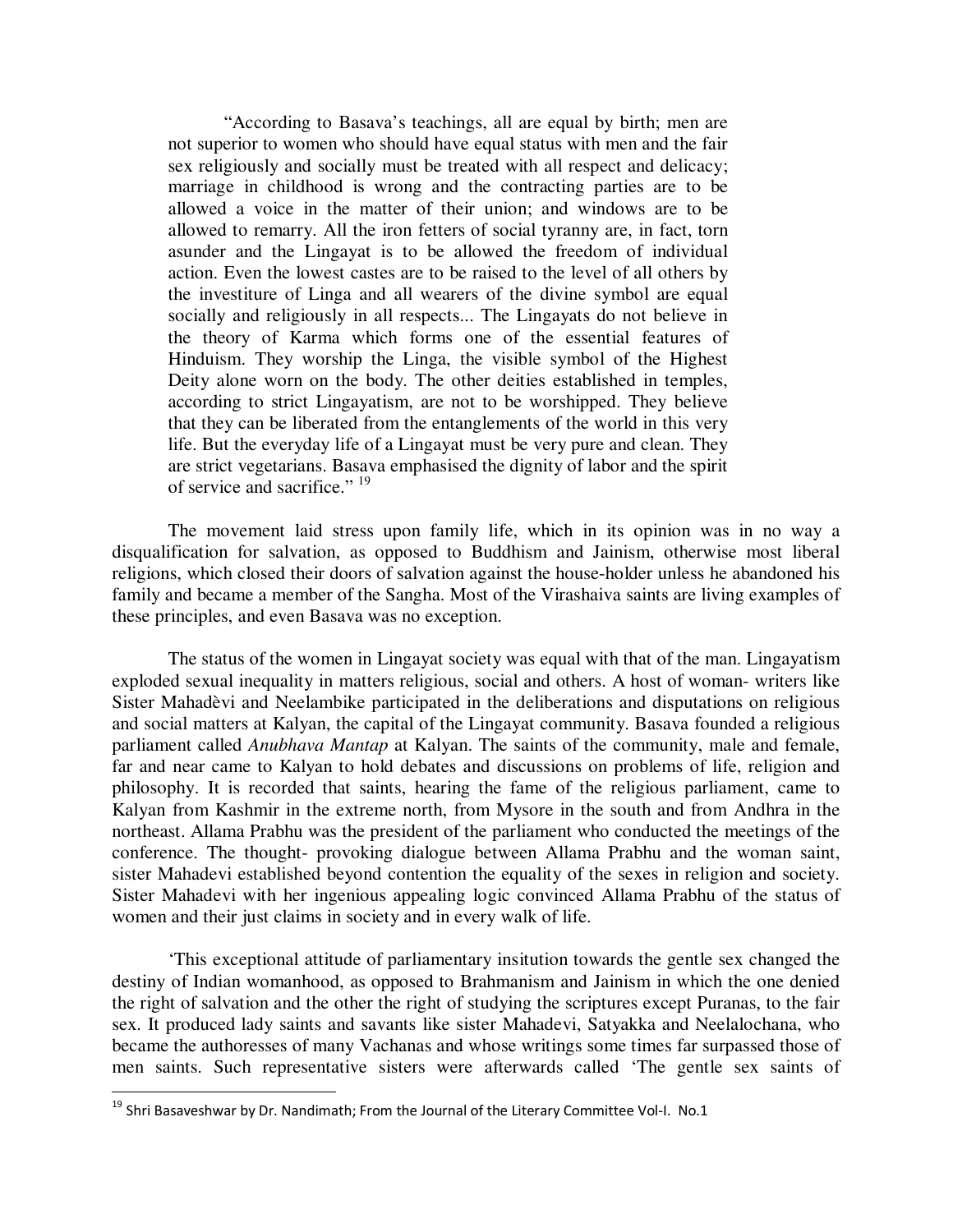Virashaivism and they may be numbered about 60'. So the woman who was regarded as an untouchable and outcaste by Hinduism was given her equal position and rank by Lingayatism. Hence the Lingayat movement revolutionised the orthodox and reactionary Hindu society lifting it from the hell of inequality and class-power to the heaven of equality and democracy. Basava democratised the then existing society by stripping it of its inner contradictions.

"Being excluded from the sixteen sacramental rites the Sudras came to be reduced to the status of serfs to serve the higher three castes. Another most notable thing is that women also even of the first three castes are considered equal to Sudras in status and therefore excluded from the privileges of the rites. They are assigned the duties of domestic affairs and of serving their husbands to attain Mukti. They are thus considered to be merely an object of pleasure and as the means of race propagation only. This also is an equally iniquitous thing. The *Varnashrama dharrna* based on birth as it has since come to be, has been an iniquitous institution in spite of its champions and defenders. The Lingayat religion has done away it, and ushered in a new chapter of socioreligous life. The abolition of *Varnasharama-dharina* from the new socioreligious system is to be found in all Lingayat religious books. The status of Lingayats as a highclass community of ATIVARNASHRAMIS (those above the *Varnashrama-dharma)* is specially discussed in **Veerashaiotkarsha Pradeepika and Veera shaivanand Chandrika." <sup>20</sup>**

"The abolition of sex and caste distinctions: -The female sex and the members of the lowest strata of society are given full and equal status with the members of the higher classes, socially and religiously. In Vaidika Hinduism. Sudras and females are unfit to perform the rites. Even among the twice- born (Dvijas), there isinquality based on gradation. One born as a Vaishya should remain throughout his life as a Vaishya. In the case of females, the first samskara begins with the marriage ceremony; but the unlucky Sudra has no right whatsoever. He is always kept in his own circle with a strong hand. An attmpt on his part to rise above it even by means of highly praised practices, such as penances etc., is not tolerated by the Brahmins and meets with severe punishment as is clear in the case of Shambhuka, killed by the most virtuous Rama. Everything depends on the right of being born in a particular community in which he is strictly enclosed. Death alone can liberate him from that enclosure. We see the tendency to remove this barrier in the Upanishads and Buddhism, yet it seems that no material progress was achieved in this laudable attempt during those days The Virashaivas firmly believe in the purity of mankind which will never be polluted as long as the Linga is worn on the body. The Linga is believed to be a fire which burns all impurities... Since Virashaivas wear the Linga at all times on their bodies, they believe that they are immune from pollution. Its puritan fervor is duly marked; so is its essentially democratic spirit. Caste and sex differentiations are obliterated and thus spiritual progress is not hindered in the least by accidents of caste or sex.... Religious life is not necessarily to be divorced from the commitments of family and society; to labor and to serve is also an aspect of religious life; and in fact, the business of life and the spiritual Endeavour are harmonised into the pilgrim's progress towards realization. Democratic in spirit, puritanic in

<sup>&</sup>lt;sup>20</sup> The History and philosophy of the Lingayat Religion: Prof Sakhare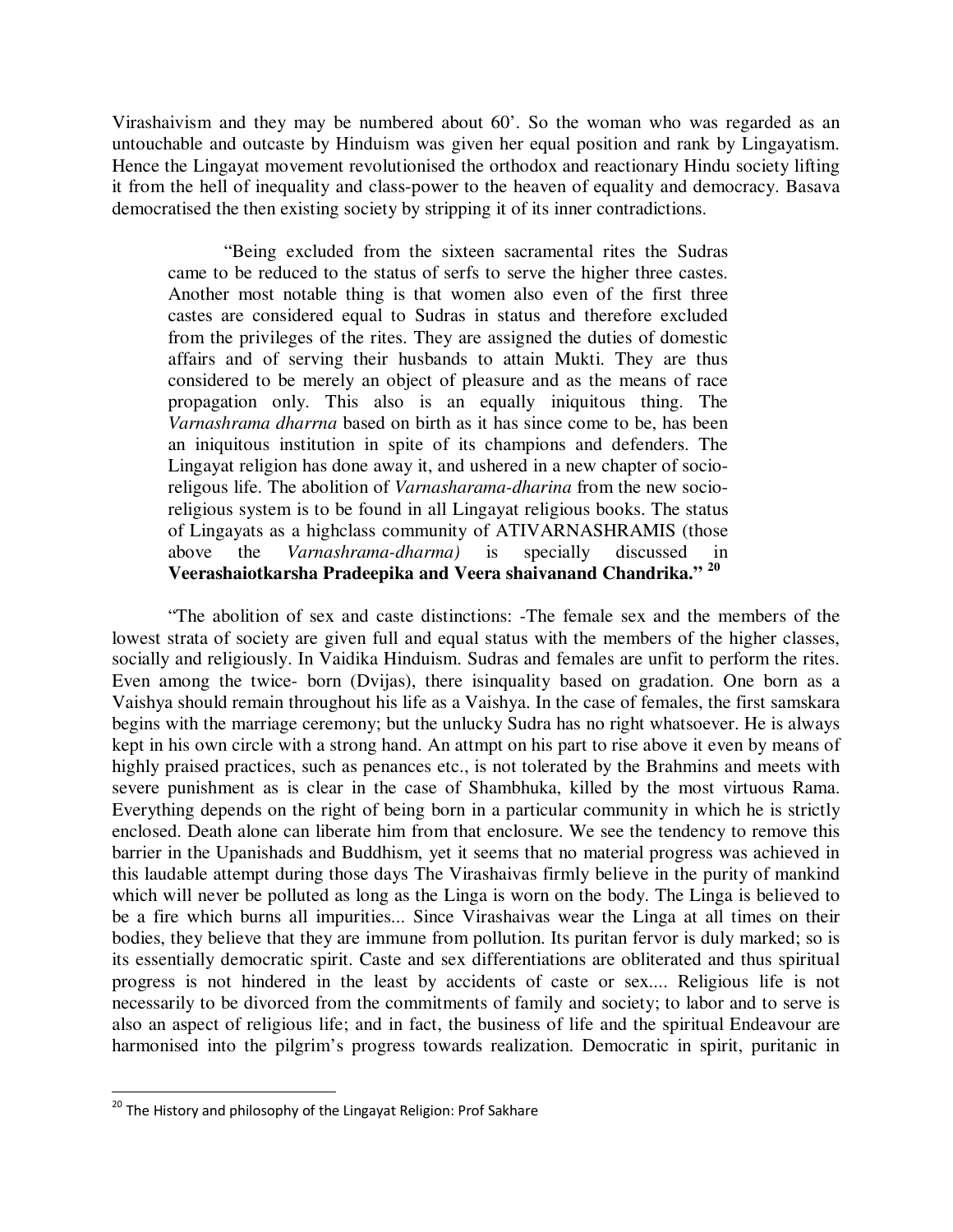fervor, with service for its watch-word and the Satsthala for its sign-posts, Veerashaivism firmly blends together man's spiritual and social lives and thus teaches the art of right living."  $21$ 

Finally no less popular an Indian philosopher than Sir S. Radhakrishnan brings out the outstanding feature of the Lingayat movement:

"Though Manikkavasagar did not develop a defiant attitude towards the caste rules the later Shaivas, Pattanathu Pillai, Kapilar and the Telagu poet Vemana are critical of the caste restrictions. Tirumalar held that there was only one caste, even as there was only one God. **The reform movement of Basava (middle of the twelfth century) is marked by its revolt against the supremacy of the Brahmin, though Basava himself was a Brahmin. This sect does not**  accept the hypothesis of rebirth"<sup>22</sup>

The secret of the Lingayat movement lies in the fact that theology and sociology proceed *pan passue;* in fact both are interwined. The Lingayat sociology is shaped in the monotheistic mould. Social development was possible through religion. The religious development resulted in social progress. Religion was a lever of progress in those days. The removal of age-long untouchablity was brought about through the abolition of the temple-idol worship which was vitiated by the Brahmin priest craft. Instead of allowing the untouchables to enter the Brahmincontrolled temples, as Gandhiji does now, Basava abolished the temple institutions; because those institutions had become reactionary religiously, socially and economically. That is the significance of the Lingayat social revolution. Basava ranks first among Indian social reformers in having achieved social revolution through religion:

*Those who are well versed in the Veda, Shastra, Purana, Againa etc-are not great. A rope- dancer is a master of sixty four lores. Is he then inferior? This is not the right criterion. It is quite different. All these are bread earning lores; Therefore he is great who has realized virtue, knowledge, religion, conduct and purity, My dear Lord Uralinga-peddi Vishweshwara.* 

- *Uralingapeddi* 

<sup>&</sup>lt;sup>21</sup> A Hand-book of Veerashaivism: Dr. S.C. Nandimath

<sup>22</sup> Indian Philosophy Vol II: Radhakrishna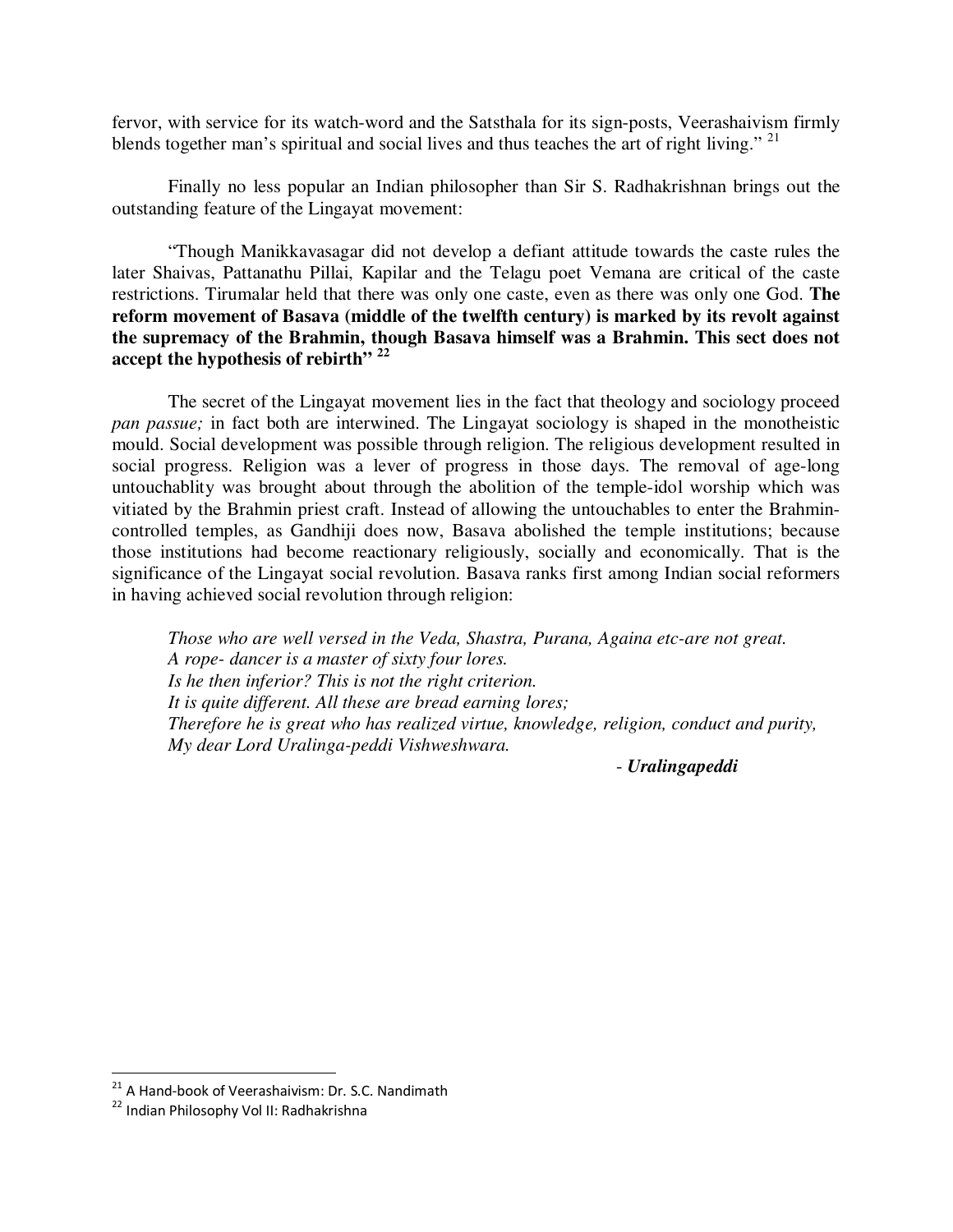### **CHAPTER-X SOCIO ECONOMICS OF LINGAYATISM**

*Don't make me a beggar-maid to beg at the doors of others. Let the boon offered fall to the ground; And before I lift it, let a dog take* it, *O Mallikarjuna! -Akka Mahadevi*

Monotheism represents the striving for the establishment of a centralised society on the ruins of the antique order of warring city states or inflated empires- conglomerations of heterogeneous people held together by brute force. As such it attacks all the ceremonies, customs, traditions, institutions and habits established by the earlier form of religion. Barbarous prejudices descending from the days of fetishism are replaced by the dogmas of theology. The poetic idolatry of polytheistic superstition gives way to the blind faith in a supreme being or the mystic notion of an inexplicable first principle.

"But dogmatic theology, futile speculations about the nature of the unknown and unknowable final cause, and the vain efforts for the realisation of the unrealizable-all these start as much from preconceived notion and superstitious beliefs as the fearful worship of fetichism or the devout ceremonies of natural religion. Monotheistic religions free human mind from the bondage of grosser superstition; while encumbering it with more subtle forms of the same virtue or vice which, nevertheless, are not altogether incompatible with social progress. Indeed, under certain conditions of history, monotheistic religion is the ideology of the forces of social revolution. The monotheism of Jesus Christ and later on of Mohammed laid down the foundation of modern European culture." <sup>23</sup>

The bold lead taken by Basava in combating the polytheistic forces of Vedicism resulted in the monotheism of the Lingayat movement. Basava's monotheism dethroned the Vedic deities, stripping them of their pelf and power. The Vedic natural religion, ascribing divinity to each and every object and deifying objects in nature, was replaced by a rigorous monotheism. Thus observes Basava:

*A stone deity is not God; an earthen deity is not God. A tree is not God. An idol made of metal is not God. Deities in holy places like Setubandh, Rameshwar, Gokarn, Kashi, Kedar and others are not God. He is himself God Who knows what he is, Lord Kudalsangama.* 

*God is one; designations are many. A chaste wife has one husband. If she desires another she will suffer. By what name shall I address them who advocate the vulgar doctrine of polytheism, Lord Kudalsangama?* 

<sup>&</sup>lt;sup>23</sup> Heresies of the Twentieth Century: M.N. Roy.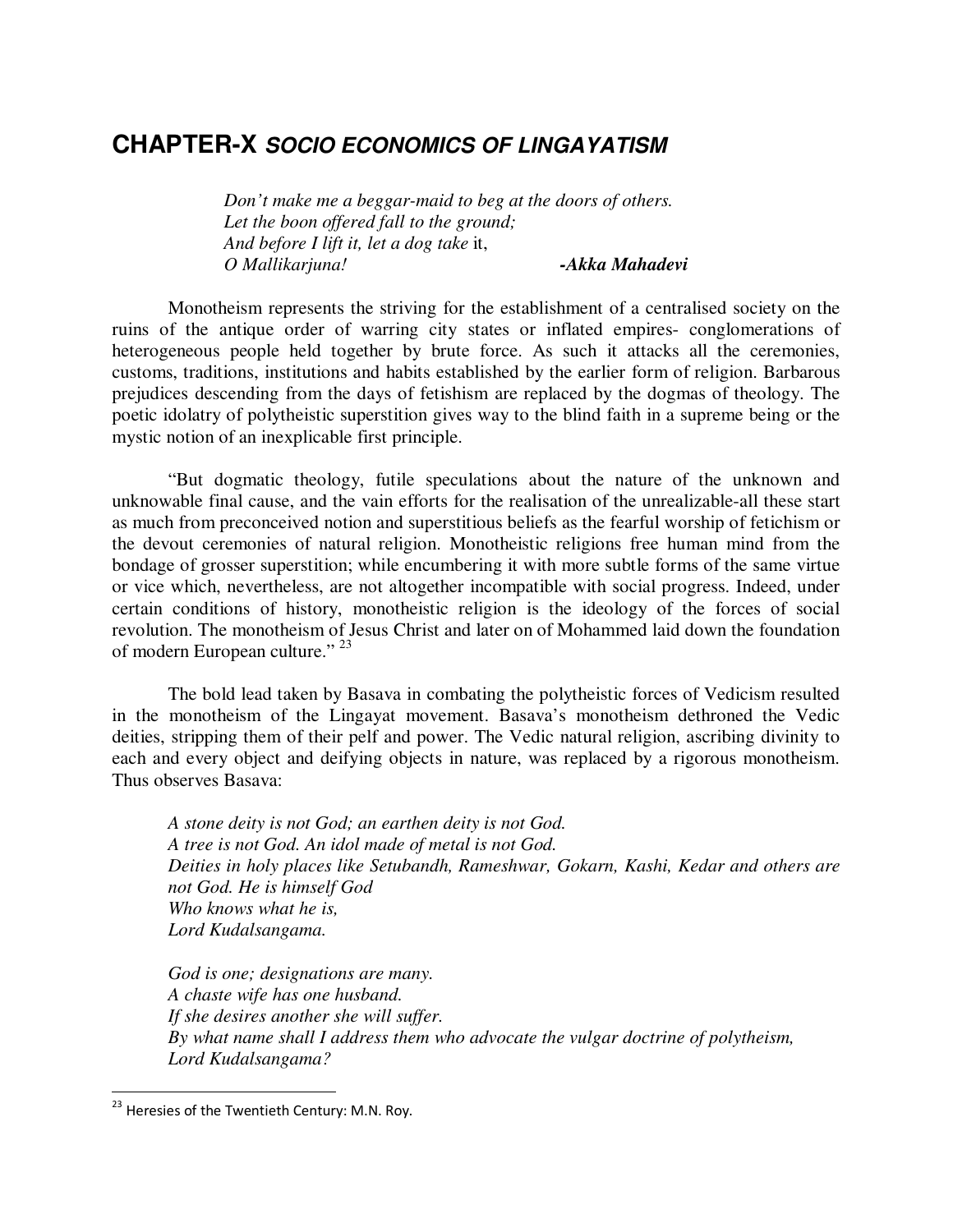The Lingayat movement found that the masses were being exploited not only intellectually and religiously but economically also by the Brahmin priests who were dealers in spiritual knowledge. They played the role of brokers between the Gods in temples and the people at large. The Brahmin priesthood was the pivot of exploitation. That class dominated the masses. Basava fought the priestly class by abolishing idol-worship and temple institutes which came in the way of people's progress. He cast away the relics of Vedic ritualism because of the daily slaughter of goats and sheep at the altars. The Lingayat movement fought against asceticism and penance Blind beliefs and superstitious customs and practices were put a stop to. The movement exposed the hypocritical tendencies of the Vedas, Upanishads, Shastras, Puranas and Smritis. The so called Aryan culture was cross-examined, ex-rayed and was found reactionary:

What is the use of listening to Shastras and Puranas; of what use is it to us if we read the Veda and Vedanta?

May I admit the greatness of the Shastra? It enforces Karma. May I regard the Veda as important? It advises slaughter of animals.

*The Adipurana tells only of Asuras; The Veda Purana resorts to the slaughter of goats. Ramayana speaks only of demons (Rakshasas); The Mahabharata relates family feuds All these Puranas preach Karma first; But your Purana is matchless, O Lord Kudalasangama.* 

The Sharanas did not pin their faith in Astrology; "Do not discriminate between today and tomorrow. Time is common to a Shiva Sharana; it is the same to Hara Sharana; so is the case with one who meditates upon Lord Kudalasangama. "The unreality of a dream and its origin and the means of its removal are well pointed out by a Sharana in the following:

> *Doubt in a man's mind becomes a bugbear in a dream and troubles him. But if our mind is purged of it doubts, Then disturbance in a dream will automatically disappear, O Mahalinga Guru Shiva siddeshwara Prabhu!*

This Vachana expounds the mental conflict of the mddem psychological theory of psycho-analysis.

Modern Psychology insists that instincts should not be suppressed. They should be sublimated. Repression of the instinct of sex results in much harm to the individual. So sexology suggests us to exploit sex for social and moral good. Hence Basava opines:

> *If we repress passions, much harm will accrue. All passions will torture with a double force. Did the couple Shiriyala and Chengale forshake family felicity? Did Shindhu- Ballala renounce the sexual pleasure? If I hanker after another's wife*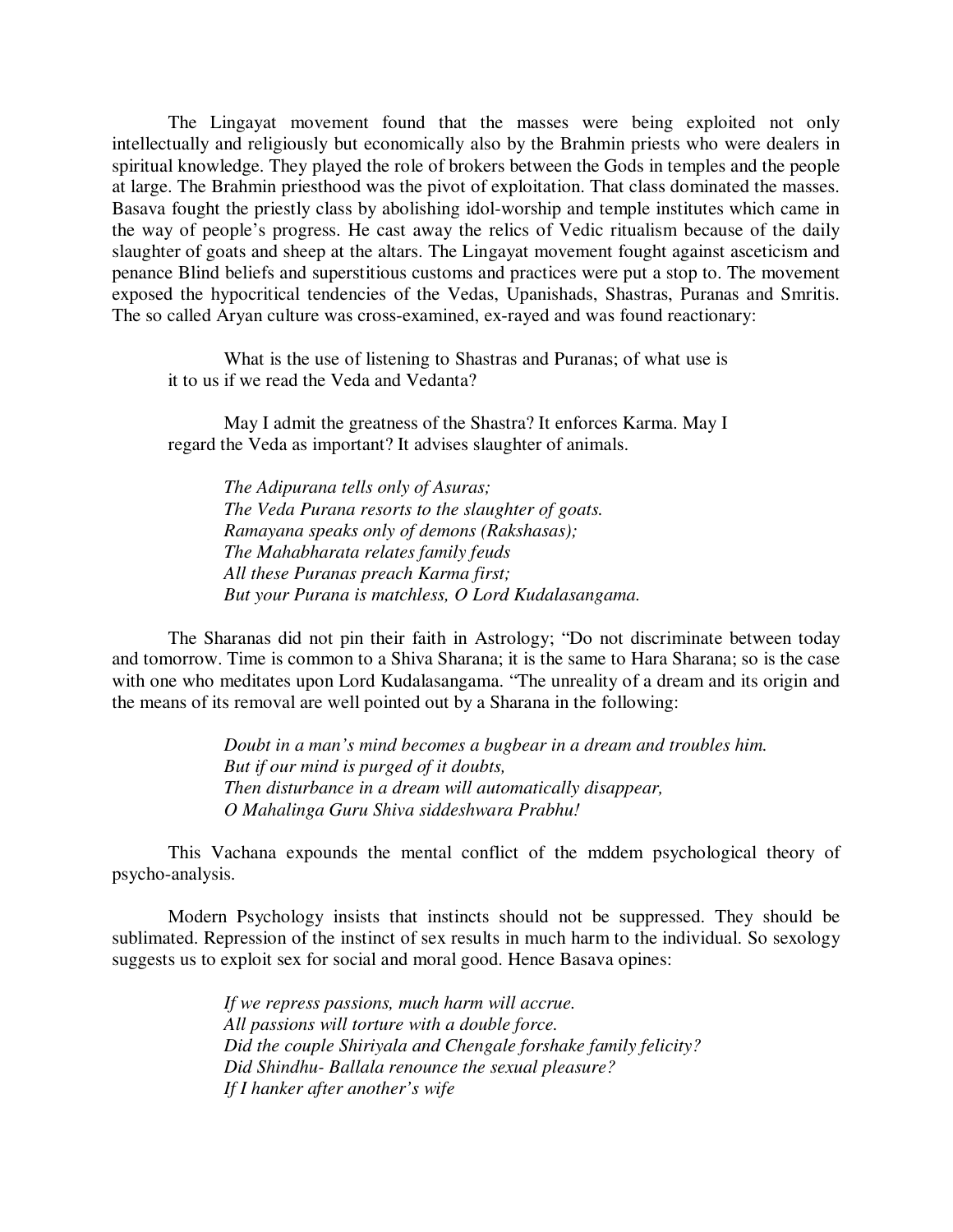#### *I will be at arm's length from you, Lord Kudalasangama.*

Further the Lingayat movement destroyed the caste system of those days and overturned the structure of Brahmanism by uplifting the lowly untouchables. Numerous Vachanas are in evidence of this.

The waves of the ocean dance and exist in the ocean itself. Waves are not different from water. Similarly the world which is created by you exists in you and disappears in you. Is there any caste or creed ascribed to this world! This God-enveloped world develops in God and disappears in Him only. How can there be caste distinctions? There is no caste, creed or colour; this is the magnanimous doctrine of Channarama of Chimmaligi.

*I am not a Brahrnin who suffers by regarding gold. Woman and land as a network of Karma. But I feel jolly by gloriously greeting the devotees coming to me. I feel happy by warmly welcoming the Sharanas. This I can do, because Lord Kudala sangama has rendered me pure By convincing me to do away with the Brahmanic Karma.*

*Why do you hate a low-caste? When you are born of a woman's dirty (Untouchable) womb? How can a man be a low caste if he takes home a dead animal? You take a goat and kill it in the temple. The Shastra resorts to goat killing. But the Sharanas of our Lord Sangama Are bereft of all Karma.* 

*Are there in this world people who boast 'I am superior' and 'He is superior'? What was the result of their superiority? We know it. But he who levels down the superiority and the inferiority, The high and the low, is alone a Sharana, Guheshvara.* 

The Lingayat movement strongly condemned the otherworldliness of both Brahmanism and Shaivism. In the opinion of a Sharana, religion is not heavenly and etherial but humanly and earthly. What are Heaven and Hell? These are found in this world and life. Good character is heavenly; worthless conduct is a hell. A Miltonic note is found in the sayings of Sharanas that mind in its own place can make a hell of heaven or a heaven of hell. "Enjoyment is youth and Suffering is old age" says a Sharana. Another Sharana named Siddharama opines about Kailas;

> *O Comrades, you quarrel about 'Kailas'. Listen to me: Kailas is nothing but a barren mountain. The ascetics dwelling there are idlers. Chandrashekar i.e. Shankara who lives there is very arrogant. Why describe it vividly?*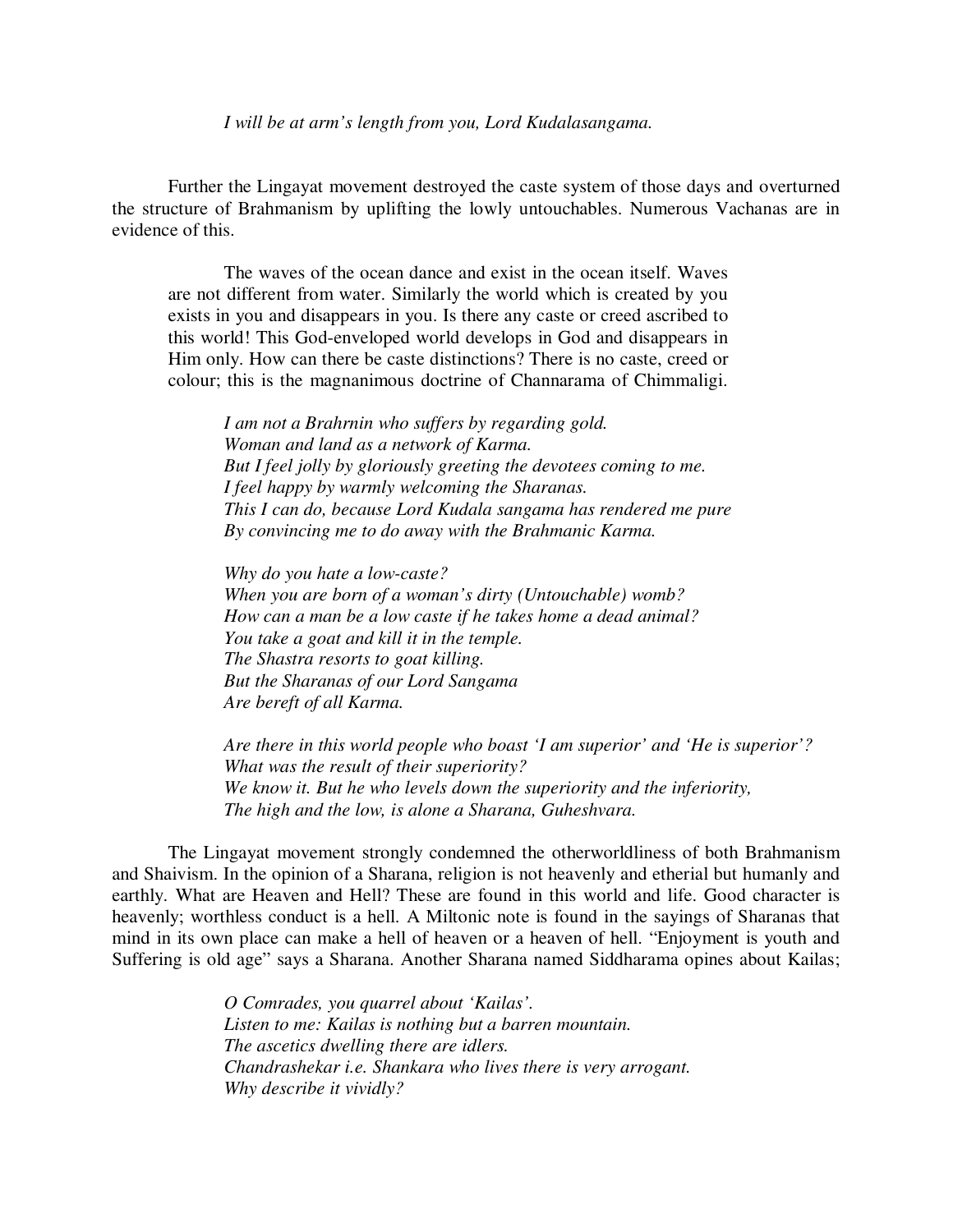*That is Kailas status which one attains when one becomes one with you, Kapilasiddhamallikarjuna, By behaving well and realising the unity of Linga and body.* 

Karma and its attendant fatalism coupled with the reincarnation of the soul sum up the explanation of this tragic human existence by a Hindu mind. In fact the doctrine of Karma still runs in the veins of Indians. But this is a doctrine of social slavery. People ascribe their sorrow and suffering to Karma or the will of God-Fatalism represents the popular conception of the law of Karma. Mr. Roy exposes the dangerous consequences of the doctrine:

'According to this doctrine (Karma) every one must enjoy the fruits of good action and be punished for the evil. The causal consequence may not be evident in the same life. The doctrine of reincarnation is the counterpart of the doctrine of Karma. Yet the highest ideal of Indian spiritualism is Nishkam-Karma- to work un-concerned with the result. How can one be unconcerned with that which must happen to him irrespective of his will? Here is a contradiction between free will and determinism. Another ideal of Indian spiritualism is to regard this chain of the law of Karma as a vicious circle and to endeavor to find a way out to salvation. This ideal is set forth most authoritatively in the Gita:

'I do not do any work (do not act) for the result. I am neither friend to some, nor foe to others. I have given enough (what is necessary or what is deserved) to every one in my creation. Therefore whoever knows me in this form (character) and working not for the result, tries to be like myself, he becomes free from all bondage.

"If this scriptural injunction is read together with the doctrine of Karma; either the latter is invalid or an unattainable ideal is placed before the aspirant for spiritual salvation. If the law of Karma is immutable, then one may do good deeds without wishing the result; yet he shall necessarily enjoy the fruits of those deeds. He may go to the Heaven and there is no freedom even in Heaven. Regarded as a deterministic law, the doctrine of the Karma renders the ideal of freedom unattainable. Consequently it militates against the higher ideal Nishkama-Karma. But there is some sense in this apparent madness. The two seemingly contradictory ideals supplement each other for forging the chain of social slavery for the masses the doctrine of Karma teaches every man to be reconciled to his fate... This is not the first time in the history of India that fatalism or religious prejudice on the part of the masses is assuring continued existence of a bankrupt socio-political system. In the Golden Age' of ancient India the masses also starved and suffered from all sorts of misery. There is plenty of evidence to this effect to be found in the Mahabharat, for instance.

"The doctrines of spiritualist philosophy were expounded by the Rishis of the old with the object of making the masses feel themselves responsible for their misery and thus reconciled to it.  $24$ 

Roy is correct in tracing the genesis of the doctrine of Karma to the ancient ascetics. But Basava combated the onslaught of the then existing Vedic Karma on which the social fabric depended.

<sup>&</sup>lt;sup>24</sup> Sceince and Superstition: M.N. Roy.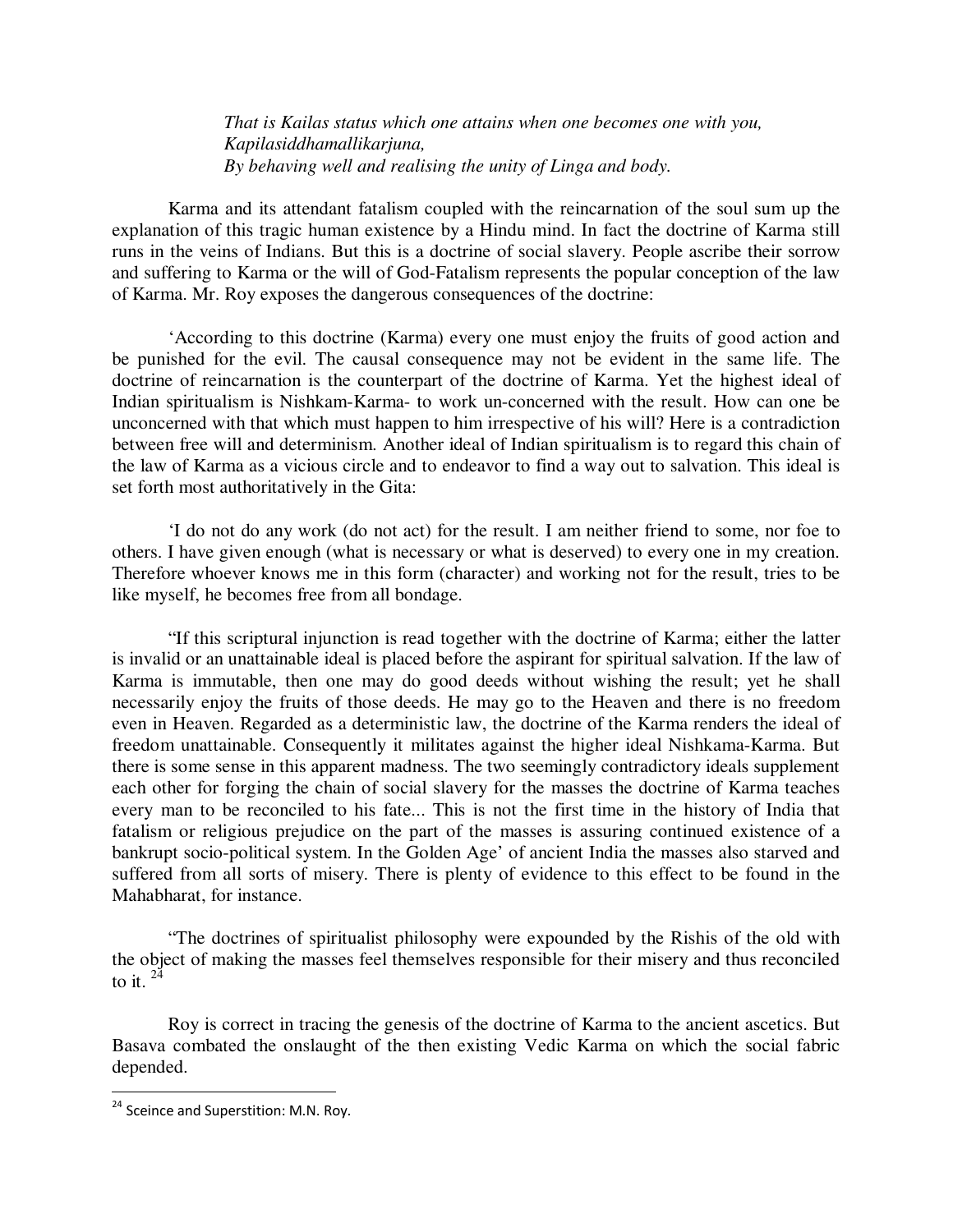*Our manners and customs are in harmony with the sayings (Nudi) of our Sharanas. Let Smritis be thrown away into the ocean and Srutis go to Vaikuntha; Puranas should be consumed to fire and Agamas should go with the wind. But let our saying (Nudi) be seated in the magnanimous heart of Our Kapilshiddha Mallikarjuna.* 

It is man's mind (Atma) that has created innumerable Vedas, Shastras, Agamas, Puranas, Logic and Tantras, but these not at all created our mind.

> *The goad is small The massive elephant Is yet held in thrall; Tiny is the diamond and still at its touch a mountain scattereth; streaks of knowledge, faint pins of light and clouds of darkness They drive away; the atomic mind, sees all, knows allpierces the shell of self-forged sloth to reach you O Lord Kudal Sangama!* <sup>25</sup>

But Basava's structure of society appears still more wonderful to a modern mind. The leadership of Basava collected all people belonging to different vocations and laid the foundation of the Lingayat society. The basic principle was: work is worship. All must take to any sort of work, mental or manual suited to the temperament of the individual. So beggary was abolished. "People who make much money by ill means without undergoing bodily or mental strain, who exploit the masses by deceiving them, are rich robbers, and parasites on society. The leaders of the community should excommunicate them." So says the Sharana. After freeing the masses from the clutches of the Brahmin priestly class, Basava dissolved the decaying order of Brahmin society, and shaped a democratic society free from exploitation of any colour. The socioeconomic principle that a man should live by doing any sort of work to his liking, is the foundation of the Lingayat society. Hence Lingayats approached the people of different callings, particularly the lower castes. The following Sharanas represent different vocations-

Jedar Dasimayya was a weaver; Shankar Dasimayya was a tailor. Madival Machayya was a washerman. Ketayya was a basket maker, Kinnari Bommayya was a goldsmith Vakkal Muddayya was a ryot. Godhara Madanna, a soldier; Kannayya an oilman. Sangayya a hunter, Basappa a carpenter, etc…

<sup>&</sup>lt;sup>25</sup> \* Musings of Baava: Profs: Shrinivas Iyengar and Basaanal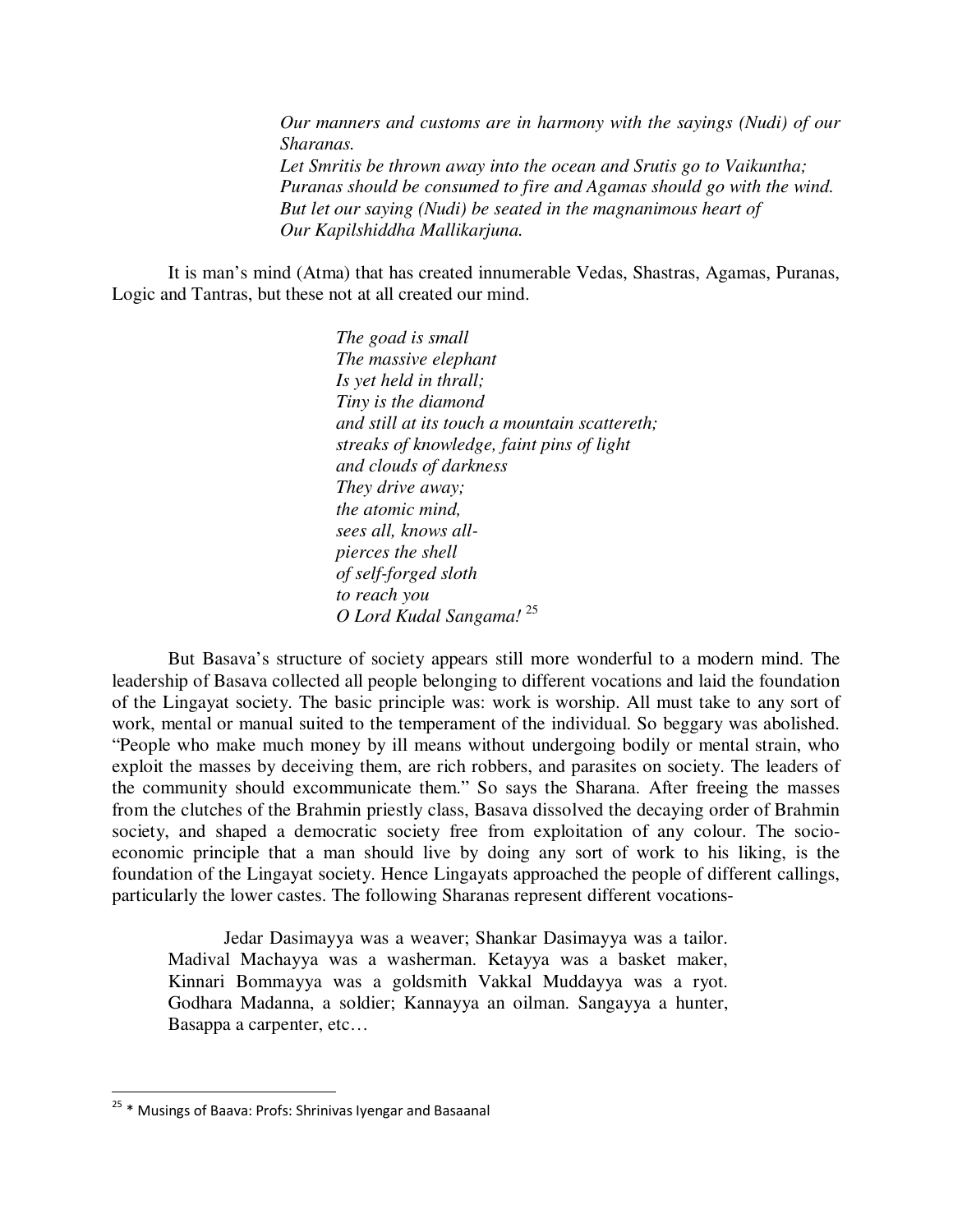The whole society was reconstructed taking into account the needs of each individual. The bread that a Sharana earns by the sweat of his brow is alone conducive to health. That is his real wealth. Wealth given in charity is as worthless as worms. The life story of Ketayya the basket-maker is a proof of the Lingayat socialist principle. Ketayya was a poor man. He lived by basket making. But Shiva in the guise of Lord Basava being moved by his poor condition went to his house in Katayya's absence. Katayya's wife welcomed Basava. Basava took food and offerd money to her. But she flatly refused it as it was not earned by her. But Basava left the gold coins there. When Ketayya came, he scolded his wife for accepting the money. He said "What wretch has thrown away these worms?" "It is Basava" she replied. "Then Basava has become arrogant He is puffed up with pride." So saying Ketayya threw away the gold coins on to a dung-hill and went to his daily work. Thus prays Akka Mahadevi.

> *Don't make me a beggar - maid to beg at the doors of others! Let the boon offered fall to the ground! And before I lift it, let a dog take it, O Mallikarjuna.*

Basava formed people's committees representing various- vocations- agriculture, smithy, tailoring, weaving etc. To crown all he had trained a band of workers to tour and supervise the 'Kayakas' of the people. There was a people's guard called Ganachars. They were entrusted with the work of protecting the community iom the enemies of society.

Basava encouraged hand-spun and hand-woven khaddar. He enjoined that a man should spin and weave and prepare cloth sufficient for himself as far as possible. The spinning wheel was the only machine available in those days. But he did not encourage the wearing of the bark of a tree, which was the Vedic custom. He is not a revivalist like Mahatma Gandhi. He was a modern man among mediavals and his movement was progressive. Therefore he preferred khaddar to bark. He did not prescribe and revive the customs and manners, the philosophy and religion of the forest- dwelling Rishis. If Basava were to live to day amidst scientific surroundings, certainly he would find in feudalism and capitalism agencies of exploitation He would not have gone back to the twelfth century and revived khaddar. He would not go back to the Pauranic days. He would build a society freed from the clutches of exploitaton. He would free the oppressed masses from the exploiting classes of capitalism and feudalism.

The band of workers and volunteers of the Lingayat movement used to meet at Kalyan periodically to discuss the subtleties of religion and philosophy. The institution was named Anubhava Mantap. It was termed Anubhava Mantap because all leaders and learned men examined the various problems at the bar of experience (anubhava). The fame of the institution spread far and wide and it attracted many great men from all parts of the country.

1. Moligeya Marayya- He was a king of Kashmir. He renounced his kingdom and came to Kalyan with his wife and became a member of the Academy. His wife Mahadevi became known as a writer. Both took to the vocation of wood- cutting.

2. Adayya- He was a rich merchant of Gujarat. He came from Dwaraka in Gujarath to Karnataka for trade. He had gone to Pulagir, now called Lexmeshwar in the district of Dharwar. He is also a writer of Vachanas.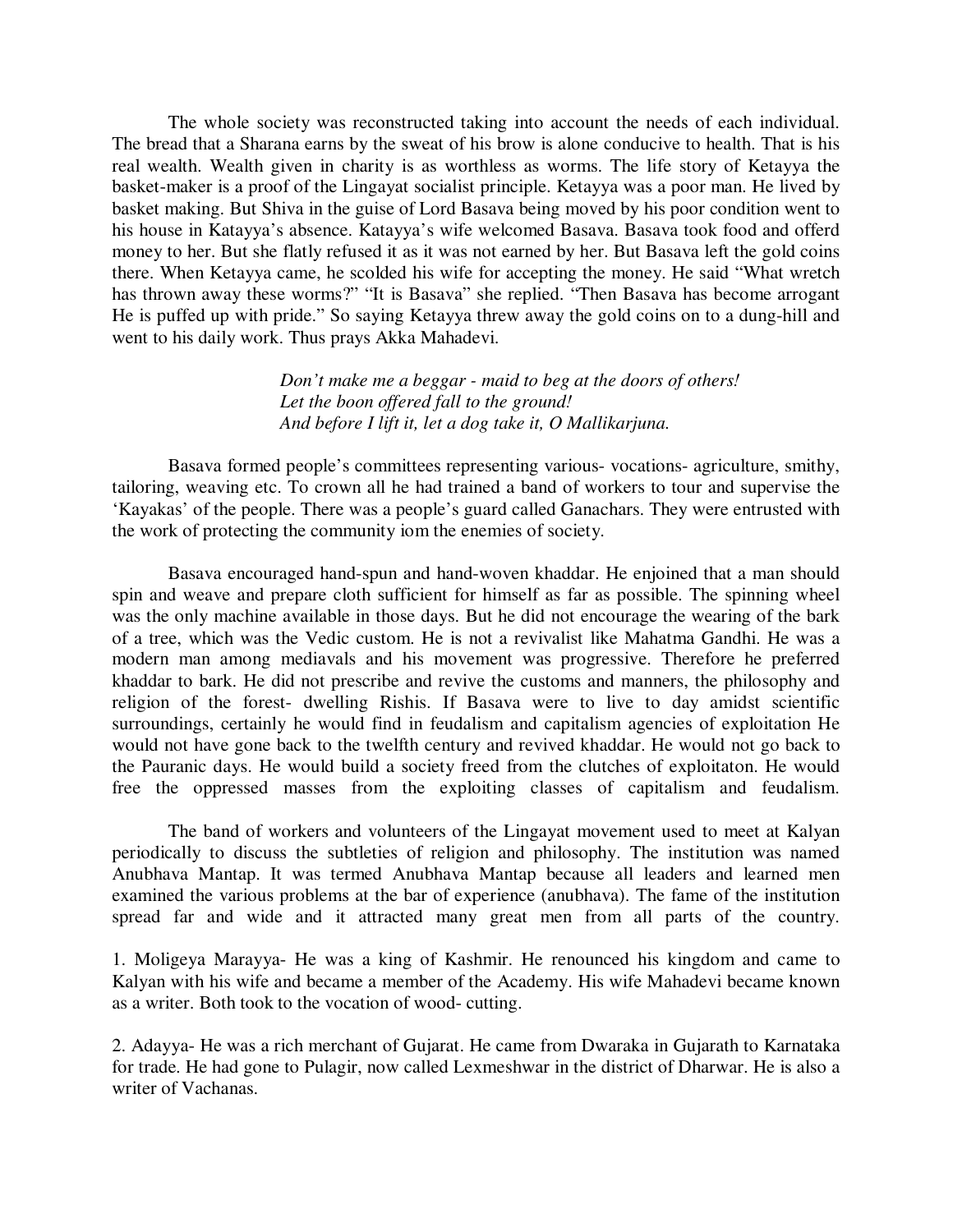3. Akka Mahadevi- She is a well-known writer of Vachanas. She came from Mysore. The Jain king, Koushik was enamoured of her bewitching beauty and wanted to marry her. But she was not won over. She joined the institution. She was a leading saint writer.

4. Ekant Ramayya- He was a native of Kuntal province. He died in the cause of religion.

*5.* Prabhudeva- He belonged to Banawashi in the district of Karwar. He tourned all parts of India and joined the Academy. He became the president of the Academy.

6. Madival Machideva- He came from Hipparige in the Bijapur District. He was a washerman. He became known in the institution.

7. Siddharameshwar- He was famous as a builder of temples and digger of tanks. He was a native of Sholarpur. Pradhudeva took him to Kalyan and he was made a member of the council.

8, Sakalesh Madaras- He came from the extreme south, casting away princely pleasures, to Kalyan where he joined the community.

9. Bontadevi- She was a daughter of another king in Kashmir. Having heard the fame of Anubhava Mantap, she came to Kalyan and participated in the deliberations of the Mantap. She is an authoress of vachanas.

10. Charamaraya- He was a king of Kerala. He renounced his kingdom and travelled to Kalyan in search of Shiva. He was initiated into the Lingayat religion by a woman saint named Goggavve, the famous authoress of Vachanas.

Anumisha was ruling at Pattadakalla (Dt. Bijapur). He also joined the institution, forsaking the kingly pleasures. Similarly, Mallarasha was a king at Aihole in the district of Bijjapur. He joined the Lingayat faith.

There were about sixty women members in the religious academy of Shivanubhava Mantap. Thirty of them are writers of Vachanas. But the Vachanas of the remaining ones are not extant.

It is said that Tukaram was a reformer who brought down to the ground the hoary fabric of the Vedic society and its culture. In Tukaram's society there was no system. He was an emotional mystic. But Basava was more a rationalist than a mystic. In fact he seems to have based his mystic utterances on rationalism. Otherwise, how did Basava organise such a tremendous movement against• the weight of Vedic Brahmanism? And how did he achieve it within the short span of a decade? Without a rationalist background, the monotheism of the Lingayats would not have succeeded. "The very life of Takuram was an example of indiscipline and irregularity, for which he received threats from his wife. The systematic structure of Basava's society is totally absent in the movement of Tukaram, Ramadas, Kabir, Chaitanya and others. These reformist movements were mystical from top to bottom. Their social background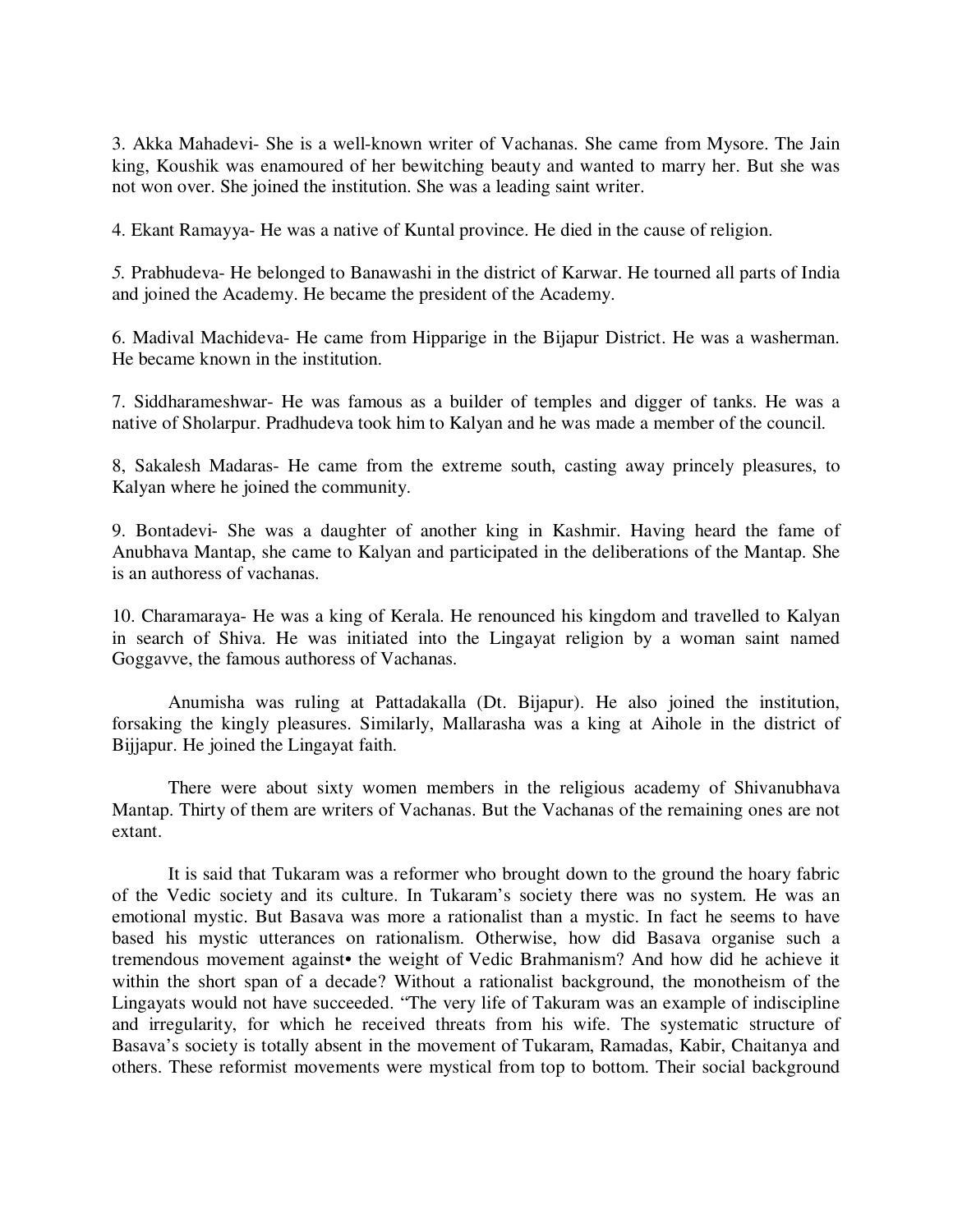was not stable. No less a historian than the late Sir Jaines Campbell thus gave his verdict on the Lingayat movement:

"It was the distinctive features of his (Basava's) mission that while illustrious religious and social reformers in India before him had each laid his emphasis on one or other items of religious and social reform, either subordinating more or less other items to it or ignoring them altogether, Basava sketched and bodly tried to work out a large and comprehensive programme of social reform with the elevation and independence of womanhood as its guiding point.

'Neither the social conferences which are annually held in these days in several parts of India nor Indian social reformers can improve upon that programme as to the essentials. The present day social reformer in India is but speaking the language and seeking to enforce the mind of Basaya." $^{3,26}$ 

> *A Shiddantin spent his life in achieving knowlege. The knowledge of a Vedantin was exhausted in argumentation. The knowledge of Kriyavanta ended in empty talk; A merchant used his knowledge in amassing wealth. All these lead to bondage; But it is hard to have knowledge leading to freedom, Kapilasiddha mallikarjuna.*

> > **-Shiddarama**

 $26 *$  Times of India. 17-4-19 18.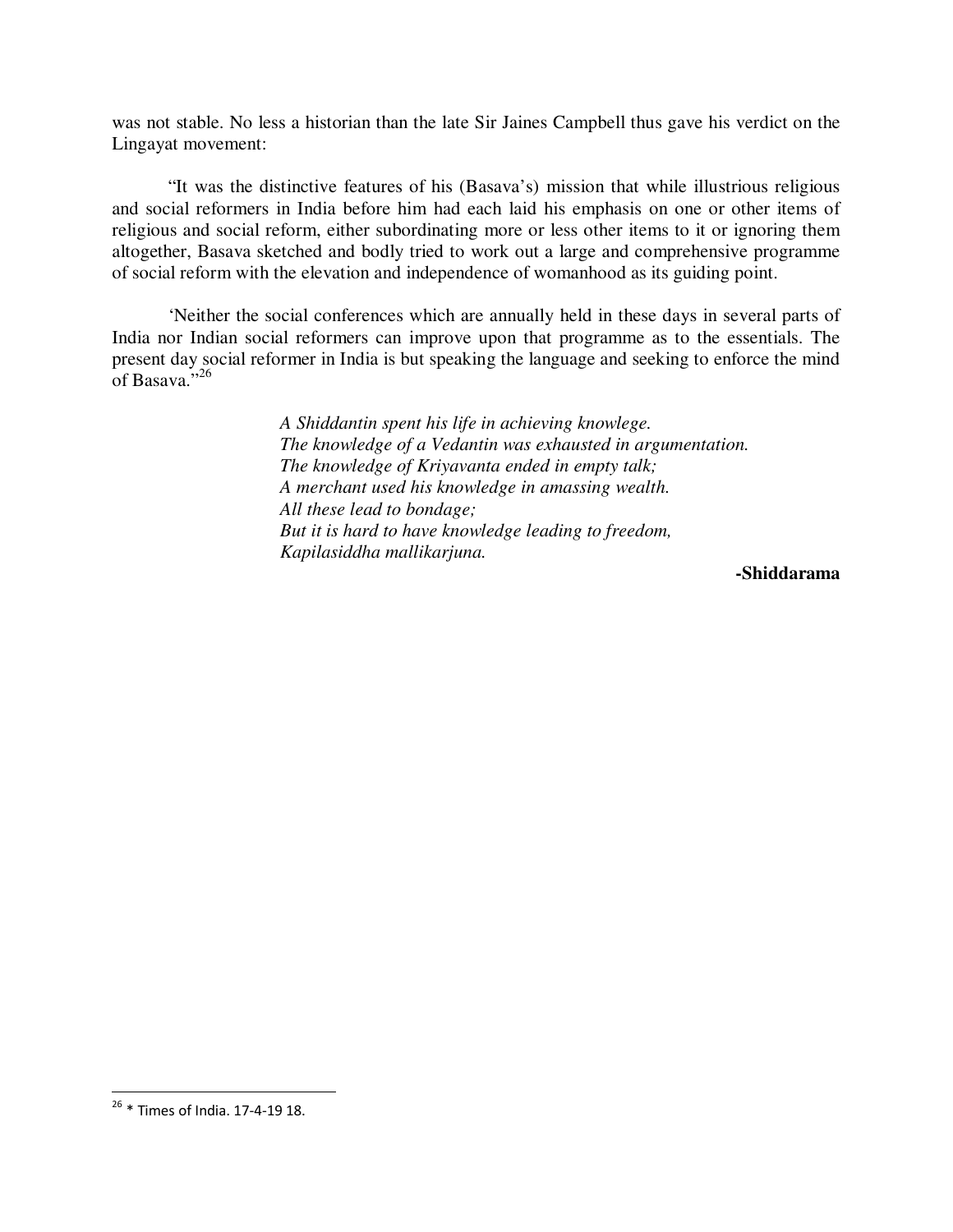# **CHAPTER-XI THE LINGAYAT PSYCHOLOGY**

Before entering into the details of Veerashaiva Psychology it is rather useful to briefly survey the principles of modern psychology in order to find out the similarities in both the systems. According to modern psychology the organism of every animal is composed of numerous life atoms or cells. Every cell which is the simplest particle of a living substance is capable of independent life. Every cell is bathed in the blood and lymph which condition its vital processes. Nervous tissues in the body are constituted by the union of thousands of millions of specially differentiated cells. These different nerves conduct blood circulation. The feeling of pleasure and pain carries the command of the brain to the different organs of the body. The whole nervous system consists of two parts, the peripheral part and the central part. The central part consists of the spinal cord and the brain. The skull contains firstly the hind brain (cerebellum) which keeps the body balanced and secondly the mid brain and thirdly the cerebrum or the frontal brain. The peripheral part of the nervous system is that which connects the central part with other organs of the body, such as muscles, sense organs and glands. Sense organs are essentially constituted by groups of such cells peculiarly responsive to certain kind of stimulus, those of the eye to light, those of the ear to sound etc. The brain is like a central telegraphic system which initates or arrests movements of different muscles and sense organs with which it are connected by numerous nerves. If anything like an insect were to fall into the eye efferent nerves carry the news to the brain and the brain sends its command to the eye-lashes to throw it out. The eye-lashes immediately move and drive out the insect or the dust atom. The function of every sense organ is carried on with the help of the brain. If the nerve centre in the brain connected with the eye is destroyed the eye becomes blind and so also with other organs.

Just as modern psychology has made three divisions of the brain in the skull, so also Veerashaivism creates three parts in the brain. It calls the frontal brain by the name of Brahmanrandra. It consists of thousand petals or groups of nerves. In this part the Chitkala or the intellectual aspect of God dwells in the form of Jeeva (self). This Jeeva is called Nishkalalinga (formless God). the central part of the brain is called Sikhachakra. This consists of three groups of nerves. In this part Prana or life breath dwells and is named Shoonyalinga (God without name). The hindpart of the brain is called Paschimachakra which consists of a single nerve. In this part the self luminous soul dwells and is called Niranjanalinga (God without attributes). Just below this part the spinal cord joins. Thus we find a curious coincidence between the Veerashaiva and modem psychological descriptions of the brain.

Lingayat psychology has proceeded a step further and has analysed the nervous system in the whole body into six parts, (I) middle of the eye-brows (2) neck (3) heart (4) navel *(5)* the generating organ and the (6) excreting organ. These are the places where the nerves and each of them perform a particular function. The nerve ending in the middle of the eye-brows is called Ajnachakra. This operates as an efferent nerve in communicating the commands of the brain to different sense organs. The neck contains Vishuddhichakra or nerve wherein lies ether which enables the aesophagus (food carrying valve) to send down the food to the stomach and enables the larynx (sound -valve) to create sound and enables the trachea lying below the larynx to breathe.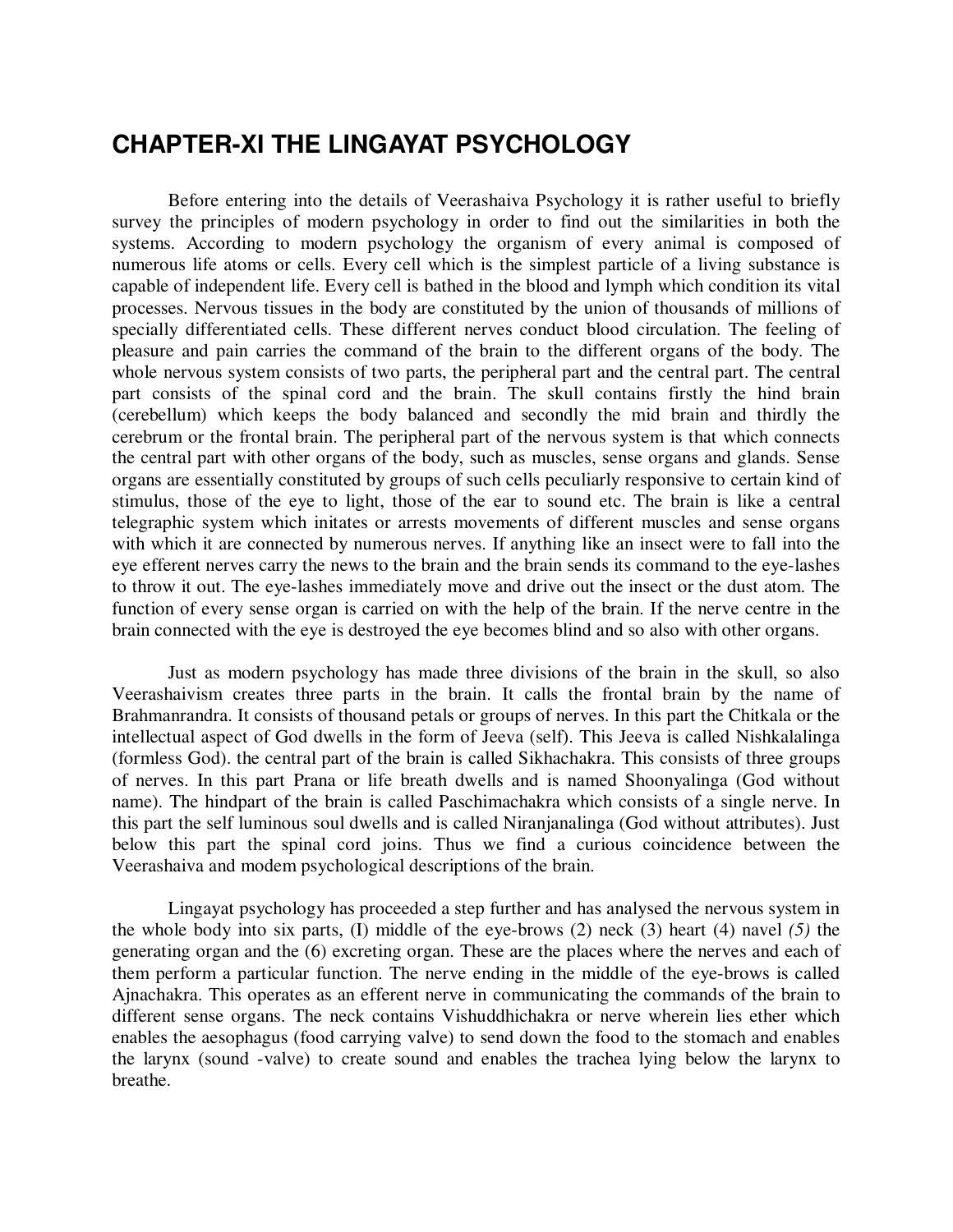In the heart the Anahatachakra is situated wherein lies the airy principle which helps to purify blood coming into the heart from various parts of the body and then tO discharge it to various parts. The navel contains Manipurakachkra wherein lies the fiery principle which subjects the bowels to contraction and expansion and thus helps to bring about digestion of food. The generating organ contains Swadhisthanachakra wherein lies the principle of earth. The heart, trachea and the brain are important organs and in case they are damaged, life passes away. The sense organs namely Jnanendriyas are five (1) the eye (2) the nose (3) the tongue (4) the ear(S) the skin. The functions of these organs should be sublimated.

The eye can see both the ugly and the beautiful. An aspirant of God endeavours to refrain from an evil look. To accomplish this object he starts with the hypothesis that God exists in each sense organ and whatever is worthy and conductive to moral and spiritual progress should be seen, smelt, tasted, heard and touched, The idea of the existence of Linga in each sense organ prevents the aspirant from becoming a slave to the senses and saves him from doing what is wrong. Thus the devotee is fully imbibed with the idea of Godhood and habituates himself to act like God. He becomes a man-God. Whatever he does it with no desire for the fruit of action. The Isha Upanishad says that the whole world is permeated with God (Siva) and whatever is given by him, we should accept and that we should not covet the wealth of others. This principle forms the nucleus upon which the Veerashaiva psychology has developed its own system. Thus Veerashaivism posits the existence Sivalinga in the eye, Acharalinga in the nose, Gurulinga in the tongue, Prasadalinga in the ear and Charalinga in the skin. So it sublimates every sense organ by investing it with a Linga. Having pure and sincere mind is the only means of reaching the moral and spiritual heights. Every belief in Veerashaivism is based on psychological background. Saint-Channabasava says, 'People say that body should not be divested of Linga. What is the use of body and Linga being together if the mind is not concentrated on Linga?" This saying goes to show that the outward act of wearing Linga on the body is useless if the mind is not absorbed in Linga.

Modem psychology calls life by different names as mind, self or soul. But Veerashaiva psychology regards mind and reason as the offsprings of the brain and hence bom of matter and they derive their power and inspiration from the Jeeva or soul. Even Prana (life-breath) is a material object though subtle and invisible to the naked eye. It is one of the five elements. It sustains the body as long as it receives inspiration from the Jeeva and it stops work as soon s Jeeva leaves the body. Veerashaivism holds that Jeeva is not a material thing but a spiritual entity. It is a spark of God Almighty. It has entered the body on account of its past deeds. It will certainly find its oneness with God when perfection is reached. Though modem psychology admits that the soul is a spiritual entity and nothing in the material world can stand comparison with it, yet it compounds the soul with life, mind and self. According to Veerashaivism the Linga (or God in the body) is a mere witness of the actions of the Jeeva which finds its liberation from the world's entanglement and realises its identity with God. This is the state of Aikya or the God realised man. In the Dualism (Dwaita) as sponsored by Madhwa Jeevatama is not Paramatma (God); one is the servant and the other is the master. In the Monism (Advaita) as represented by Shankaracharya though the identity of Jeevatma and Paramatma is maintained yet the monism exposes itself to a fallacy by saying that the work is unreal Maya. If this were so how can it account for the existence of the real Jeevatma in an unreal body? The qualified monism (Visisthadwaita) founded by Ramanuja states that Jeevatma can achieve qualities akin to God but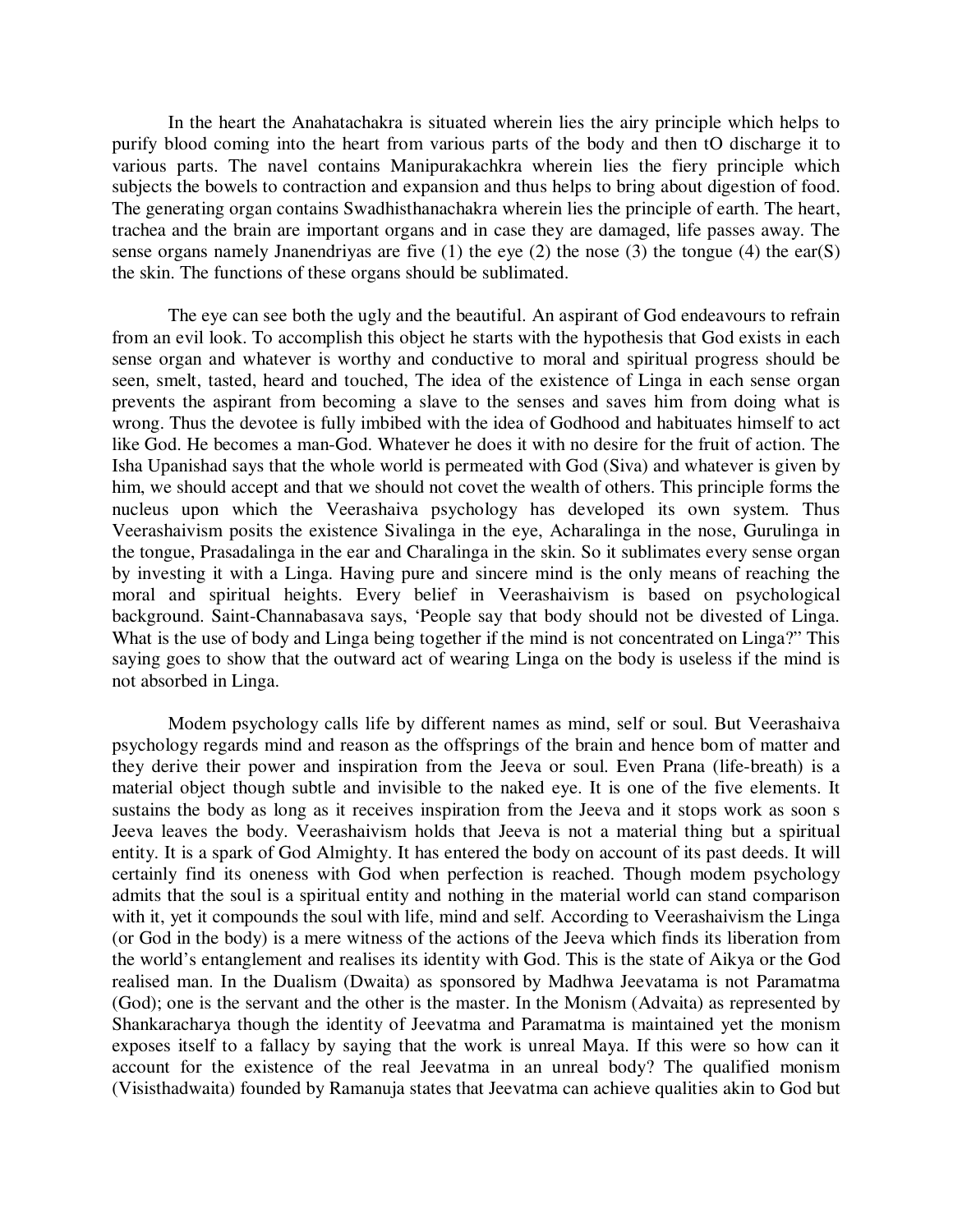does not secure oneness with God. This view ascribes imperfection to the souls- those Jeevas. The energy qualified monism, the Shaktivisisthadwaita, as propounded by Veerashaivism maintains that Jeevatma is essetntially one with Paramatma and that the world is real as it is created and permeated by God. These four schools admit the immortality of the soul but differ as to its final relationship with God.

Lingayat psychology finds a parallel in modern psychology in maintaining the theory of interactionism. The protagonists of this theory are Prof. William Jaines and others. According to this theory body and mind act on one another. When I wish to light a lamp I strike a match with my finger. This action takes place not by mere movements of the nerves but essentially by my wish. Under the command of the will the neves of the brain will move and cause the fingers to contract and then strike the match. Similarly the body acts on the mind. When the body is sick the mind suffers and becomes uneasy. For this reason Veerashaivism enjoins the duty of carrying out good deeds and maintaining purity of action by the body and purity of thought by the mind till the end of life. It prohibits its votaries from speaking falsehood, thinking ii of others, committing fornication, theft and murder.

The six spiritual stages (Shatsthalas) of Veerashaivism are also based on psychic principles. (I) The Devotion stage Bhaktasthala lays down a condition on the devotee of sacrificing his body, mind and wealth for his Spiritual teacher, God and the saints. (2) In Mahesha stage, the devotee does all actions without a desire for their fruits and regards all living beings like his own self. (3) In Prasadi stage, the devotee first offeres all things to God and then enjoys them as God's gifts. He ascribes all his actions to God, being prompted by God, and in fact identifies himself with God. (4) In Pranalingi stage the devotee regards Prana (life) as God's energy and considers the concentration of his mind on Pranalinga to be his ideal. In this stage Sivayoga or union with Siva is attained. *(5)* In Sharana stage, the devoted, regards himself as the wife and God as the husband and takes entire shelter in God. He lives and moves and has his being in God. (6) In Aikya stage, the devotee loses the feeling of his individual existence in having fully merged himself in God's personality. This state is expressed by the simile of camphor being consumed by the fire. The camphor leaves no residue, not even an atom of ashes when burnt by the fire. So these six stages represent the gradual development of mind until the sixth rung of the ladder leads one to the top of the spiritual heights. As the Veerashaiva devotee regards his whole body as being pervaded by Linga (God) and that all his actions as being directed by God, no evil deed can proceed from him and hence he believes that he has no future life.

St. Molige Maraya says: "Purity of action is a first step to secure purity of mind. If mind is pure Atma is pure. If Atma is pure, one's consciousness is fully satuarted with Godliness" St. Sivalenka 'Manchanna says- "One Should worship the Linga until his Prana is imbibed with Godliness." These teachings lay emphasis on the mental contemplation of God. Lingayatism (Veerashaivism) discards idol worship. Visiting temples is prohibited. It does not give value to the yogic exercises of Patanjali. To cultivate truth speaking and other virtues is as good as practicing yoga. The aim of Lingayatism is to sublimate the senses and other astral and causal faculties in man by investing with Linga and thus enabling them to dazzle with divine sparks. The spiritual teacher makes the devotee aware of the existence of Chitkala or intelligent aspect of God lying latent in his hind brain and gives it to him in the form of Isthalinga for his worship.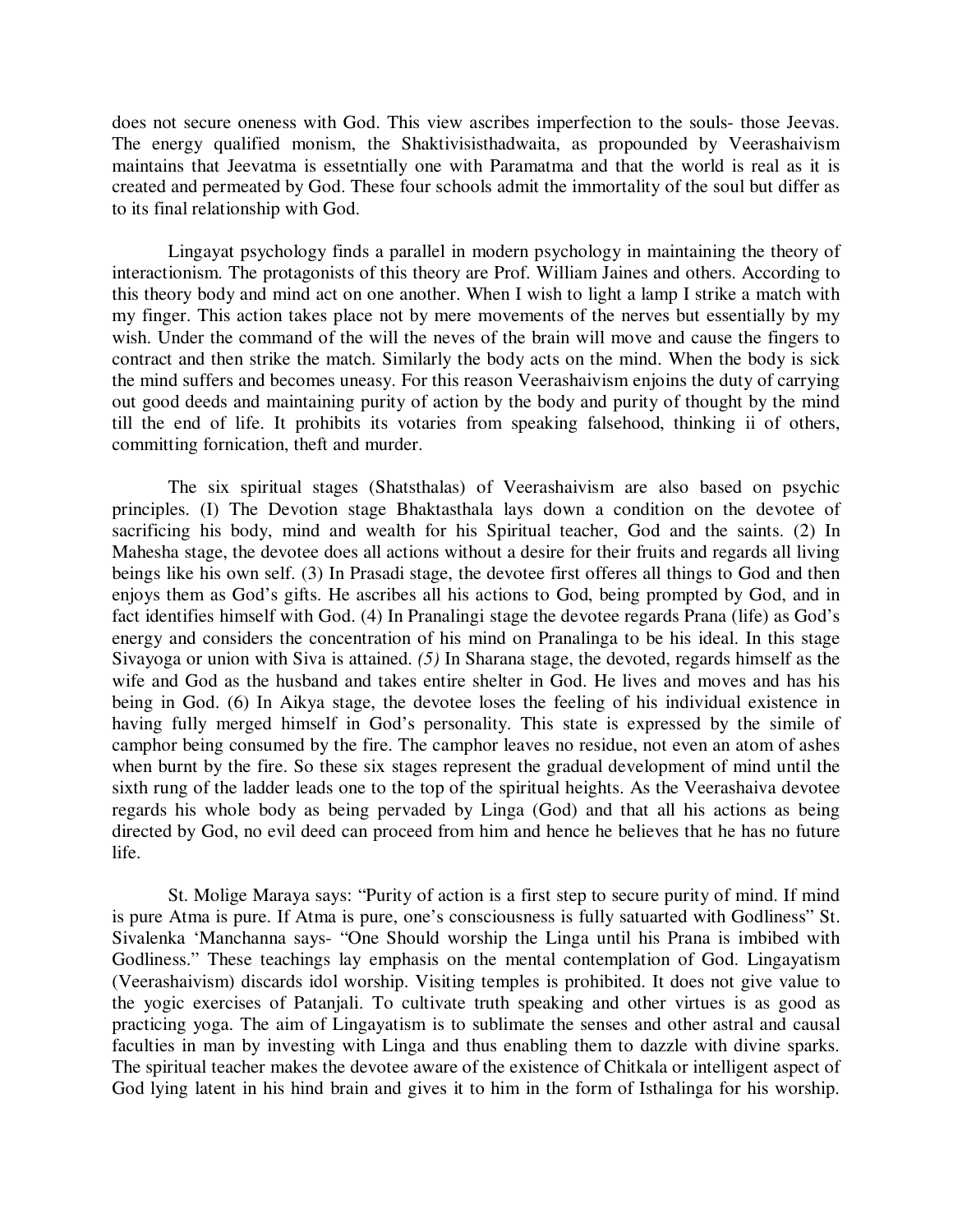This Linga is a means to attain God who is without name and form. God pervades the whole world, even the gross matter which being the creation of God, is subject to Divine laws. Matter is one of the thirty six categories in the Lingayat cosmological system. It is one of the ingredients out of which the whole world is created. It is different from Atma.

Sankhya philosophy regards matter as eternal as the soul but Shaktivisisthadwaita makes the eternity of matter dependent on God and subjects it to God's evolutionary process. According to Sankhya matter acts so long as it i in the presence of the Purusha even though the Purusha is inactive and does not inspire matter. If so, how can the Sankhya ascribe activity to a substance which has no initiatve or self activity? Veerashaivism provides a content, namely Linga through the contemplation of which the formless God is realised. Yoga system of Patanjali is lacking in this content. Souls are eternal and they emanate from God just as the rays of the sun spread out at sunrise and again merge in the sun at sunset. Souls are full of divine energy the Shakti. Matter is a creation of God just as the web of the spider is a creation of the spider out of its body. The Veerashaiva thinkers have taken quite a rationalistic point of view in their contribution to psychology and so deserve to be studied in this light. <sup>27</sup>

 $^{27}$  Extracts from Mr. Y.C. Yagatis article, Psychology of Veerashaivism, published in the Journal of the Literary Committes. The author is indebted to him.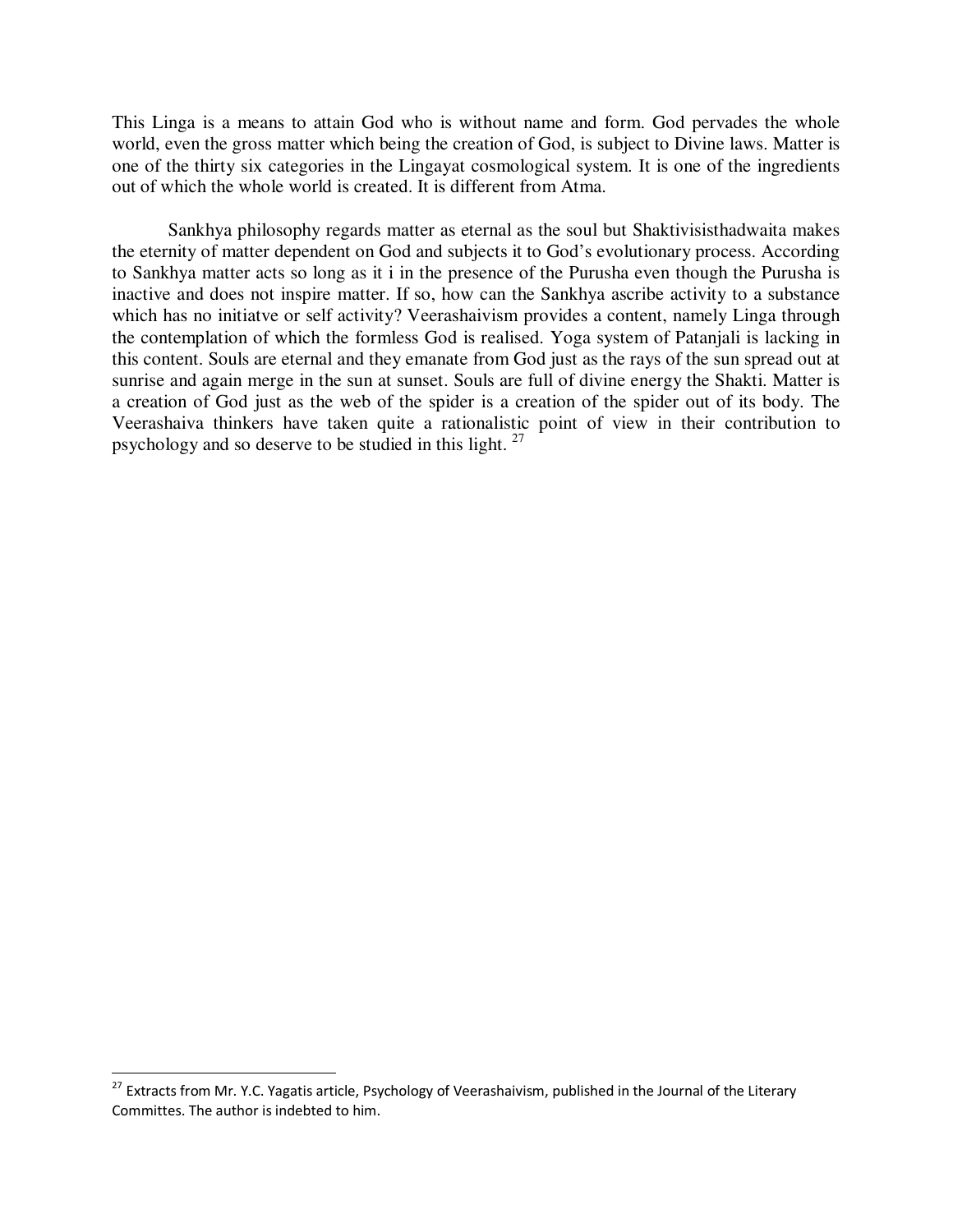#### **CHAPTER-XII HARASSMENT OF LINGAYAT HERETICS**

*Great Sharanas are not afraid of the people, They do not behave as they like; They do not act up to the whims of the mob, Nor do they obey the dictates of their minds But they are quite free in God Guheshwar* 

-Allama Prabhu.

Sharanas or revolutionaries as they were called, had to face difficulties and dangers while preaching their principles to people. Since their doctrines were new and novel, the Sharanas had to face opposition from the people and the opponent, communities. They under went trails and tribulations while propagating their principles. The path of a Sharana was strewn with thorns. In fact all revolutionaries in the past met with much opposition. While building a new order by condemning the old one, a revolutionary had to undergo many a hardship of all sorts. Sharanas, therefore, did not mind the whims and caprice of the mob while practicing their new doctrine. They had to oppose the whole *status* quo-the conservative order, when paving the path to the new order. The conservatives such as the Shaivities, Vaishnavites, Jains and Brahmins opposed tooth and nail the Lingayat Sharanas. But the Sharanas doggedly persisted in their mission and carried and convinced the message of the Lingayat movement throughout the length and breadth of India.

Elesh Ketayya was a staunch Lingayat. He severed his connections with Shaivities. These got wild and burnt Ketayya's sowing seeds. His cattle were driven out. They besieged his house in order to kill him. But Ketayya received them hospitably and preached them the secret of Lingayatism; thereby they became quiet. Gupta Manchanna was formerly a Vaishnava and he was an employee of Bijj ala. Later he was attracted to the Lingayat doctrine. Being afraid of his relatives he practised the Lingayat rites secretly.

Shivanubhava or the Lingayat integral experience condemns the caste system. It advocates the equality, liberty and fraternity of human beings, be they Brahmins, or non Bramins, touchables or untouchables. It encourages intercaste marriages and interdining. Brahmins became angry at this new doctrine. A Sharana named Kembhavi Bhoganna was formerly a Brahmin. He dined with a Sudra. Brahmins drove him out of the village. Further Guddamma of Navadige was a Sudra woman. No sooner did she enter the street of Brahniins than they whipped her out of the village. A Lingayat lady named Surambe was a disciple of the Lingayat wellknown saint Mallikarjuna Panditaradhya. One day she welcomed the Sudras in her house. The Brahmins complained to the King Bijjala against this matter. As a Sharana, Bibbibachayya, acted in the same way, Brahmins obstructed him from entering the village. Premier Basava had to meet with such occasions. He had to pacify matters between Bijjala and Brahmins by his universal out-look.

According to Brahmanism a woman shall have to marry. But Lingayatism did not lay down a hard and fast rule regarding the marriage. It was left to the free will of the individuals male and female. A Lingayat woman Goggavva did not consent to the marriage. When her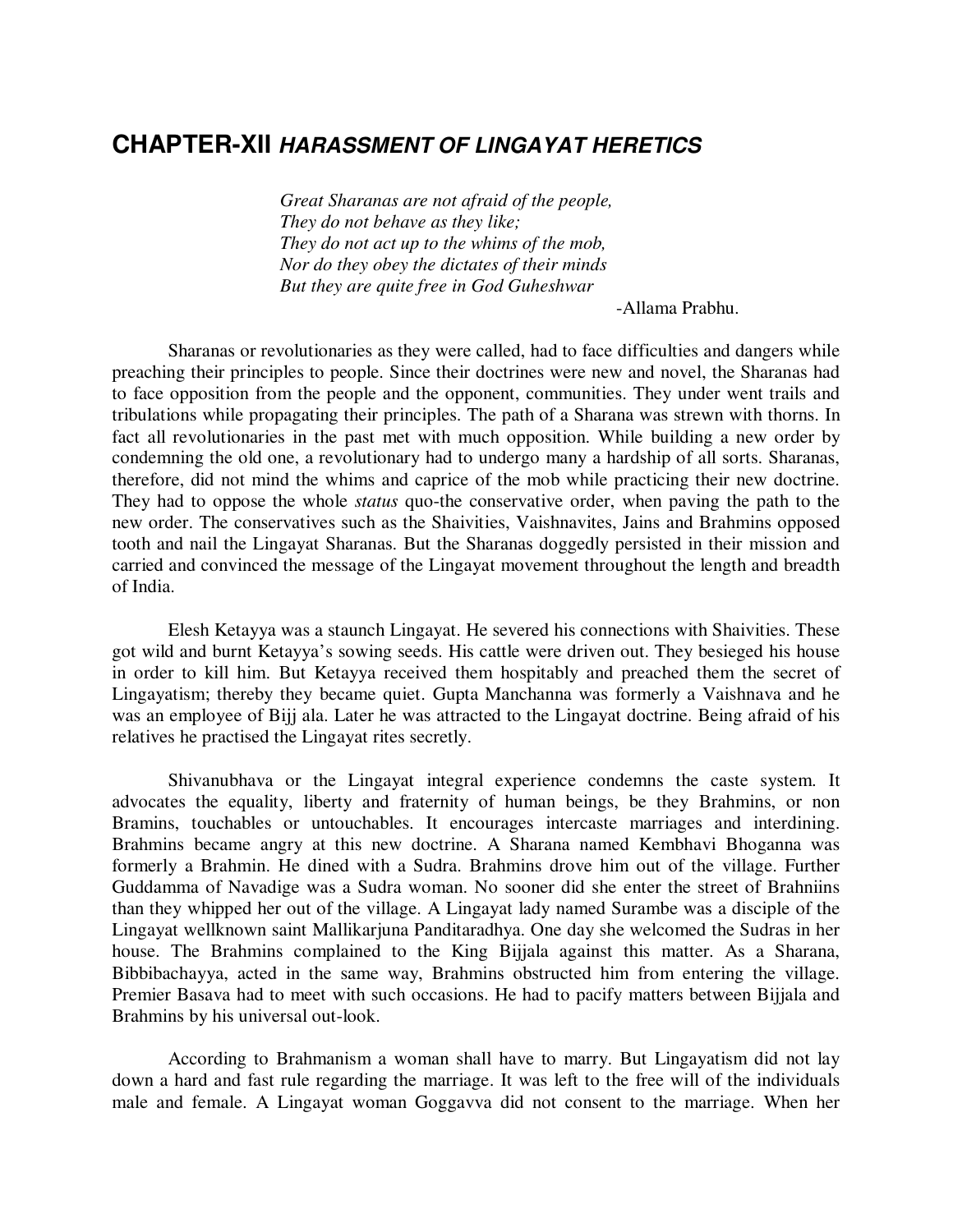parents forced her to marry, she left her house and came to Kalyan. Similarly Bontadevi, another Lingayat lady, leaving her native region, came to Kalyan. She remained a virgin throughout her life. Lastly, Akka Mahadevi, a famous authoress of Vachanas, divorced her Jain husband and became a leading light of the Anubhava Mantap. Another Sharana Uriligadeva by name, a wellknown Vachana writer, lived on the bank of a river in a straw hut. But Brahmins set fire to the hut. A young girl named Kolambi lived with her companion girls in a cottage. All were worshipping God while playing. But one day a Vaishnava in the village burnt the cottage. (The writer reminds the Congressmen of their similar henious deeds done to other partymen like Radicals, during the past election to the Provincial Assemblies held in 1946).

The Jainas also had harassed the Lingayats. Tilakavva was a daughter of Jain parents. She was converted to the Lingayat creed. Contrary to her will her parents married her to a Jain. When she was performing the Lingayat rites, her husband persecuted her. Another woman, Somovva was a lain. She was convinced of the Lingayat doctrine and joined the faith. But her husband and mother-in-law prohibited her from worshipping Shiva. She began to worship Shiva in secret. But her husband killed her at last. In the same way Vaijavva was formely a Jain woman. Quite against her will her parents married her to a Jain. One day, she served food to a Lingayat Jangama. As a consequence her husband whipped, harassed and turned her out of the house. This brief account shows how the Lingayat doctrine influenced the fair sex in those days. While the whole Vedic and Aupanishadic periods could produce two or three woman-writers like Maitrei, is it not a. wonder that the Lingayat movement could produce sixty prolific authoresses like Akka Mahadevi and hundreds of lady revolutionaries who opposed the orthodoxy? But to a Lingayat it is not a wonder or miracle; because the Lingayat Movement was based on freedom of thought and expression. The more freedom a philosophy concedes to the individual irrespective of sex, caste, creed, the more progressive does it become. Hence the Linagayat Movement was progressive and prosperous. It awoke the 'dark' portion of humanity i.e. the woman folk from their age long slumber and opened the gates of freedom to them.

Further, Hendad Marayya used to serve water to travelers. He was practicing the Lingayat principles. But Bijjala, without understanding the way of his practice, got Marayya's hands cut off. Learning that Keshiraja of Permadi was a learned man, the king Bijjala offered him minister ship. But hearing the words of Keshiraja's opponents, the king dismissed him. Siddhrama was the headman of a village. But Amugideva drove him out of the village because he thought Siddhrama disobeyed him. One day the officers of the Chola king forced the lady saint Pittavve to carry mud. But she flatly disobeyed them. (Look at the revolting spirit of a common woman!) The officers harassed her to do so. A Lingayat peasant named Muddayya had given the king the due land rent. But the lower officers pressed him to give more rent, which Muddayya like the village Hampden of England opposed boldly.

Lastly the Lingayat Sharanas had to wage battles with Jains and Brahmins. They had to collect troops and fight the opponents.

A Lingayat king named Kohuru Brahmayya was ruling at Kovalli in the district of Bijapur. The Jains first murdered his son. They thought of killing the king himself and attacked his palace. But the king Brahmayya fought with them and routed them. A woman saint named Guddamma was a native of Guddapur (a village named after her) in the district of Bijapur. The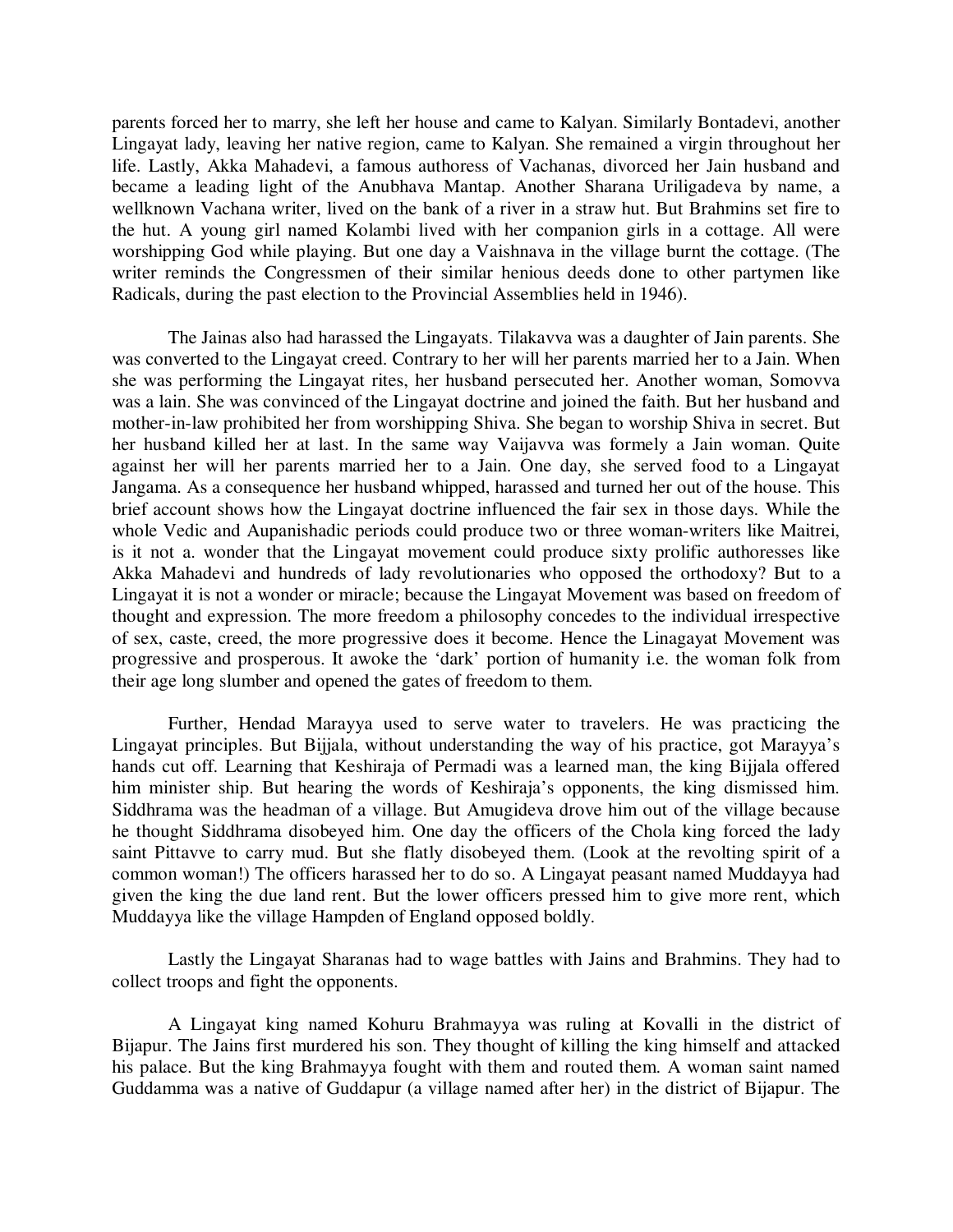opponents had removed the Shivalinga from the Bala Brahmesha temple at Alampur near Shrishaila. She formed troops and fought the opponents and got the Linga reinstated in the temple. In the district of Gulaburga a regular war was waged between the Lingayats and the Jains in which the Lingayats were crowned with success. As a result, the Jain temples were converted into Shaiva temples. Ekanta Ramayya of Gulaburga district was a native of Alande. While he was going to Abbalura in the district of Dharwar, he had to fight with the Jains there. A Sharana named Addayya of Laxmeshvar also had to battle against the Jains. In this way in the Northern Karnatak the Lingayats had to fight for their existence against the Jains and Brahmins.

"Basava's official position coupled with his charity piety and learning made his new creed very popular. Men and women from all parts of the country, including princes and chiefs from remote provinces, flocked to Kalyan and enrolled themselves as adherents of this new faith. The order of priests known as Jangamas was reorgainsed and extensive conversion to the new faith through them was undertaken. Thus the number of Virashaiva converts, drawn from almost every caste, began to swell day by day.

"Bijjala, being a follower of Jina, naturally enough viewed with suspicion and increasing alarm the rapid growth of the new creed. Scandal mongers were not slow to make capital out of the king's prejudice and assiduously poured poison into his ears against Basava, Bijjala made some attempts to cripple Basavas all-embracing powers and even to put him in prison. But Basava's hypnotic hold on the people and his undoubted prowess and integrity compelled Bijjala, much against his will, to put up with Basava and his action. Meanwhile the gulf between them perceptibly widened day after day. Finally Bijjala was prevailed upon by the enemies of Basava to make use of his special reserve- powers to annihilate the Virashaiva movement. Circumstances also favored Bijjala and brought matters to a head. A marriage was about this time solemnized between the daughter of a Brahmin convert, Madhuvayya and the son of an 'untouchable' convert, Haralayya. Orthodoxy fretted and fumed and raved at the 'unholy' alliance. Bijjala thought it an excellent opportunity for taking severe measures against the Virashaiva movement and its chief exponents. Accordingly, the two 'devotees' who had married were ordered to be dragged over the ground at the end of a rope.

This action of Bijjala's instead of striking terror into the hearts of the Virashaivas, only infuriated them. They lost their normal balance, and now visibly thirsted for revenge. Basava was sorely grieved at the unsavoury turn events were taking and tried to stem the tide of violence on both sides. Was his movement so conscientiously based on the eternal verities of peace and nonviolence, to end now in an orgy of un-reason and bloodshed? On the other hand, Bijjala was now completely alienated from him; through the orinary channels of the King's prerogative, therefore, no solution could be sought. Nor was there any prospect of Basava's own followers listening to his sweet reasonableness; Basava, therefore, realized that his own days were now numbered. Overwhelmed by a sense of failure, Basava sought refuge in his titulary deity, Lord Kudala Sangama, and became one with him.

"Freed from the restraining influence of Basava, two fire-eating Virashaivas, Jagadeva and Bommarasa, killed Bijjala in his palace and proclaimed their deed to the outside world together with the reasons that had prompted them to it; and it is said that Jagadeva also killed himself soon after. Confusion reigned supreme in the town; insurrection and street fights were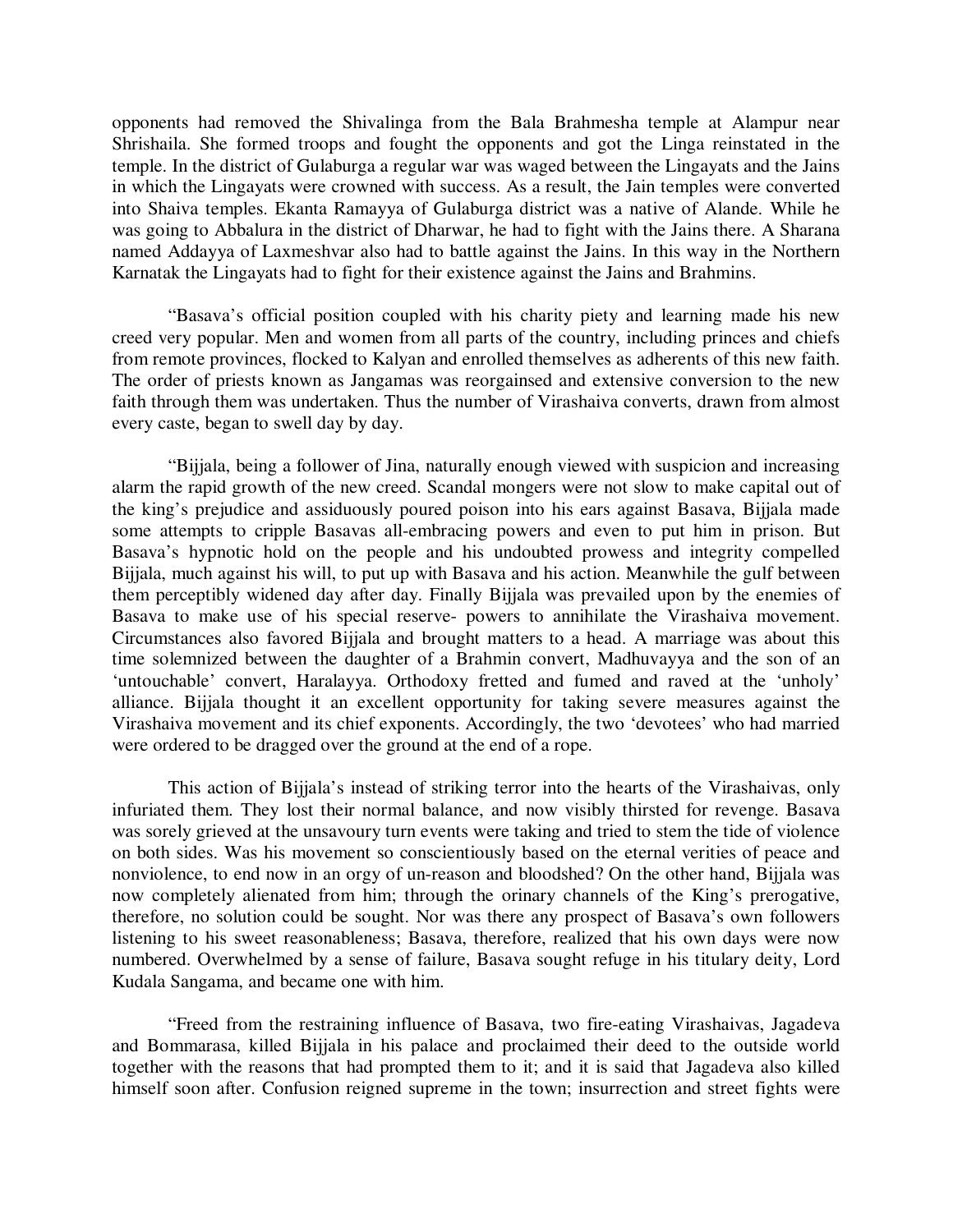very common occurrences; and under cover of darkness many prominent Virasaivas left Kalyan. They were pursued some distance by the army of Bijjala's son, Raya Murari Sovideva; but they succeded in evading it. We need not follow their fortunes any further."  $^{28}$ 

<sup>&</sup>lt;sup>28</sup> Musings of Basava: Profs: Shrinivas lyengar and Basavana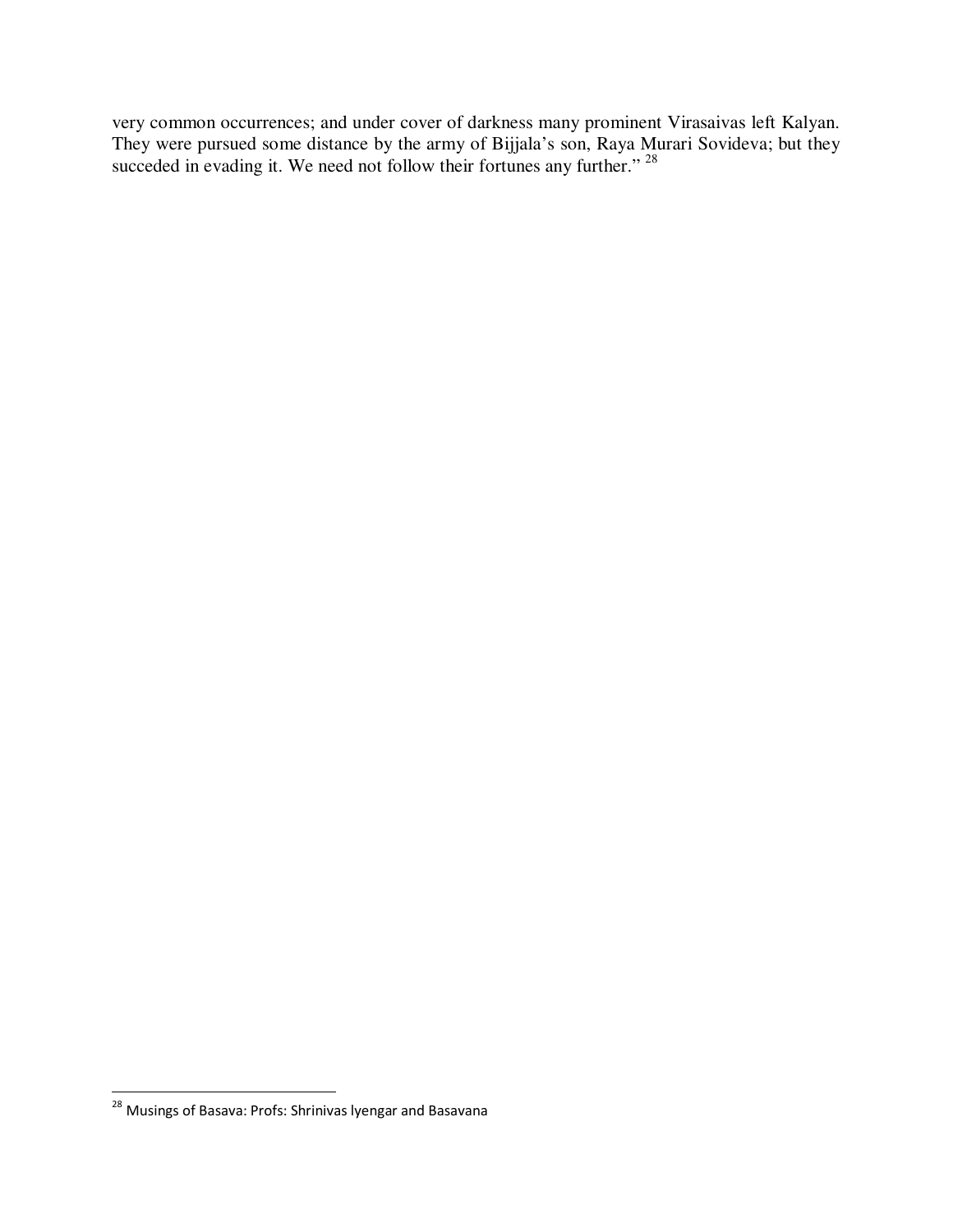# **CHAPTER-XIII PLATO'S IDEAL STATE AND BASAVA'S KALYAN STATE**

Political thought ever since the days of Plato has theorised about the ideal state-a political organisation of society in which the relations between man and man would be governed by justice.

"Throughout Antiquity and the Middle Ages, political thought was dominated by abstract notions which served either the harmless purpose of building Utopias or the sinister design of hiding the concrete realities of life. Plato was not quite the utopian that he has been made out by many uncritical historians of political philosophy. Never-the less his doctrine of the Ideal State rests on a postulate which still holds good. His definition of the notion of justice, which confounded thought throughout the ages, was bitterly criticised by his opponents, particularly the Sophists. But Plato did give a definition of the notion of justice, which set a concrete ideal for politics. Justice is good life; to establish good life; therefore, is the purpose of politics. In other words an ideal state is that which establishes the good Life." <sup>29</sup>

The general character of the Platonic State is the sacrifice, the exclusive abandonment of the universal, to the political element- the reduction of moral to political virtue. The principle of sense shall everywhere be checked and subjugated to that of intelligence. But if this is to be so, then a universal, a political authority must undertake the training of all to virtue, or the conservation of public morals; all subjective self-will, every egotistic end, must disappear in the collective will and end. So powerful is the principle of sense in men, that only by the might of common institutions, only by the suppression of all subjective activities for private interests, only by the disappearance of the individuals in the universal, can it be neutralised. Virtue, and consequently true well-being, is possible only by these means. Virtue must be real in the state, only so will it become real in the individual citizen. In a perfect state all should be in common to all-joy and sorrow, even eyes and ears and hands. All men shall have scope only as universal men social beings. For the realization of this perfect unity and universality there must be a disappearance of all individuality and particularity. Private property and domestic life (in place of which a community of goods and women appears,) education and instruction, the choice of profession and other vocations, even all the individual's remaining activities in art and scienceall this must be sacrificed to the end of the state, and entrusted to the guidance and control of the presiding authorities, the individual must be contented to claim only that good which belongs to him as a component part of the state. As Prof. Edward Caird sums up the idea:

"Thus the ideal which Plato sets before us is that of a perfectly unified society in which each individual, confining himself strictly to his own function, shall in that function be a pure organ and expression of the general will. Plato has thus risen to the organic idea of the state as a union of men which is based upon the division of labour according to capacity, and in which the citizen is united to the whole by the special office he discharges"  $30$ 

<sup>&</sup>lt;sup>29</sup> Problem of Freedom: M.N. Roy.

<sup>&</sup>lt;sup>30</sup> The Evolution of Theology in the Greek Philosophers.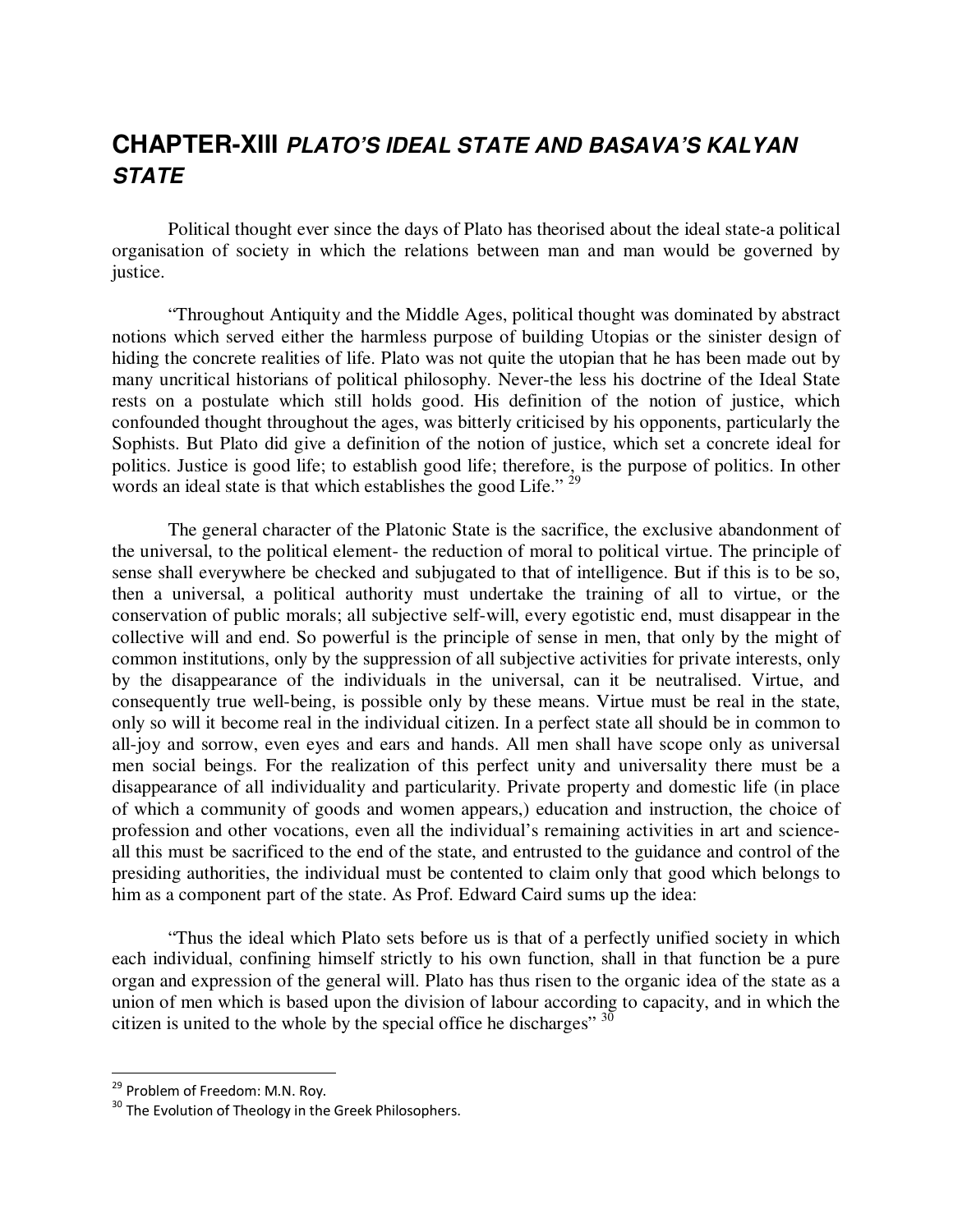The state is for Plato a huge educational establishment, a single family on the great scale. Even lyrical poetry Plato will have practiced only under the supervision of Judges. Epic and dramatic poetry (nay Homer and Hesiod themselves) shall be banished from the state the one because it excites and misleads the mind, the other because it propagates debasing representations of the goods. With like rigor the Platonic state proceeds against physical defects; feeble children, or children born imperfect, are to be cast out; the sick are not be tended and nourished.

The political institutions of the Platonic state are decidedly aristocratic. Grown up in aversion to the extravagances of the Athenian democracy. Plato prefers an unlimited monarchy to all other constitutions, but still only such a one as shall have for its head a consummate ruler, a perfect philosopher. The saying of Plato is familiar, that only when philosophers shall become rulers, shall philosophise fully and truly and shall unite political power and philosophy together, will it be possible to elevate the state to its true purposes. That there should be one ruler, this appears just to him, because there are so few men possessed of political wisdom. In the *Laws*  Plato renounces this ideal of a perfect ruler who as a living law shall have power to govern the state according to his own unrestrained authority, and prefers as the best those mixed constitutions which combine in themselves something of monarchy and some thing of democracy.

It is the aristocratic tendency of the Platonic political ideal which gives rise to the sharp distinction of the various classes and the entire exclusion of the third from any share in political life proper. Psychologically Plato in strictness has only a bi-partition into the senses and the intellect, into mortal and immortal; politically also he has only a similar division into the government and its subjects. This distinction is proclaimed the necessary condition of every state; but by analogy with the psychological middle term of the heart, there is interposed between the ruling class and the working class, the middle term of the fighting class. We have thus the classes, the rulers corresponding to reason, the warriors corresponding to the heart and the workers corresponding to appetite. To these three classes belong three several functions: to the first the function of legislation; to the second the function of defending the common wealth against enemies from without; to the third the function of providing for the material requirements, for daily wants as in agriculture, the grazing of cattle and the building of houses.

Through each of three classes and its functions, there accrues to the state a special virtue: through the class of rulers wisdom, through the class of wardens courage, through the class of workers temperance, which as securing obedience to rulers is peculiarly the virtue of the last class. From the due union of these three virtues in the general life of the state there arises a virtue, consequently, which represents the systematic articulation of the totality, the organic distribution of the whole into its moments. With the lowest class, that of the manual laborers, Plato occupies himself the least, for the state it is only an instrument. Even legislation and the administration of justice in reference to the labouring mass of the people he considers inessential. The distance between the rulers and the wardens is less marked. Rather as if reason were but the highest development of courage, Plato allows, by analogy with the fundamental psychological bipartition, the two classes to pass over into each other, in providing that the oldest the best of the wardens shall be selected for rulers. The education of the wardens, therefore, shall be carefully planned and administered by the state, in order that with them the principle of courage,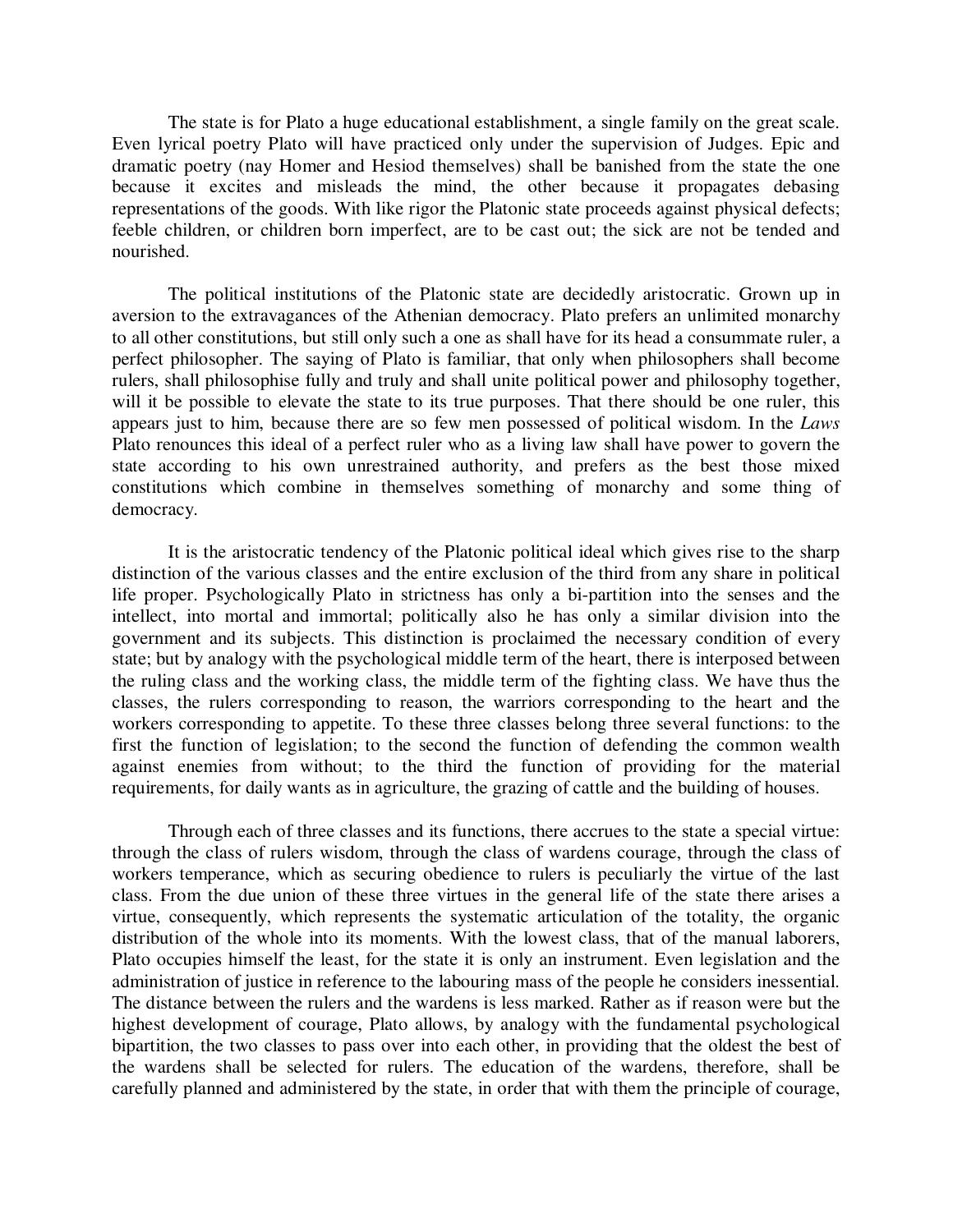without forfeiting the energy peculiar to it, may be imbued with reason. The most virtuous and dialectically the most accomplished among the wardens are immediately on completion of their thirtieth year, to be taken apart, tried and ordered to the discharge of offices. When in these again they have proved themselves, they are in their fiftieth year to be raised to the highest rank and to be held bound in duty, if they have realised the idea of the good, to substantiate that exemplar in the state, yet so that each only when his turn comes shall undertake the control of the state, but shall devote to philosophy the rest of his time. By means of these dispositions the state shall be exalted into an unconditional sovereignty of reason the guidance of the idea of the good.

Coming to the critique of Plato's state in the light of Basava's Kalyan state, we may boldly assert that Basava like Plato based his state on the notion of justice which implies the good life. Basava develops his theory of society and defining the notions of justice and injustice, truth and falsehood, the heavenly world and the human world etc. He defines religion as a matter of mercy, since mercy is the root of religion. That which is true, good and beautiful is heavenly, and that which is otherwise is earthly. To speak the truth is heavenly, to tell a lie is worldly. Good character is a heaven itself, whereas bad conduct is a hell. Basava at last concludes the basis of his thesis that a Sharana is one who wishes good to all creatures including birds and beasts and acts accordingly.

Basava also distinguishes the world of sense from the world of spirit. He deprecates the play of passions and advocates their sublimation through social service. Mortal existence is not Maya. Worldly life is not an illusion; but the greed of a man's mind is Maya. The passion of man should be curbed and turned to the good of humanity. The individuality of the person is retained in the universality of society. But Plato's State does away with the individuality and particularity of persons so that the mortal world loses its identity in the ideal world. In Plato there is no reciprocity of individual good and social well being. Hence the relative freedom of an individual is sacrificed at the alter of the social good. Moreover Plato regards the mass of people like workers and agriculturists as instruments of society. As Prof. Caird remarks:

"On the one hand, sharing, as he does, in the Greek view that the higher life is only for the few for those who are capable of intellectual culture and in proportion as they are capable of it, he is unable to conceive the lower classes, those engaged in agricultural or industrial labour, as organic members of the state; he is obliged to regard them as the instruments of a society in whose higher advantages they have no share. And on the other hand, he is so solicitous to exclude all self- seeking and directly to merge private in social good, that he deprives even the forward citizens of personal rights and destroys the family lest it should become the rival of the state. He thus seems to secure the unity of the state, not by subordinating the personal and private interests of its members, but rather by preventing any consciousness of such interest from arising, and the result is that he reduces it to a mechanical, instead of raising it to a spiritual or organic unity. In the reaction against the individualistic tendencies represented by the Sophists, he finds no way to maintain order except by the absolute suppression of individual freedom."

Since the Lingayat movement is based on the uplift and equality of the masses by abolishing the class- ridden society of Brahmanism, Basava fought for the right of the common man. Hence he retained the relative freedom of the masses in struggle for the common good of mankind. Unlike Plato, Basava did not divide society into the class of intellectuals and the mass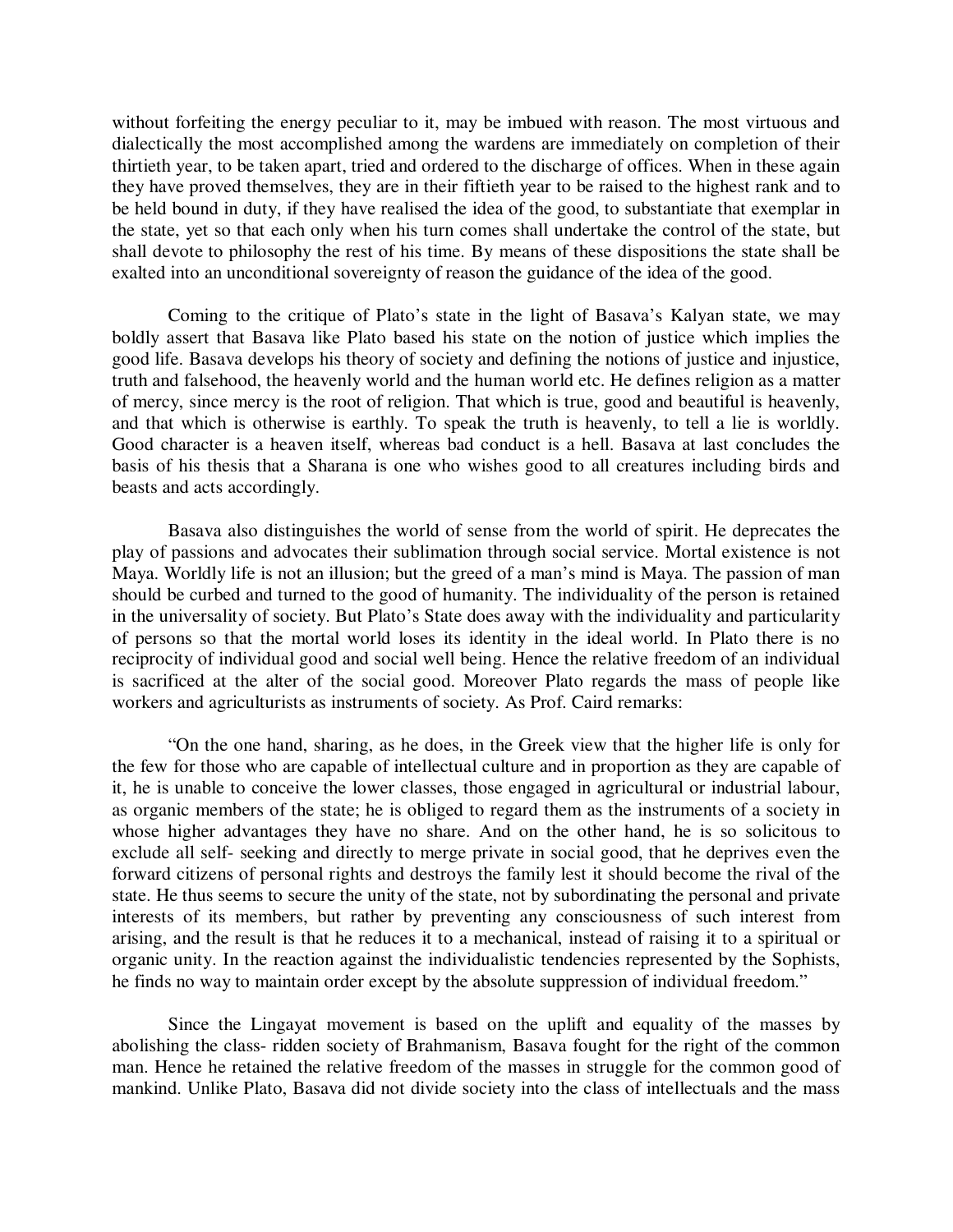of manual workers. He did not advocate the social maxim of philosophy for the few and mythology for the many but held philosophy to be the right of the rabble. Hence Basava's Aubhava Mantap, was composed of scholars and philosophers mostly from the rank and file of the populace.

There is a great difficulty in admitting such a division between two classes of citizens in the same state a division in which the higher class possesses the esoteric truth of philosophy, while the lower class is fed with mythological fables. This aristocratic State of Plato certainly resembles the class-ridden society of Vedic Hinduism. The upper intellectual class of Brahmins had access to the spiritual knowledge of the Vedas. The women and untouchables including the manual workers were prohibited from studying books on religion and philosophy. The wanior class combined with the intellectual class of Brahmins exploited the downtrodden masses in all possible ways. The Varnashramadharma is a relic of Indian slavery and backwardness. Plato trod in the footsteps of the ancient Hindu philosophers and made a blunder. Like the Brahmin rulers of old, Plato decreed that the masses existed for the intellectual upper class. The idea of a class of philosopher-kings who are to keep the keys of knowledge for themselves and act as a kind of earthly providence to other men, sins, like Carlyle's conception of hero-worship, against the solidarity of humanity. A secret doctrine of philosophy is almost a contradiction in terms: for philosophy can not live and refuse to communicate itself to any one who is capable of receiving its lessons.

But Plato had an ideal of a good life, whereas Brahmanism had no such goal. Plato was liberal enough to show concessions to the warrior class which should be admitted to the higher class after a few tests. Such is not the case with the Vedic society. Brahmins were the sole custodians of spiritual learning. At times they raised a war against Kshatriya kings to overthrow their sovereignty. But Basava's conception of society is better than either. Basava was a dialectician and foresaw in the anti-democratic class of Brahmins, the source of the slavery and misery of Hindu society. Though he was born a Brahmin, he was wholly opposed to Brahmanism which was reactionary and antisocial. Hence he renounced the Brahmanic cult and propounded his new democratic doctrine of Lingayatism.

Like Plato Basava banished from his state the Hindu mythologies like the Ramanyana and Mahabharat, because these were reactionary and could not lead society to freedom and progress. The Vedas, Shrutis, Smritis, etc. had no place in Lingayat society. The Manusmriti is a charter of Indian slavery. The Vedas speak of violence; all this literature is steeped in heroworship and class morality. The Lingayat saints banned the reading of such books because of the dictatorial spirit embedded in them. Thus what do we learn from the Mahabharat but of the feuds between brother and brother? What does the Ramayana teach except the fight with demons? Thus observes Lord Basava:

> *May I regard the Shastra as great? It preaches Karma. May I think the Veda superior? It teaches animal slaughter. May I hold the Smriti to be great? It searches for the object by keeping it before us. Since you are not present in all these, you can not be found, O Lord Kudalsangama, except in triple social service.*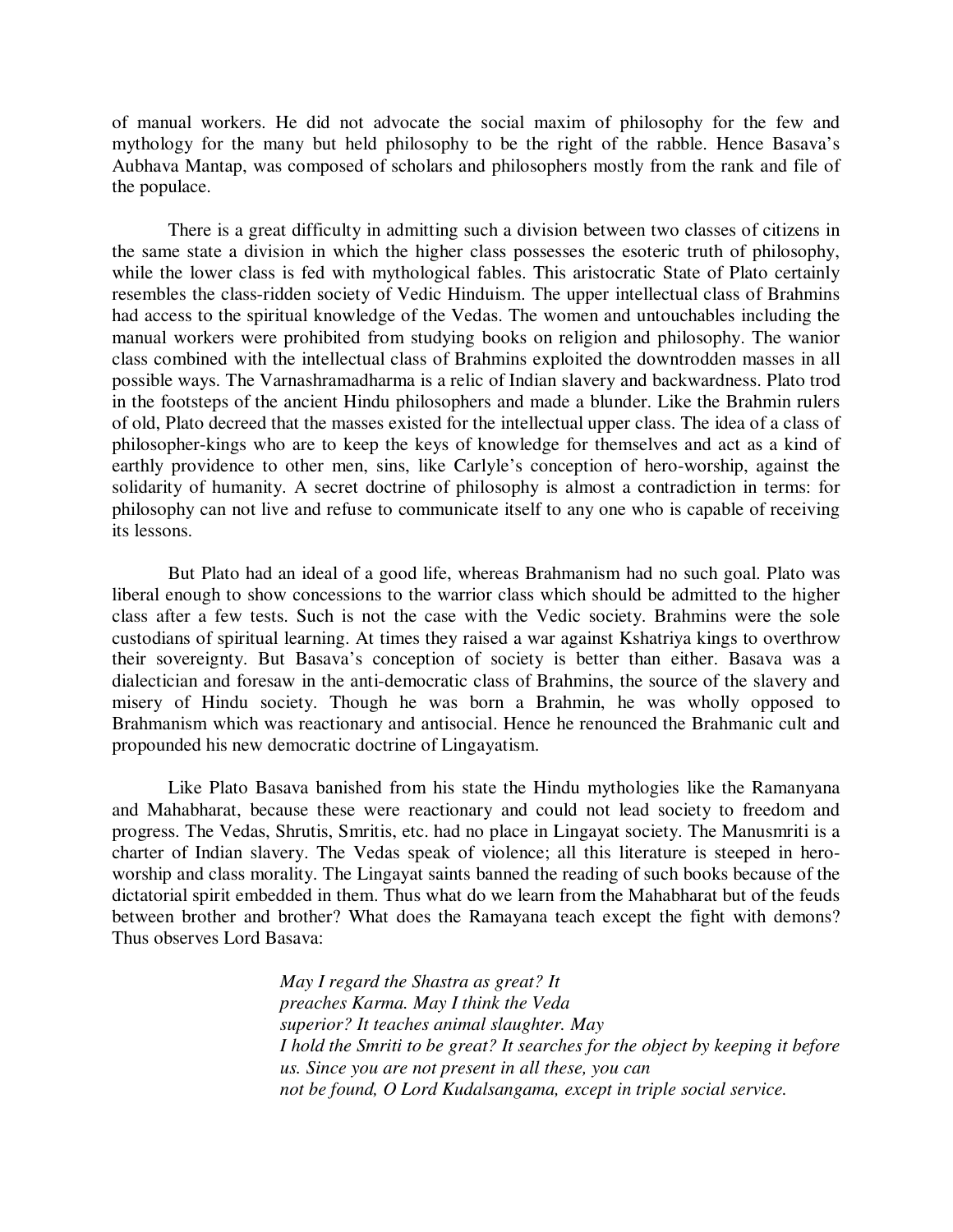Basava on the other hand encouraged democratic literature based on broad ideals. Of course the basis of such scriptures leads to a belief in divinity, which is monotheistic. Basava reared society on the monotheistic background as against the natural religious and polytheistic bases of the Vedas and Agamas. Faith in God- a faith that good is stronger than evil, and even that it is all-powerful- is the necessary basis of our higher life, and without some such faith, morality is apt to shrink into a helpless striving after an unattainable ideal and must, therefore, cease to exercise its highest inspiring power. To hold that what we regard as best and highest is also the ultimate reality, the principle from which all comes and on which all depends, is the great religious spring of moral energy. From early times the social union has found its consecration in the idea that it is a union of men based on their common relation to God who is the guardian of the destinies of his people. On such a faith Basava founded his society. Plato's State too had such a basis.

There is a contradiction in the fact that Plato, who has carefully built up the system of the state as a social and political ideal to be realized in the immediate life of man, seems suddenly to soar away from such practical considerations and to regard all earthly existence as "less than nothing and vanity". This opposition, as a German writer points out, cannot be bridged over:

"Here we find a great rift in Platonism. It was as the moralising follower of Socrates, that Plato drew the first sketch of the Ideal state, but it is as the metaphysician- who looks beyond the changing appearance to the real being of things- that he completes it. These two tendencies meet in conflict, yet neither can free itself from the other. The reformer, who would heal the disease of his people. Must believe in the usefulness of his own art; but the speculative thinker must condemn the fleeting forms of life in view of the substantial reality that underlies; the rift in Platonism is however the rift that rends the life of all noble spirits."

But Basava's view of life is different. He does not hold life to be illusory and fleeting. He recognizes the reality of life and the world, when wedded to the divinity of God. The world as Shakti is associated with Shiva, which completes the Reality of Lingayatism. The world and life are real because they belong to God. Basava maintains the reciprocal reality of the world and God. In Plato there is a compartmental division between the illusory world and the ideal world. Basava bridges the gulf by ascribing reality to both. He was more deep, democratic and philosophic than Plato. He tried to solve social problems like cruelty, inequality, widowhood etc, through religion. He saw society through its religious aspect in those religion-ridden days. He tested every problem, social political and economic, by the standard of monotheism. Hence his message was:

> *Heaven and Earth are not different, Speaking the truth is heavenly; Telling lies is humanly; Good conduct is heaven; Bad character is hell; O Lord Kudalsangama, you are a witness.*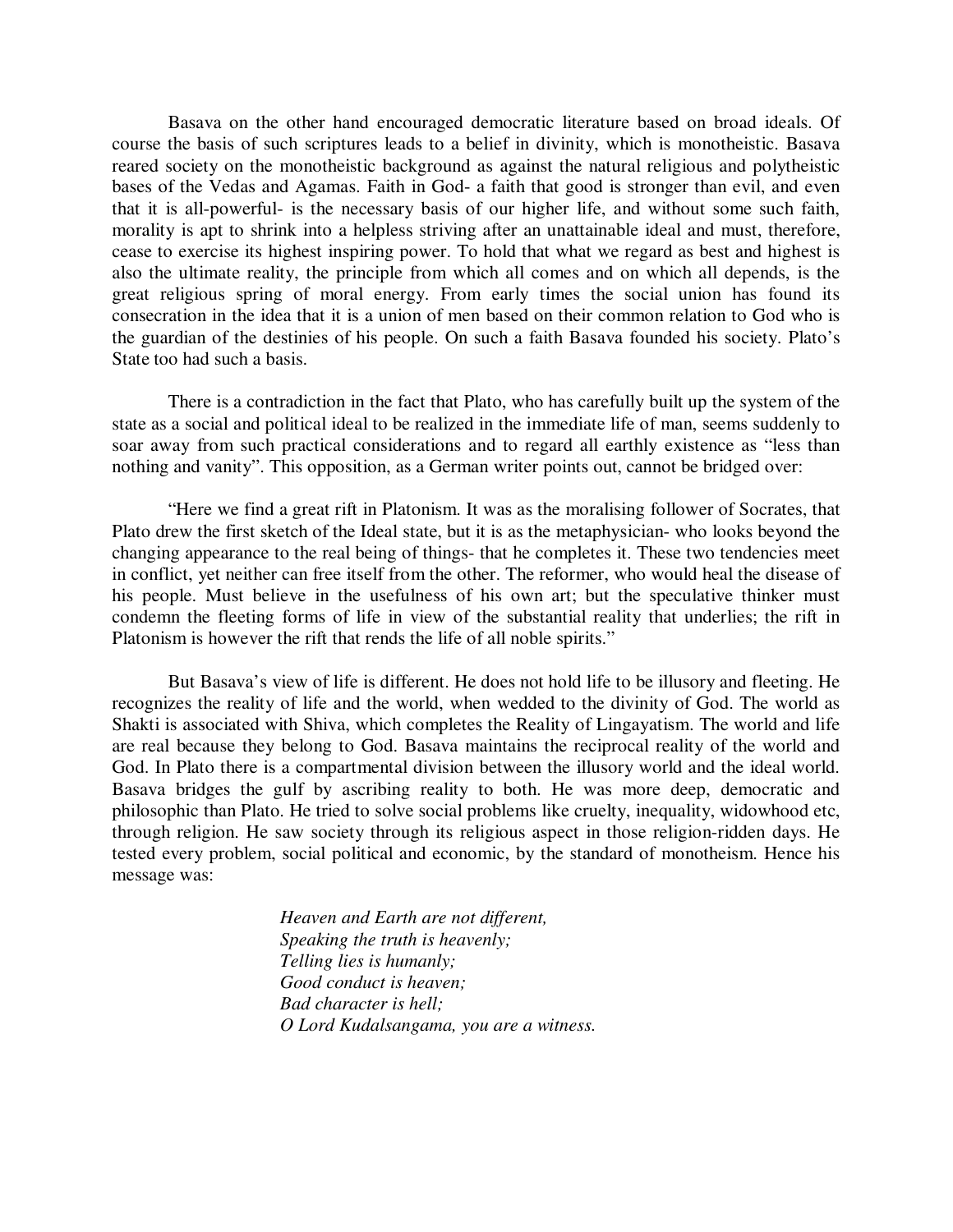#### **HAPTER-XIV JAINISM AND LINGAYATISM**

Another powerful religious force that parted company with the orthodox Hinduism is Jainism. Jainism flourished in Karnatak for nearly a thousand years from 200 A.D to 1200 A.D. The Chalukya Kings of Badami (in Bijapur district) and Kalyan (in Nizam State) were Jains. It is recorded in Indian History that Pulikeshi-Il. Was an emperor of the whole of the Deccan and defeated the great emperor Harshavardhana of Northern India. In his court there was a Persian envoy. These Jain kings encouraged Kannada art, literature and learning. Aihole (a village near Badami) was a University capital. A Sanskrit poet, named Ravikirti who is as famous as Kalidas lived under the patronage of a Jain king. Kannada poets like Ranna and Pompa had their heydays under the Jain rule.

Jainism, the religion of Ahimsa, (non-injury) is probably as old as the Vedic religion. In the Rig-Vedic Mantras, we have clear references to Rishabha and Arishtanemi, two of the Jain Tirthankaras, the former being the founder of Jainism.

Throughout the Vedic, Brahamanic and Aupanishadic periods we find two currents of thought opposed to each other running parallel, some-times the one becoming dominant, sometimes the other. One enjoined animal sacrifice and the other condemned it. Hence it is obvious that from the very earliest period of Hindu thought non-violent religion and the opposite were contending for supremacy. "Ma himsayat Sarva bhutani" (Do not kill any creature) the Vedic hymn occurs side by side with "Sarvamethe Sarvam hanyat" (Kill all kinds of animals in the Sarvamedha sacrifice.) The mythic rivalry of Vishvamitra and Vasistha and the story of Sunahsepa occurring in the Rig-vedic hymn similarly indicate the existence of and rivalry between two schools of thought, one sanctioning the sacrifice and the other opposing it. The Kshatriya class led the movement of Jainism and the Brahmin class opposed it. But in the Aupanishadic stage Vedic ritualism was assigned a secondary status and Atmavidya (self realization) with its doctrine of Tapas (self -discipline) was accorded a high place. Consequently Jainism developed in the latter course. Finally the recent excavations at Harappa and Mohenjodaro brought to light still more surprising facts that on the seals and coins dug out from these places are found figures resembling the Jain Tirthankaras.

The Jain philosophy might be summed up in one sentence. The living and the non-living by coming into contact with each other, forge certain energies which bring about birth, death and various experiences of life. This process could be stopped and the energies already forged discharged by a course of discipline leading to salvation. A close analysis of this brief statement shows that it involves seven propositions. Firstly, that there is something called the living; secondly, that there is something called the non-living; thirdly that the two come into contact with each other; fourthly, that the contact leads to the production of some energies; fifthly, that the process of contact could be stopped; sixthly, that the existing energies could also be exhausted; and lastly, that salvation could be achieved. These seven propositions are called the seven tattvas or realities by the Jainas. The first two great truths are that there is a Jiva or soul and that there is an Ajiva or non-soul. These two exhaust between them all that exists in the universe. Recognition of the two entities at once marks the Jaina system out as dualistic like the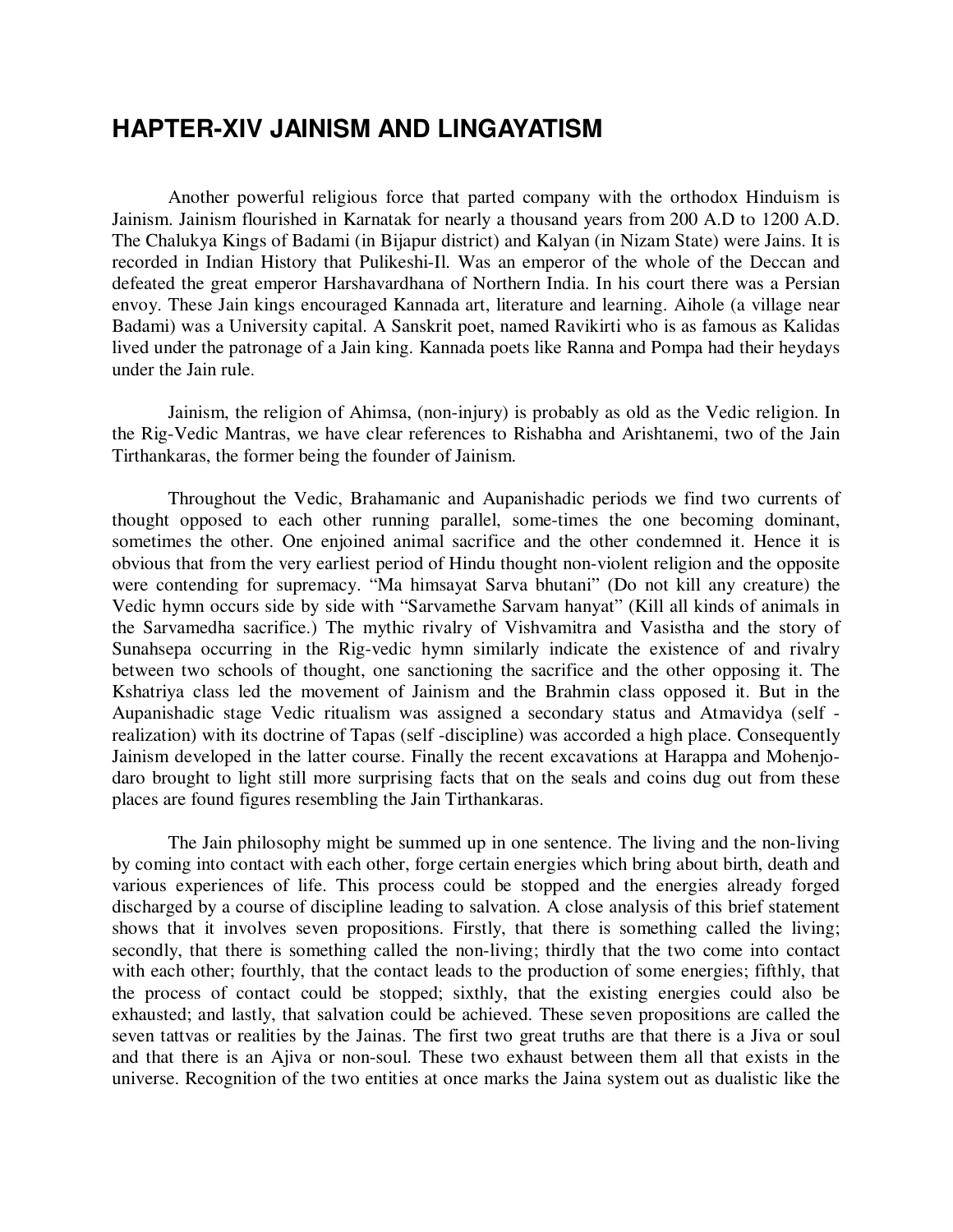Sankhya and distinguishable from the monistic Vedanta which accepts only one reality without a second.

"The Reality according to Jain philosophy is uncreated and eternal. 'Utpada-Vyayadravya-Yuktam sat.' Reality is that which is characterized by appearance. and disapperance in the midst of permanence. This is the peculiar doctrine as to the. nature of reality found in Jain Metaphysics and the only parallel to this in western thought is the Hegelian doctrine of the dialetical nature of reality-Thesis and Anthithesis reconciled and held together by Synthesis. Every object of reality embodies in itself an affirmative and a negative aspect synthasized and held together by its own complex nature, quite analogous to the biological principle of metabolism comprehending and reconciling in itself the two opposite processes *of Katobolisin and Anabolism.* Such is the complex nature of reality according to Jain Metaphysics. It maintains its identity and permanency only through the continued process of changes consisting of origin and decay-identity in the midst of variety and permanency through change. Neither the permanency nor the process of change can be separated from each other. Each is indispensable to the other and hence cannot be separated in reality, though one may be differentiated from the other in thought and speech. From this triple nature of reality arise various other philosophical doctrines associated with Jain metphysics)<sup>", 31</sup>

Non-violence (Ahimsa) is the keystone of the Jain ethical arch. The ethics of both the householder and the hermit is based upon the doctrine of Ahimsa. The path of righteousness consists of the three elements-right faith, right knowledge and right conduct. These three are termed Ratnatraya i.e. three Jewels which together constitute the way to salvation. These correspond to the Bhakti, Jnana and Karma Yogas of Hinduism. But the difference is that while Hinduism regards them as singly sufficient to lead the aspirant to the final goal, Jainism cons ides a combination of the three as essential for the desired end. Of the three right faith is the foundation of Dharma. In order to possess faith a Jaina should get rid of three kinds of superstition and eight kinds of haughtiness or arrogance. The first superstition is that one can attain spiritual purity by bathing in a river. Similarly walking through fire is associated with sanctity. People believe in the powers of village gods and goddesses. Attempts to propitiate such gods with the object of securing certain selfish ends will come under the second type of superstition (Deva-Mudha). Thirdly, devotion to false selfish ascetics and acceptance of their teachings as gospel truth could come under the third type of superstition (Pasandhi-mudhi). Freedom from these three types of superstition is the primary condition of right faith. Secondly, freedom from the eight types of arrogance is a condition of right faith. Humility is a cardinal virtue opens the gate of the kingdom of God. Humility can be achieved by renouncing arrogance and vain pride of any kind. "Do not be arrogant because you are intelligent. Do not be haughty because of your caste. Do not be conceited because of your tapas or yoga etc." Even caste pride must be got rid of. For, according to the teacher even a Matanga (Chandaluntouchable), if he has right faith, will be considered the God of Gods. Eliminating superstition and pride right faith must be made the foundation of religious life. On this foundation equipped with knowledge or samyakjnana, samyak-charitra or right conduct must thrive. The life of the householder is better in certain respects than that of the hermit.

<sup>&</sup>lt;sup>31</sup> The cultural Heritage of India.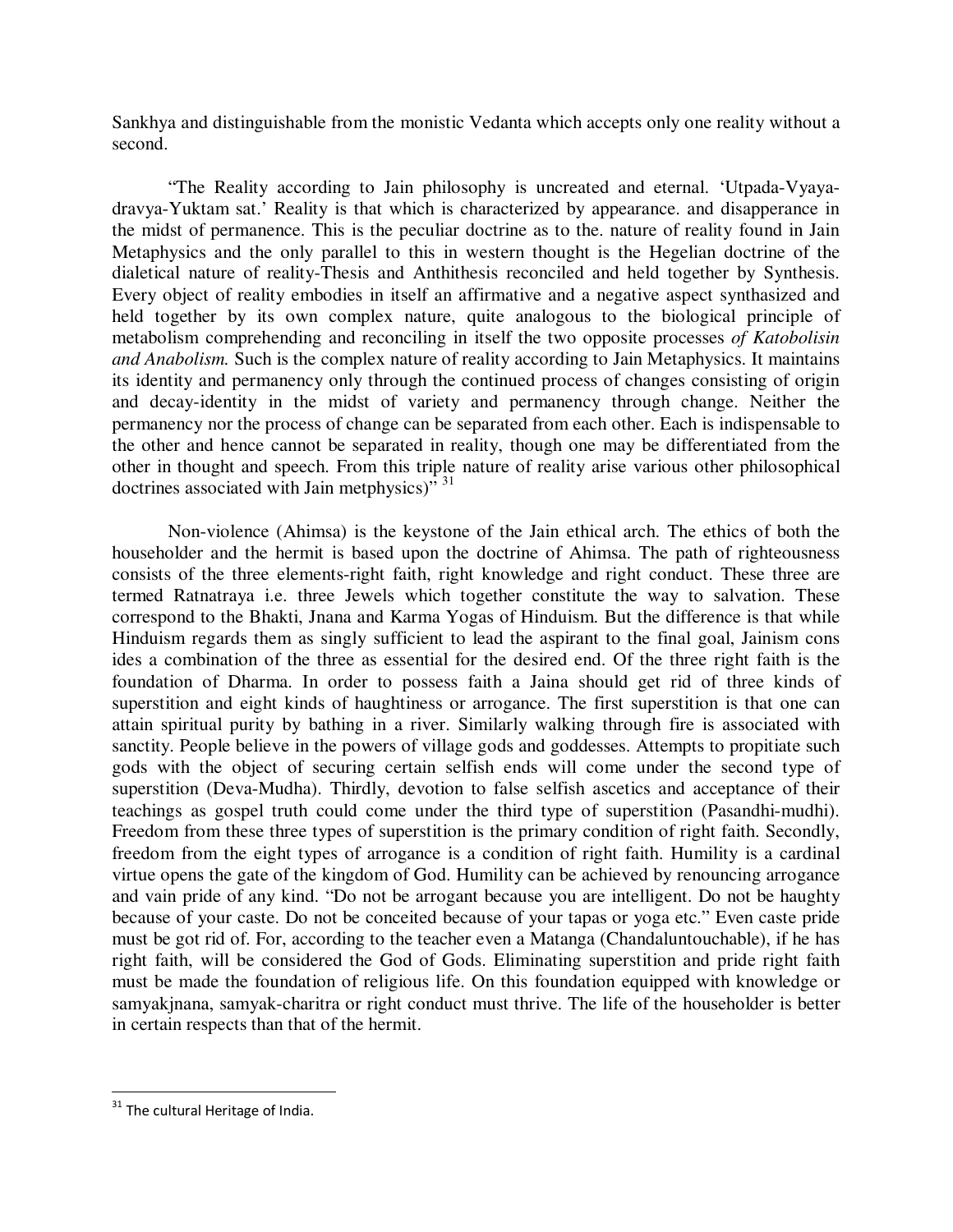The first rule or vrata of life is to observe non-violence (Ahimsa) not only in deed but in word and thought also. Violence or Himsa in any form should be avoided. Non-injury to animal and insect should be practiced. The Jain conception of non-violence implies not merely abstaining from direct injury but also abstaining from the two types of indirect injury- instigating others to cruelty and approving of cruelly in others.

The short sketch of Jainism reveals similarities with Lingayatism. Lingayatim is antiritualistic. Hence both were a revolt against the Vedic priest craft. If Jainism developed the logical trend and the pluralistic tendency embedded in the Vedas and Upanishads, Lingayatism carried consistently the monotheistic and materialistic traits of the Veda and the Upanishad to their logical conclusion. Lingayatism developed its materialism, this manifold samsar or world, through monotheism. Jainism finds it hard to reconcile the contradiction between moism (Soul's union with Paramatm Ekanta) and pluralism. It fails to bridge the gulf between matter and soul. But Lingayatism solves the difficulty through the concept of Shakti. The Jain monistic concept of reality does not logically evolve its philosophic dualism and religious pluralism.

The Guna-sthanas of the Jains have the same significance at Satsthalas of the Lingayats. Moreover the words 'sthala' and 'sthana' are synonymous. Lingayatism has six stages while Jainism has fourteen stages through which the soul has to pass before it reaches perfection. The underlying principle in both seems to be the same.

The Jain ethics resembles in many respects the Lingayat moral philosophy. Both systems regard non-violence as the corner-stone. Both fight superstitions and arrogance of any kind. Lingayatism bases religion on right faith. But Lingayatism is more critical about social customs and manners. Lingayat view of ethics is more rational and social hence practical. Basava observes.

> *By worshipping Vishnu I saw people got their shoulders burnt. By worshipping a Jaina, I found people living naked. By the Worship of Mailar people behaved like dogs and I saw them bark. But I observed that one became a devotee of God by worshipping the Sharanas (saints) of our Kudalasanga.*

Mahavira was the first prophet of non-violence. He gave an idealistic interpretation to the doctrine of nonviolence. Buddha based the doctrine of realism. Basava gave it a practical basisutilitarian interpretation. Gandhiji interprets it in the light of abstract nationalism and Mr. M.N. Roy explains it in the sense of humanism. Mahavir's movement gradually declined. For people found it hard to practice nonviolence in word, thought and deed towards even animals and insects. Buddha's revolution also failed, because the doctrine of Nirvana was over-emphasized at the cost of ethics and sociology. Basava's revolt too failed. For sufficient propaganda was not undertaken to organise and mobilise the masses on the country wide scale. Besides, the leaders had a very short time at their disposal. Lastly, political backing was lacking. Hence the movement was too young to stem the tide of orthodoxy.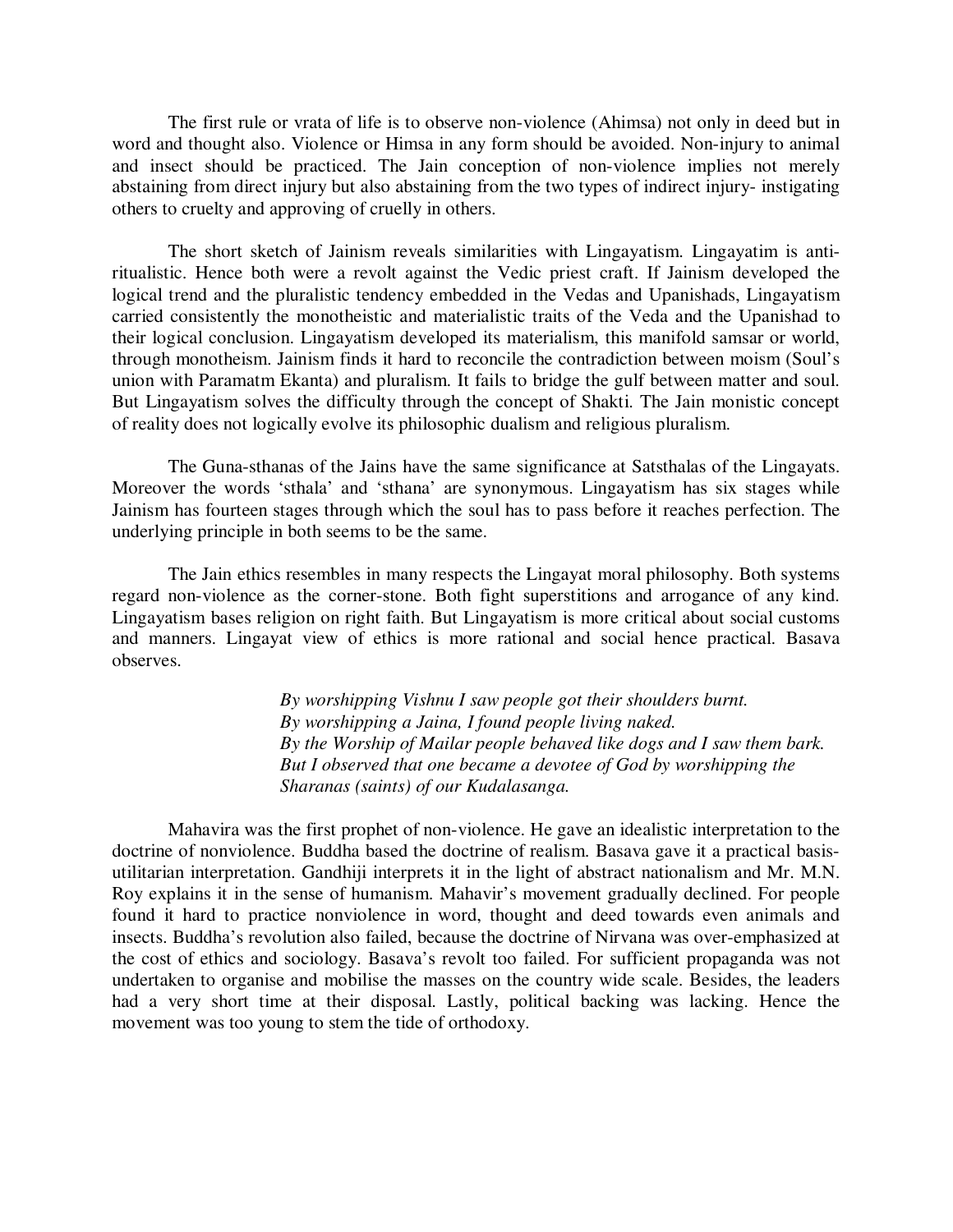## **CHAPTER-XV BUDDHISM AND LINGAYATISM**

The starting point of Buddhism is not a dogma or belief in the supernatural, but the fact of the existence of sorrow and suffering, not merely the sorrow and suffering of the poor and the wretched but also of those that live in the lap of luxury. Its goal is not heaven or a union with God or Brahman, but to find a refuge for man from the miseries of the world in the safe heaven of an intellectual and ethical life through self-conquest and self-culture. The Buddhist is not concerned so much with the nature of the world as with its practical interpretation. If he does not believe in independent objectively existent supernatural personality., he believes in Dharmakaya, a reality practically recognised in respect to its ultimate attitude to his ideals and this belief serves as much to conserve value as the belief in an actual personal God. Buddha said:

"It is in the nature of things that doubt should arise. Do not believe in traditions merely because they have been handed down for many generations and in many places; do not believe in anything because it is rumored and spoken of by many; do not believe because the written statement of some old sage is produced; do not believe in what you have fancied, thinking by a *deva* or a wonderful being. After observation and analysis when it agreed with reason and is conducive to the good and benefit of one and all, then accept it and live up to it."

(Kalama Sutta Anguttara Nikaya). Accordingly Buddhism requires nothing to be accepted on trust without enquiry. But it is said that the "will to believe' plays a more important part than reason. 'The will to believe' may afford delight to the imagination but it cannot secure permanent happiness nor enable man to fight against the forces of darkness. If religion is to be a knowledge and not creed, a certainty and not a doubt, a real hope in death and not a wail of hysteria, a law of life and not a vague ecstasy, a solidly founded. Convincing, coherent, definite logical system and not an irresponsible riots of emotion, then reason, not superstition, or mere tradition, or the will to believe, or pragmatic utility, must be its foundation. As the Jatakamala says, he who questions the validity of reason by means of reasoning with argument deserts his own position. Buddha wants every man to doubt, inquire and be honestly convinced before following the way. "One must not accept my Dharma from reverence, but first try it as gold is tried by fire" says the Master.

In Buddhism there are no beliefs which are not the outcome of knowledge. It does not constrain the rational human mind to dwell upon insoluble problems. Is the world finite or is it eternal? Such questions have no value for Buddhism. The Blessed one in Potthapad Sutta says, "Then enquiries have nothing to do with things as they are, with the realities we know; they are not concerned with the law of life, they do not make for right conduct; they do not conduce to the absence of lust, to freedom from passion, to right effort, to higher insight, to inward peace." Nor does Buddhism contain anything esoteric or mystic.

Buddha preached the equality of al mankind by breaking down the barriers of caste. He proclaimed: "My dharma is a dharma of mercy of all; proclaim it freely to all men; it will cleanse the good and evil, the rich and poor alike, it is as vast as the spaces of heaven that exclude none.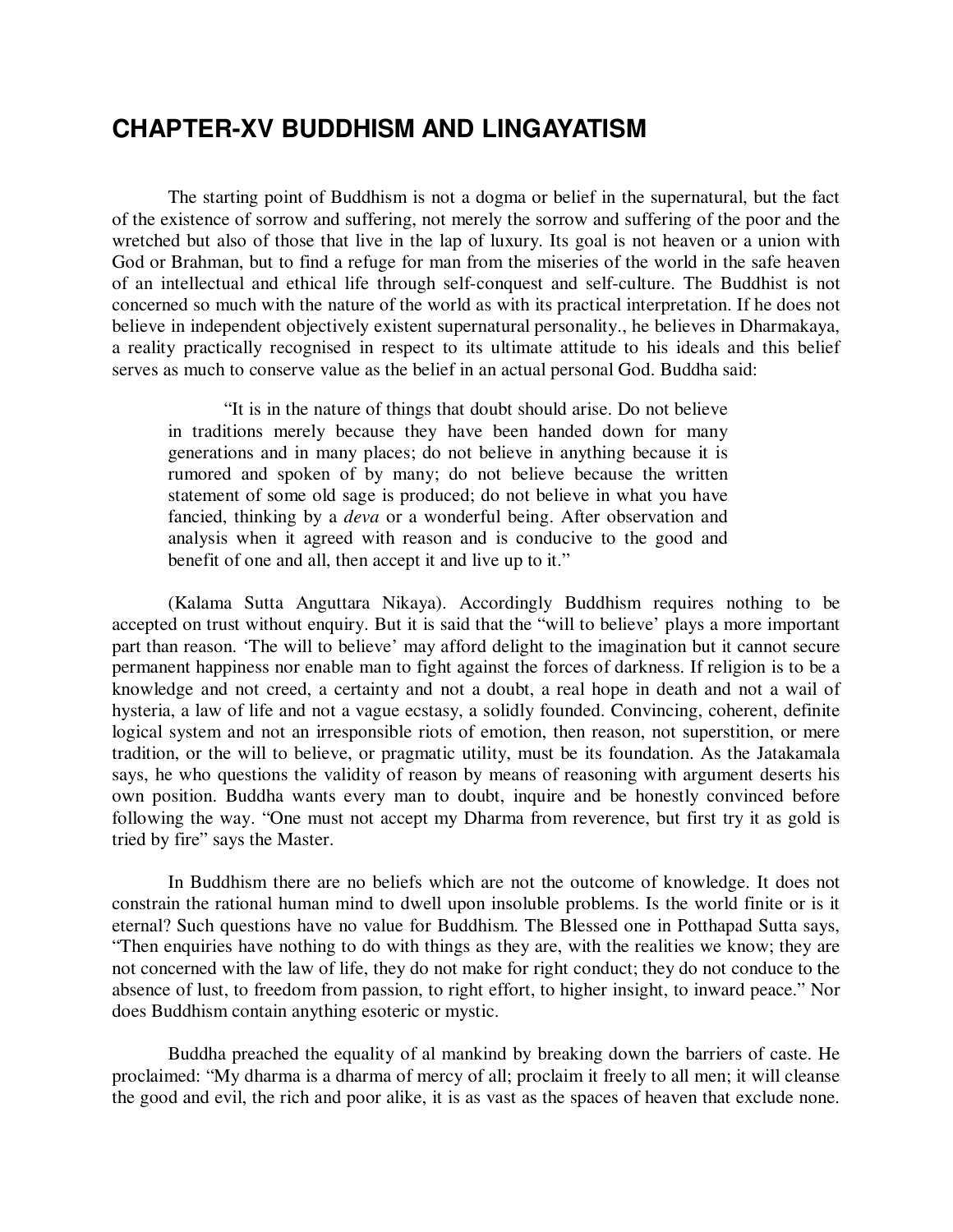Whoever is compassionate will feel the longing to save not only himself but others. He will say to himself: 'When others are following the dharma, I shall rejoice at it as if it were myself. When others are without it. I shall mourn the loss as my own. 'So shall the healing word embrace the world, and all who are sunk in the ocean of misery be saved." Working in this spirit Buddhism became a religion for all and has spread over vast tracts in Asia, India, Burma, Ceylon, Tibet, China and Japan and is slowly leavening the thought and life of Europe and America.

About the status of women in Buddhism Talboys Wheeler says: "Wives and daughters are not shut up as prisoners in the inner apartment, but are free as air to take their pleasure on all occasions of merry-making and festivals. Courting time is an institution of the country... instead of arbitrary unions between boys and girls, there are marriages of affection between young women and young men, in which neither parent nor priests have voice or concern".

The ideal underlying the Buddhist Sangha is self government, the government of all, for all, by all. At the various *Samities* (Councils) disputes were settled by ballot and not by authority. While in the Hindu monasteries the dying abbot nominates his successor, in Burma the head of the Sangh, the Tathanabaing, is elected by all the members of the *Sangha*. Buddha spoke to the Bhikshus on the conditions of the welfare of a community 'O *Bhikshu* be full of faith, modest in heart, afraid of sin, anxious to learn, strong in energy, active in mind and full of wisdom.'

When the selected monks failed to settle a dispute, the matter was referred back to the Sangha which would appoint one of the members possessing requisite qualifications as *Salakaguhapaka.* The votes were then taken by means of Salaka and the will of the majority was accepted as the just. As great responsibility rested on the Salakagahapaka, many rules had to be framed to guard the misuse of powers by him. Such occasions were rare in the Sangha.

The Buddhistic Sangha finds its parallel in the Lingayat Math. The classical example was the Anubhava Mantap. The Anubhava Mantap was democratic in form and content. Buddha first hesitated to admit women into the Sangha and at last he was forced to give his consent by a queen. Basava admitted women into the Mantap without any hesitation. As in Sangha so in the Lingayat Math even now the opinion of the citizens is sought in nominating a person to the Math. The dying abbot of a Math is not empowered to nominate his successor. The devotees of the Math have their say and sway over the affairs of the Math.

As Dharma is to Buddha a matter of mercy so is it to Basava. Basava proclaims:

*What is that religion that is void of mercy? Mercy is essential to all animals. Indeed mercy is the root of religion. Lord Kudala Sangama does not contend the opposite*

Reason and faith, both play their parts in the Lingayat religion. It is through the torchlight of reason that the Lingayat Sharanas analysed and exposed the orthodox religions and their dangerous implications. They examined critically traditional Shastras, Vedas, Puranas, Itihasas, Smritis, Agamas etc and founded their Lingayat faith. Thus a Sharana named Siddharama holds: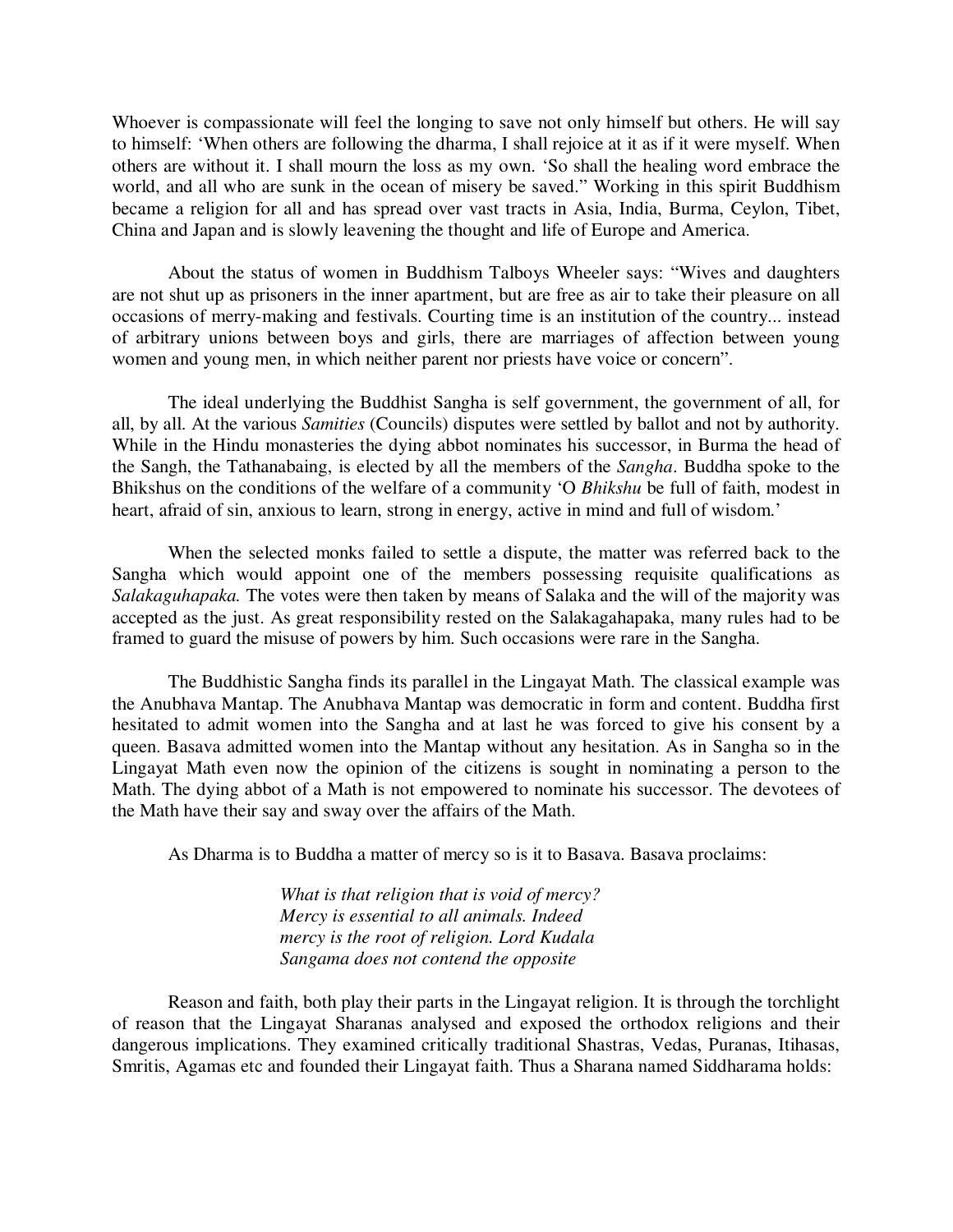*Shastra is the weapon of Cupid. Vedanta is a mental disease; Purana is the eulogy of the dead. Logic (tark) is a play of monkeys. Agama is an effort of Yog. History (Itihas) is a story of kings; Smriti is a discrimination of sin and merit. But the saying of a Sharana renders great help in knowing your Kapilasiddha Mallikarjuna.*

Reasoned faith was the basis of Lingayatism. Reason and experience (Vichara and Anubhava) are a prop to faith. There are no two opinions on the ethics and sociology of both religions regarding their similarity. Lingayatim is not other-worldly as orthodox Brahmanism but is this-worldly like Buddhism. The difference lies in the way of approach to the problem. The Lingayat social ethics was based on monotheistic religion but the Buddhistic one depended on Agnosticism. Agnosticism is more progressive no doubt where there is scientific environment; it becomes equally dangerous when the revolutionary inventions and scientific outlook are lacking. Then Agnosticism sits on the fence since it is dubious in conception. So Buddhistic agnosticism suffered. Besides Buddhism found it difficult to reconcile the doctrine of Nirvana with its social ethics. When the Buddhists laid more stres on Nirvana, then Buddhism had to degenerate. But the Lingayat Monotheism was not dubious. It was a definite ideology. Lingayatism developed humanism through monotheism. Buddhism did it through agnosticism. Anyway the uplift of the masses was a common ideal to both the movements. But when the Lingayats put more emphasis on the theological aspect of the religion, ignoring its social aspect, then the movement began to fall back. A religion whose sole ideal was to liberate the Indian masses from all sorts of bondage becomes reactionary when that lofty aim is neglected. But the monastic and agnostic tendencies of Buddhism led to the moral and philosophic degeneration. 'Agnosticism is too apt to emphasize the limitations of knowledge, some times having a flavour of dogmatism, confidently affirming that the kind of knowledge which philosophy seeks is unattainable, thus going beyond the more modest attitude of doubt. It is, therefore, contrary to the spirit of philosophy which is that of persistent, unwearied inquiry. One writer speaks of the agnostic as a quitter."

The Buddhistic monasticism was a sort of asceticism It was the result of Nihilism (Sunyavada). Nihilism holds there is nothing real as every thing is devoid of its innate or independent nature. A nihilist rejects the reality of worldly objects because they are baseless. It is recorded that the best part of the manhood of kingdom of Magadha entered the monastic life. Buddhist monasticism was analogous with its Christian prototype. Both represented despair caused by the collapse of the old social order, and a vain effort to solve the problems of life by running away from it. But Lingayatism was up against monasticism, be it Buddhistic or Brahmanic. It was a purely Social revolution untamed by monasticism and sceticism.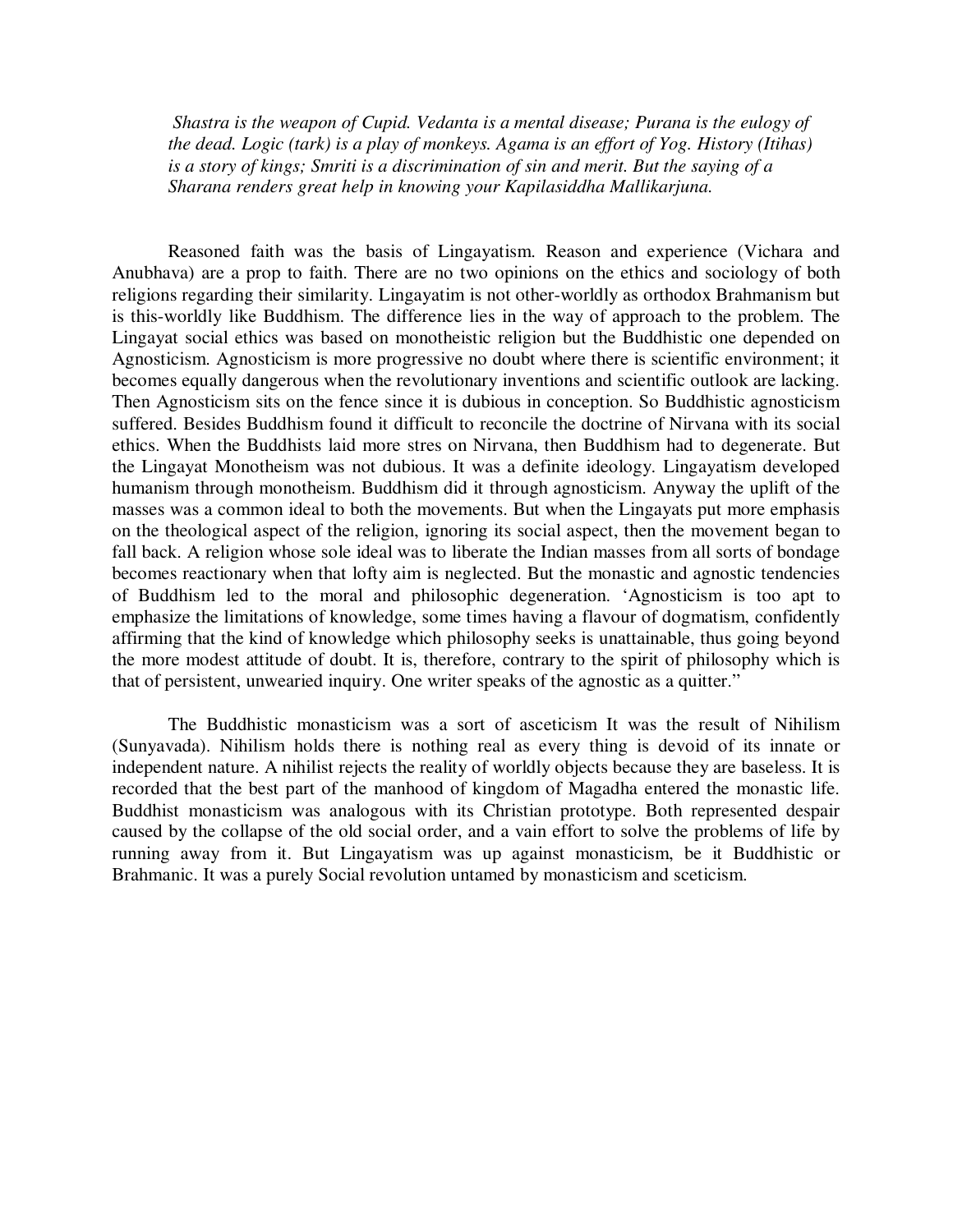## **CHAPER-XVI LOKAYATAVADA AND LINGAYATISM**

Lokayatavada is an ancient philosophy of life. Being dissatisfied with the Vedic Natural religion the Lokayatikas propounded their doctrine in antithesis to Vedic Brahmanism. It is a materialist school of thought. Hence it was opposed to the Brahmanic metaphysics. Lokayatvada took stock of the material conditions of the people in those days. Society was full of Vedic ritual and hypocracy had its full sway over the people. Vedic religion was farcical and hypocritical. There was poverty in the midst of plenty. There was awe-stricken oppression. Hence a new philosophy was a dire necessity then. Lokayatavada had its genesis during those critical times.

Lokayatikas examined the old Vedic religion and strongly refuted its doctrines. They deny past and future births as there is no reality existing before birth or after death except the four primary elements and the mind is the product of these. So it cannot be maintained that the mind at death passes on to another body. The mind must be different in different bodies. The consciousness of a body which has already perished cannot be related to the new body which comes into being. One mind cannot produce another mind after total annihilation. The theory that the foetus is endowed with consciousness is untenable. For consciousness presupposes sensation through the sense organs, all knowledge being posterior to and derived from experience. The sense organs do not function in the fetus. Further there is no soul apart from the body. If there be any soul, it is only the living principle of all organisms. It exists as long as the body exists. It is the body that feels, sees, hears and thinks. As nothing answering to the soul exists after death to go to the next world, there is no necessity of admitting the existence of such a place.

With the denial of the doctrine of Karma this school denies the existence of the universal mysterious agency called fate (adrishta or daiva). It denies the existence of merits or demerits acquired in our previous life. If you contend that fate must be admitted as the cause of the differences and determinations of the phenomenal world, then Brahaspati, the leader of the Lokayat Movement., brings forward the doctrine of 'Svabhava' or spontaneous generation of things according to their respective natures. Religion is as harmful as opium. Prayer is the hope of men who are weak; worship is insincere egotism to save oneself from the tortures of hell, and prophets are the greatest liars among men. The Vedas are no authority; for they contain mantras which do not convey any meaning; some are ambiguous or contradictory and some repeat what is already known. As regards the other portions of the Vedas, they are full of discrepancies and contradictions. A line of action prescribed by one text is condemned by another. They speak of results that are never realized. Religious exercises and ascetic practices are merely a means to livelihood for men devoid of intellect and manliness.

"There is no heaven, no final liberation, nor any soul in another world. Nor do the actions of our four castes, orders etc produce any real effect. The Agnihotra, the three Vedas, the Ascetic's three staves and smearing one's self with ashes, were made by Nature as the livelihood of those destitute of knowledge and manliness. If a beast slain in the Jyotishtoma rite will itself go to heaven, why then does not the sacrificer forthwith offer his own father7 When once the body becomes ashes, how can it even return again? If he who departs from the body, goes to another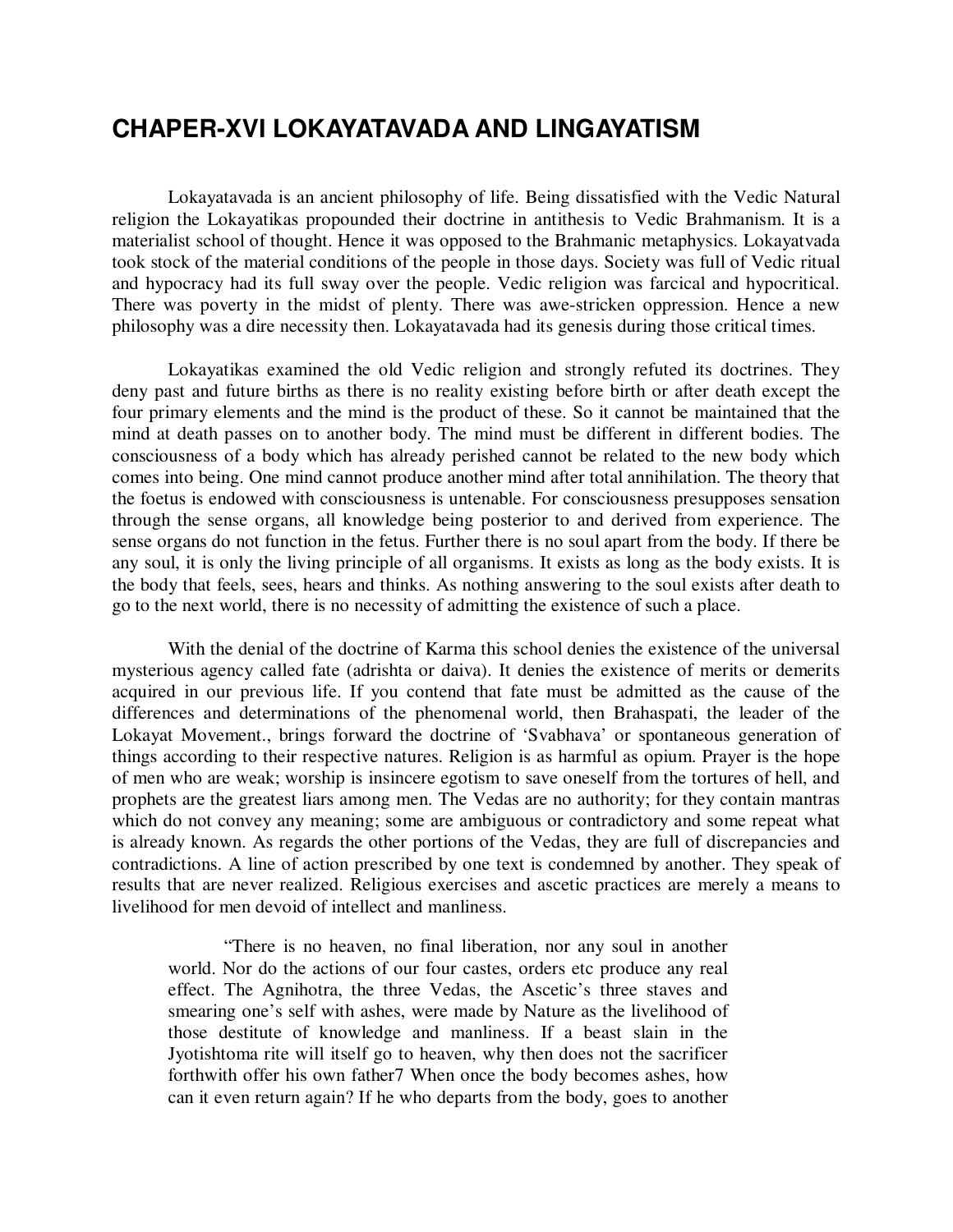world, how is it that he comes not back again, restless for love of his kindred? Hence it is only as a means of livelihood, that Brahmins have established here all these ceremonies for the dead; there is no other fruit anywhere." <sup>32</sup>

God cannot be the judge of our actions, because in that case partiality and cruelty on His part would be inevitable. It is better not to have a God than to have a cruel and partial God. Fatalism is ruled out. The Vedas reveal no signs of infallibility. So how can we ascertain that an all-knowing, all- pervading and all-powerful spirit exists? Nature, not God, is the watchword of this school.

"Charvak taught: Pleasure is the object of life. Real pleasure can be had oniy in this life. It is a mistake to sacrifice this life with the hope of having pleasure in some other existence. It is like running after a mirage. Religion makes men miserable by persuading them to abandon pleasure. Thus idle and indolent are not able to do what is necessary to earn enjoyment and pleasure. Religious ceremonials are all swindles invented by these men. They have neither meaning nor use. The world is there for men to enjoy and be happy. Everything there is of necessity. The followers of Charvak denied Buddhist ritualism and scoffed at the idea of Nirvana" 33

The result of this Lokayat Movement was an aspiration for freedom an all round freedom-freedom for the individual as well as for society, for man as well as for woman. The Lokayatikas called upon all people to cast off their age long shackles and march shoulder to shoulder towards freedom. Consequently the wonderful result of this struggle for freedom was the rise of Buddhism. Buddha's views against the Vedic sacrifices, the memorizing and fruitless repetition of the Vedic hymns, the caste system, and the authority of the Vedas and the worship of the deities, the magic rites and the ascetic practices have their counter part in the views of the Lokayat. It is perhaps because Buddhism was greatly influenced by the Lokayat school that we find in later accounts of this system, the doctrines of Buddha and Charvaka almost amalgamated and the name 'Charvaka' sometimes, applied to Buddha. India had been seething with free thinking and Buddha was the product of this freedom. No man ever lived so godless, yet so godlike a life as Buddha did.

We find Charvaka in Epicuros- the Athenian philosopher. Both were hedonists. The Vishnupurana has a record of this Lokayat philosophy. It refers to the set of the people of very ancient origin who were free to live wherever they liked, unworried by conventions, pure at heart and blameless in action. Virtue or vice they had none; they lived in an atmosphere of perfect freedom in which men could move without the fear of conventional dogmas of religion and social usage. But the people were not satisfied merely with social and religious freedom; politics became incorporated with the Lokayat school, which ignored *anvikshiki* (metaphysics) and *trayi*  (Vedas) which ignored *anvikshiki* (metaphysics) and *trayi* (Vedas) which dealt with the supersensuous, and appreciated *dandaniti* (politics) and *vartha* (economics) as the only branches

<sup>&</sup>lt;sup>32</sup> Saravadarshana Sangraha: Vidyaranya.

<sup>&</sup>lt;sup>33</sup> Materialism: M.N. Roy.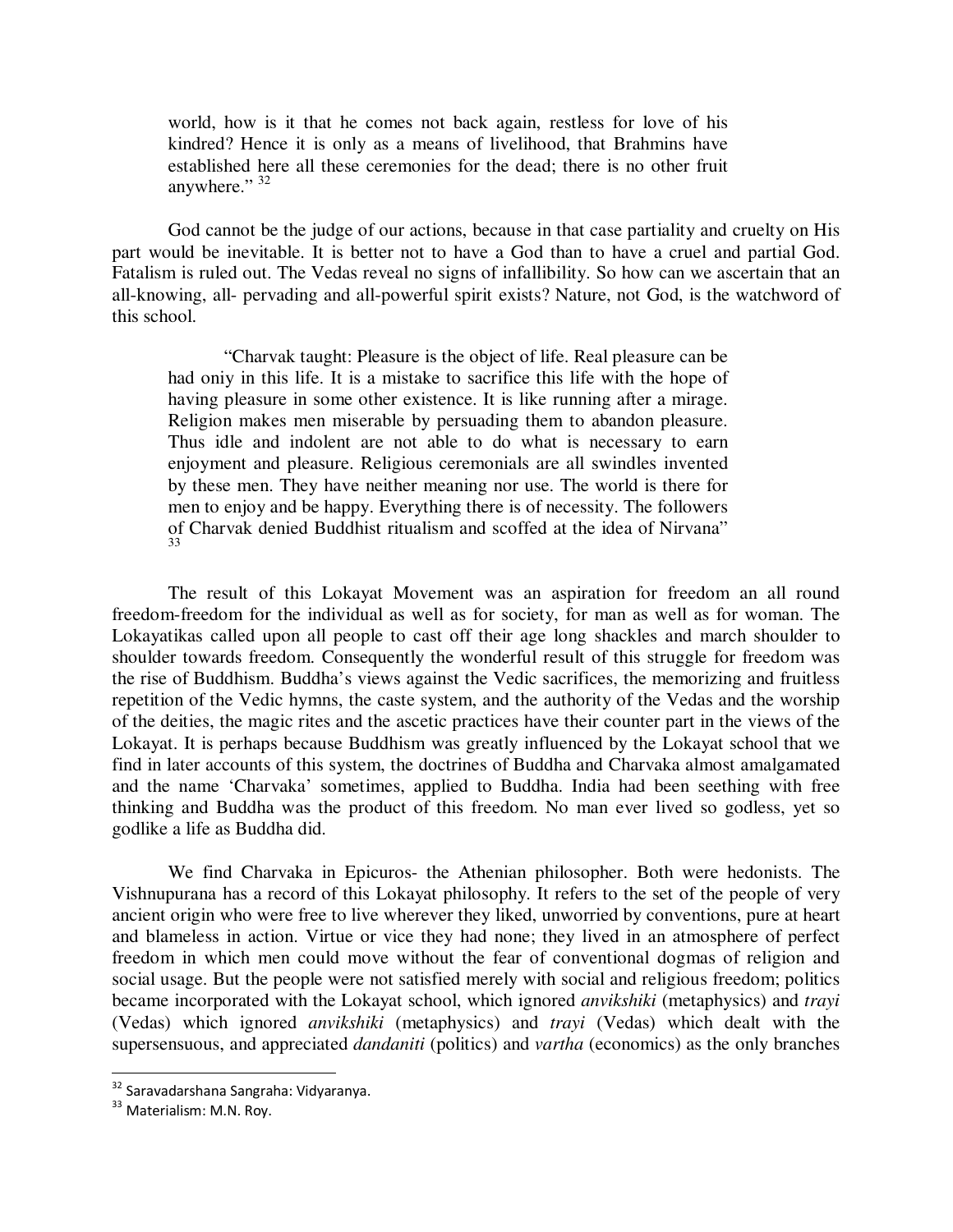of knowledge deserving special cultivation. The earthly king became the only God. So lông *Karna* or pleasure was considered to be the only good of human life; now *artha* or material advantage was added to it. As the Lokayatikas captured the hearts of the cultured as well as the common people, all became earnest in working out their immediate earthly welfare. The result of this movement was the origination and propagations of different arts and sciences. Vatsayana mentions some sixty -four names of Indian fine arts which flourished probably in this period of Indian materialism.

Like Lokayatavada Lingayatisrn analysed. and exposed the Vedas, the Shastras, the Puranas, Shrutis and Smritis. Criticism was the key-note of Lingayatism. Hence the Lingayats could construct a new edifice of Lingayatism. Criticism and construction go hand in hand. If Lokayatavada. Criticised the Brahmanic literature from the materialistic standpoint Lingayatism did so from the point of view of monotheism. The Lokayata way was materialistic, the Lingayat method was monotheistic. The aim of both the movements was the same- the good of humanity. The one brought about social revolution through materialism and the other did it through monotheism. In fact Basava achieved materialism- social and material good of the peoplethrough monotheism. Brahaspati attained it through atheism.

Lingayatism does away with the doctrine of Karma, because it leads to fatalismconsequently to bondage. It does not advocate the theory of rebirth; Karma and rebirth kill the individuality and block the movement of freedom and progress. Karma and rebirth shall have to presuppose the existence of the other world like heaven. But the Lingayatism is this wOrldly. We should make this world a heavenly place, a happy abode *(Kalyan srisli)* for human beings to dwell in. Lingayatism was up against the Vedic ritualism, the Brahmanic Varnashramadharma, the Agamic idol-worship, the Vedantic hair-splitting, the Logician's verbatism, the Váishnavite and Shaivite other-worldliness and the Gita vainglory:

*The Lingayat way is not the Maya view of Veda, Purana, Shruti, Shiddhanta, Logic, Charvaka, Sanskrit, Prakrit, Apabramsham Deshya etc. Nor is it the way of Siddhas and Sadhakas, But a 'Lingangi' Sharana is like a wave without sound, Like a flower that is not ruffled by wind, Like motion which is not tactual... Like colour that is not tainted by wind.... Such a Sharana is Sadashivamurtj.* 

*Alphabet accountancy, mathematics, dramaturgy, astrology, mataphysics (atma vidya), logic, grammar, etymology, dictionary gambling, science of medicine, palmistry, aesthetics, horse-riding four Vedas, Shruti, Shmriti thieving, literature, Philology, instrumental music, dancing, wrestling, archery, magic, mantra, siddis etc- what is the use of learning all these? A man may become well-versed in*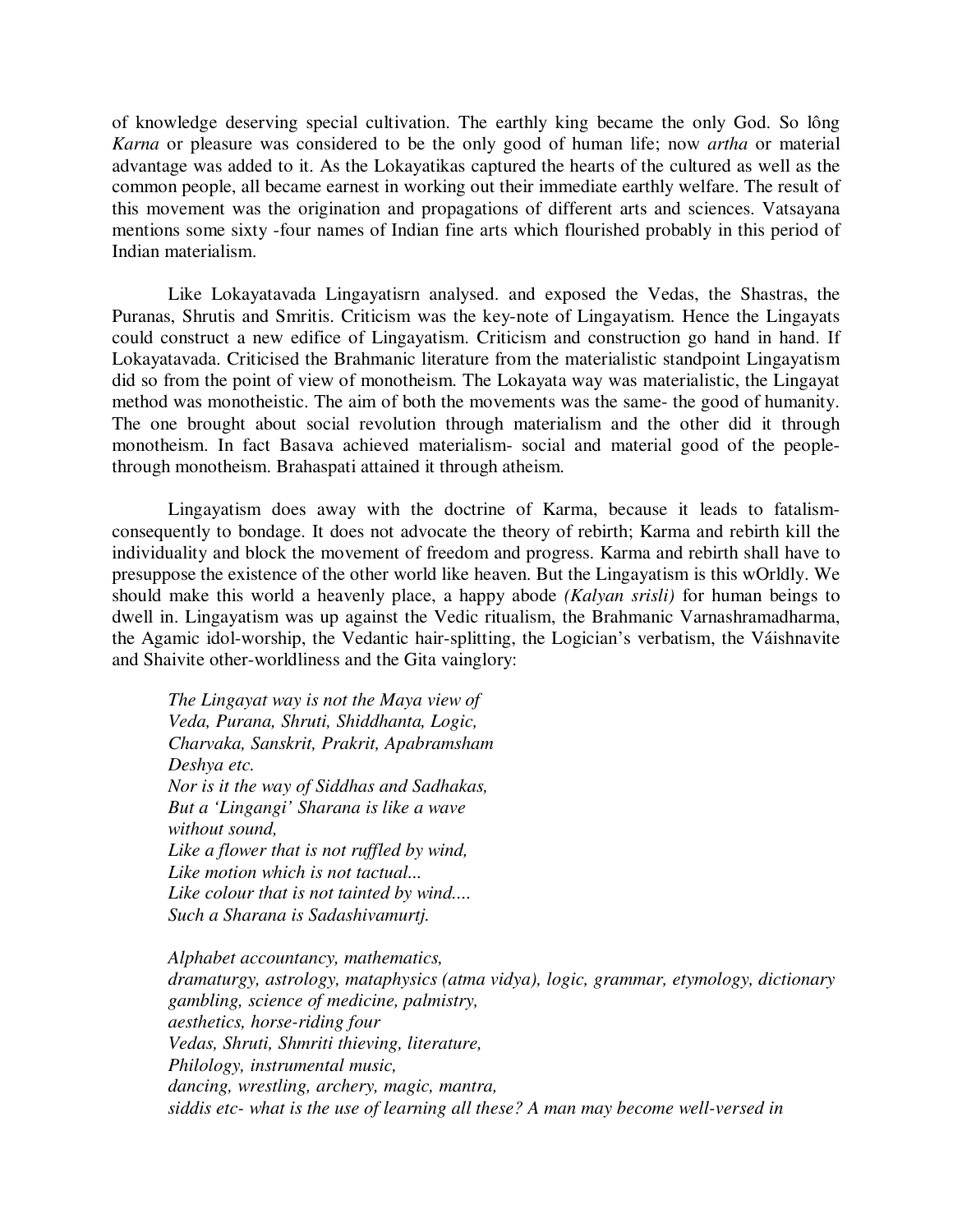*these sixty-four lores. But he is not called a Lingayat (Lingavant). A Lingavant is not a match for all these learned men combined together, My lord Kalideva.* 

The vachanas quoted above distinguishes the Lingayat way from the Vedanta tradition. Further in contrast to Lokayatavada, Lingayatism posits the existence of God-one without a second.. The Lokayatikas argue that the positing of God leads to partiality and cruelty on the part of divinity. Hence they do away with divinity. But the Lingayat materialism-the materialist philosophy of life- is located in monotheism. By abolishing the iniquitous social doctrine of Varnashramadharma, the iniquity, the cruelty, the partiality- the social ills of worldly existencewere reduced to the minimum in the Lingayat society. Hence the Lingayat God cannot but become impartial and just. Lingayatism was a movement of freedom circumscribed by monotheism. That is the distinctive feature of the Lingayat movement. Basava combined harmoniously materialism and spiritualism, atheism and theism, physics and metaphysics, morality and religion, sociology and theology, rationalism and mysticism, reason and faith by the concept of Shiva-Shakti. Buddha achieved the human good through agnosticism; Brahaspati did it through atheism; Mahavir got it through logico-atheism; Ramanuja had it through theism and Basava fulfilled it through monotheism. These Indian social reformers pursued their respective paths and struggled hard for the social emancipation of the ignorant and illiterate Indian masses. Their ways were different because their times were different. Hence we cannot expect the same doctrine to fulfill the requirements of society at all times. Old order changed yielding place to the new. That is the secret of progress and freedom.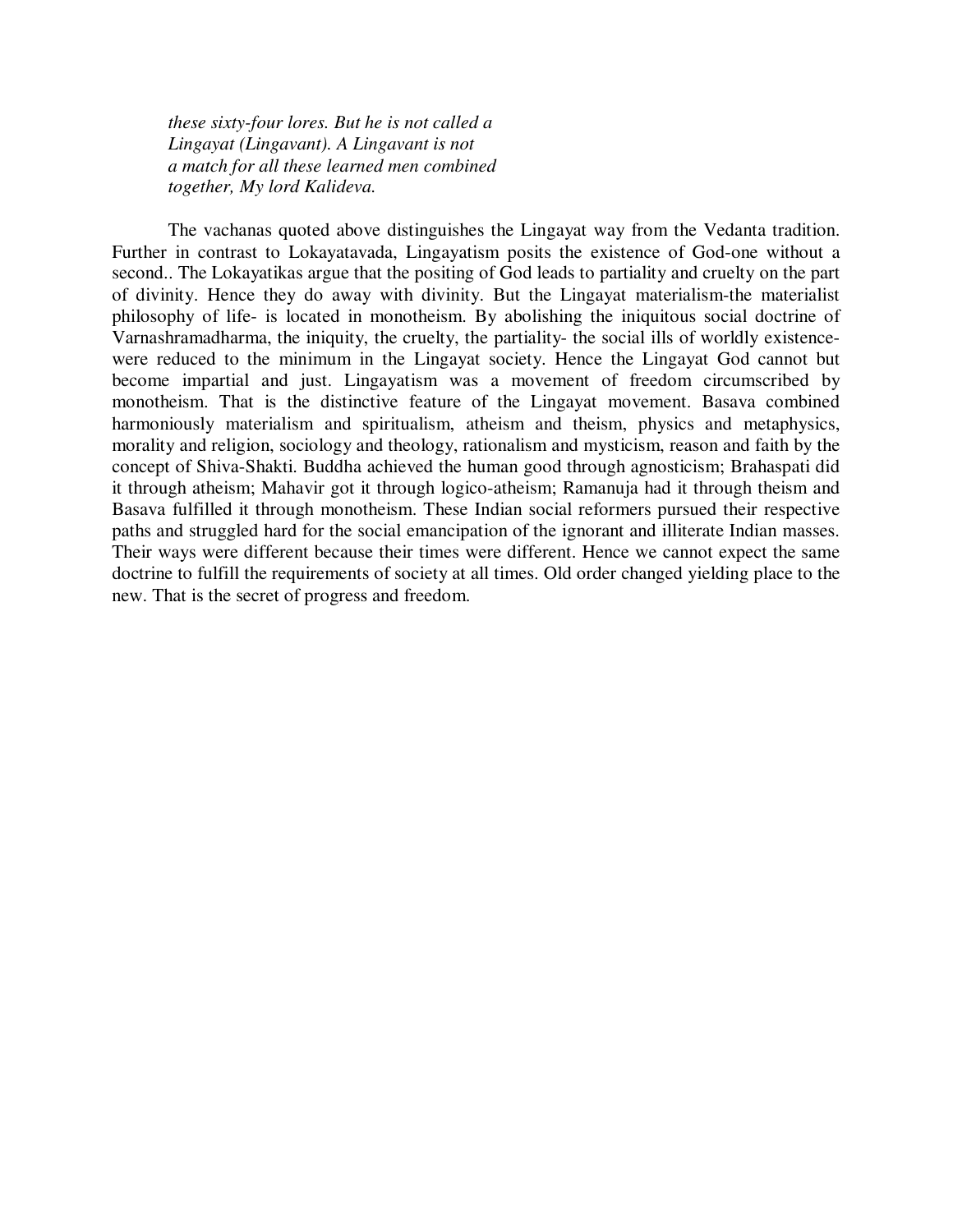#### **CHAPTER-XVII VAISHNAVISM AND LINGAYATISM**

Ramanuja's Vaishnavism is best studied in his Vedanta Sangraha, his commentary on the Gita and, above all, in his Shri Bashya which is a commentary on the Vedanta Sutras. ft is a theistic system which insists upon the personality of God and His kindness to men andthe ultimate reality of the human soul and the world. Hence it is calculated to satisfy the religious instincts of humanity more than the pure philosophy of Sankar. According to Ramanuja the Absolute is not impersonal but a personality endowed with all the glorious qualities we know of, such as omniscience, omnipotence, omnipresence and boundless love. So God is *Saguna and not Nirguna.* The plurality that is involved in the idea of the personality of God exists in Himself. For he has two inseparable *prakaras* or modes namely the world and soul. These are related to him as the body is related to the soul. They have no existence apart from Him. They inhere in him as attributes in a substance. But they have two phases- the un-manifest phase and the manifest phase according as God is in his causal state before creation or the effected state after creation.

God created the world with its matter and souls. Matter is real; it undergoes evolution. Matter existes as the mode of God, even after the dissolution of the world. Therefore it is eternal though ever dependent. But the soul is the highest mode of God than matter as it is a conscious entity. It is eternally real and dependent upon God. The soul is every atomic (anu) in size dwelling in the heart like a point of light and therefore ever distinct from God. There are three classes of *souls- nitya, mukta, and buddha.* To the first class belong those who are eternally free and who live with God in Vaikuntha, His supreme abode. To the second belong those who were once subject to *samsar* but who have now acquired moksha and live with God. But the third class souls are still in the meshes of *samsar* and strive to be liberated.

The universe of the living and non-living is an eternal cyclic process with Pralayadissolution and Sristhi creation, alternating each other. God reveals Himself in creations. God not only is the ground of the universe; he is also the controller and Purushottama possessing infinity of moral perfections. The hope of salvation lies in the saving grace of God. Karma then becomes an attitude of self-surrender. Over-powered by mercy and tenderness God realizes his godlines by saving the sinner. When the universe is steeped in insecurity and sin, the Lord in his infinite mercy appears in the form of divine incarnations (Avataras). The Lord of splendor takes delight in sporting with finite self (Jiva) with a view to transmuting it Into its own nature. But the released souls attain to the nature of God and never to identify with him. They remain atomic in size and dependent on God. They live in fellowship with Him either serving or meditating on him. Thus they never lose their individuality. As their release comes, if at all, only after quitting the body, there is no such thing as Jivanmukti according to Ramanuja.

"The Nirguna Brahman which stares at us with frozen eyes regardless of our selfless devotion and silent suffering, is not the God of religious insight. According to Ramanuja Sankar's method leads him to a void which Sankar tries to conceal by a futile play of concepts. His nirguna Brahrnan is a blank entity. Such a Brahman cannot be known by means of perception, inference or scripture. Ramanuja holds that in the ultimate reality God, determinations, differences, limitations, finitudes are found. Brahman has internal difference.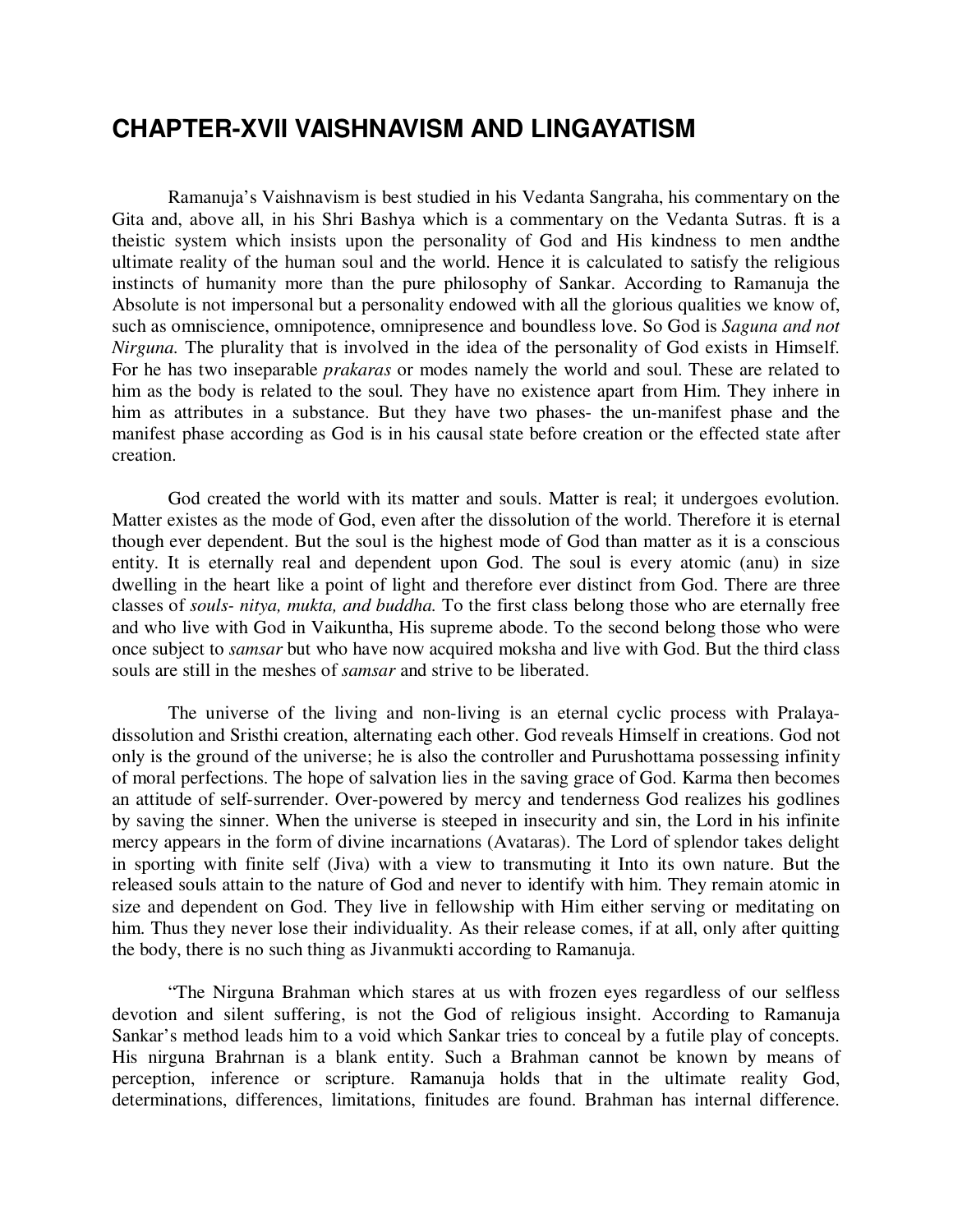Finitude is in the infinite itself. Brahman is a synthetic whole. The qualities are being (sat) consciousness (chit) and bliss (anand). These give Brahman a personality. Brahman is a supreme personality. Individuals are personal in an imperfect way. Personality implies the powers to plan and realize on&s purposes. God is perfect personality since he contains all experience in himself. Prominent qualities of God are knowledge, power and love. Out of his love God created the world, established laws and helps constantly all those who seek to attain perfection. The connection between the qualities and God is natural and eternal.

"Ramanuja holds that every judgment is a synthesis of distincts. When Brahman and the individual soul are placed in the relation of subject and predicate, it follows there is a difference between the two Subject and predicate are distinct meanings referred to the same substance. Brahman and Jiva are related as substance and attribute. Ramanuja's God is not an impassive absolute who looks down upon us from the height of heaven but joins us in the experience of our life, shares our ends and works for the upbuilding of the world. God is the Lord of Karma. Ramanuja recognizes the human freedom and divine sovereignty. Individuals entirely depend upon God for their activity. God gives the soul a body, and gives power to employ the body. God declares what is good and bad. God is not responsible for the misery of the world. The soul has a free choice and may act so as to interfere with the will of God. The law of Karma expresses the will of God. The order of Karma is set up by God who is the ruler of Karma (Karmadhyaksh). Since the law is dependent on God's nature, God himself may be regarded as rewarding the righteous and Punishing the wicked.... He does not care to upset his laws and interfere with the world scheme. God, though immanent in the world, does not wish to be intrusive." <sup>34</sup>

Vaishnavism was a revolt against Brahmanism headed by Sankar. Sankar's doctrine of monism with its Mayavadã reinstated the Varnashramadharma. But Ramanuja's qualified monism (Visishadvaita) opposed Sankar's monistic philosophy and consequently strove to break down the Varnashramadharama, Ramanuja opened the doors of temples to the untouchables. Every man whether he is a Brahmin or a Sudra should have direct access to the temple deity. The temple at Melukoti was thrown open to the lower castes. The modification of monism coupled with the resultant rejection of Mayavada led Ramanujalocially to the removal of Chaturvarna system. So, philosophical change led to the change in the status quo. This is the revolutionary tendency of Vaishnavism.

But the Shaktivisisthadvaita of Lingayatism is in line with the Visisthadvaita of Vaishnavism. But there are significant subtleties. By conceding equal status to Shakti in the Lingayat Absolute of Shiva-Shakti Basava recognised the reality of the world and the soul. Shakti and Shiva have reciprocity and identity. Both are interdependent and imply each other. But Ramanuja assigns a secondary place to Prakriti. Matter and soul are eternal but ever dependent upon God. Thereby the reality of the world and soul becomes relative but that of God becomes absolute. An individual cannot rise to the status of God, nor is the world as real as God. But a Lingayat can attain to the state of divinity and the human world can be divinized, because both the soul and the world are as real as god. They are in the Divine; therefore they share the same reality as Divinity. The reality of humanity and divinity is the same. If the one is real the other must be equally real. That is the secret of the combination of Shiva-Shakti. Prof. M.R. Sakhare clarifies the point in detail:

<sup>&</sup>lt;sup>34</sup> Indian Philosophy vol. II. Sir, S. Radhakrishnan.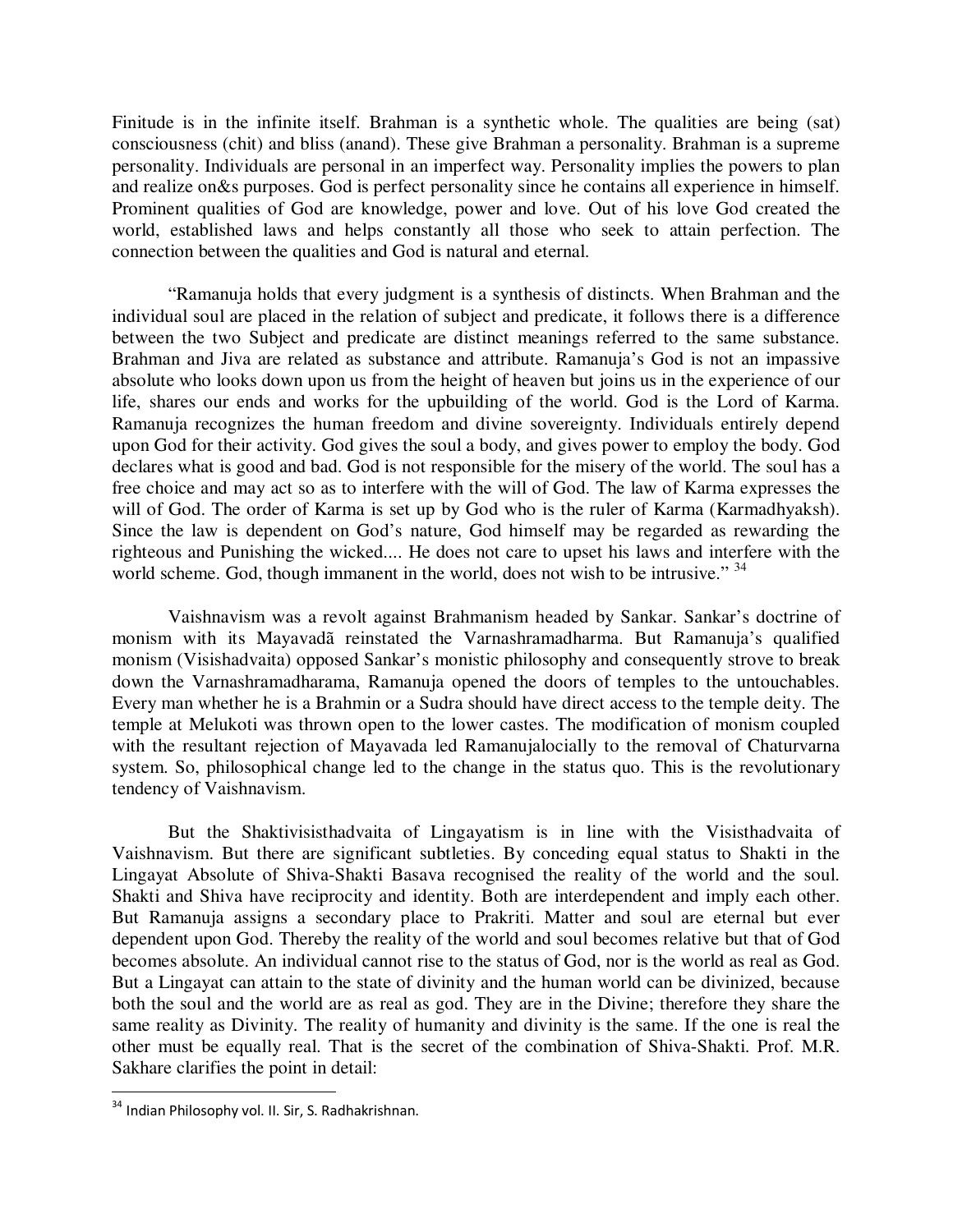"..It is clear from this Shiva and Shakti is one individual whole. The Lingayat philosophers give a special name *'Sarnarasya'* to this intimate union. *Samarasya* means essential identity and is different from 'Tadatmya' Hence Shiva is characterized and distinguished (Vishistha) by his power or capacity to work which is only a phase of his 'prakasha' in the form of 'Vimarsha'. This is Shaktivisisthadvaita- Hence 'visisthatva' does not imply any inseparable union of two or more substances, like Brahman, Jiva and Achit of the Ramanuja system or of south Indian Shaivism as maintained by Shrikanth. Visisthatva simply stresses the nature of Chit or Prakash that connotes the power to work wonders.

There is another reason why the essential identity (Samarasya) of Shiva and Shakti is stressed and termed Shaktivisistadvaita. The reason is that the Lingayat philosophers like the Kasmereans do not agree with and approve of 'Kevaladvaita' of Shankaracharya, the preacher of Mayavada, the theory of illusion. Like the Kasmere philosophers the Lingayats hold that the Lord's creation is real and no illusion. They reject Mayavada and prove that creation is the result of Shiva's wonder-working power that is capable of doing things which are impossible for any other agency to do...

"…But it may be said that the south Indian Shivadvaita is similar to the Visisthadvaita of Ramanuja But the Kashmere and Lingayat schools differ from both Ramanuja'.s and Sankar's doctrines. Maritontadarya the commentator of SiddhanthaShikhamani says that *Shakti* - *Visistha-Dvaita* is real 'Nirvisheshadvaita' rather than that of. Shankaracharya's Kevaladvaita, which he means, is not true, being defective and objectionable.

"…In this school of Kevaladvaita Brahman, the Supreme Reality, is a mere 'sundered abstraction' sitting apart from the phenomenal universe. The conception of Brahman, the phenomenal universe. The conception of Brahman, the changeless unconditioned reality (Kutastha) is tantamount to some inert principle like the Sankhya 'purusha'. 'Nirvishesha' rejects the Visisthadvaita of Ramanuja (and for that matter that of the Shrikantha school) in as much as in this school the Parabrahman has the Vishesha in the form of chit (Jiva) and achit (Jada). These two *chit* and *achit* are separate entities quite distinct from the Brahman though in intimate union with it."  $35$ 

In opposition to the Vaishnava concept of liberation after death (Videhanmukti) Lingayats hold the view of liberation in this every life (Sadehamukti). A man can achieve liberation while living in this life. In Lingayatism there are no classes of souls as in Vaishnavism. Vaishnavism is other-worldly in outlook in that liberated souls reside with God in Vaikuntha. Lingayatism is quite opposed to this tendency. Lingayatism is much interested in solving the problems of this world. In fact it strives to make this world a heavenly and happy place. Its socio-ethics and economics revolutionised the then existing social order. In Vaishnavism God is the Lord of Karma. Individuals entirely depend upon God for their activity. The law of Karma expresses the will of God. But in the Lingayat religion the doctrine of Karma has no place. The Lingayat way is quite different from the Hindu orthodox way of Jnana, Bhakti and Karma. It is beyond the traditional paths. It is not a Bhakti cult movement as is Vaishnavism; nor is it a Jnanamarga as is Shankar's Vedanta; nor does it advocate the doctrine of Karma as does a

<sup>&</sup>lt;sup>35</sup> History and philosophy of Lingayat Religion: Prof. MR Sakhire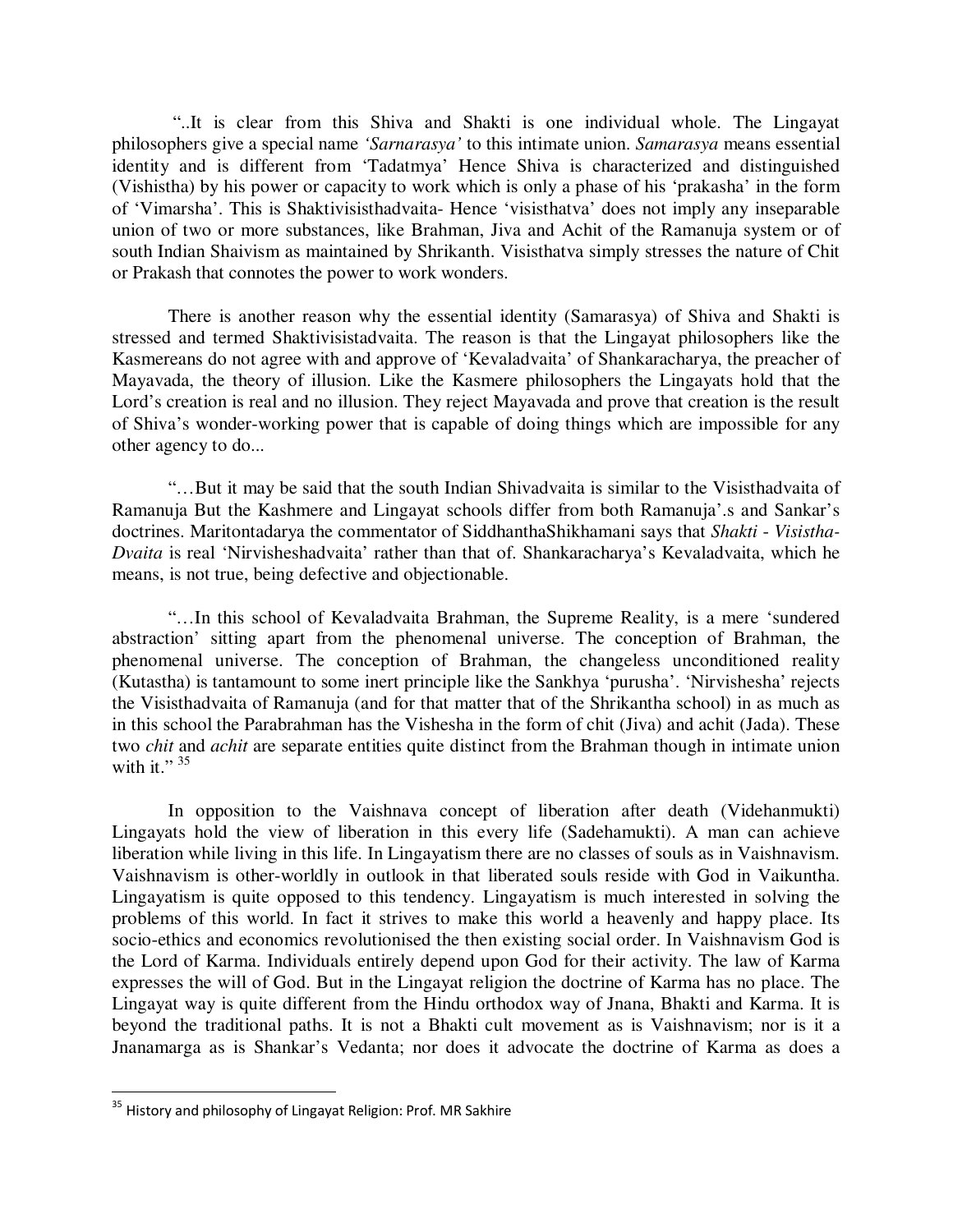*Mimansaka.* It is an independent marga which is not circumscribed by traditionalism. It is a Shatsthalamarga- six staged path. A Lingayat Sharana, Shiddhararna, opines:

> *If I regard myself as a body, I become a Karmakani (A door of Karma); If I offer my services to God, them I will be a Bhaktikandi (a devotee); And if I regard myself as a witness to all Karmas, then I will be a Jnanakandi (a man of knowledge). But show me that universal Almighty who is beyond the trikanda (Karma, Bhakti and Jnana), my lord Kapilasiddha Mallikaijuna.*

Further Lingayat Sharanas were lovers of freedom. They were free thinkers. They hold that a Sharana surpasses the ways of dualism (dva.ita), monism (advaita), dualistic monism, etc.

> *I am not a monist (advaiti) who is free from the pride of conscioushess that he is himself that perfect blissful Parabrahman; Nor am I a dualist (dvaiti) who is involved in the mess of seeking after truth keeping the dualistic basis. Your Sharanas alone know the impregnable universal God who has liquidated both dvaita and advaita, my Lord Kapilasiddha Mallikarjuna.*

> Though he has *no bodily from, yet he has some form; conversely though he has a bodily form, yet he is formless. He is not a dualist (dvaiti) because he has removed from his mind the duality of master and servant. Nor is he a monist (advaiti) as he has done away with the mental disease of 'I am not that' 'who am I?' and 'I am he' (Naham, Koham and Sohain). Freed from all this infatuation, your Sharana, Channabasava, is in that great Divinity, Siddhasomalinga*.

*A Sharana is not a dualist because he does not take to the path of a Kriyavant. He is not a monist since he does not go the way of a Jnani who holds the view of liberation through Jnana. He does not hanker after heaven (swarga) as the advocates of Bhakti cult do, because he wants to make this world a heaven, he seeks the means of realization in Kudala channasangayya*.

Lastly, Vaishnavism accepts the authority of the Veda, Smriti, Agama etc. Hence it smacks of Brahmanism and authoritarianism. It draws inspiration from the orthodox scriptures. It advocates temple- religion. The Lingayat way of abolishing the Vamashrama. Dharma is quite distinct and systematic. It did away with the Brahmin priestly class which had controlled the temple institutions. Ramanuja simply allowed the lower castes to enter temples. But he did not remove the temple heads who were exploiting the masses in the name of God. But Basava freed the people from the clutches of the temple priests by propounding a 'Lingangi' doctrine. To Basava, body itself was a temple. If according to Ramanuja the Sudras were allowed free access to the temple deity, the priests will be at an advantage, because they will be asking for gifts to the deity from the Sudras and will get more money. But Basava saw the root of the matter and uprooted it. That is why Lingayat movement is a social revolution. Lingayatism does not believe in Avataras. Thereby, authoritarianism will accrue. In this respect Vaishnavism breeds the Gita tendency.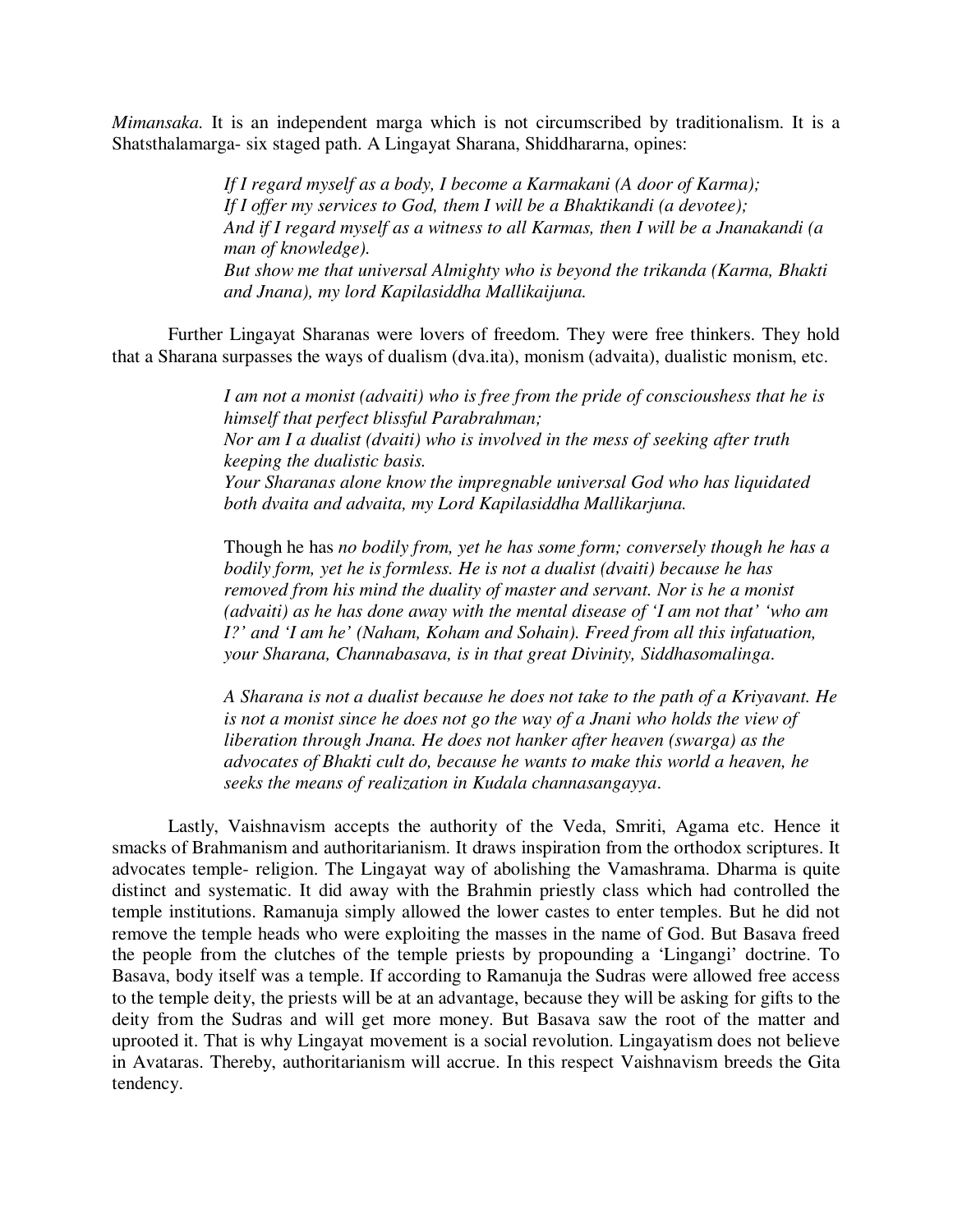#### **CHAPTER-XVIII BHAGAVAD GITA AND LINGAYATISM**

*The Lingayat way is not the way of the Veda and Shastra, nor is it the path of Gita. Note that all, these are verbose; They resort to wordy. duels. But the Sharanas Of Kudala Sanga are serious dialecticians* -Lord Basava.

There is a tendency among Kannada writers and speakers to identify *in toto* the teachings of Gita with those of the Lingayat Vachana Shastra. But Basava warns against such loose tendencies. The Brahmanic literature-Veda, Shastra, Shruti and Smriti had its own religion, philosophy, economics, sociology etc. The Lingayat Vachana Shastra had its own too. The old Conservative and reactionary order was Brahmanism, whereas progressive and forward-looking was the Lingayat Movement. So that Lingayatism contrasts itself from Gita. Certainly Gita condenses in itself the orthodox Brahmanic thought and literature in a cautious manner. Vachana Shatra too analyses carefully the then current thoughts and trends expressed in the Gita and the Shastra. The Sharanas were not interested in the wordy duels of the Brahmin Pandits. They were quite serious and sincere about the new orientation of the then existent philosophy of life. Hence Lingayat philosophy differs from the Gita view.

First, the tone of Gita itself smacks of dictatorship. Lord Krishna states that he is present everywhere; he reveals his 'Universal form' to Arjuna. In fact Gita is a dialogue between a master and a servant, where the former dictates to the latter. Krishna assures us that he will be born on earth off and on whenever the Vedic religion with its Varnashramadharma is in danger, Hence the theory of reincarnation is the dogma of Gita. And the doctrine of Karma is its accompaniment.

"Another important feature of the Gita doctrine of devotion consists in the fact that the transcendent God is not only immanent in the Universe but also present before the devotee in the form of a great deity resplendent with brightness, or in the personal form of the man- god Krishna in whom God incarnated himself. The Gita combines together different conceptions of God without feeling the necessity of reconciling the oppositions or contradictions involved in them. It does not seem to be aware of the philosophical difficulty of combining the concept of God as the , unmanifested, differenceless entity with the notion of Him as the super-person who incarnates Himself on earth in the human form and behaves in the human manner. It is not aware of the difficulty that, if all good and evil should have emanated from God, and if there be ultimately no moral responsibility, and if every thing in the world should have the same place in God, there is no reason why God should trouble to incarnate Himself as man, When there is a disturbance of the Vedic Dharma. If God, is impartial and if he is absolutely unperturbed, why should he favour the man who clings to Him and why, for his sake, over-rule the world order of events and in his favour suspend the law of Karma? It is only by constant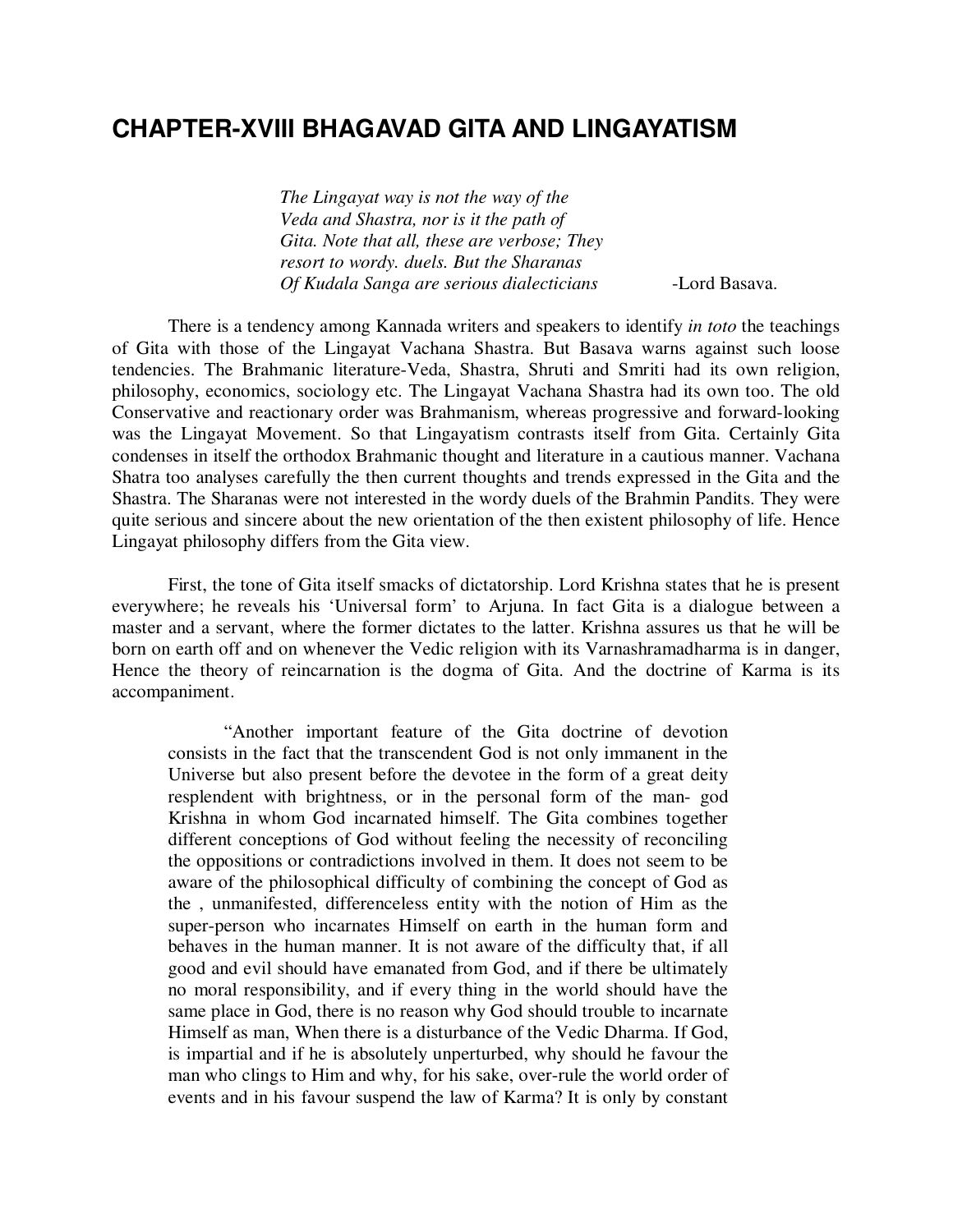endeavors and practice that one can cut asunder the bonds of Karma. Why should it be so easy for even a wicked man who clings to God to release himself from the bonds of attachment and Karma, without any effort on his part? Again the Gita does not attempt to reconcile the disparate parts which constitute the complex super- personality of God. How are the unmanifested or the *Avyakta* part as Braman, the Avyakta part of the cosmic substratum of the universe, the prakriti part as the producer of the gunas, and the *prakriti* part as the Jivas or individual selves, to be combined and melted together to form a complex personality? If the un-manifested nature is the ultimate abode of God, how can God as a person who cannot be regarded as a manifestation of this ultimate reality, be considered to be transcendent? How can there be a relation between God as a person and his diverse nature as the cosmic universe, jiva the Gunas" 36

Secondly, the Gita bases its social structure on the old Vedic Varnashramadharma. Krishna takes pride in re-installing it. In fact he says: 'I have created the four-fold caste system on the merit and capacity is final. On the merit and capacity of an individual' God Shri Krishna, the supermen, created the caste system. His authority is final. God imposes the system upon the people. God's motive may be good. But the right of the individual's choice of a profession or occupation is exercised by a superman namely God. Hence the doctrine leads to divine dictatorship. The initiative of the individual is annulled thereby. Since society is divided by divinity, the system becomes compartmental. Consequently, the castes at the helm of the State and Society begin to oppress the lower castes. Brahmins think it their divine duty to exact more money and land in the form of gifts to the temple deity from the lower caste people, because God has ordered them to do so. Similarly Kshatriyas begin to tax and tyrannize the people, because the Almighty has ordained them to do so. They think that they are kings by divine right. Slaves will remain slaves and masters will remain masters throughout their lives. As a result the caste system becomes hereditary, which curbs the development of individuality and society. Such social philosophy kills the soul of a nation. The nation becomes backward and barbarous. The development of art, science, literature etc. will be hampered. In short the progress of a nation is hindered.

Again, the caste duties will conflict with common duties (Sadharna dharmas) like nonviolence, truth-fulness, forgiveness, self-control etc. The common duty of a man is not to kill or do harm to any one. But the caste duty of a Kshatriya is to kill a person in the battle. Which duty should be pursued? True to the Vedic tradition Gita gives preference to the caste duty. So the caste system over-rules the common duty. According to the Gita view the caste system is superior to common rational ethics. Consequently, the Kantian categorical imperatives like 'Duty for duty's sake', 'Speak, the truth even though the heavens fall' and 'Good will shines like ajewel by its own light'; and Mahatma Gandhi's maxims like 'Do or die' are corollories of the Gita caste morality.

"Gita adopts the caste system based on characteristic qualities and specific duties. But there are common duties (Sadharana dharmas) forgiveness, self-control, truthfulness, devotion to Vedic Gods, purity etc Krishna persuades Arjuna to kill and fight with his kinsmen, though non-

 $36$  History of Indian Philosophy vol II: Dr. Dasagupta, M.A. Ph.D.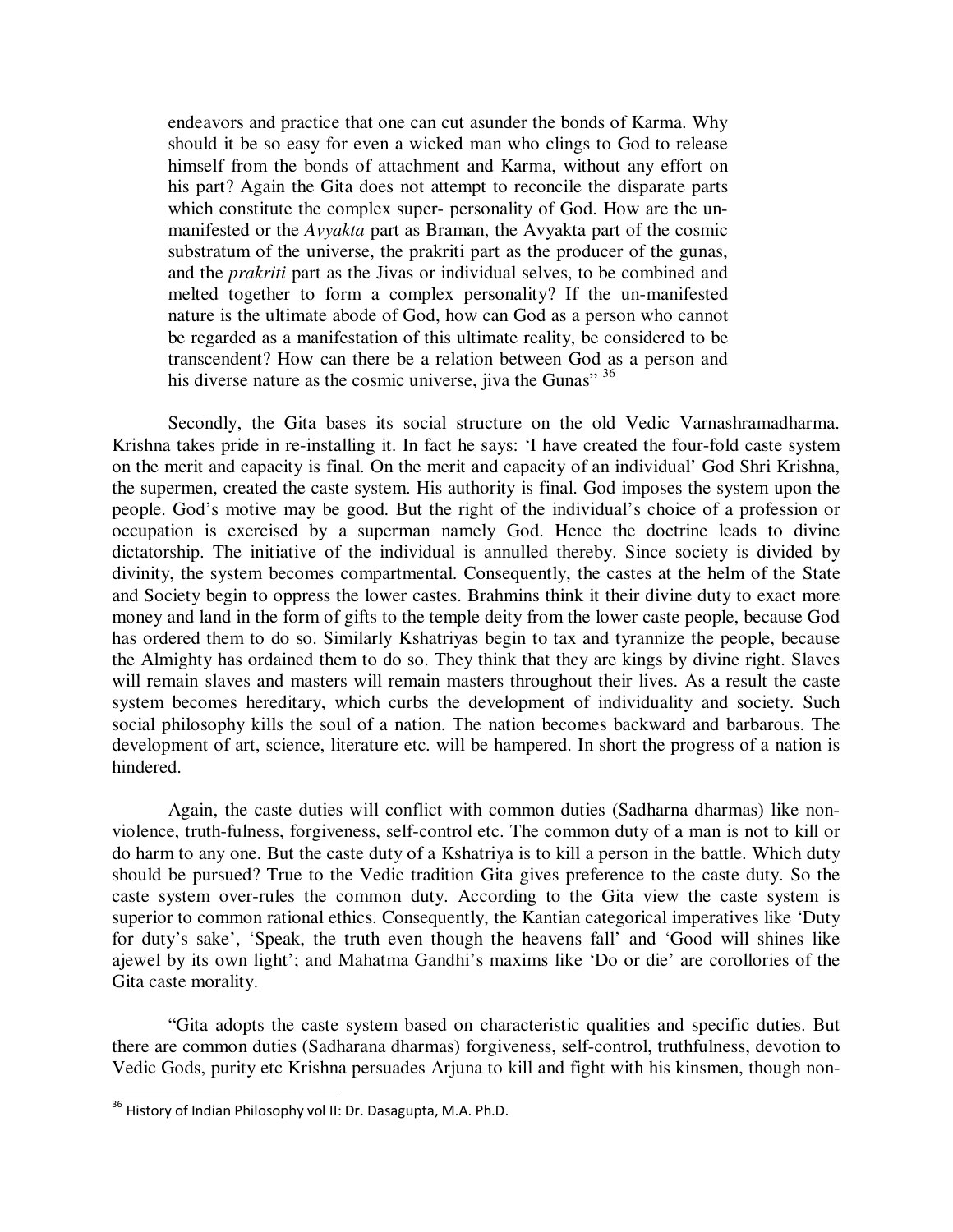injury to animals is one of the common duties.... The fundamental teaching of Gita is to follow caste duties without any motive of self-interest or the gratification of sense-desires. The other general duties of sacrifice, 'tapas' and gifts are also to be practiced by all. But if caste duties come into conflict with the special duties of non-injury (ahimsa), then the caste duties are to be followed in preference A Sudra should not think of studying Veda or doing sacrifice. Thus though non- injury is one of specific virtues enjoined by Gita, yet when a Kshatriya kills enemies in the fight, that fight is itself to be regarded as virtuous and there is for Kshatriya no sin in the killing of his enemies."  $37$ 

Gita teaches that one should do one's duty irrespective of its fruit. One should not expect the fruit of labour. Duty should be done for duty's sake. One should develop the spirit of *tyaga*  renunciation non-attachment to the fruit of action. A Sudra should not expect remuneration in return for his labour. Thereby the masses will be tightly held in chain socially and economically. The upper classes will have freedom to exploit the masses in various ways. Since God Krishna has propounded this doctrine, all must obey willy-nilly. The upperciass will get the divine right of ruling the people socially and economically in the name of Almighty. This is the socioeconomics of Gita.

Further, Krishna urges Arjuna to fight: 'If you conquer you will get Kingdom; if you die you will attain Heaven.' Here Krishna talks about the fruit of action. Logically Krishna means to express that Arjuna should fight in anticipation of getting kingdom or heaven. This statement contradicts the above doctrine of non-attachment to the fruit of duty. Such contradictions are found in the Gita. Gita preaches otherworldliness. A Kshatriya will go to heaven if he dies fighting in the battle. Lastly, the Gita does not consistenly co-ordinate the stages of devotion, duty and knowledge (Bhakti, Karma and Jnana). While dealing with Karma, the Gita delineates it to the exclusion of Bhakti and Jnana. When extolling Bhakti, the Gita exalts it above Karma and Jnana. So that relations among Bhakti, Jnana and Karma are not explained at all. It is from the point of view of mystic consciousness that the Gita seems to reconcile the apparently philosophically irreconcilable elements. The Gita was probably written at a time when philosophical views were not definitely crystallised into hard and fast systems of thought. Gita is therefore not a properly schemed system of philosophy.

But in Lingayatism we have altogether a different picture. Firstly the motive of the Lingayat Movement is democratic. It is a social revolution. By exploding the Varanashrama Dharma it paves the way to the Indian reformation. It does not set up the theory of reincarnation and rebirth. Hence it is not a religion of Avataras and Puranas. It does not advocate the superman theory of Gita. By conceding to the individual his right of freedom, the Lingayat Movement becomes democratic. The contradictions in the Gita about the relation between man and superman, nature and God do not arise in the Lingayat philosophy. The problem of evil and inequality is removed by the abolition of the Varanashrama-dharma which was respeonsible for the untold miseries and agonies in society. Hence the Lingayat conception of God is free from the taint of evil and inequality. By removing the Brahmanic priest-craft Basava made direct access to Divinity. Humanity was face to face with Divinity. The background of Lingayatism was humanism- to free man from the shackles of social and religious slavery. Basava did not compartmentalize society into castes and creeds as did Krishna. Regarding the choice of

 $37$  History of Indian Philosophy Vol. II. Dr. Dasagupta, M.A. ph.D.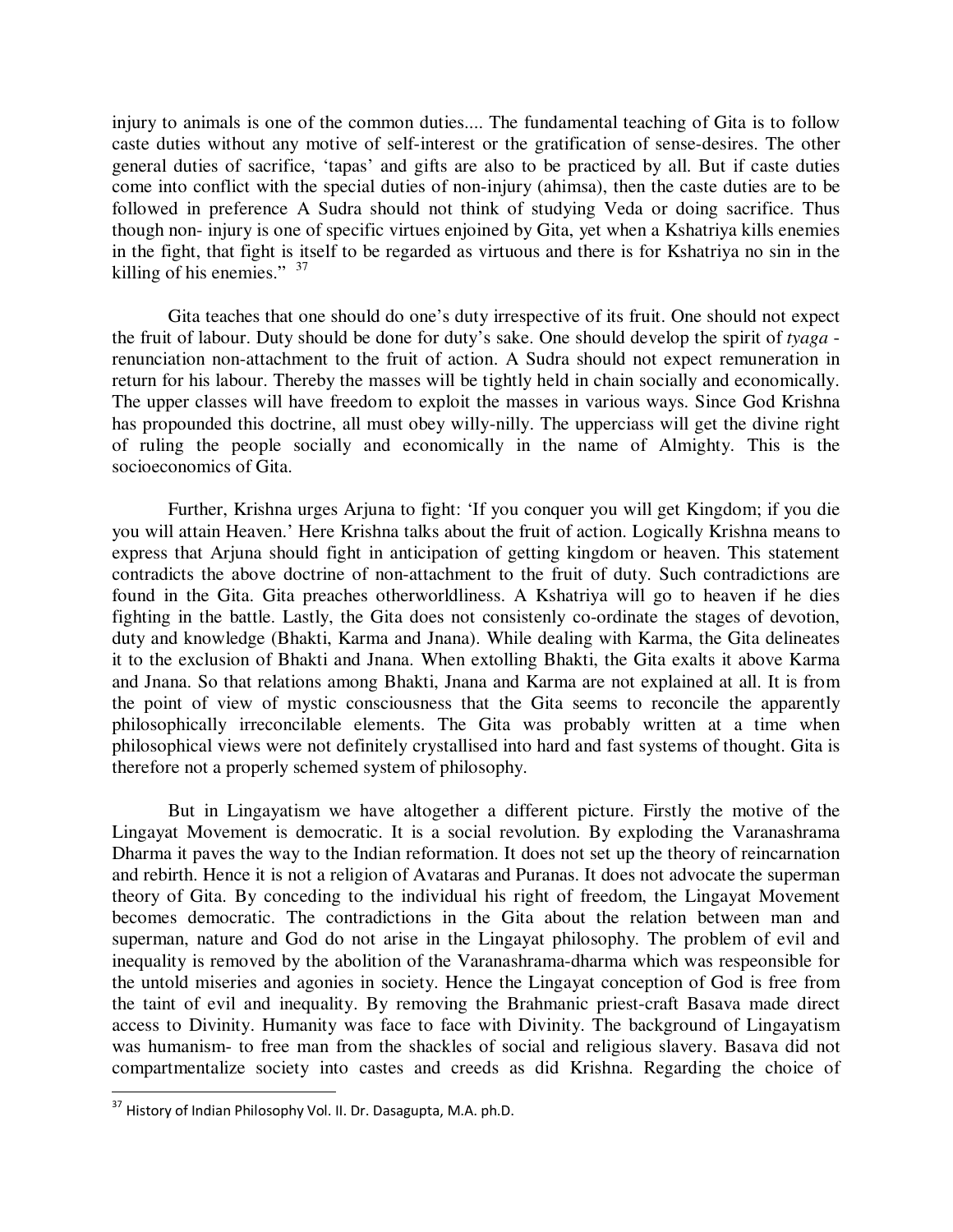profession or occupations Basava gave initiative to the individual but not to the supreme deity. Hence Lingayatism goes to the root of man. Any man is free to pursue any profession he likes. He is free to change it if it is not suitable to him. Basava clarifies the point.

> *A man becomes a blacksmith by heating iron; he becomes a washer man by washing clothes; he becomes in Brahmin by reading Vedas Are there people who are born of an ear in the world? Therefore, Lord Kudala Sangam, he is a man of religion who knows The Linga.*

According to Basava, there is only one caste of Lingayats-those who are devoted to Linga or God. This is the humanistic background of the Lingayat religion. The humanity which regards the body as the temple of Divinity is a *Lingangi* community.

When the caste system itself is thrown overboard then there does not arise any conlict between caste duties and common duties. Keeping in mind the ideal of human good, a Lingayat is free to carve his own career. The question of non-attachment to the fruit of duty does not arise in the Lingayat society. The right for the fruit of labour is recognized in the Lingayat socioeconomics. All must work; idlers are punished. A man should earn just enough for his maintenance. So when the right of the individual for the minimum maintenance is conceded, the question about the expectation of the fruit of labour naturally falls through. When the exploiting class of Brahmin priests was exploded, then the national wealth would be equitably distributed among the exploited mass of devotees. A Sharana explains:

> *Mind should be pure and clear in doing good, holy deeds. We should do our daily work which fetches fixed wages. If we hanker after wealth and gold discarding the fixed wages, our service will be destructive. But my seryice to you is quite sincere, O Chandeswar Linga.*

The Lingayat religion is not other-worldly. It does not posit the existence of heaven and hell. On the other hand it is worldly in the sense that it attempts to make a heaven of this mortal existence- to reform humanity through divinity. Further the relation between Karma, Bhakti and Jnana is clarified in the Lingayat Shatsthala Shastra. (Vide chapter on Ethics of Lingayatism). Sociologically Lingayatism supersedes the Vedic *Chaturvarna* dharma i.e the fourfold caste system; whereas metaphysically it surpasses the Vedic *Trikanda-Marga,* Karma, Bhakti and Jnana. On the other hand, it sets up the *Shatsthala-marga* for the attainment of *Lingasainarashya.* Shiddharama, a Lingayat Sharana, clarifies the issue in the following Vachana:

> *If I regard myself as a body, I become a Karmakandi, (a door of Karma); if I offer my services to God, then I will be a Bhaktikandi (a devotee); and I regard myself as a witness to all Karmas, then I will be called a Jnanakandi (a man of knowledge). But show me that universal Almighty who is beyond the Trikanda (Karma, Bhakti and Jnana), my Lord Kapilasiddha Mallikarjuna.*

Finally, with its zeal for reform the Lingayat movement ushers in an era of reformation, thus paving the way to the twentieth century democracy. It is a *viarnedia* between Mediaevalism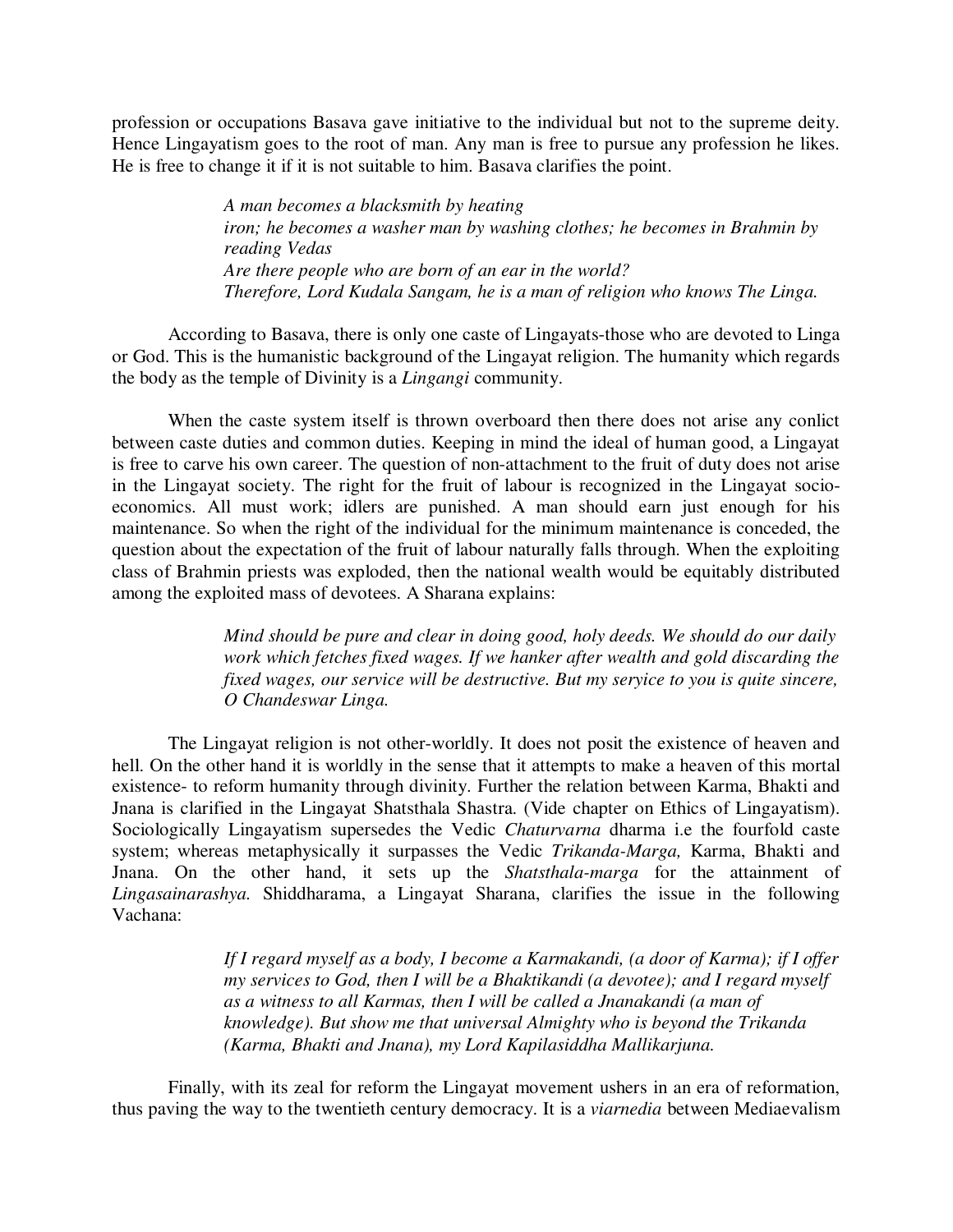and Modernism- an important milestone leading to the philosophic humanism of the present century. This tendency is markedly absent in the much praised and boasted book of Bhagavad-Gita.

"The verse near the beginning wherein Arjuna is exhorted to fight in order to avoid (at any rate) disgrace (11.34) is, on the face of it, opposed to those later ones (II. 47 etc) in which we find inculcated the disinterested performance of one's duty. Though this may be called hypercriticism, I mention is as a likely objection. There are also many verses in the Gita (VI. 13) 'by looking at the tip of one's nose', prescribing mere physical exercises and laying down dietetic rules, which seem to have no bearing on spiritual life as such or (at least) to carry no particular significance spiritually. Lastly, it should not be surprising if verses 47 and 48 of ch. XVIII were used in defence of hereditary (Sahaja) Criminals like Thuggee"  $38$ 

Pandit Takateerth Laxman Shastri Joshi, an eminent Indian philosopher, and author of'Encyclopadic of Religion' (*Sarvadharina Kosha in Marathi)* diagnose the ancient Indian society in his article. 'Verdict on Nationalism:

"Sociologically, the Hindu societies never encouraged even within itself any sense of inter-dependence, unity or cohesion. On the other hand, isolationism, a rigorous subQrdination of lower castes to higher castes, mutual contempt, rituals that bred hatred and suspicion-all these was wholly tolerated. Never in history was India one united nation before the British intervened. The Indian social life contains more of the elements that foster an acute sense of cultural and religious difference than of those that make for cohesion. Not only the ideas about the other world, or the religious rituals, but whole categories of social behavior separate the Hindu from the Muslim The difference between the Sprishyad and the Asprishya is not merely a matter' of touchability or un-touchability; it is the difference between classes who played the role of agelong oppressors and those doomed to the depths of social degradation for centuries past. Untouchability is not the cause of this social degradation; it is the symptom of a deep-seated social disease. Even the social relations between the Marathas and the Brahmins do not symbolise fraternity. They conceal a sense of isolation and subordination. Hinduism is not conducive to social unity. It makes for isolation subordination, conflict and discord.

"The past of Hinduism is darkened by this cruel subjugation and hopeless conflict. The unjust social differences are never forgotten and the urge for humaneness is never even voiced. The Vedas spell decisively and irrevocably undiluted slavery for the Shudras and the Dashyas, totally three-fourth of the Hindu Society. Manu, Yajnyavalkya and other Smritis, which are the Hindu Codes of law, glorify shameless injustice as the real justice. The Brahmins are exempted from capital punishment, while the non-Brahmins can never hope for exemption, however weighty the considerations. The Gita carries forward the basic principles set forth in the Vedas and Smritis and it is from this Gita that our Tilakas and Gandhis draw their inspiration."<sup>39</sup>

<sup>&</sup>lt;sup>38</sup> Ramarajya: S.D. Nadakarni

<sup>39</sup> Independent India: Vol. VIII, No 48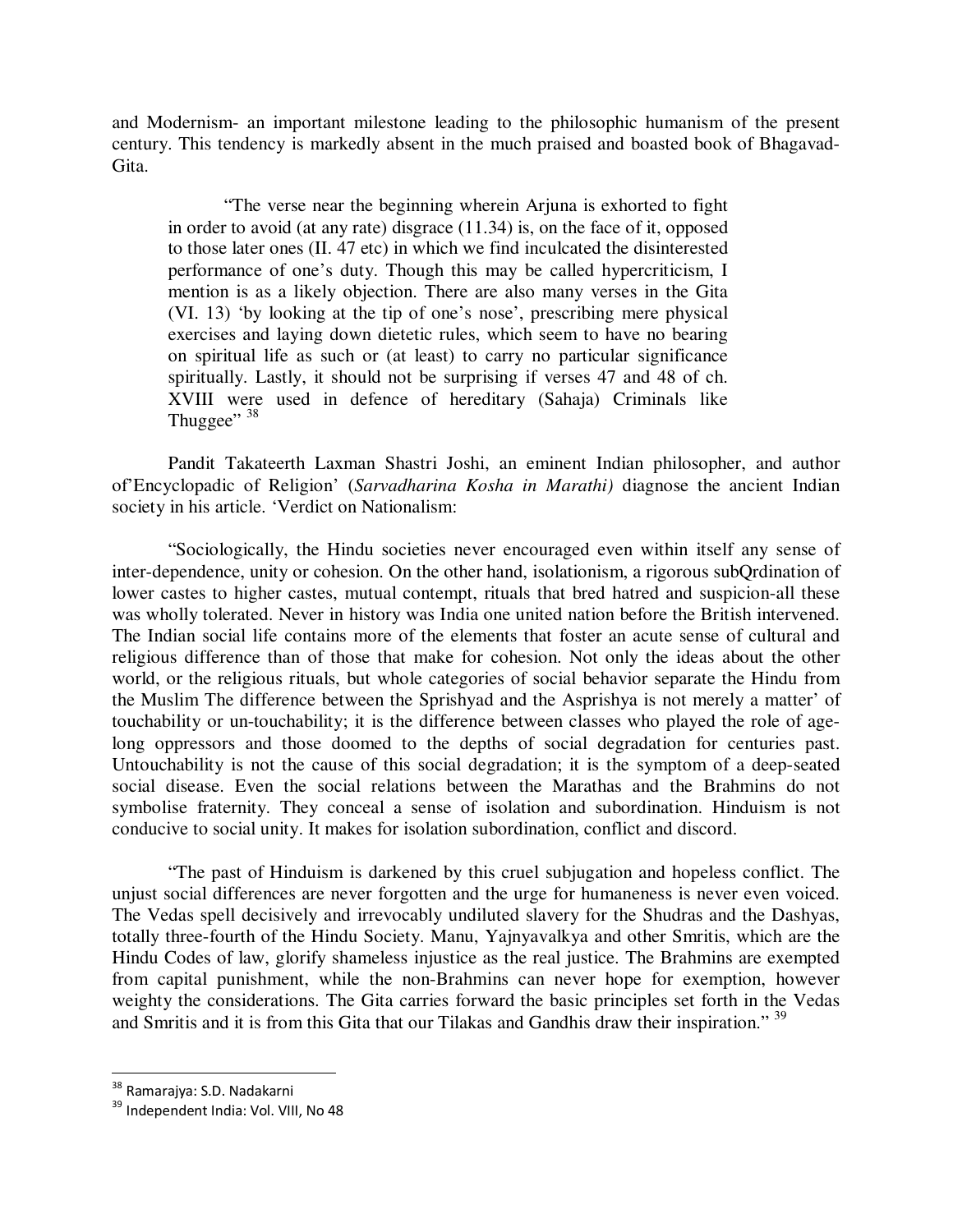Lord Basava concludes the controversy in his Vachana:

*Are the advocates of the Veda and Shastra great? Are the mentally diseased and diceived apostles of Gita superior? All those 'great'men resort to Vedic rituals. But let us follow the way by which the Sharanas Of our Kudalasanganias have achieved learning, Knowledge, religion, philosophy and morality.*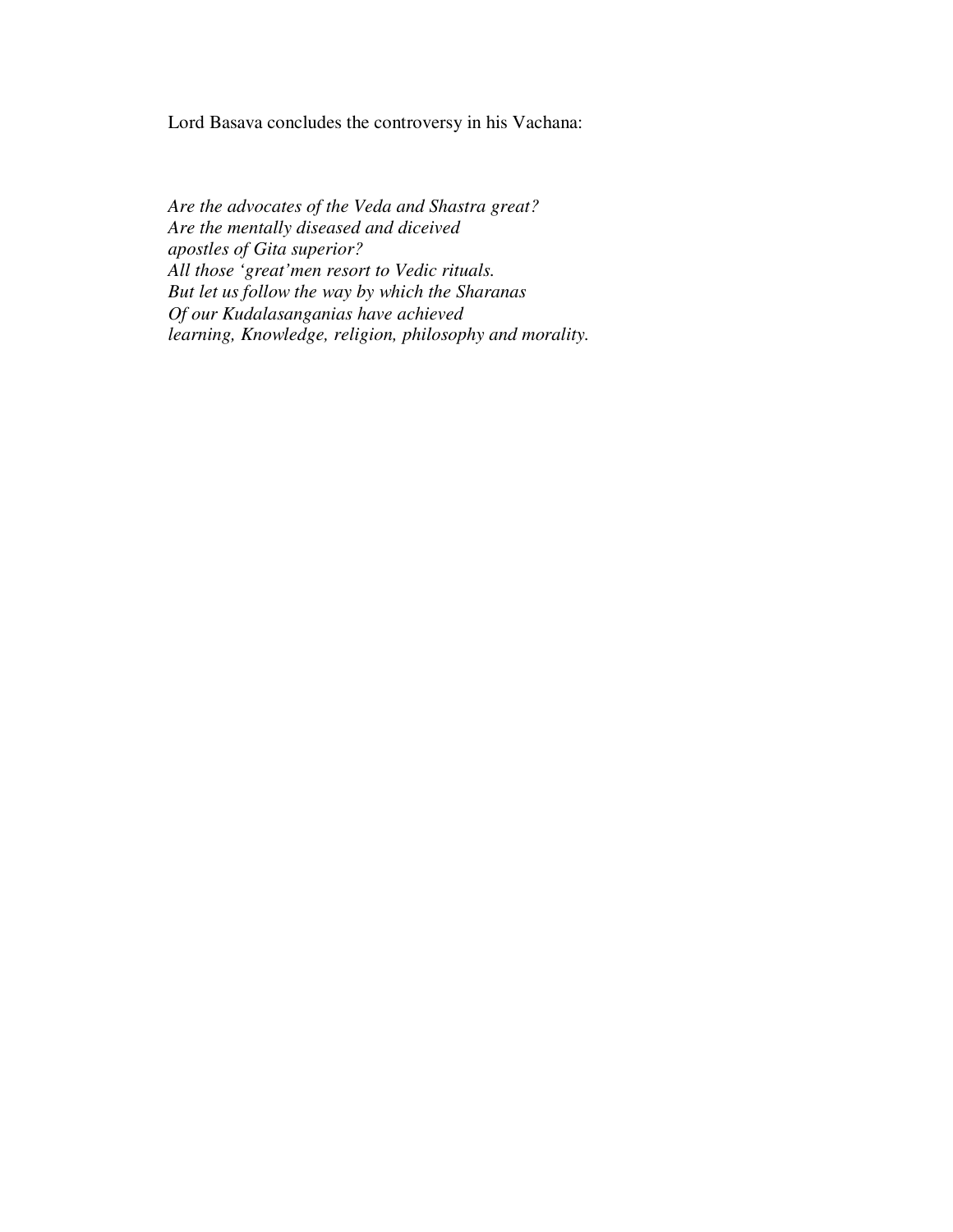# **CHAPTER-XIX ISLAM AND LINGAYATISM**

Islam, the Religion of Peace, was not the creation of Mohammad any more than other religions were of those to whom their origins are respectively attributed. No religion is the creation of any single individual, nor does it appear all of a sudden, revealed to this or that seer as it is always claimed. Is lam, like any other religion, was the product of conditions of the time, and the surroundings in which it flourished.

The severe monotheism of Mohammad not only echoed the yearning for unity on the part of a people torn asunder by internecine feuds; it was also destined to find a ready response from the neighboring nations, tormented by the intolerance of the Catholic Church. The religious life of the people of Persia, Mesopotamia, Syria, Palestine and Egypt had been hopelessly confused by the conflicts of Magian Mysticism, Jewish Conserva-tism and Christian bigotry. Rigid rites and rituals had taken the place of religion; hypocritical ceremonies had driven away devotion; dogmatic theology had prosecuted faith; and God had disappeared in a confusing crowd of angels, saints and apostles. The stringent cry of the new religion -'There is but one God' softened by great toleration, subject to this fundamental creed, was enthusiastically hailed by the distressed multitudes searching for the secure anchor of a simple faith in the stormy sea of social disintegration, intellectual bankruptcy and spiritual chaos. The historic cry was raised by the caravan traders of Arabia who had stood outside the ruinous conflict of arms and beliefs had prospered economically, and progressed in spirit, while their older and more civilized neighbors had stagnated, decayed and disintegrated. The propagation of the stern belief in the oneness of God prepared the ground for the rise of a military State which unified all the social functions religious, civil, judicial and administrative. The Unitarianism of the Saracens laid the foundation of a new social order which rose magnificently out of the ruins of the antique civilization. Such creed was sure to attract the attention of the multitudes barbarously persecuted for religious heterodoxy. The new faith allowed freedom of conscience to all who placed themselves under its protection. Islam rose as a protection against religious persecution and refuge for the oppressed.

The accommodating nature, cosmopolitan spirit, democratic policy and the monotheistic creed of Islam were the creation of the geographical position of the land of its birth. Surrounded with countries oppressed by native despotism or devastated by foreign invasions, Arabia maintained her freedom. The persecuted sects from Egypt and Persia as well as from Christiandom fled to the free and hospitable desert where they could profess what they thought, and practise what they professed.

Gnosticism and Manichaeism-those hybrids of oriental mystic cults-Greed metaphysics and Christian Gospel all throve luxuriantly on the sandy soil of free Arabia. Finally Catholic orthodoxy drove to the same smelting pot of Arabian hospitality the Nestorian, Jacobite and Eutycian heretics who preferred the simplicity of the Gospel to the idolatry of the orthodox Church. The freedom of exile brought the representatives of those diverse faiths into closer contact enabling them to see what was common to them all. In the calm atmosphere of toleration, their heterodoxy disappeared, fire of proselytism died out, and the common essence of the teachings of the learned guest was imparted to the hospitable Beduin. In short, the barbarians of the desert inherited the best the religions of antiquity had to offer, namely, the faith in the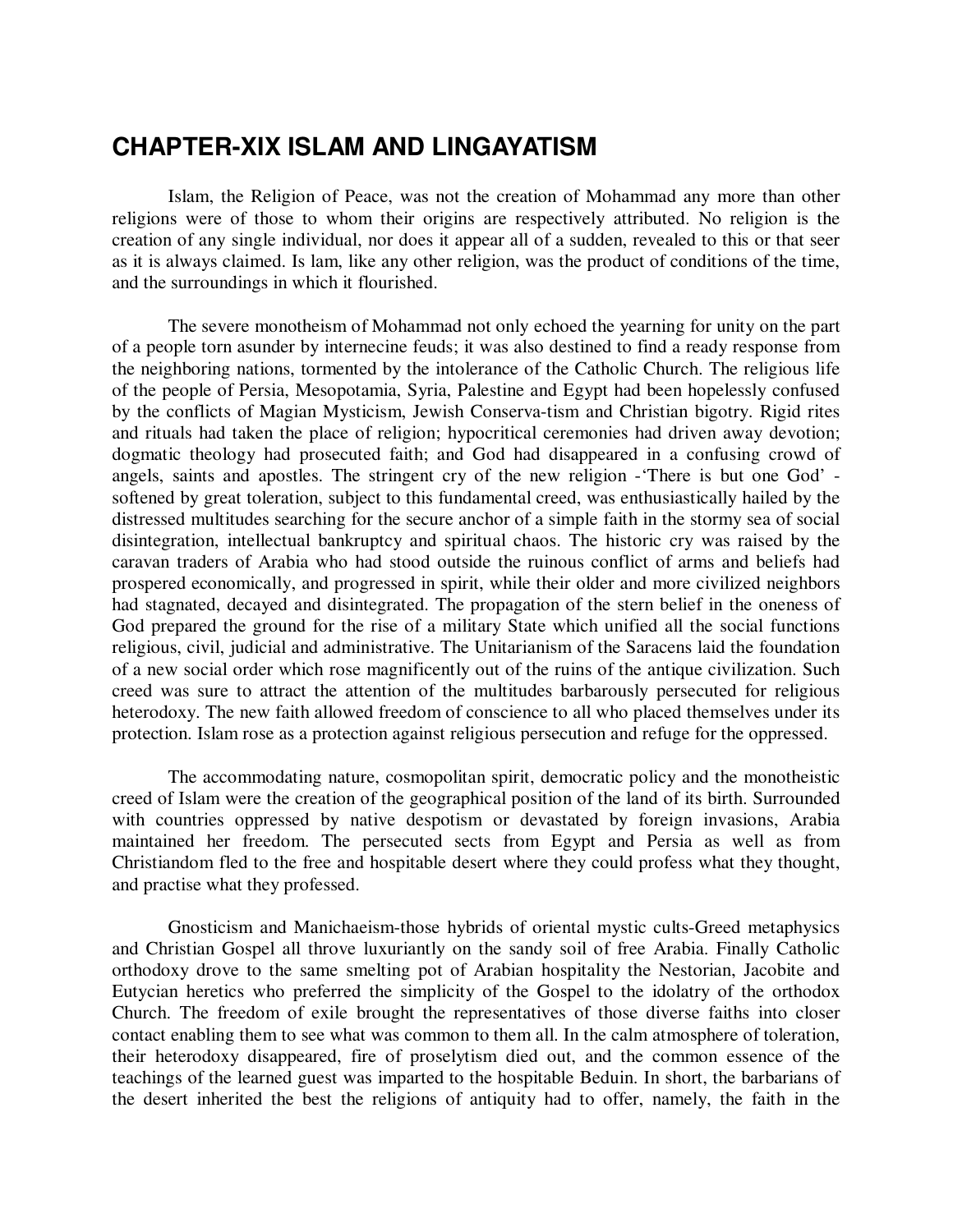existence of one supreme God who is exalted above all the powers of heaven and earth, but who had revealed himself to the mankind from time to time through his Prophets. Here is the essence of Islam crystallised in the spiritual consciousness of the Arabian people before Mohammad appeared with the mission of building a new religion on its basis. The spirit of Islam was not invented by the genius of Mohammad; nor was it revealed to him. It was a heritage of history conferred on the Arabian nation. The greatness of Mohammad was his ablility to recognize the value of the heritage and make his countrymen conscious of it.

Having conceived the ideal of national unity, Mohammad realised that it could not be made acceptable to the warring Arabian tribes unless it were backed up with a supernatural sanction. People enjoying the bliss of ignorance and thinking in terms of preconceived notions, could not be convinced with any other argument the will of minor Gods could be over-whelmed by the will of a great and powerful God. The protection against the wrath of the former should be found in the mercy of the latter. The belief in the absolute sway of one supreme God can alone encourage people to revolt against the tyranny of a whole host of tribal deities. If the supreme God was not there, he had to be invented. That was the chain of Mohammad's thoughts.

Monotheism, however, is a highly subversive theory. While being itself the highest form of religion, it strikes at the root of religious mode of thought, Placing God above and beyond the world, it opens up the possibility of doing without Him altogether, Islam as the most rigorous monotheistic religion closed the chapter of human history dominated by the religious mode of thought, and by its very nature was open to unorthodox interpretations, which eventually liquidated the religious mode of thought and laid down the foundation of modern rationalism.<sup>40</sup>

"We may compare the working of monotheism to a mighty lake which gathers the floods of science together, until they suddenly begin to break through the dam... The third of great monotheistic religions Mohammadanism, is more favorable to materialism. This, the youngest of them was also the first to develop, in connection with the brilliant out-burst of Arabian civilization, a free philosophical spirit, which exercised a powerful influence primarily upon the Jews in the middle ages and so indirectly upon the Christians of the west." <sup>41</sup>

The Ideal of Islam was a brotherhood of the whole of humanity, binding man to man and nation to nation. The doctrine that each man will be judged by his works was a decided advance on the early doctrines that the gods should be propitiated by sacrifice, by mere belief in the efficacy of a sacrifice, either animal, human, or divine. His salvation depended upon his labors, on his acts and thoughts, Islam heralded liberty of conscience for all. Let there be no violence in religion. It is yours to preach' says the Prophet. It put an end forever to the doctrine that there was one standard of morals for the individuals and another for the nation or state. The State and the individual should be judged by the same measuring-rod.

Lastly Mr. J. Parkison in his article 'Muhummad A Social Reformer' deals with the economic and Political aspects of Islam:

 $^{40}$  Preceding paragraphs are extracts from Historical Role of Islam" M.N. Roy. The author is indebted to Roy.

<sup>41</sup> The History of Materialism; Vol. I.F.A. Lange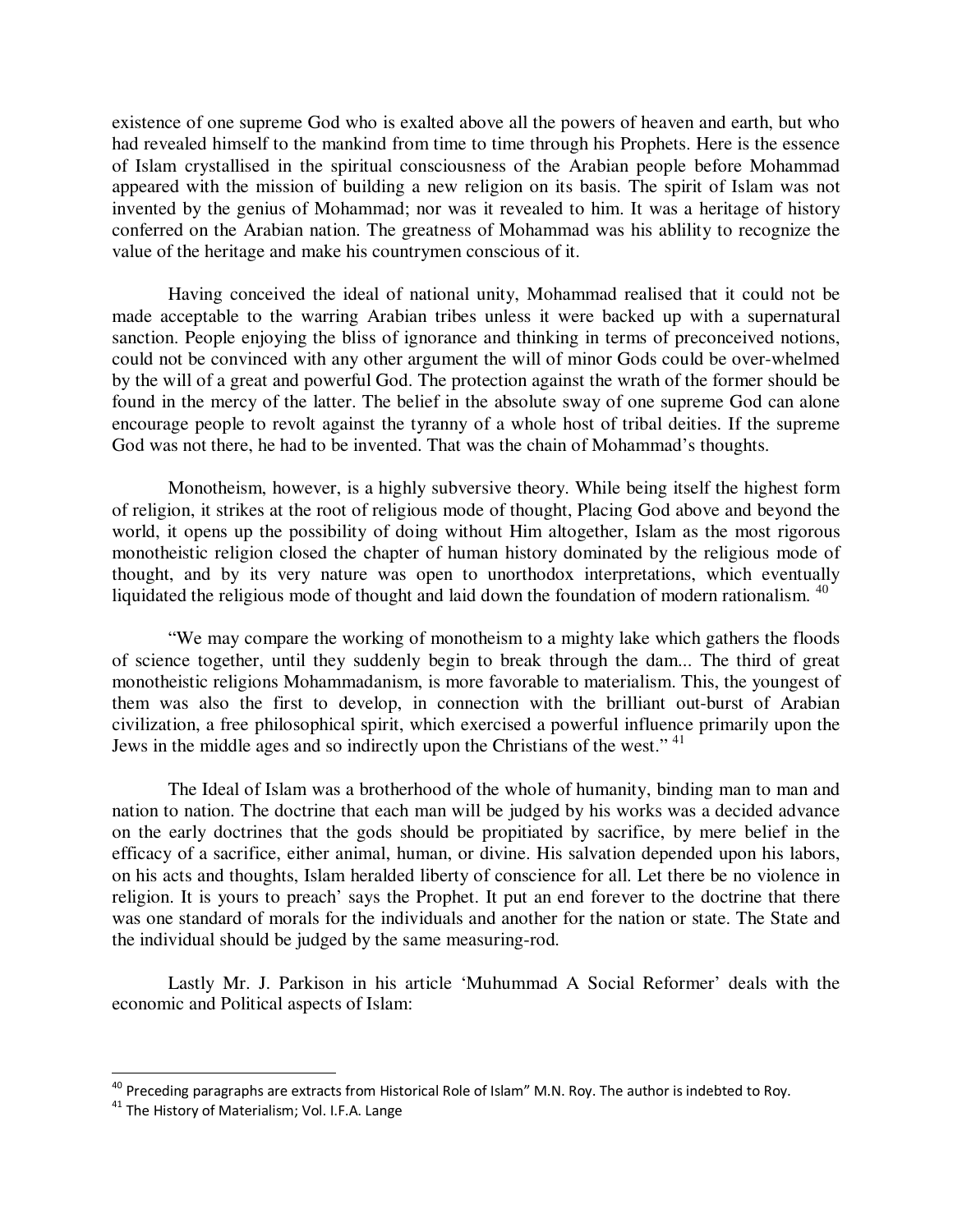'Two aspects of the Prophet's teaching ought to appeal to every modern socialist. The first is forbidding 'Usury'. The hoarding up of the money so as to lay it out at interest and live on it without labour was interdicted. Every Mulslim must work for his own sustenance. Such a law made for the more equal distribution of wealth. It saved the many from becoming paupers and the few millionaires. The Khallifa Umar so far recognized this teaching of his master that he refused to keep a surplus in the state treasury and distributed what was over every Friday to the people according to their needs. The second aspect: Prophet forbade 'cornering', the creation of a monopoly in any of the foodstuffs of the people by which prices might be raised and the poorer portion suffer. The introduction of some of the laws of Islam in the British Isles at the present time would relieve the cares of many a housewife.

"The political aspect of Islam never seems to have been clearly grasped by the great mass of Europeans. Politically Islam is a Brotherhood, and therefore a Democracy. The meanest subject of a Muslim State has the same right to be heard on a question affecting the State or the religion as the ruler of the Srate himself *>* Under Islam all are equal. The prophet left no hardand-fast rule as to the title of the supreme head of a Muslim State, of as to whether that head was to be one man or a body of men. That point was in the hands of the people themselves -the *Ijirna*  or agreement of the Muslims, They could appoint a king, a Sultan, a President or a Council It was the duty of the head to safe- guard the interests of the State-internally and externally according to the laws of Islam."

Thus we find all those who hoard up wealth and don't spend it in the way God has ordained, being warned of their painful doom. But the wealth should be spent in the way of God who then rewards us. The same is implied in the following verses of the Holy Quran:

"O ye who believe, most surely many of the doctors of law and the monks eat away the property of men falsely (wantonly)" and turn them from the way of God; and (as for) those who hoard up gold and silver and spend it not in the way of God, unto them give tidings of a painful doom.

Those who spend their wealth for the cause of God and. afterwards make not reproach or injury, follow that which they have spent, their reward is with their Lord, and no fear shall come them, nors hall they grieve."<sup>42</sup>

The brief sketch shows how analogous in ideology are both Islam and Lingayatism. Both were monotheistic, pregnant with materialistic potentialities. Like Islam Lingayatism rose under the polytheistic firmament of Brahmanic Hinduism, Vedic ritualism and polytheisam, Agamic idolatry and priest-craft were rampant. Shankar's Aupanishadic monotheism had, the Vedic polytheism as its basis. It was a hybrid cult. Hence it was shaky. Basava shook the foundation of that fabric and consequently propounded a consistent monotheism. Not only were the Vedic polytheism and the Agamic idolatry condemned but the dubious monotheism of Shankar was done away with. Basava's mission as that of Mohammad was to' co-ordinate and unify the disintegrating and degenerating force of humanity purging them of their pestilence. The reactionary features of the Brahmantic religion were revealed to the people. The dangerous tendencies implied in the orthodox religions were fully exposed to the public, Buddhism, Jainism, Vaishnavism and even Shaivism had exhausted their progressive potentialities. They had outlived their utility. Hence theY Lingayat movement rose as a revolt against those religions. Freedom of conscience was the basis of the movement. The spirit of inquiry was its starting point.

<sup>&</sup>lt;sup>42</sup> The Holy Quran: 9:34 & 2:262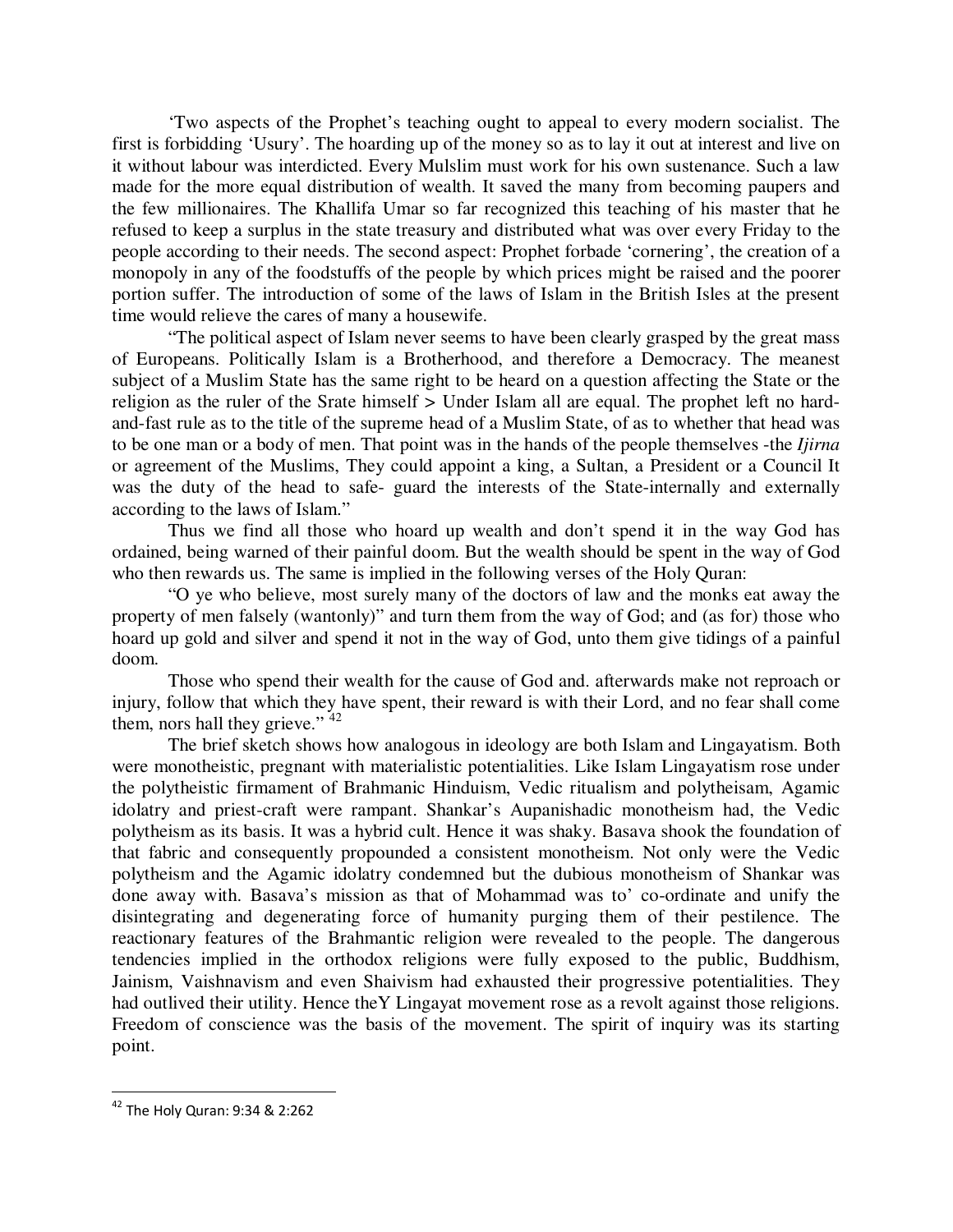But what is the distinction between Islamic monotheism and Lingayat monotheism. The monotheism of Islam is rather deistic in that it places God above and beyond the world. But the Lingayat monotheism is biased by pantheism-God pervades the whole universe God is associated with the world. Shiva and Shakti, divinity and humanity are inextricable interwoven; Immanence of the Divine is more prominent than its transcendence. Hence materialism is covert in the Lingayat monotheism, whereas in the Islamic type it is overt, as divinity is transcendental, rather than immanent. But this aspect of Islam smacks of otherworldliness. To capture the imagination of the people Mohammad gives vivid descriptions of Heaven and awe- inspiring pictures of Hell. "Heaven", he said "would be the blissful abode of the righteous, and the tortures of the Hell would be the miserable lot of sinners. In Heaven there would be fragrant gardens and vine-yards, but in Hell there would be boiling water and fires that would bum the bones to ashes." But Lingayatism renounces otherworldliness and enthuses us to make a heaven of this world. Man can make this world a happy heaven by becoming pure in thought, word and deed. But both Islam and Lingayatism cut at the root of orthodox mode of thought and hence lay the foundation of modern rationalism. The theological aspect of both begins to lose ground in the face of materialistic philosophy buttressed with the scientific back-ground. The same spirit of inquiry as had questioned the authority of old religions begins to question the authenticity and utility of these new religions when new philosophic systems come into being in response to the rapid advance of science. Consequently philosophy once religious becomes scientific. But the spirit of inquiry or the freedom of thought should be kept ever fresh and working. This is the secret of progress which leads to peace and prosperity.

There are no two opinions regarding the social, economic and political aspects of both Islam and Lingayatism. Basava, like Mohammad, had a message to give, of liberty, equality and fraternity of humanity. Indeed the Lingayat movement was a revolt against the Vamashramadharma. The economic principle of Islam is found in Lingayatism. Lingayatism insists that a man should not earn more than he needs. Hence the needs of the individual should be taken into account; each must work according to his needs. Islam preaches that if there is hoarded wealth, it should be given in charity to the poor people. But Lingayatism proceeds further and lays down that the hoarded wealth should not be given in charity; thereby beggary is encouraged. A Sharana should spend, that day, whatever he earns. The next day, he must work and eat. We must keep ourbody and mind active and agile by doing our daily work manual or mental. Hence the Lingayat Kalyan State which implies a happy State was marked by freedom from exploitation of any kind:

> *Milk may flow in streams Or spring from the back of the cow, it isn't mine, Why touch the treasure of Bijjala When I have Thy favour Oh Kudalasangama In whom there's no element of lust, Who never- hunts after gold and hates it ever And whoever leaves his bed ere it dawns, My humble bow to him, he is a Sharana. I follow him as a dog his master does, My Lord Kudalasangama. -Lord Basava.*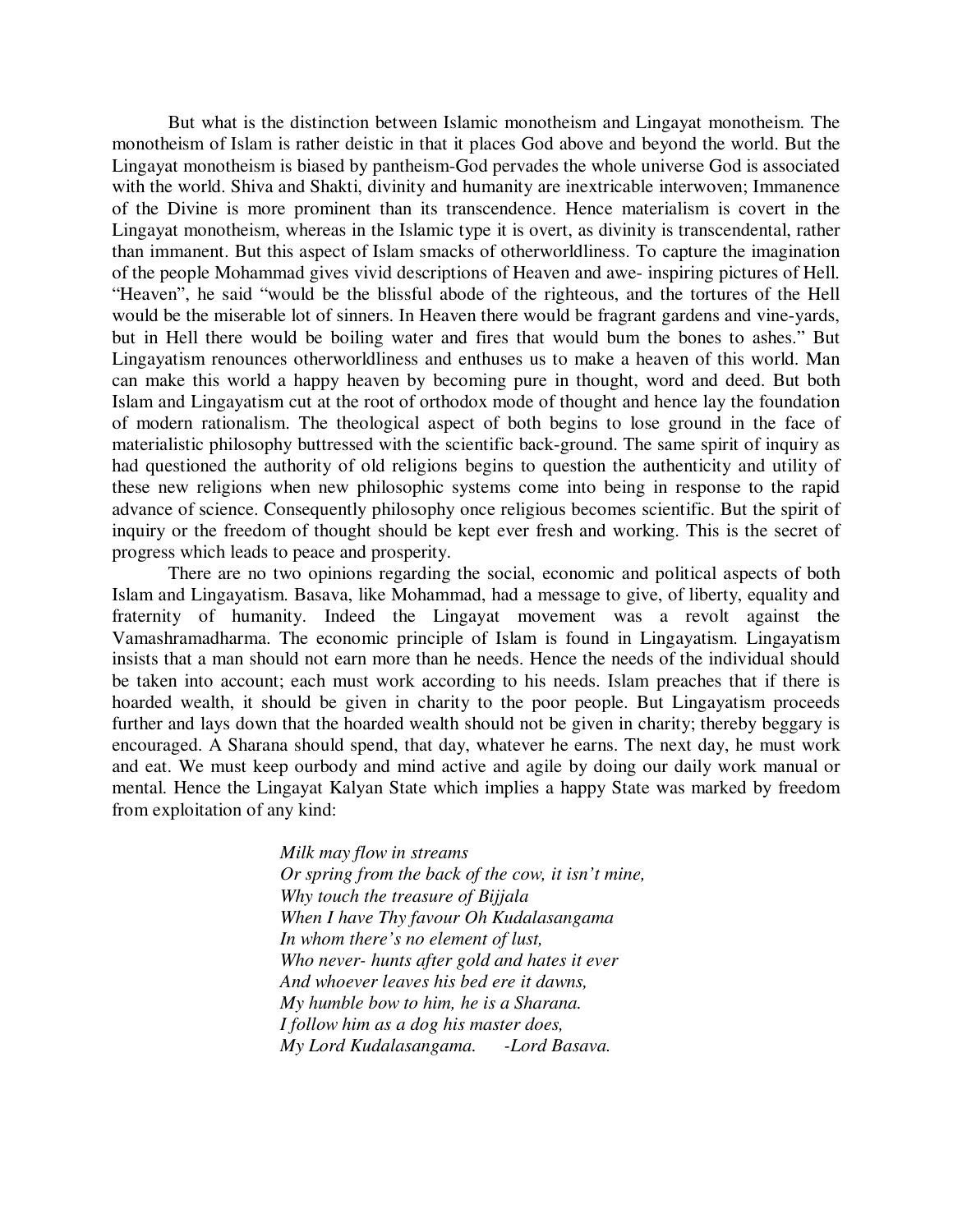## **CHAPTER-XX SIKHISM AND LINGAYATISM**

When Shivaji was celebrating the establishment of a Hindu sovereignty in Maharastra with the aid of orthodox Brahmin priests from Benares, events, of far-reaching importance were taking place in the north-west of India, where a national awakening similar to that of the Deccan was approaching fulfillment in the creation of a nation of patriots, warriors and martyrs out of the humble peasants and rude hill-tribes, who were groaning under the oppression of the Moghal rule and sinking into ignorance and lifelessness under the deadening influences of caste and idolatry. Guru Govind, the tenth from Guru Nanak, became the head of the Sikhs in 1675 and organised his followers not like Shivaji in absolute disregard of the popular aspirations, but for the preservation of those high ideals which have ever been the inspiration of India's National life and the invariable teachings of her Prophets and Saints.

It was, however, resaved for Guru Nanak to become the founder of a new order of things, a new nation free from many of the foibles and superstitions of the Hindus of those days. He taught that God should be worshipped as the One Supreme Invisible Being and that salvation lay in a life of virtue, purity and good works, and implicit faith in and surrenders to God. He denied that it was necessary to give up the ordinary life of the world in order to attain peace here and liberation hereafter, and set the example by resuming the house-holder's life after many years of renunciation, austerities, and wandering which did not lead to any real good. His teachings appealed to Hindus and Mohammadans like, and both the communities regarded him as an inspired teacher. He was followed by line of nine other Gurus of whom Guru Govind was the last. He gave the Sikhs a religious, social and political constitution which has served to hold them together as a united community ever since. As in the case of Shivaji, whom the priests succeeded in persuading that he was a special vehicle of the goddess Bhavani, so was an attempt made to impose upon Guru Govind the authority of the goddess Kali. A human sacrifice is said to have been performed with the help of Brahmins from Benares. Anyhow, it happily failed to impress the honest and fearless heart of the great leader who but for this would have dedicated his followers and kingdom to priest-craft and idolatry instead of raising them from their degradation The Guru refused to be victimized. As he said in his dying address, he preferred to attach his followers to the skirt of the immortal God, and entrusted them to Him only, and called upon every one of them, 'ever to remain under His protection and trust no one besides.'

The chief articles of faith and discipline of the Sikhs are:

1. They must believe only in the One Immortal God.

2. They must not worship idols, cemeteries, trees or spirits.

3. They must ever help the poor and proteét those who sought their protection.

4. They must have no distinction of caste or class or profession and must deem themselves members of one family.

*5.* They must practice the use of arms, must wear arms constantly must, never flee before an enemy, and must be prepared to die for the cause of truth and justice.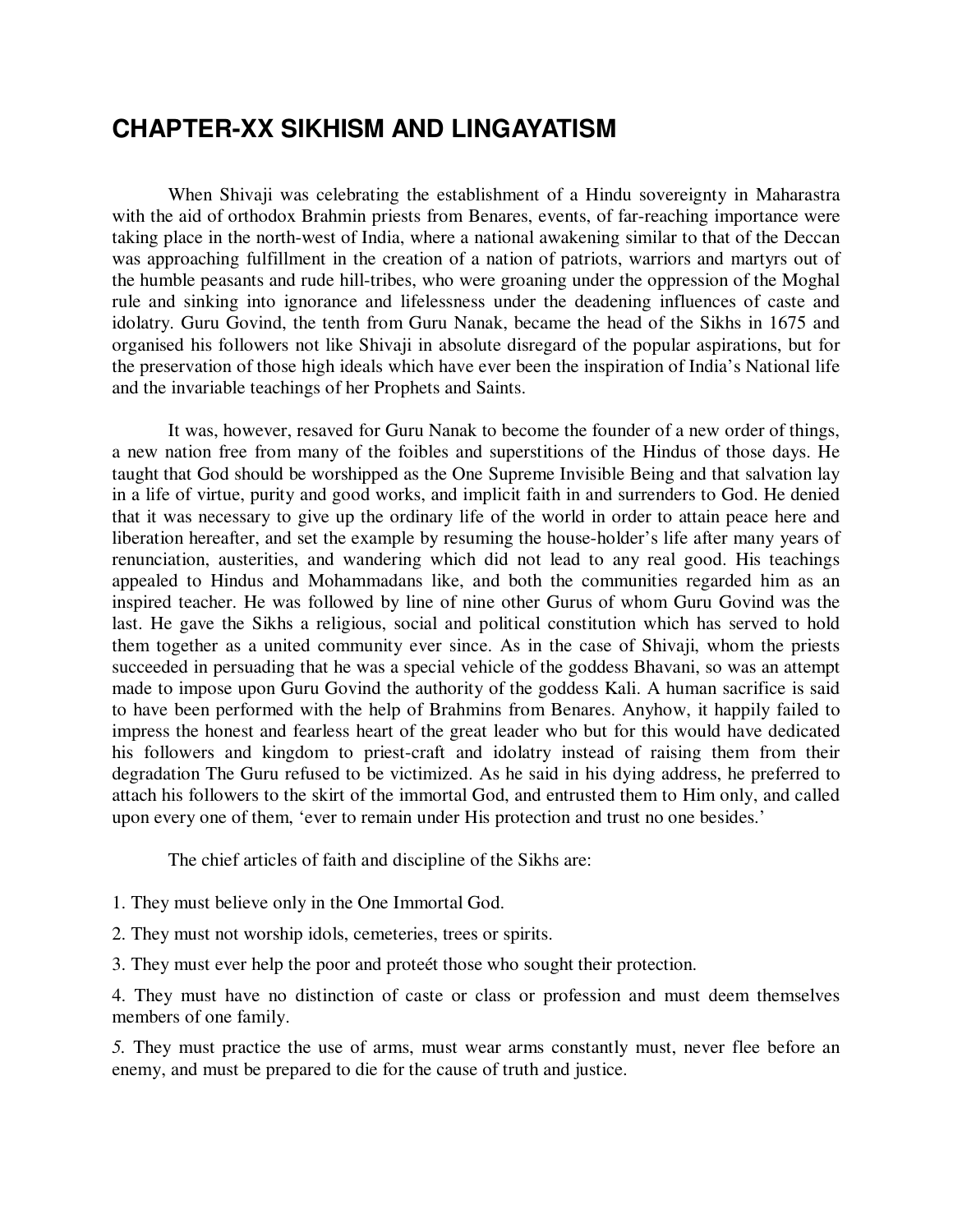6. They must lead a pure life of chastity, moderation, discipline, benevolent actions and dedication to God and the Nation.

7. The Central Committee called the Khalsa was to be the final authority in all matters.

8. The teachings of the ten Gurus embodied in the *Grantha* was to be their religious text.

9. Any five Sikhs could meet and give initiation to others and take them into the fold.

10. Women were to have all the consolations of religion which men enjoyed.

11. Every one was to live by honest labour and shun the company of idlers and wicked men.

12. As a sign of the new life they had entered, all Sikhs were to be known as Singha (lions).

 In a short time, 80,000 men became his followers and the number went on increasing. A large number of Brahmins and other twice-born Hindus deserted the Sikhfold when he insisted on the observances of these disciplines. Guru Govind welcomed the departure of the incorrigibles who clung to their own customs and castes, and in their place, admitted thousands of the humble peasants and hill tribes who were thus enabled to realise their manhood, and become the respectable citizens of the Khalsa State.<sup>43</sup>

"Govind Singh thus appealed to the eternal instincts of equality, liberty and brotherhood, broke forever the caste prejudices and received into the Khalsa people of all classes who had hitherto been debarred from bearing arms and participation in religion. The Singhs of the Khalsa felt themselves at once elevated and equal to the proud and martial Rajputs. Personal pride and strength were, infused into them, and Sikhism knitted them together into one common brotherhood, animated by a common faith, one social life and national longing. The effect of these new teachings, it is said, was immediate and profound. The Sikhs began to manifest great chivalry and courage and live in sweet social love and harmony among themselves." Wherever there was oppression or cruelty, the Sikhs were there, and with ready heart and brave arms, helped the persecuted. Among themselves, they lived like brothers, they used to feed one another, shampoo one another when tired, bathe one another, wash one another clothes, and one Sikh always met another with a smile on his face and love in his heart".<sup>44</sup>

Guru Nanak caught the spirit of the age and perceived the correct lines of regeneration and unification of the people. Guru Govind built upon the foundations so nobly laid an enduring nationality. He infused a new enthusiasm for freedom, democracy, righteousness and selfsacrifice into the minds of a vanquished people, he roused their native potentialities which lay dormant under the killing weight of Moghal despotism and the social ignominy of Hinduism. He filled their humble lives with a glorious yearning to live and die for the sake of truth, righteousness and courtesy, he restored to them their natural simplicity of beliefs and customs from the degradation and corruption which surrounded them, and kindled, an inextinguishable passion for brave deeds, all of which made the Sikhs a distinct people, a model and inspiration to the lowly and oppressed of all times, and memorable contrast to the Brahmin empire of Maharastra.

 $\overline{a}$ 

<sup>&</sup>lt;sup>43</sup> preceding paragraphs are extracts from 'Menace of Hindu Imperialism: 'Dharma Thirtha Swami. The author is much indebted to Swamiji.

<sup>44</sup> Guru Govind: G. A. Natesan & Co.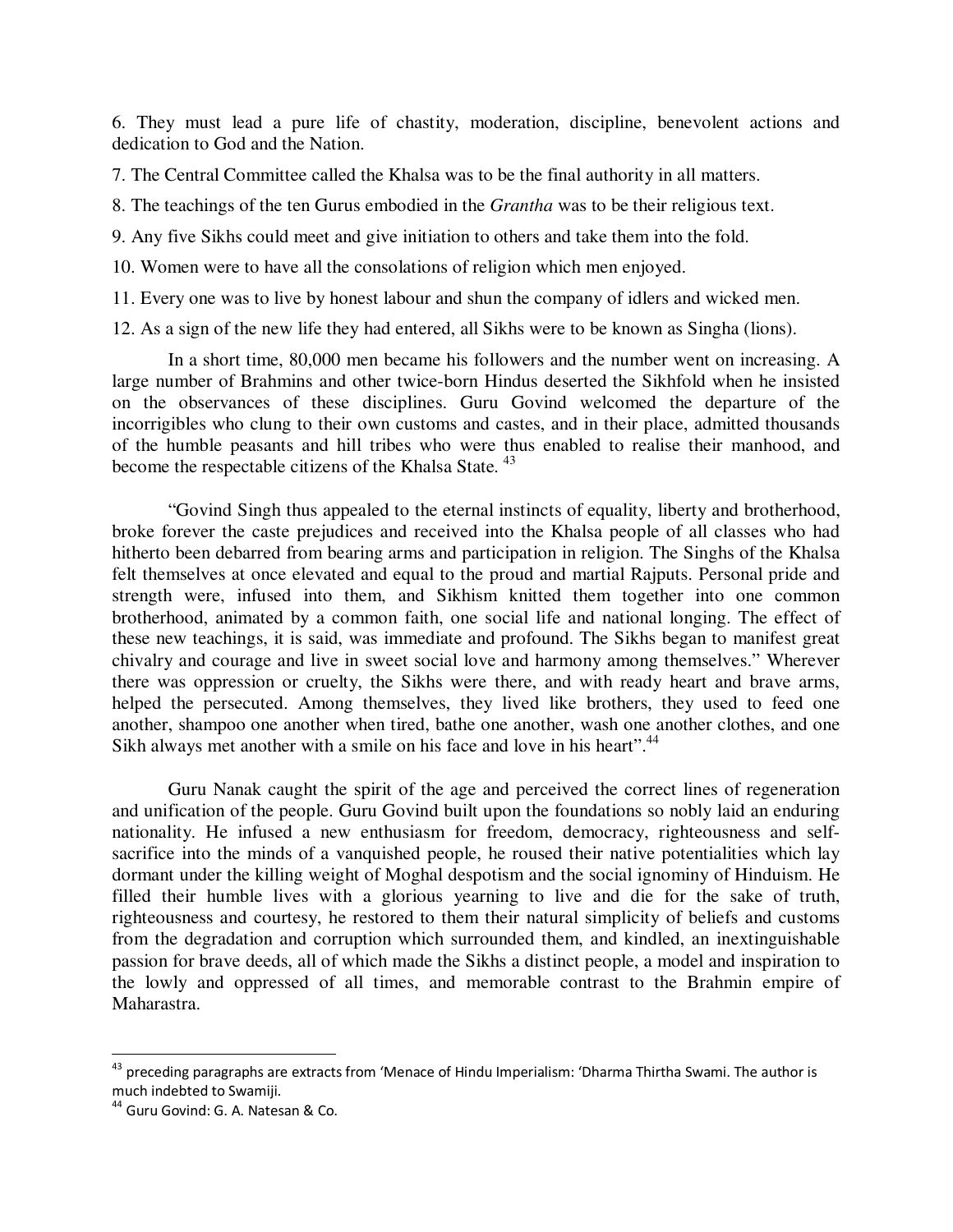Sikhism arose as a reaction to Hinduism and developed in response to Islam. Broad principles of Islam influenced Kabir and Nanak; they therefore propounded a new doctrine of Sikhism by incorporating them into it. Similarly Lingayatism appeared on the scene as a revolt against the then existing religions-Hinduism, Buddhism, Jainism and Vaishnavism. Lingayathism was as monotheistic and heroic as Sikhism; but it was more revolutionary in that it emphasized not only the physical aspect but cultural and spiritual aspects also. It was a more comprehensive movement dealing with the development of all aspects of humanity. The following are the tenets of Lingayatism:

1 God is one. Through His energy called Shakti, he creates the world; its position in philosophy is that of energy qualified monism. This energy is constant, neither increasing nor diminishing.

2. Matter is indestructible as it is created by God. So the world is real.

3. Every devotee should aim at being united with God of find *Samarasya.* 

4. All Lingayats are equal.

*5.* Devotion (Bhakti) combined with knowledge (Jnana) and right action (Sat-Karma) is the means of realising divinity.

6. Every devotee should surrender all his possessions including his body and life if need be, to God and the Sharanas. This is called *Dasoham.* 

*7.* Egotism and all other evil tendencies must be banished from the mind. Senses should not be suppressed but sublimated by channeling them to the human good.

8. Love towards God and all living beings is the basis of religion.

9. A devotee should act righteously. He should abstain from spirituous drinks *(Somarasa,)* flesh eating, harming living beings, fornication and theft. He should be pure in thought, speech and action. This is called *Sadachara.* 

10. He should ever defend truth, justice and religion. This is called *Ganachara* the Lingayat Guard-whose function is to defend the people against reactionaries. The heroic aspect of Sikhism is expressed in this Lingayat Guard.

11. He should follow a profession to maintain himself,

12. He should regard every one who wears Linga as God. Even if he be an untouchable he should be regarded as an equal because he has gone through the act of purification and has been a follower of Lingayatism. This is called *Shivachara.* 

13. He should worship Linga with a firm devotion. This is called *Lingachara* 

*Let what's due tomorrow come today, I don't fear or feel for that. A being born must one day die. Who can transgress Thy will? Lord Kudalasangina.*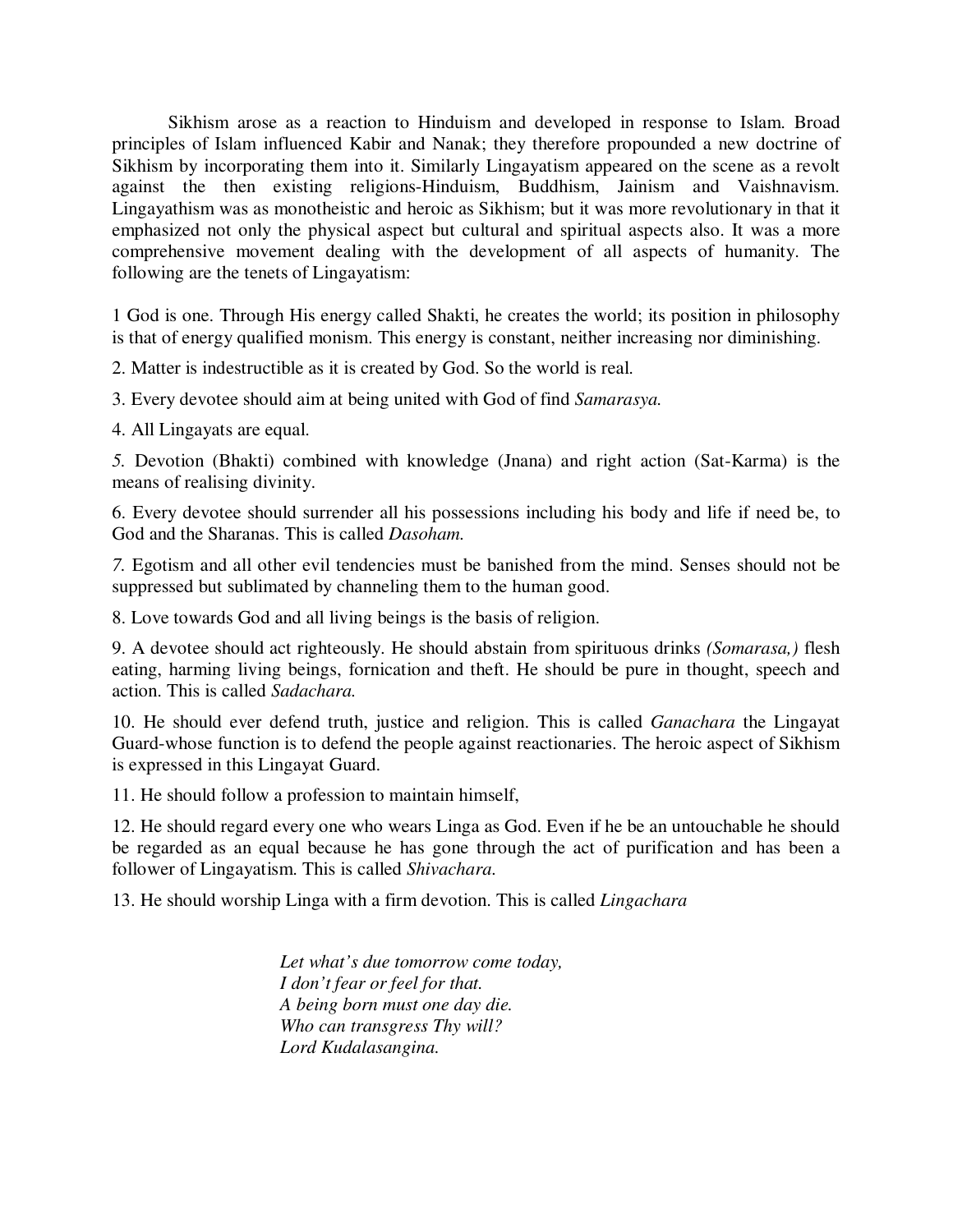*Tho' dwelling under a humble thatch, Magnanimous. Is the heart of a Sharana; Purity flows in every touch of his, And So poor so meek he is How free and independent his way Oh Kudalasangama.* 

*An elephant is afraid of the goad. Btjjala, I fear him not But my humble bow unto thee For thou or kind to animal creation, My Lord Kudalasangama.* 

*-Lord Basava.*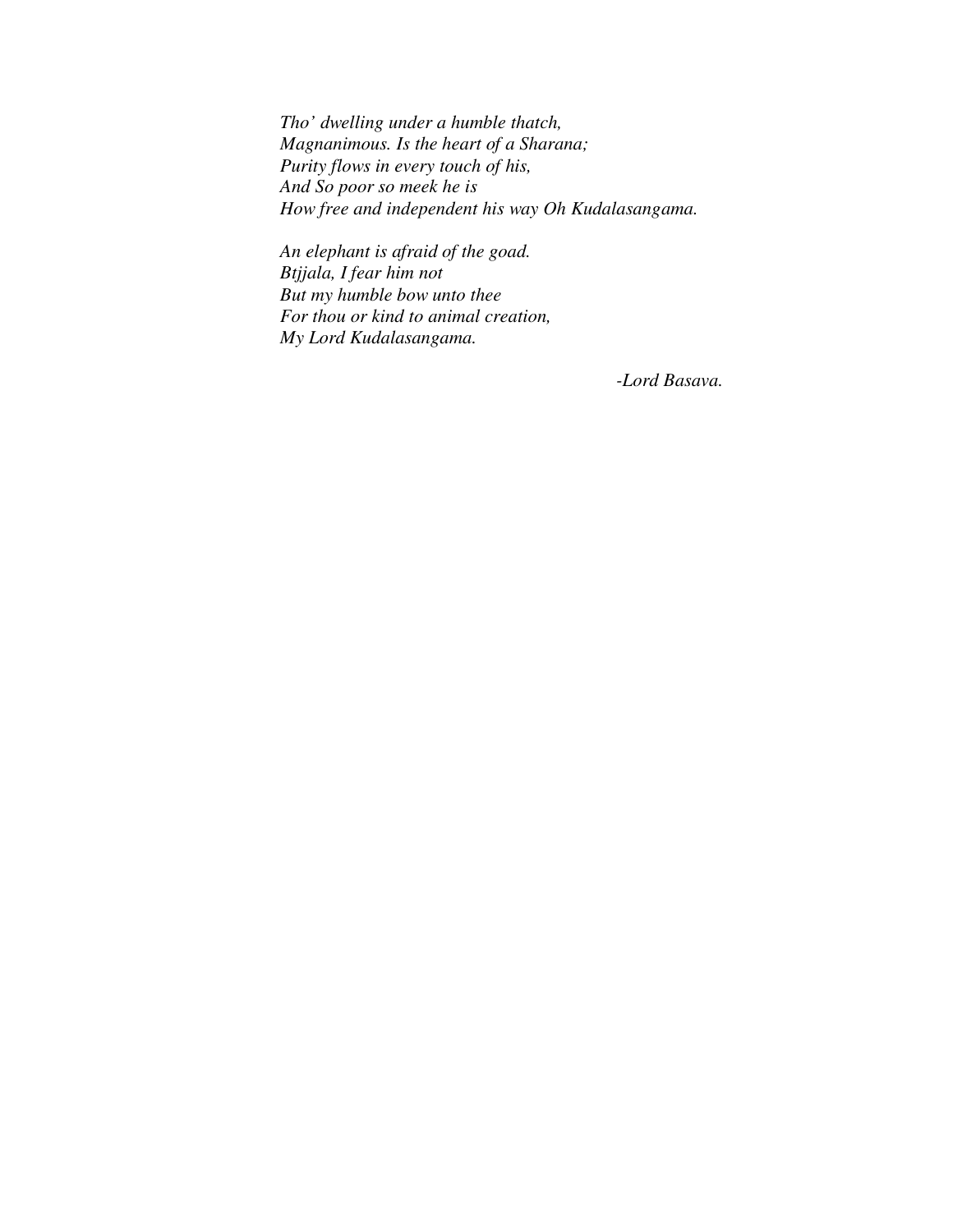#### **CHAPTER XXI CHRISTIANITY AND LINGAYATISM**

According to Mark, the public career of Jesus was swift and short. There was a period of popularity and of expectant enthusiasm on the part of the common people of Galilee, the homeprovince of Jesus and most of his apostles. This was a period of diffusive, extensive sowing of the word of the Gospel, Jesus going about all the towns and villages of Galilee and preaching with acceptance in the Jewish synagogues. But this was followed by a period of growing opposition, accredited leaders of the Jews, Scribes and Pharisees from Jerusalem, -following him about to find flaws in his teaching. They had not long to search, for Jesus' teaching was radical and revolutionary in the extreme. It went beyond the externalities of Pharisaic teaching to the heart of real religion in the conscience of the individual. He set aside man-made customs and regulations, with which the Pharisees had hedged round the Law of God, making its observance burden-some to the common man. Such were their insistence on Sabbath observance. Their laws of ceremonial cleanliness, their righteous attitude towards "the Publicans and the Sinners." Jesus swept aside these smaller matters and with unswerving spiritual insight laid stress on the weightier matters of the Law, love to God and love to fellowmen. His teaching he compared to new wine which must find new wine-skins or else will burst the old bottles. This was new teaching with authority which the guardians of the old found impala table. So we are told that they conspired with the political authority in Galilee, the government of the corrupt and crafty Herod, to get rid of him. Jesus was no more welcomed in the Jewish synagogues. So we find him preaching on mountain-tops and by the seaside to still huge crowds. But soon the province of Galilee itself became unsafe for him and he had hastily to leave its borders and travel about in the Decapolis, the Greek cities to the east of Galilee, obviously to avoid capture by Herod's minions, There in retreat and faced with rejection by his own people, Jesus rethought his message and arrived at a new conception of his mission and destiny. He came to believe that he was to be the Messiah of the Jewish people, a Messiah according to his own original conception. At this time he underwent an experience crucial like that at his baptism, an experience that revealed to him the necessity of his death. After that we read that he set his face to go to Jerusalem, there to fulfill his destiny. He passed once again through Galilee, but secretly, for he had determined to reach Jerusalem, "outside which", he said, "It is not meet that a prophet should perish,"

Jesus, then, began his public ministry in Galilee soon after the imprisonment of John the Baptist by king Herod. The burden of Jesus' early preaching was the same as that of John, viz; the immanence of the Kingdom of God and the need of repentance of a change of heart for entry therein to. It was veritably a Gospel or good news to the common people. The Kingdom of God, as we have seen, was the dream of Jewish poet and prophet as well as of the common man. Down their long and chequered career, this was the one hope that had sustained them, the hope of God visiting and redeeming His people, establishing his reign on earth. To many, the majority, it meant political sovereignty, freedom from the hated Roman yoke, the restoration of their ancient Davidic splendor. But to Jesus at this time it had mainly an ethical content. It was good tidings to the poor, healing to the diseased, and the recovering of sight to the blind, freedom to the captive. His mind had been molded by the teachings of great Jewish prophets, those stern advocates of social justice. Had not one of them, Isaiah, said that the only religious observances in which God delighted were feeding the hungry, clothing the naked and breaking of every yoke? It is significant that Jesus in one of his latest parables picturing the last judgment said that this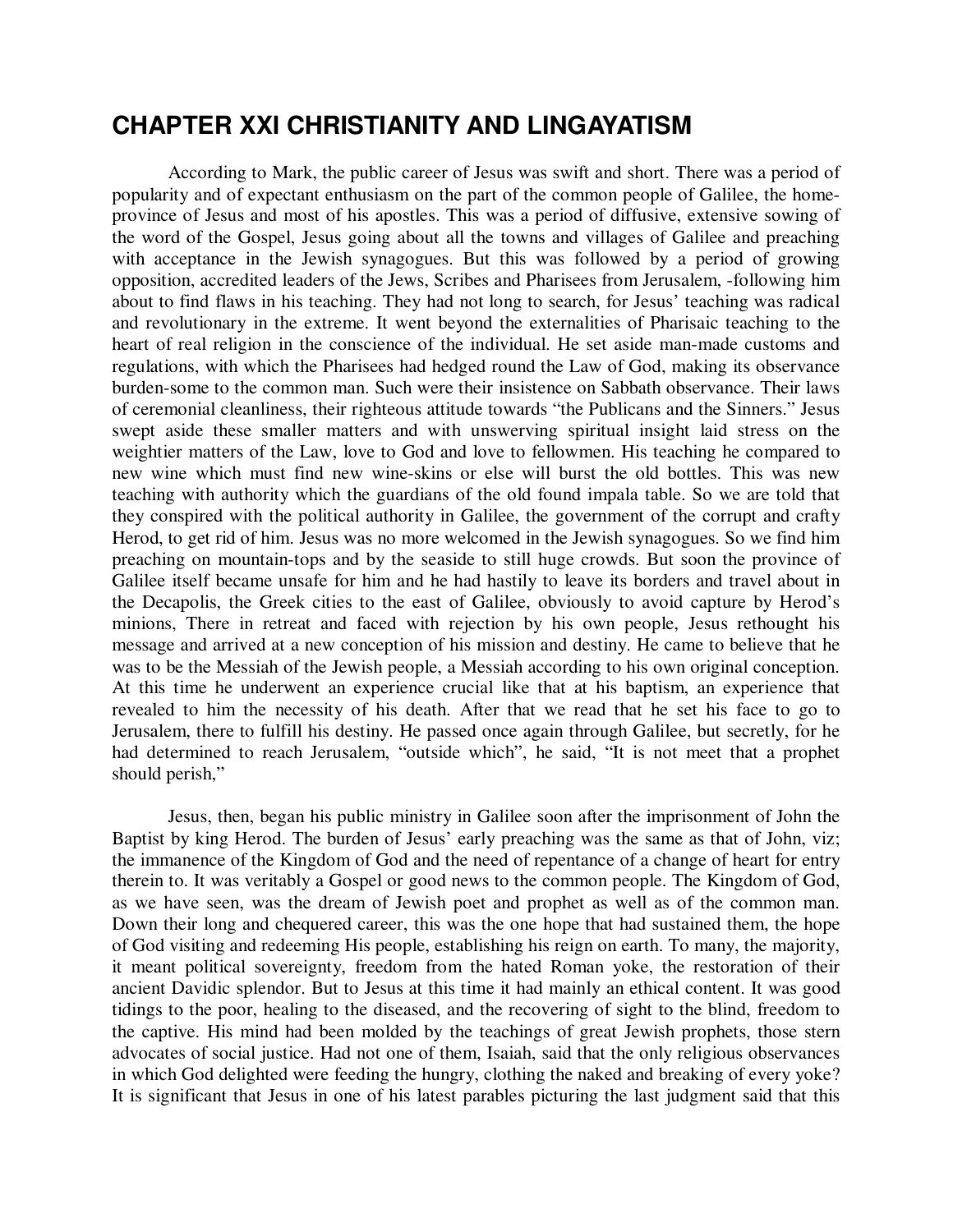Law of love, of kindliness and humanity towards fellow beings is to be its sole criterion. No wonder the common people heard him gladly.

"There were for Jesus three stages in the life of man: the unconscious life of the child, the conscious life of the man, and the new life of the member of the kingdom. In the unconscious life of the child there was spontaneity and wholeness; in the conscious life of the man there was inhibition and division; in the new life of the member of Kingdom there was spontaneity and wholeness once more. Jesus taught in the fullest sense of the word, the necessity and possibility of rebirth, not in the narrow and sectarian meaning, but with a new positive-ness. The later Christian conception of unsleeping war between the soul and the body would have been ahorrent to him, Wholeness spontaneity - these were marks of the member of the Kingdom.<sup>45</sup>

The characteristics of the members of the kingdom set forth in the Beatitudes, which St. Matthew has collected together in the fifth, sixth and seventh chapters of his gospel:

Blessed are the poor in spirit, for theirs is the 'Kingdom of Heaven.

Blessed are they that mourn: for they shall be comforted.

Blessed are the meek: for they shall inherit the earth. Blessed are they that hunger and thirst after righteousness: for they shall be filled.

Blessed are the merciful: for they shall obtain mercy, Blessed are the pure in heart: for they shall see God. Blessed are the peace-makers: for they shall be called the sons of God. Blessed are they that have been persecuted for righteousness! Sake: for theirs is the Kingdom of Heaven.

Blessed are Ye when men shall reproach you and persecute you and say all manner of evil against you falsely, for my sake. Rejoice and be exceedingly glad: for great is your reward in heaven: for so persecuted they the prophets which were before you."

These are not such moral precepts to be painfully lived up on, as the unforced. Natural, characteristics of the child of God. When Jesus says: "Whosoever smiteth thee on thy right cheek, turn to him the other also", he is describing the natural, inevitable behavior of one who has realized his son ship of the father in heaven, "who sends His rain on the just and the unjust and makes His sun rise on the evil and the good."

Faith in God, and attitude of trust towards God, is central to the teaching of Jesus. He was a Jew who had inherited ardent Jewish belief in a holy and transcendent God. Only this God became for Jesus a loving father, unfailing intimate companion. There is in his thought no belittling of God's holiness or f His morals. God who sees in secret demands the utmost purity of heart -not mere external conformity to formal codes of conduct. The old law of the Jews, the Ten Commandments, are not abrogated but deepened and made more searching. Failure, evil, proceeds from the heart, consists in evil thoughts, wrong desires, unchaste looks; and it is there that they have to be resisted and overcome. And he know that the cost of it would be great; but no one who had seen the beauty of that life of wholeness would count that cost too much. "If thine eye causes thee to stumble, cast it out; for it is better for thee to enter into the kingdom of God seemed to him a dreadful alternative. Using familiar Jewish allegory, most probably believing in it too, he pictured the faith of those who miss the goal of life as eternal damnation. But the emphasis in his teaching is mainly on the joy of achieving the worth while life and utter

<sup>&</sup>lt;sup>45</sup> Life of Jesus: M. Murry.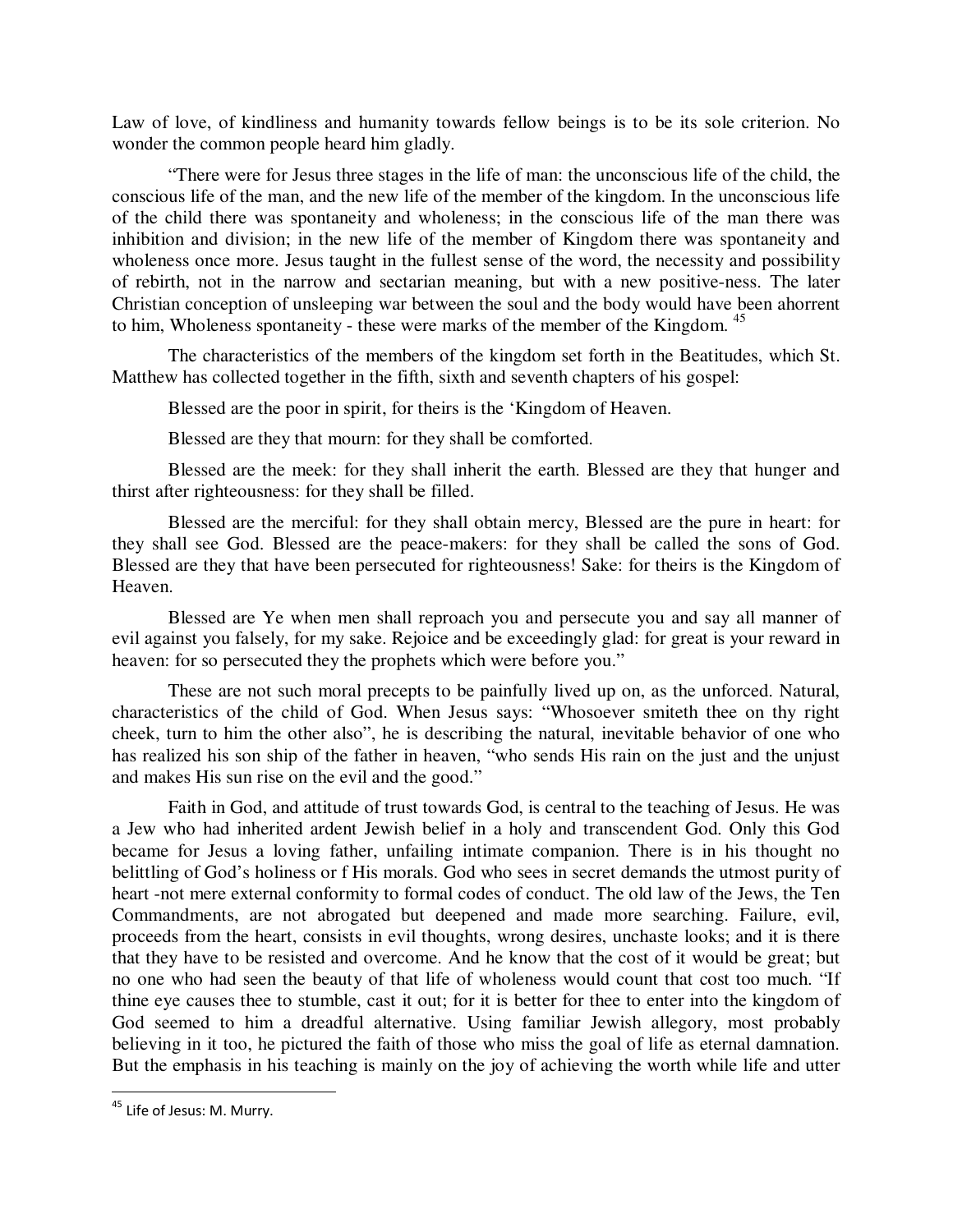worthlessness of every thing else beside it. "What shall it profit a man if he shall gain the whole world and lose his soul or what shall a man give in exchange of his soul?"

All these and more in the parabolic teaching of Jesus are summed up in the brief and beautiful prayer that Jesus taught his disciples to pray and which is the great prayer of Christendom:

> *Our father which art in heaven, Hallowed be Thy name. Thy kingdom come. Thy will be done, as in heaven so ou earth Give us this day our daily bread. And forgive us our debts, as we also have forgiven our debtors. And bring us not into temptation, but deliver us from the evil one.*

"For" he added, "if we forgive men their trespasses, your Heavenly Father will also forgive you, But if ye forgive not men their trespasses neither will your Father forgive your trespasses. <sup>46</sup>

The brief account of Christianity reveals similarities with Lingayatism. Basava like Jesus had to meet with much opposition -persecution and prosecution-from the whole host of orthodoxy -Brahmins, Vaishnavas and Jains. In fact the Lingayat movement was revolt against the ballast of traditionalism and conservatism Lingayatism was as monotheistic as Christianity. But Christian monotheism is deistic in that it advocates the transcendence of God in Heaven. But Lingayat monotheism is pantheistic. Christianity therefore breeds otherworldliness which leads to the cult of avataras. Thereby an individual is rendered an eternal servant of God. But Lingayatism insists upon the equality of individuality and universality, of humanity and divinity. Thus holds Lord Basava:

> *Every one will think of thee, But I'll never crave for thee, For, my thinking mind Thou art; I and Thou are one, Lord Kudalasangama.*

Further Lingayatism demands not only the purity of heart as Christianity does, but the clarity of head and hand. The Lingayat culture is a fair combination of heart head and handfeeling thinking and willing:

> *Steal not, kill nothing and speak no lie, Away with anger and dislike none; Never flatter thyself or censure none; This is the path to purity, internal and external;* It's the sure way to realise God Kudalasangama.

<sup>&</sup>lt;sup>46</sup> Preceding paragraphs on Christianity are extracts from 'Jesus Christ' S.K. George M.A.; B.D. The author is much indebted to Mr. George.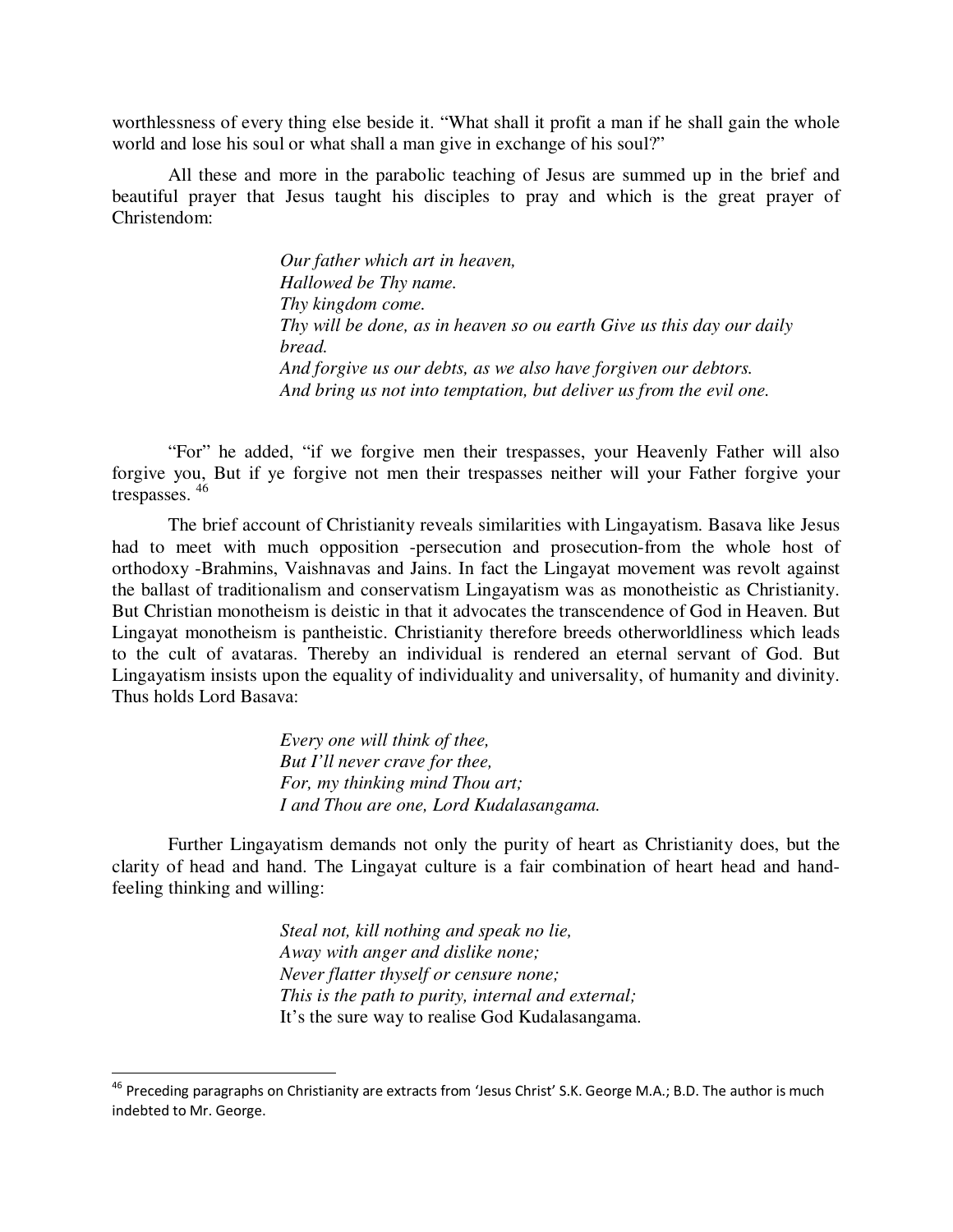But Christianity in the main is the religion of heart. Hence it demands us 'resist not evil'. But Lingayatism appeals to the head to discriminate between good and evil and takes recourse to rewarding the virtuous and punishing the vicious. Hence the Lingayat social ethics is practicable.

The mission of the Lingayat movement was to establish *Kalyan Raj* - a happy state. Basava aimed at making this world a happy heaven:

> *No distinct world for gods and men. Heaven is that where truth prevails, and untruth marks the world of men. Good conduct makes us divine while the bad one is the human stamp, Lord Kudalasangama.*

*Good and evil on thy sweet will rest Oh man, Sweet words like 'Sir' will always mean heaven; And hell yawns at vulgar words, Words sweet and soft are direct steps to Kudalasangama.* 

The Lingayat Sharanas' base their social ethics on philosophy. Without a philosophic or religious background a political state cannot thrive long:

> *King's rage may simply banish his men, Husband's anger may his spouse ruin, But Jangama's (Philosopher's) wrath is the end of all, Protect me, Oh Lord Kudalasangama.*

As in the Kingdom of God, so in the Kalyan Raj justice rules supreme. Basava's message of equality, liberty and fraternity came as a solace and refuge to the tormented and oppressed masses who were groaninig under the yoke of Brahmanism. Hence his words appealed to the impoverished people:

> *One who kills animal life is low-born; There is nothing like caste or creed. Sharanas only are high-born, For they wish good to all breathing things, My Lord Kudalasangama.*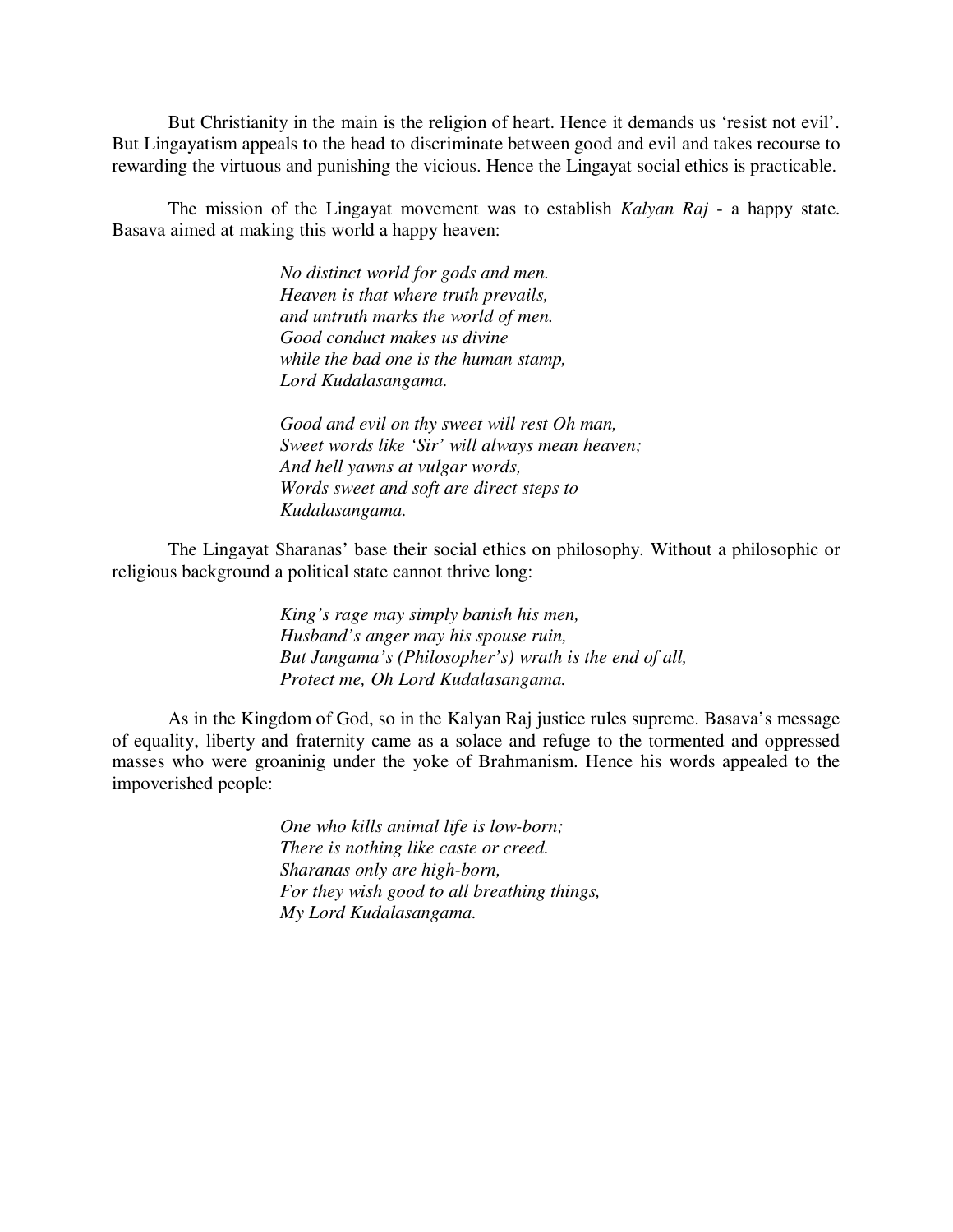## **CHAPTER-XXII ZOROASTRIANISM AND LINGAYATISM**

The Persia of Zoroaster's day was polytheistic in religion; the gods and goddesses worshipped being mostly nature deities. Ritualism and sacrifices were common. A certain intoxicating drink, Homa, seems to have been in common use, for Zoroaster in one place deplores this and prays for its extinction:

"When; O Ahura Mazda, when will the nobles turn to righteousness? When shall this filthy evil of drink be uprooted by them, the evil through which the wicked Karpans and evilminded lords of the land so utterly deceive the people7 Mazdah utters evil against them, who destroy the life of the ox with shouts of joy Whoever thinks the idols and all those men besides, who think of mischief only3 to be base, and distinguishes such people from those who think of the right--his friend, brother or father is Ahura Mazda Of these two (the agriculturist and the nomad) she (Armaiti, the spirit of earth) chose the pious cultivator, the propagator of life, whom she blessed with the riches produced by the good mind. All that do not till her have no share in the good tidings (i.e., the good effects of agriculture)."<sup>47</sup>

The worship of diverse deities tended to be highly ritualistic so that as usually happens, the true religion of a high and pure life was smothered in the coils of mere ritualism. It was the mission of Zoroaster to affirm the high values of life as represented by the triad *of hoomta, hookhta, huvereshta,* i.e., pure thoughts, pure words, and pure deeds. And how was this to be secured? Only through belief in Ahura Mazda, the God of Righteousness. It was this that he proclaimed with all the fire of a prophet. He says "Therefore perform ye, the commandments, which pronounced by Mazda himself have been given to mankind; for they are a nuisance and perdition to liars, but prosperity to the believer in truth; they are the fountains of happiness."

Further Zoroastrianism is ditheism; it advocates the existence of two parallel Deities, one of good and the other of evil. Ahura Mazda is one, but he has two aspects represented by Spenta Mainyush and Angra Mainyush. Ahura Mazda is identified with Spenta Mainyush as the spirit of goodness so that Angra Mainyush as the spirit of evil falls outside God. There are two creators: one of good things and the other of evil things. Zorastrians worship centres round fire as the symbol of the pure and the purifying. Thousands of Zoroastrianism go to a fire temple with a piece of sandalwood as their offering. But man's piety is not measured by the quantity of sandalwood he offers but by the purity of mind and heart.

Agriculture is held in high regard in Zoroatrianism. Zoroaster himself in the *Gathas* sings the greatness and nobility of agriculture. In Yasna 31.9-10 Armaiti is invoked as the spirit of earth. All that do not till her, but worship devas, have no share in her good tidings (i.e., the fruits produced by her and the blessings of settled life)." In Yasna 33-3 whoever 'furthers the works of life by tilling the soil' is promised the fields of the righteous and the good. "He who sows the ground with care and diligence acquires a greater stock of merit than he could gain by the repetition of ten thousand prayers," So kindnesses to animals like bulls and cows is a natural corollary. Animal sacrifice is condemned:

<sup>47</sup> Yasna 48 10,32 *14,45,11,31,* 10.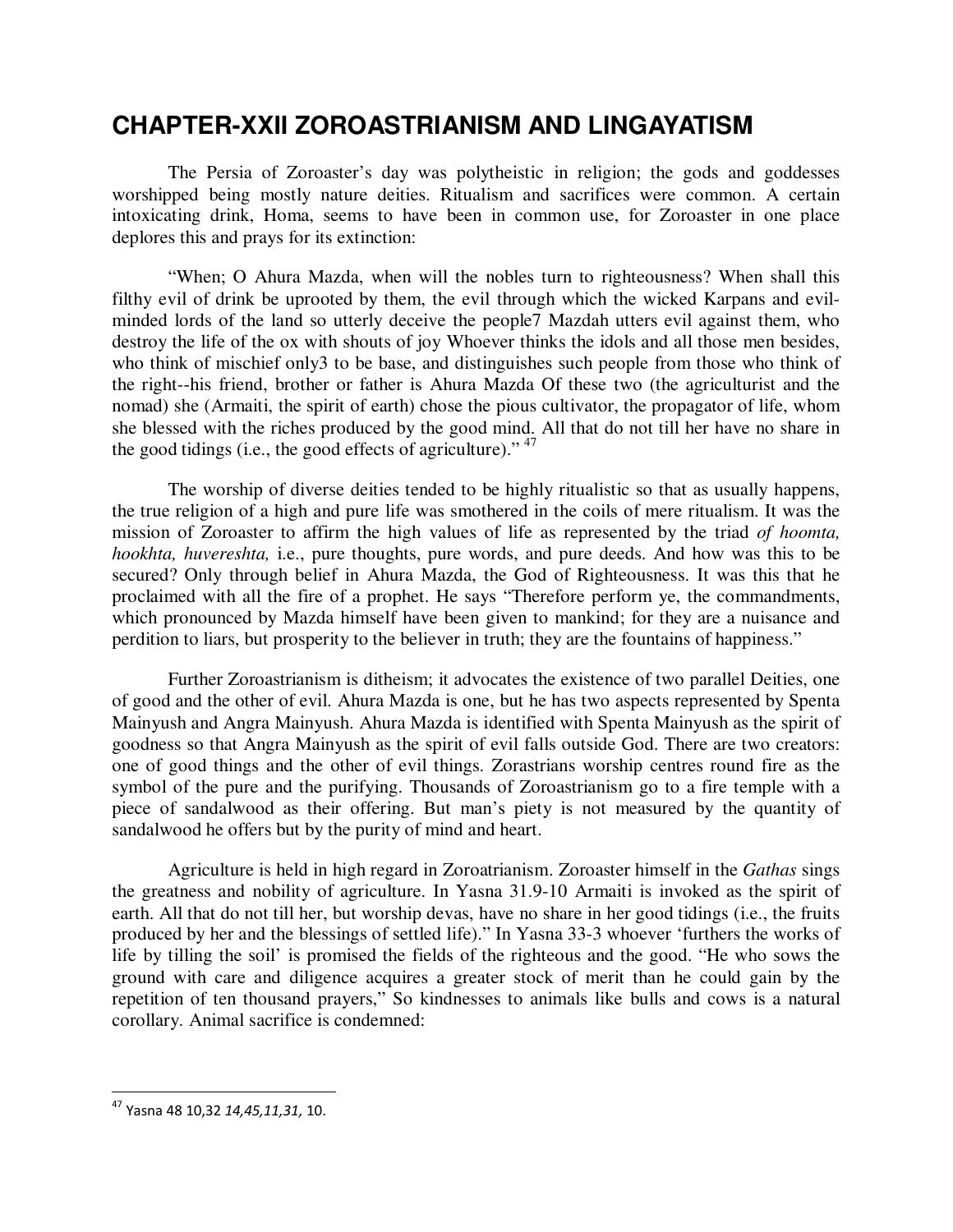"For a long time the Grehma (priests) and the Kavis have been spending all their thought and energy in the slaughter of the ox with shouts of joy, imagining that this would help these followers of falsehood; and they say that the cow is to be sacrificed that favors may be obtained."<sup>48</sup>

Zoroastrianism condemns prostitution as it militates against the purity of character. But women are free from the trammels of the *purdah* and the resulting isolation and stunting of life. The religion of Zoroaster revolted against the threefold caste system existing then in Iran or Persia. The Iranian Athravans and Rathestars corresponded to the Brahmins and Kshatriyas among the Hindus, while the third caste comprised the rest of the community consisting of agriculturists and artisans. We find that caste system of Hindus does not exist among the Parsees, the followers of Zoroaster. In Zoroaster we find no exaltation of the priestly class at all. But it is the agriculturist that tended to be exalted and so he never fell so low in the social scale as the poor Sudras in India:'If co-religionists come here as friends or brothers, craving for wealth (or goods), or for a wife, or for wisdom, then if they come craving for wealth (or goods,) they should have wealth carried for them; if for a wife, one should get him wedded to a wife; if for wisdom, one should preach the Manthra Spenta (the moral code) unto him.'<sup>49</sup>

Since Zoroastrianism posits the existence of two creators, it breeds ditheism. But Lingayatism is out and out monotheistic. If Zoroastrianism rose against the polytheism and landed in ditheism and dualism, Lingayatism fought against the Vedic and Agamic polytheism and resulted in monotheism and monism. If the former championed the cause of the agricultural class, the latter fought for all the oppressed classes-Sudras (mostly farmers and manual workers), traders and artisans against the opulent upper class Brahmins. Kindness to animal creation was the basis of Lingayatism, Basava like Zoroaster, and condemned sacrifice of any kind: like Zoroaster, condemned sacrifice of any kind:

> *Dancing gaily they offer sheep To the sundry gods of wood and pond. Can the sheep save them from Shivas wrath? No sheep or goat has ever done. Above Kudalasangama with holy leaves.*

Secondly Basava exploded the temple religion altogether since temple institutions obstruct the religious, social and economic development of humanity. But Zoroastrianism had to set up fire temples because the religion was biased by duality. A defect in religion or philosophy leads to drawbacks in social structure. But Basava held that all temple institutions were an obstacle to the development of individuality; because the priestly class would play the role of brokers between deity and devotee exploiting the devotees in the name of Almighty. Fire temples also need priests who would demand more gifts to the deity from the devotee:

> *Gods of metal, stone and wood aren't gods they can be sold or thrown away, oh man; Our Kudalasangama is the true God.*

<sup>&</sup>lt;sup>48</sup> Vendiadad, IV, 44.

<sup>49</sup> Yasna 32, 12.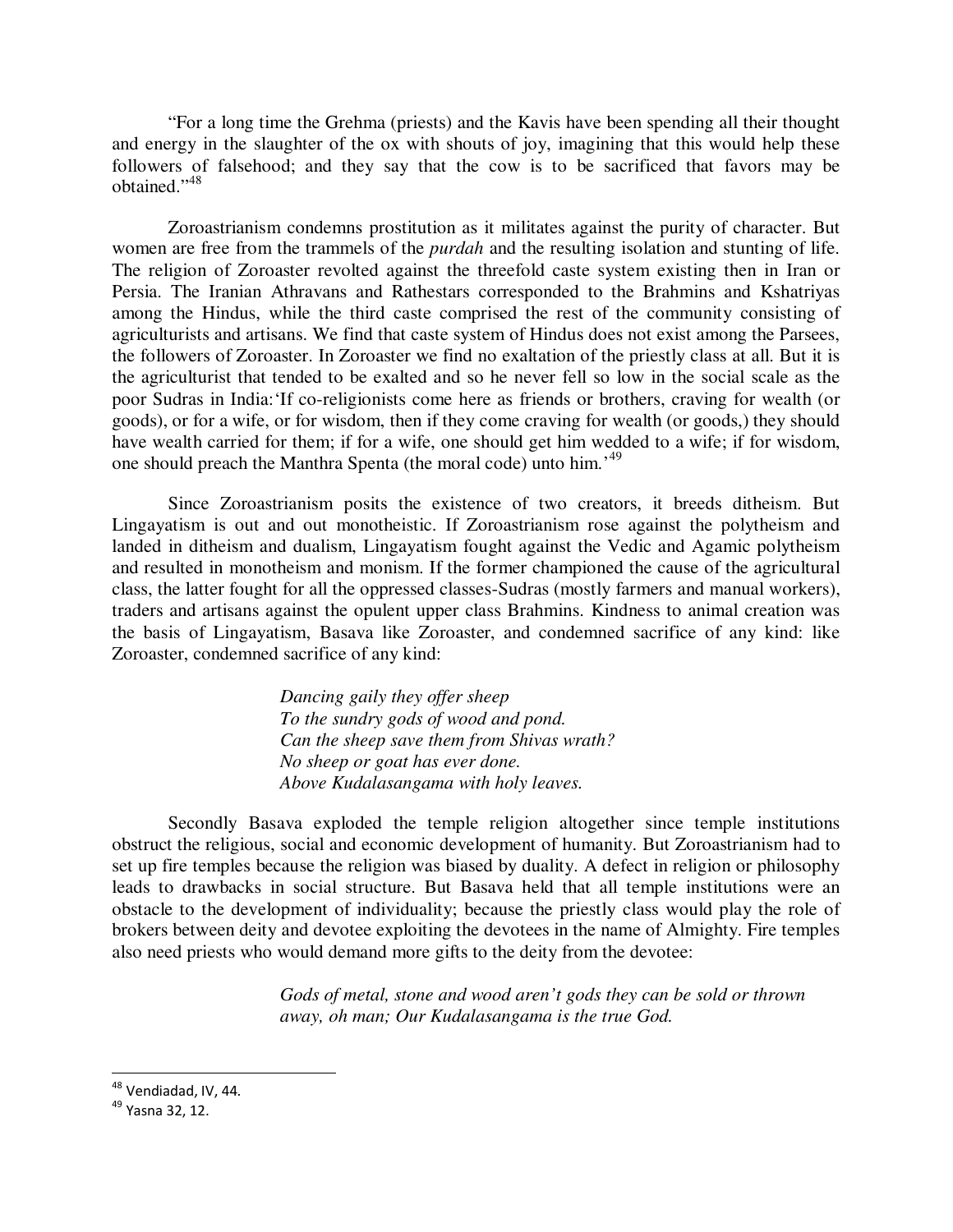Like Zoroaster Basava denounced prostitution and polygamy and encouraged monogamy:

> *Fools are they who court the prostitute, For with her eyes she beckons one, In her mind she cherishes another, And talks of love to the third, Filled with poison in her heart. The chaste woman follows her one and only lord, The true devotee has one only God; Union with another is sin to the woman, While worship of false god is sin to thy devotee, My Lord Kudalasangam.*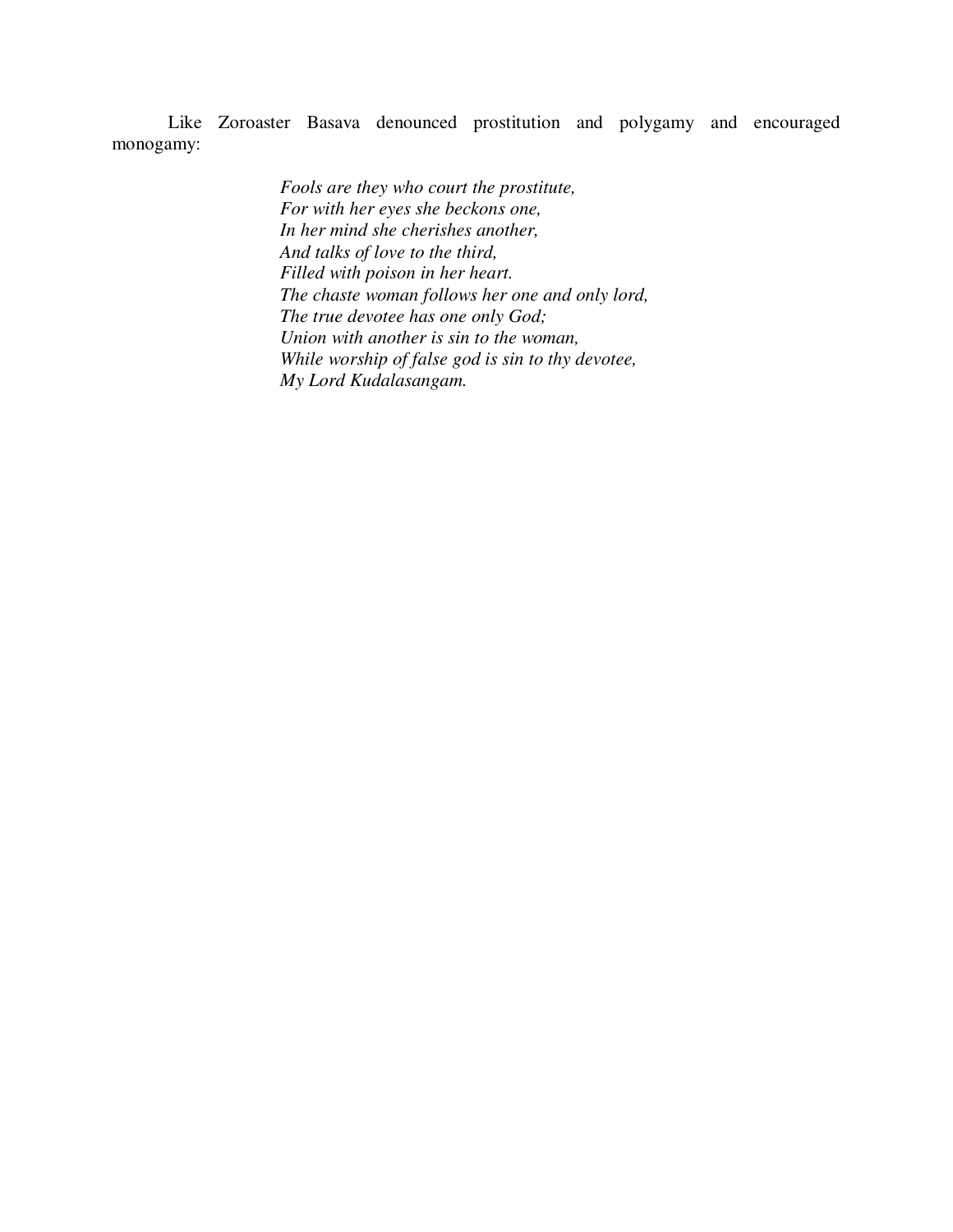#### **CHAPTER-XXIII HINDU IMPERIALISM AND LINGAYATISM**

*Monarchy, power and pomp! They are not permanent, friend! Remember Kalyana degenerated Went to rack and ruin! Brought to a miserable end The reign of a Chalukya King, Because of a Jangama, God Kudalasangama! -Lord* Basava

In the said Vachana Lord Basava explains the relation between politics and ethics. Politics without social ethics cannot prosper long. If monarchy does not respond to the call of the populace and if it does not look to the betterment of the social conditions, then its fate is sealed. So the basis of politics is a social and moral philosophy. If the philosophy is progressive then the political administration becomes democratic, otherwise the rule becomes autocratic. The progress and prosperity of an Empire or a nation may be judged not by the power and pomp of the palace but by the high standard of the masses living in it.

But what was the ideological background of the Vijayanagar Empire? The Empire was out and out a Kannada one. The brain behind the Empire was Madhavacharya; Madhava or Vidyaranya was a man of Karnatak. Yet he wrote his voluminous writings like *Sarvadarshana sangraha* in Sanskirit, the language of the pandits besides, his uterine brother, Sayanacharya, wrote a commentary (Bhashya) in Sanskrit on the Rigveda. Madhava was the founder of the Empire and Sayana was its minister, The hands behind the Empire were non Brahmin brothers named Hukka and Bukka. But brain is more important than hands. The brain directs the hands. Consequently the Brahmin brain directs the hands. Consequently the Brahmin brain had a Brahmin philosophy which guided the destinies of the non-Brahmin masses. We should note that Madhava was a great grand disciple of Sankaracharya the advocate of Advaitavada. So the philosophy of Madhava has a genealogical kinship with that of Sankar. Sayanacharya was not an exception to this. Both reinstated Hinduism and made Vedic and Upanishad philosophy the official philosophy of the big Empire. From such philosophy the Hindu caste system follows as a corollary. Of course there might have ruled a few Veerashaiva kings. But the society in the empire was almost influenced by the caste system. Brahmin priestly class dominated the society. Hinduism served as the ideology of social slavery. It was an instrument for keeping the masses in spiritual darkness, so that they might be more amenable to the rule of the upper classes, so that they should obey authority willingly and unquestioningly; so that they might accept the inequities of life as ordained by divine justice, that they might remain resigned to the miseries of life as the result of their own sins in previous births and necessary for the purification of their souls; that they should barter away intellectual freedom for the bliss of ignorance; that they might sleep happily in the lulling embrace of faith undisturbed by the curiosity to know.

It is said that Vijayanagar kings were famous temple builders. They spent much on art and architecture. True! But at whose cost did the art loving kings build magnificent temples and palaces? At whose expense did they undertake such things? The grandeur of the Vijayanagar Empire like that of the Roman Empire was based upon the poverty of the masses. Simplicity of life is a cardinal principle of Hinduism also. It was preached by the priesthood and practiced by the masses. Magnificent temples and expensive religious ceremonies do not evidence piety. They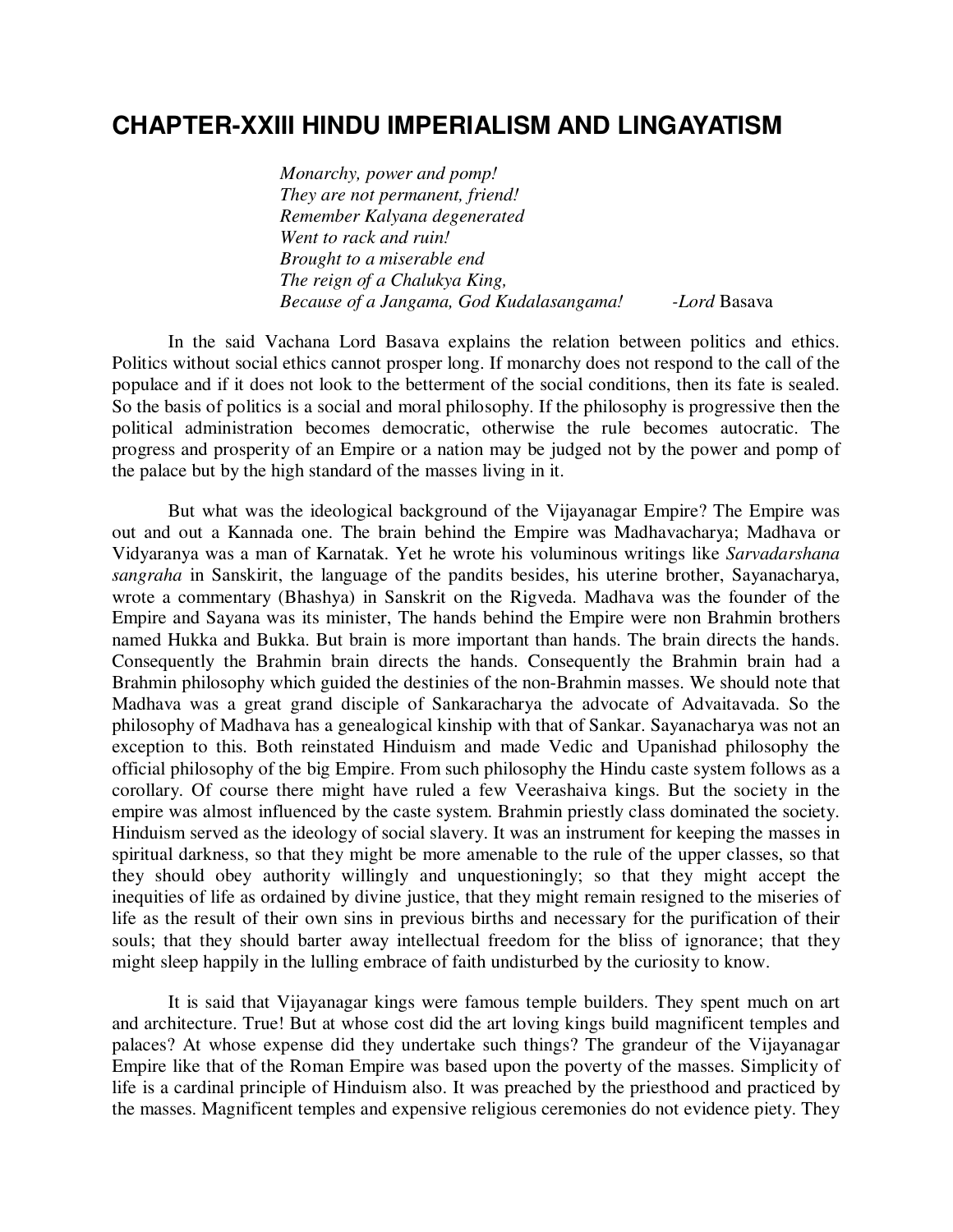are tokens of vain glory on the part of the ruling class and monuments to the misery of the masses. The squandering of national wealth on such unproductive purposes necessarily obstructs the economic development of the society. Instead of being in circulation and thereby reproducing itself, the great part of national wealth, representing the unpaid labour of masses, is converted into heaps of granite and gold. Such a system means ever increasing exploitation of the masses, which takes the forms of slavery, forced labour and serfdom. Caste system is the peculiar form that slavery was given in India.

"The greatness of a nation in the past is erroneously measured by the magnificence of the royal court and the opulence of the ruling aristocracy. It is conveniently overlooked who paid for that greatness and splendor and what was the condition of the multitude who tilled and toiled so that the rulers could put on the flattering garb of greatness, magnificence and renown....

"In the early and mediaeval ages, the productivity of labour was necessarily much lower than at present. Consequently, exceptional grandeur of royal cities, imposing magnificence of courts. Flaunting extravagance of the nobility, vain stateliness of public and private architecture and the wasteful richness of temples and mausoleums, were not possible unless national income was very disproportionately distributed. As a matter of facts these very monuments of national greatness testify to the endless oppression and grinding poverty of the masses. They represented a futile effort to conceal the decay of the established social order and the consequent destitution and degradation of the people. Historical research has revealed the fact that external splendour of the Roman Empire reached the apex just when the barbarous system of slavery was eating into the very foundations of the imperial structure…

"For the construction of the Great Wall of China, more than twenty-five percent of the entire social labour was withdrawn from productive activities. The result inevitably was a disastrous famine which reduced the population of the country by half. It was precisely in that period that Buddist monasticism flourished in China and the impatience for the bliss of Nirvava urged thousands of unhappy fanatics to the incredible practice of hurling themselves down from high mountains which by virtue of those inhuman acts, acquired the reputation of possessing miraculous charms." <sup>50</sup>

The Vijayanagara Empire was not a exception to the above description. Given the same ideology, the same effects will follow. Having Brahmanic philosophy as the basis of the social structure of the Vijayanagara Empire similar consequences will naturally follow from it. "At least two Brahmanical empires attempted to attian ascendancy over all India-those of Vijayanagara and of the Marahas. The empire of Vijaynagara flourished between 1336 and 1565 and represented the grandest achievement of Brahamanism. The grest Madhavacharya was probably its founder, his uterine brother Sayanacharya was its greatest minister. Vijayanagara had its days of barbaric splendor, wealth and luxury reminding us of the declining glory of Rome, when Rajas and nobles kept many hundreds of women in their harems and many more to attend on them, when places were literally paved with gold and jewels, when temples and their priests revealed in the immensity of their ill-gotten wealth, in the dazzling magnificence of their festivals and the fleeting charms of dancing girls, and gorgeous monuments of architecture rose out of the sweat of slaves and prisoners of wars. Otherwise, the history of the 250 years of the

 $50$  Heressis of the Twentieth Century: M. N. Roy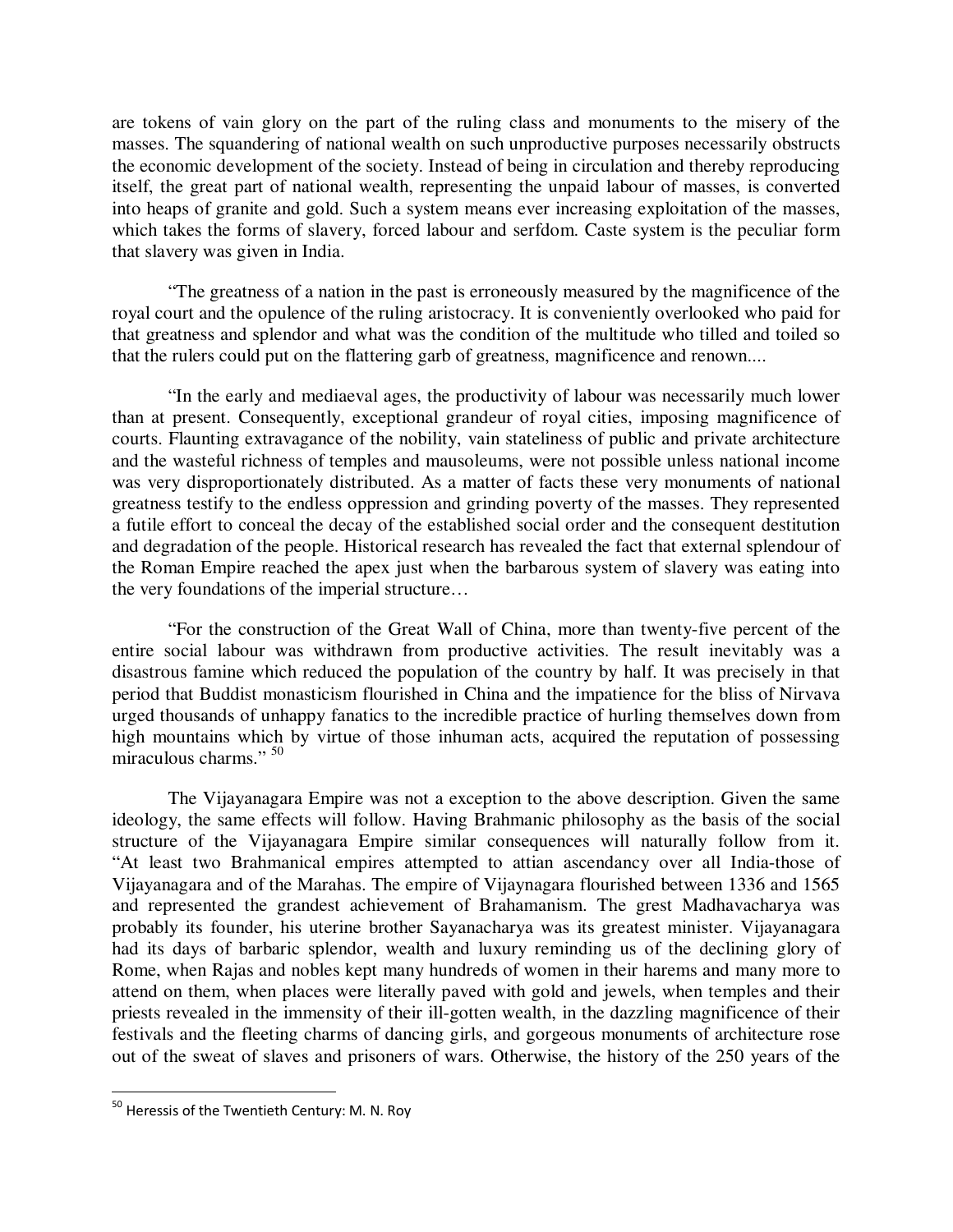ascendency of Vijayanagara is a history of bloody wars without a moment of peace and security, of plots and counter plots, of indulgence in wine and women, of Sati, slavery and forced labour, of 400 and 500 women being burnt away along with the dead king, of woman being buried alive along with their husbands, of human sacrifices such as that of sixty human victims offered to ensure the security of a dam near Hospet, of huge slaughter of animals for religious functions and other frightful excesses of priest craft. During a nine day religious celebrations the king accompanied by his Brahmins went where the idols were and every day watched the slaughter of animals. 'Then he witnesses the slaughter of twenty four buffaloes and a hundred and fifty sheep with which a sacrifice is made to the idol' (A Forgotten Empire by Sewell. 266). The frequent wars and the distribution of booty among the Brahmins and temples remind us of those days of Ashvamedha (horse sacrifice) when the duty of the Kshatriya was to fight and amass wealth and share it with sacrificial priests. In the revived Hinduism we find all the unhealthy features of the religion of horse sacrifices with many more barbarous and debasing institutions which deserved but one fate merciless extirpation. Such brutalities could be excused among the Muhammadan or Portuguese bigots of those days. But in a land where the Buddha had preached and Ashoka had ruled, there was no excuse for the enlightened and sacerdotal priestly class when they reared so monstrous a system of sin and exploitation..."<sup>51</sup>

Shivaji's Maratha Empire too was not an exception. The religious revival started by a band of inspired saints, teachers and literary men such as Tukaram, Ramadas, Ekanath and a host of others, resulted in the establishment of Shivaji's Maratha Empire. But Brahmanism was eating the core of the social structure of the empire. Priestly class compelled Sivaji to obey their behests. They went to the extent of persecuting the saints. Ekanath and Tukaram. The Brahmins troubled the saints because they dared to translate into Marathi, the Ramayan, the Mahabharat and the Bhagavadgita. 'An outcaste saint, Chokhamela entered in the Pandharapur Temple for worship under some inspiration. The Brahmins took the matter to the Mussalman Officer who ordered the saint to be punished by being tied to and driven by a team of bullocks and by being tortured to death.'

"Shivaji Maharaj was never able to rise above the Bahmanical influence of his childhood and willingly surrendered himself and his kingdom to the yoke of the priests. The dedication or gift of the country to the Brahmins or the temple, the acceptance of the Kshatriyahood which meant submission to the caste hierarchy, and the recognition of the right of the Brahmins to the Dewans and advisers have been well-known stages of subjection to Brahmanism from the Pauranic days of Bali and Vamana down to the recent history of Travancore....

"He was anxious to have his coronation celebrated in a fitting manner according to the Hindu Shastras. This was another opportunity for Brahmins to reduce Shivaji to the position of an obedient Kshatriya ruler always respectful to the Brahmins, Learned Brahmins were invited from all parts of the country and 11000 of them making a total of 50,000 with their wives and children, assembled at the capital and Shivaji feasted them with sweets for four months besides giving them costly presents of gold and money. The chief priest, Gaga Bhatta, alone is said to have received nearly a lakh of rupees. The whole ceremony involved an expenditure of not less than fifty lakhs of rupees, according to Sir Jadunath Sarkar, while some others put it down at the incredible figure of seven crores. The Brahmins said that coronation according to the Shastras

 $51$  The Menace of Hindu Imperialism: Swami Dharma Theertha. B.A.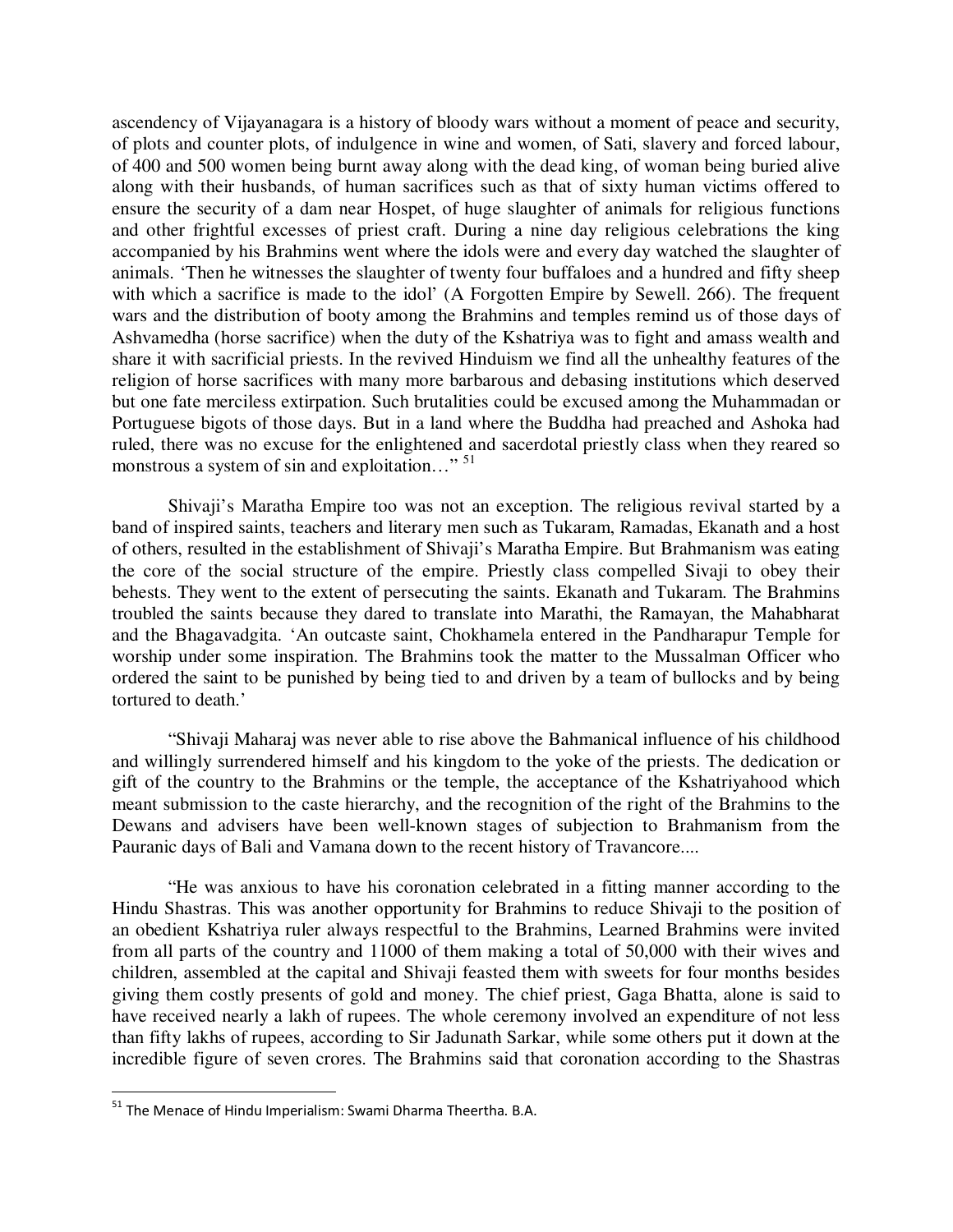could be performed only of a Kshatriya ruler. A genealogy was therefore invented by the priests and it was made out that Shivaji was Kshatriya ruler. A genealogy was therefore invented by the priests and it was made out that Shivaji was Kshatriya, descended from the Rajaput rulers of Udaipur. He was then invested with the sacred thread for which he had to pay large sums to the priests. The latter then demanded another 8000 rupees for the forgiveness of the slaughter of Brahmins during Shivaji's expeditions. In spite of these lavish gifts, they refused to initiate him into the Vedic mantra, and continued to speak of him as a Sudra, though he was a noble born Maratha and no more or no less. 'Shivaji keenly felt his humiliation at the hands of Brahmins to whose defense and prosperity he had devoted his life. Their insistence on treating him as a Sudha drove him into the arms of Balaji Avji, the leader of the Kayasthas!"<sup>52</sup>

But Basava's Lingayat society contrasts itself very well from and becomes conspicuous on the social background of the Vijayanagar and Maratha empires. Lingayatism had progressive philosophy in as much as it fought the Hindu caste system and laid the foundation of a cosmopolitan society. Its religion was not temple worship. It was both moral and socioeconomic. It was interested in the uplift of the downtrodden masses from the clutches of the Brahmin priest- craft. The Lingayat concept of history is that history is not the story of kings and queens but that it is the life-story of the masses-the history of the poor people. To Basava history is a social science. The same is implied in the following Vachana of Siddharama:

> *Shastra is a weapon of Cupid; Vedanta is a mental disease. Mythology is the eulogy of the dead. Logic is a play of monkeys, Agama is an effort of Yoga, History is a story of kings; Smriti is a discrimination of sin and merit; But the saying help in realising, Your Kapilasiddha Mallikarjuna.*

Lingayat Religion is critical and constructive. It rid religion of its crudities and distinguished itself from communalism and superstition. Hence it was a radical reformation movement. It did away with all social ills and evils and opened an era of peace and progress for a couple of centuries in Karnataka and other parts of India. 'By the time 12th century was ushered in, Jainism and Vaishnavism had gained ascendency. Shaivism in the South had reached a crisis and time and come for it to rise or to fall. But down it was not to go; for by the time the century had half passed there shot into space a great hero who revolutionised the Shaivite faith in a short space of time. The attempt was heroic and the achievement was brilliant. Shaivism rose triumphant over the trammels of Vamashrama and the result was Veerashavism. The hero appeared to be the Prime Minister of the then king of Karnataka. He was a Kannada man and what wonder if Kannada became the language of the scriptures of the new heroic religion and Karnataka became the home of the new faith as it is even today! That was the new faith came to be heroically founded and that is why it has come to be called Veera shaiva religion, meaning the heroic Shaiva faith. That was how again Basava became the king of a great religion though the premier of a little province. 'Basava observes:

<sup>&</sup>lt;sup>52</sup> The Menace of Hindu Imperialism: Swami Dharma Teertha.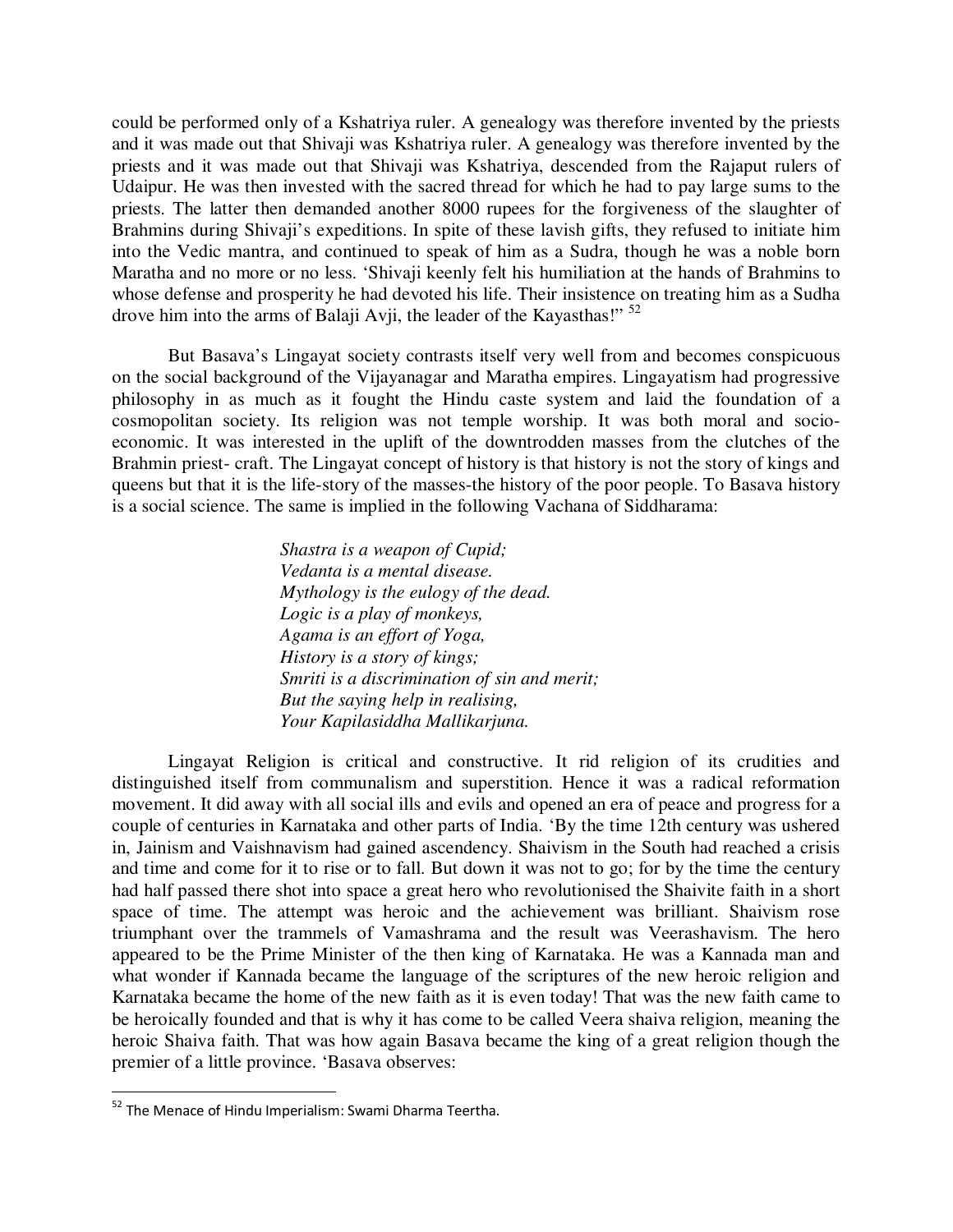*What is the use of dancing in temples? What use is singing or praying? Why read volumes after volumes? Even peacocks dance. Brass wires sing: No use to do anything without devotion. Devotion only can please our Kudalasangama.* 

*Adoring the Lord, their heads they bend To the million worthless gods. Mules are they-Born of an ass and horse. What sort of devotees are they? Never can dual nature please our Lord Kudalasangama; -Lord Basava*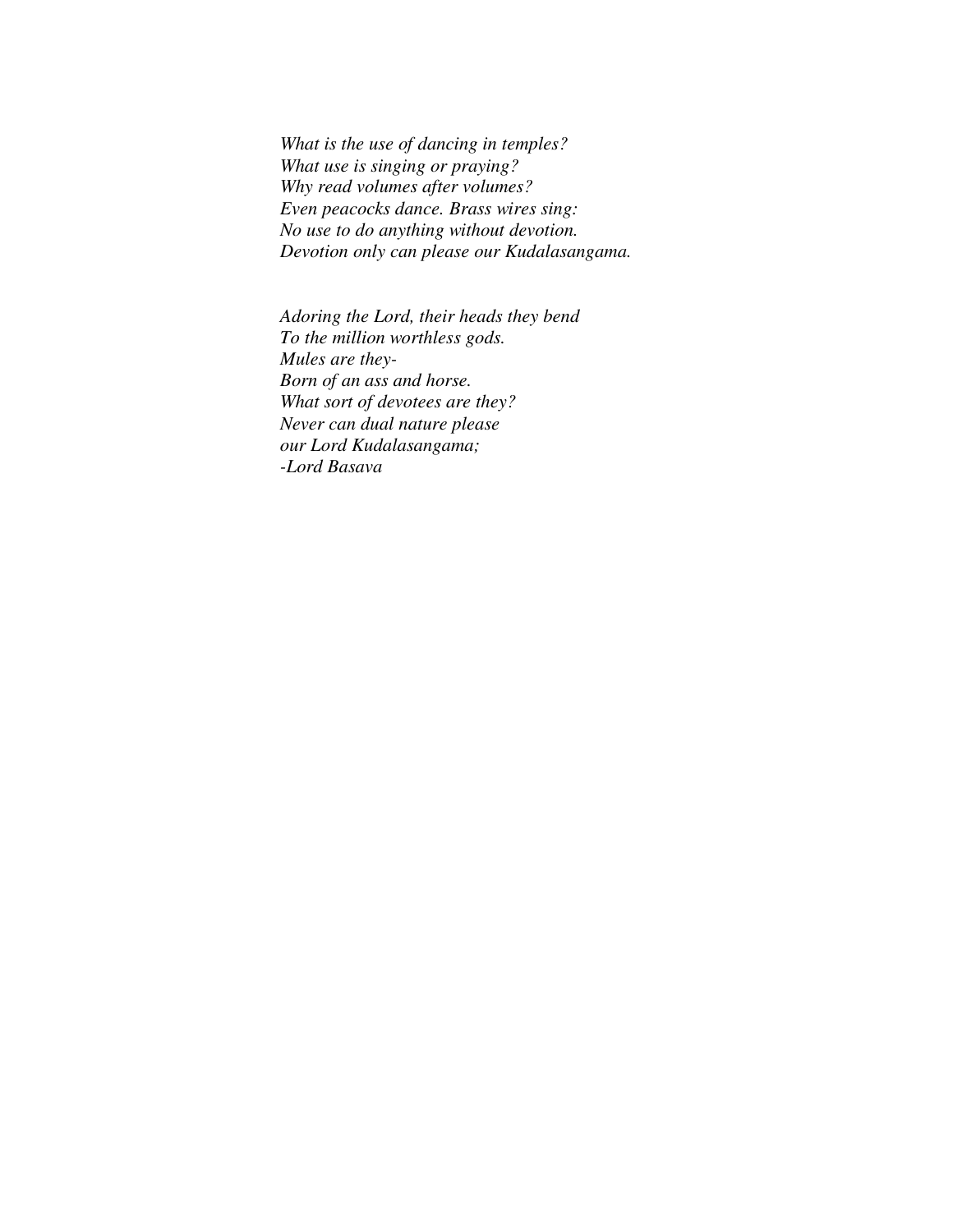## **CHAPTER-XXIV GANDHISM AND LINGAYATISM**

*Regard ye Shastra as great? It preaches karma. Think ye Veda superior? It teaches animal slaughter Hold ye Smriti supreme? It is blind and cannot find. All these thou transcend'st, For social service is thy stamp, Kudalasangama. - Lord Basava.* 

The vachana of Basava sums up the essence of Lingayatism. Lingayatism was a new movement. It analysed and exposed the reactionary and authoritarian tendencies implicit in the Shastras, Vedas, Srutis and Smritis. But Gandhism is an outcome of the Vedas, Srutis and Smritis. Indeed is is a product of Vaidikism. It accepts the authority of the Vedas and Srutis and Smritis. It accepts the authority of the Vedas and Smritis and judges any social or economic problem in the light of such authority, Hence Gandhiji says:

"Early in my childhood I had felt the need of a scripture that would serve me as an unfailing guide through the trials and temptations of life. The Vedas could not supply that need, if only because to learn them would require fifteen to sixteen years of hard study at a place like Kashi, for which I was not ready then. But the Gita, I had read somewhere, gave within the compass of its 700 verses the quintessence of all the Shastras and the Upanishads. That decided me.... Anyway I must disclaim any intention of strainig the measuring of Hinduism or the Gita to suit any preconceived notions of mine. My notions were an outcome of a study of the Gita, Ramayan, Mahabharata, Upanishads, etc." <sup>53</sup>

It is no wonder that Gandhism venerates and glorifies the Brahmanic puranas like the Ramayan and Mahabharata. It preaches a return to the good old golden days of the Ramayan. It idealises the Ramayan and invents a fictitious ideal of Rama Raj, which is to be the future Raj of Indians. Recently Gandhiji told people at a prayer meeting that if they prayed Ramanama, heaven would descend to earth and they would get heavenly happiness. Gandhiji opines about the epics:

"The Mahabharata and the Ramayana, the two books that millions of Hindus know and regard as their guides, are undoubtedly allegories as the internal evidence shows-that they most probably deal with historical figures does not affect my proposition. Each epic describes the eternal duel that goes on between the forces of darkness and of light."<sup>54</sup>

Gandhiji's interpretation of these epics is allegorical and hence a super-imposition, But Basava gives a practical interpretation:

<sup>&</sup>lt;sup>53</sup> Gita the Mother: M.K. Gandhi.

<sup>54</sup> Gita the Mother: M.K. Gandhi.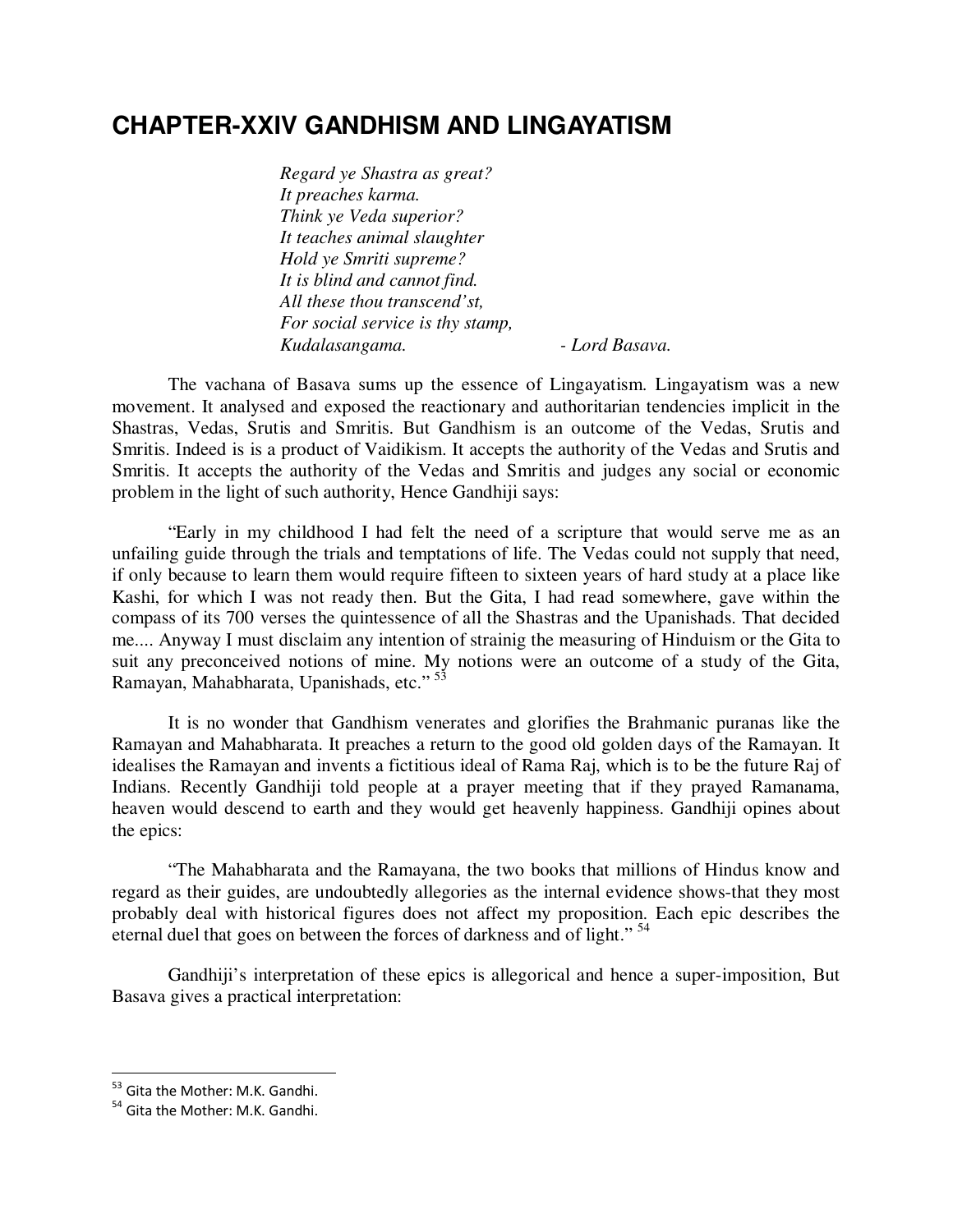*Talk not to me of those Puranas, They all preach Karma! Ancient Purana resorts to demon slaughter. Vedic Purana exhorts animal sacrifice; Demon-fight is the stamp of Ramayana; Family-feud is the core of Mahabharata, But peerless is thy Purana, Lord Kudalasangama.*

The contention of Basava is that all the Puranas deliberately refrained from describing the social problems of the people-iniquity, un-touchability, and woman slavery. What magnanimous moral can we derive from those legendary tales? They are a description of kings and queens, their private feuds and hitches. Another popular Kannada Lingayat poet named Sarwajna also follows suit:

> *He who listens attentively to the tale of family feuds (as in the Mahabharata) and to the story of Kidnapping a woman (as in the Ramayan) should be condemned outright, says Sarwajana*.

"If today this (Hindu) philosophy of life, which effectively, kills all incentive to progress, finds support in the gloomy and hopeless conditions of the life of the masses, it could not have arisen originally except on a similar social background. It could not have persisted through so many centuries unless its social foundation remained unimpaired. 'Rama Raj' is an empty legend. Had the legend any foundation of historical truth, India would have had a different philosophy of life. Or, if the mythical 'Golden Age' ever was reality, that must have been before India became a victim of her 'spiritualist' philosophy. Besides, Ramayan itself does not tell us how the masses of people lived under Rama Raj. It describes the splendour of the Ayodhya Pun; but omits to give any information about the source of the royal riches. These were evidently not produced by the princely parasites who spent all their time in practicing archery; nor were the riches conjured up by the Brahmins. Even king Janaka could not have tilled more than a small patch of land with his golden plough. The riches were produced by others who lived under conditions hardly human. Otherwise, how could they be utterly absent from the picture of the society of the epoch? The historian obviously did not count them among human beings. Rama Raj, therefore, could not have been a Golden Age for the masses of the people No sensible man can possibly believe that nonviolence is inherent in Hindu humanitarianism, so long as Rama, Krishna, Arjun, Bhim etc. remain the ideals of Hindu manhood. Those mythical heroes are glorified for their feats of conquest and acts of wholesale violence' <sup>55</sup>

Even now a peasant in Karnataka expresses the same spirit about the Rama Raj; 'If Rama became a king, my toiling is not lessened in the least thereby.' His expression has become a country adage in Karnataka.

Further Gandhi's Varnadharma is reactionary as the four varnas are compartmental and hereditary:

<sup>&</sup>lt;sup>55</sup> Fragments of A Prisoners Diary Vol. 1: M. N. Roy.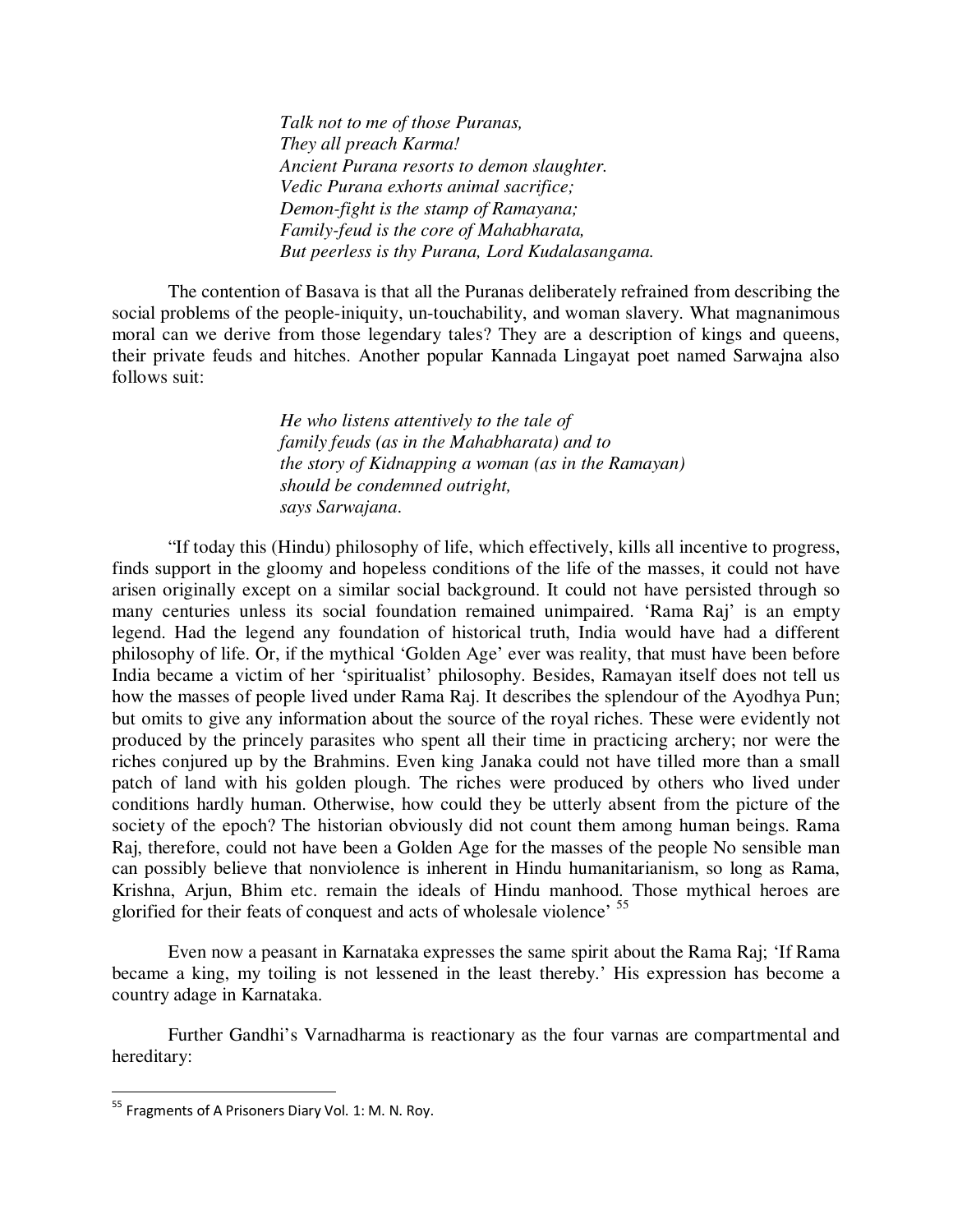"Varna means predetermination of the choice of a man's profession. The law of varna is that a man shall follow the profession of his ancestors for earning his livelihood. Every child naturally follows the 'colour" of his father of chooses his father's profession. Varna therefore is in a way the law of heredity. Varna is not a way the law of heredity. but men who were trustees for their welfare discovered the law for them. It is not a human invention, but an immutable law of nature the statement of a tendency that is ever present at work like Newton's law of gravitation. Just as the law of gravitation existed even before it was discovered, so did the law of Varna. It was given to the Hindus to discover that law." <sup>56</sup>

Since my varna is predetermined by my forefathers, I must follow it. It is my Karma also. This is nothing but a restatement of the Vedic chaturvarna-dharma. The merit of a man is not recognised in the allotment of professions, because the profession is hereditary. Hence the future career of a man is predetermined by the providence of heredity and initiative and. enterprises are curbed. A riot is to remain a riot till his death, and more surprising is that his Sons and daughters also should follow the same family vocation though they may possess leanings towards other professions. Gandhiji continues- "But the only profession after his heart should be the profession of his fathers. There is nothing wrong is choosing that profession, on the contrary, it is noble. The Gita does talk of varna being accoding to Guna and Karma, but Guna and Karma are inherited by birth. Lord Krishna says all varnas have been created by me-Chatur Varnyam Maya Sristum; i.e. I suppose by birth: the law of varna is nothing, if not by birth."

If Guna and Karma are hereditary, then one's profession must be hereditary. But this is the justification of the old Vedic varnashram-dharma, because in practice all four classes will be separatist and 'full many a flower will be born to blush unseen and waste its sweetness on the desert air of Varnashrama.'

In reply to Gandhiji's theory of hereditary caste, Mr. S.D. Nadakarni in his manual of Ram Rajya writes:

"It may be 'objected that such instances as the above of 'women,Vaishyas and Sudras' figuring as generals or warriors are extremely rare-that in fact they are such exceptions as only go to prove the rule, as they say. True, but why prevent or discourage by means of rigid sacrosanct laws such exceptions, whenever and wherever, they crop up, from fructifying and giving of their best to their best to the society to which they belong? True; not all 'woman, vaishyas and Sudras' may prove efficient soldiers, but if any of them happen to be martially minded, why deny them the opportunity of serving the nation as soldiers on the ground that it is not their hereditary business? The fact is that Heredity is not all. Both history and biology prove that Environment (which includes and training) does play a by- no-means negligible part in determining individual bents and aptitudes.

"If heredity were all, we should not find farmers begetting soldiers. not soldiers begetting scientists, not scientists begetting novelists and non-entities. But numberless are the instances we have of such, down the ages of recorded history. And many of those instances have arisen not only in apparent violation of heredity, but in spite of training attempted in the hereditary line."

<sup>&</sup>lt;sup>56</sup> Gita the Mother: M.K. Gandhi.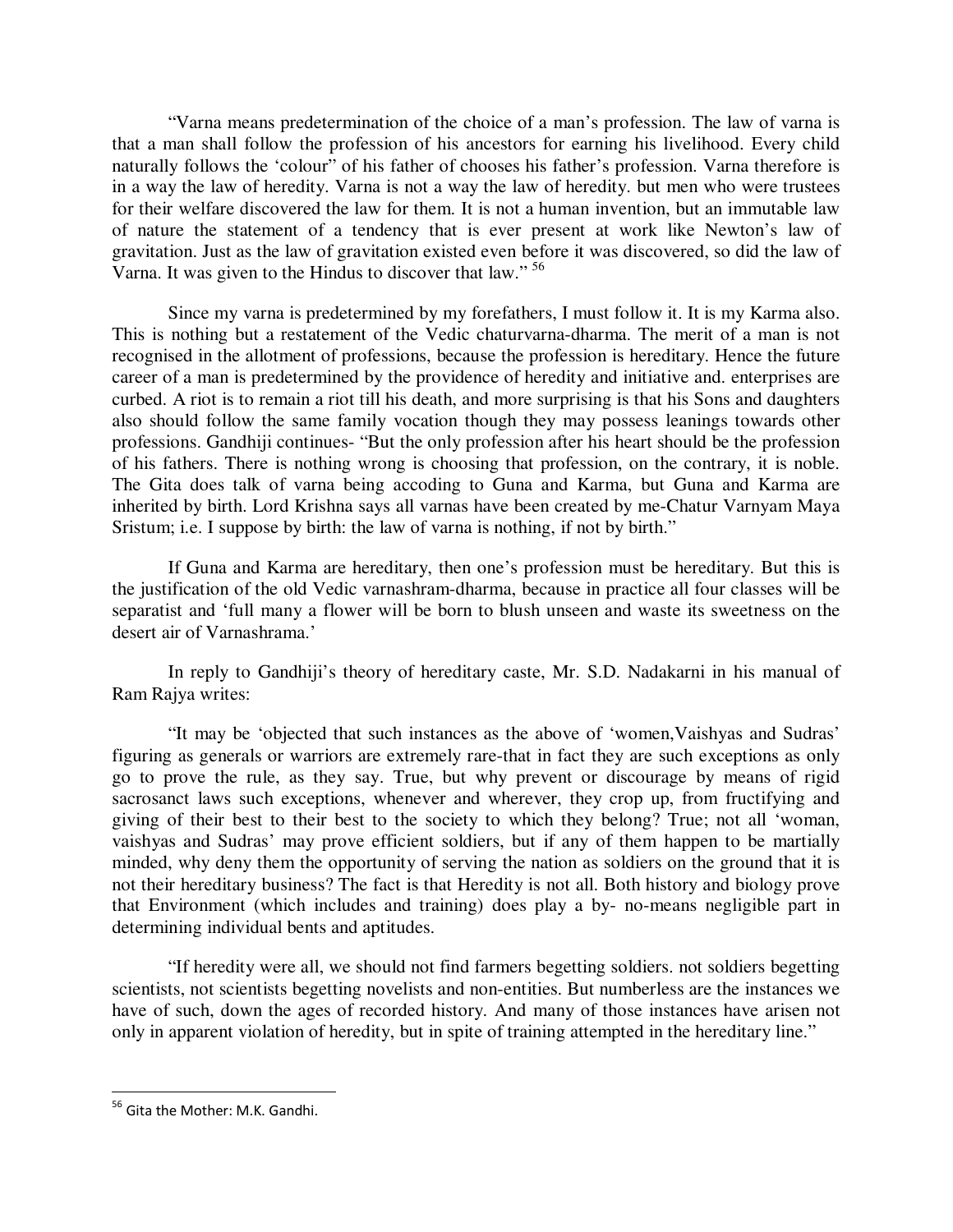Ramanand Babu also throughly exposes the reactionary cult of hereditary caste in the following:

"Hereditary caste is a thoroughly unreasonable institution. Division into occupational groups may and do exist. As they do everywhere; but there is no reason why they should be made hereditary and the groups placed in watertight compartments....

"It has done great spiritual harm to men. Some castes have been puffed up with a sense of their importance. They have become spiritually proud and imagined that they were born pure and holy and others were impure and even untouchable....

"Those who under the influence of caste considered themselves to belong to an inferior class of men have become unduly depressed. Their spirits and minds have not had full scope to develop. Thus the human race has been deprived of the intellectual, moral and spiritual wealth which they could other wise have contributed to the common treasure house of humanity".

"The position of the Untouchables has become worse still, if possible. They have been treated as worse than the lower animals".

"Thus where modern India boasts of only about a dozen men of international reputation, it could have boasted of scores of such, if caste had not prevented untold millions for ages from reaching the full stature of humanity".

"It has already been mentioned that India's loss of freedom has been due in great part to caste. The lower orders have not cared much who, whether high caste Indians or conquering foreigners, became the top-dogs, because they felt that they were destined to remain the underdogs. In fact, as we see at present. it is easy to get the non-Brahman and depressed classes to declare that they would prefer foreign domination on the domination of the high caste Hindus.

"Caste has been perhaps the greatest obstacle to social, economical and political progress in India. It has stood in the way of the solidarity of the Hindu people and prevented the growth of a compact nation. For where there is no mutual love and trust, there connot be that cement which binds the parts together."<sup>57</sup>

Dr. B.R. Ambedkar, the leader of the Scheduled castes, thrashes threadbare the Indian caste system:

"It is a pity that caste even today has its defenders. The defenses are many. It is defended. On the ground that the caste system is but another name for division of labour and if division of labour is a necessary feature of every civilized society, then it is argued that there is nothing wrong in the caste system. Now the first thing to be urged against this view is that caste system is also a division of laborers. Civilized society undoubtedly needs division of labour. But in no civilized society is division of labour

Accompanied by this unnatural division of laborers into water-tight compartments. Caste system is not merely a division of laborers which is quite different from division of labour-it is

 $57$  Annihilation of caste: with a reply to Mahatma Gandhi. Dr. B.R. Ambedkar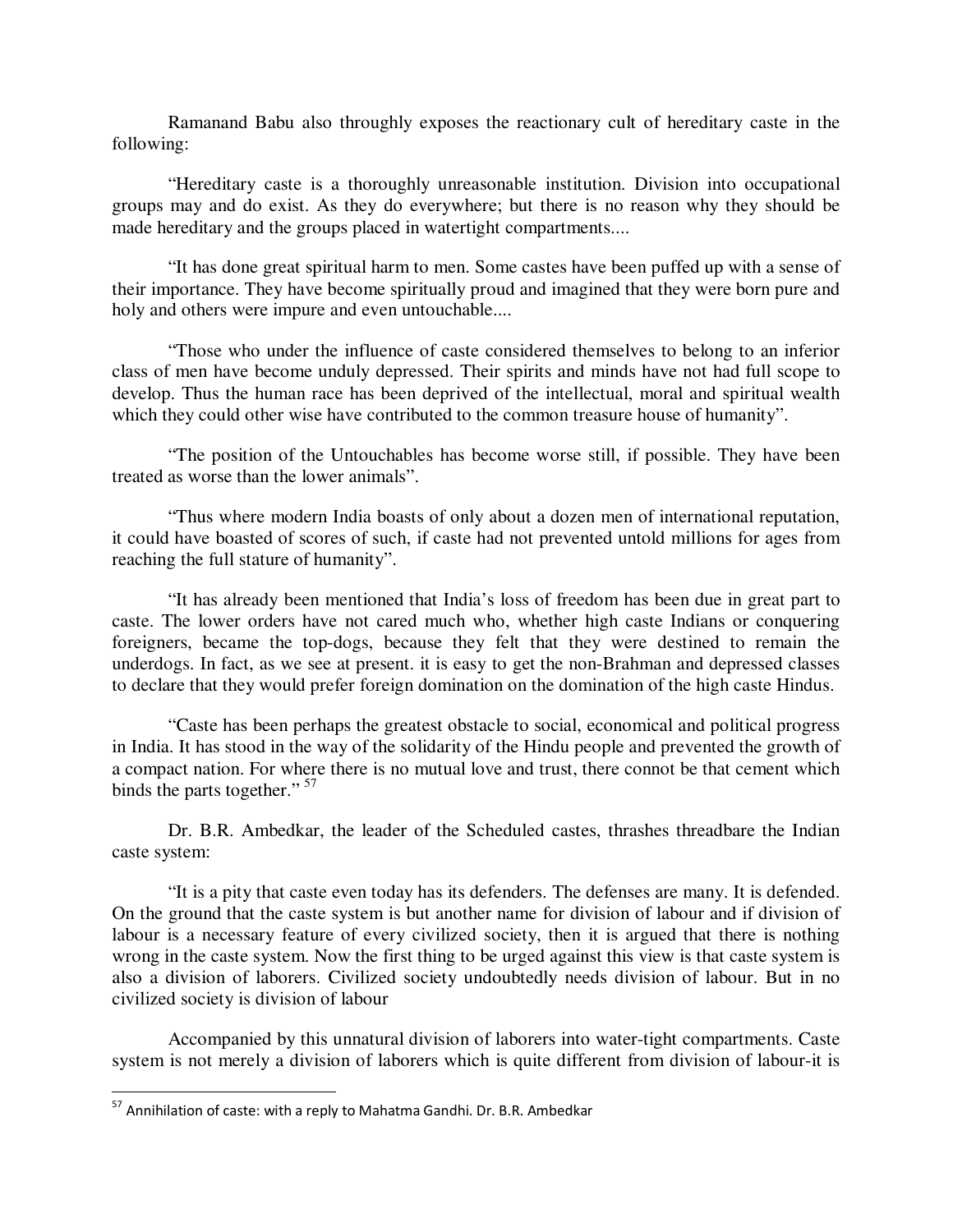an hierarchy in which the divisions of laborers are graded one above the other. In no other country is the division of labour is accompanied by this gradation of laborers. There is also a third point of criticism against this view of the caste system. This division of labour is not spontaneous; it is not based on natural aptitude. Social and individual efficiency requires us to develop the capacity of an individual to the point of competency to choose and to make his own career. This principle is violated in the caste system. So far as it involves an attempt to appoint tasks to individuals in advance, selected not on the basis of trained original capacities, but on that of the social status of the parents. Looked at from another point of view, this stratification of occupations which is the result of the caste system is positively pernicious. Industry is never static. It undergoes rapid and abrupt changes. With such changes an individual must be free tà change his occupation. Without such freedom to adjust himself to changing circumstances, it would be impossible for him to gain his lively hood.... The division of labour brought about by the caste system is not a division based on choice. Individual sentiment, individual preference, has no place in it. It is based on the dogma of predestination. As an economic organization caste is therefore, a harmful institution, in as much as it involves the subordination of man's natural powers and inclinations to the exigencies of social rules." <sup>58</sup>

If Gandhiji advocates the hereditary profession, Basava pleads for free choice of profession. He pulled down the antisocial structure of Vamashrama and formed a catholic society: of Lingayats. Guna and Karma are certainly not hereditary. They are acquired:

> *A man becomes a blacksmith by heating iron, He becomes a washerman by washing clothes; He becomes a goldsmith by tinkling gold; He becomes a Brahmin by reading the Vedas. Are there people who are born an ear in this world? Therefore, Lord Kudalasangama, he is a Kulaja who knows the Linga.*

Gandhism advocates idol-worship and temple religion, indirectly it supports priest-craft. Gandhiji himself writes:

I do not disbelieve in idol-worship. An idol does not excite any feeling of veneration in me. But I think that idol-worship is part of human nature... I do not consider idol worship a sin.... "I am both an idolater and an iconoclast in what I conceive to be the true sense of the terms. I value the spirit behind the idol-worship. It plays a most important part in the uplift of the human race. And I would like to possess the ability to defend with my life the thousands of holy temples which sanctify this land of ours. My alliance with the Musalmans presupposes their perfect tolerance for my idols and my temples.  $59$ 

But Lingayatism denounces the idol-worship. Temple religion becomes a vested interest. The populace will be contaminated by the priest-craft. So idol-worship encourages priest-craft. The priests will exploit the devotees in all possible ways Basava questions: Why create this priest-class between people and god? This brokerage system of Brahamanism must go root and branch, lock and barrel. Our body itself is a temple in which we can find our God. Temple

 $^{58}$  Annihilation of caste: with a reply to Mahatma Gandhi. Dr. B.R. Ambedkar

<sup>59</sup> The Unseen Power: M.K. Gandhi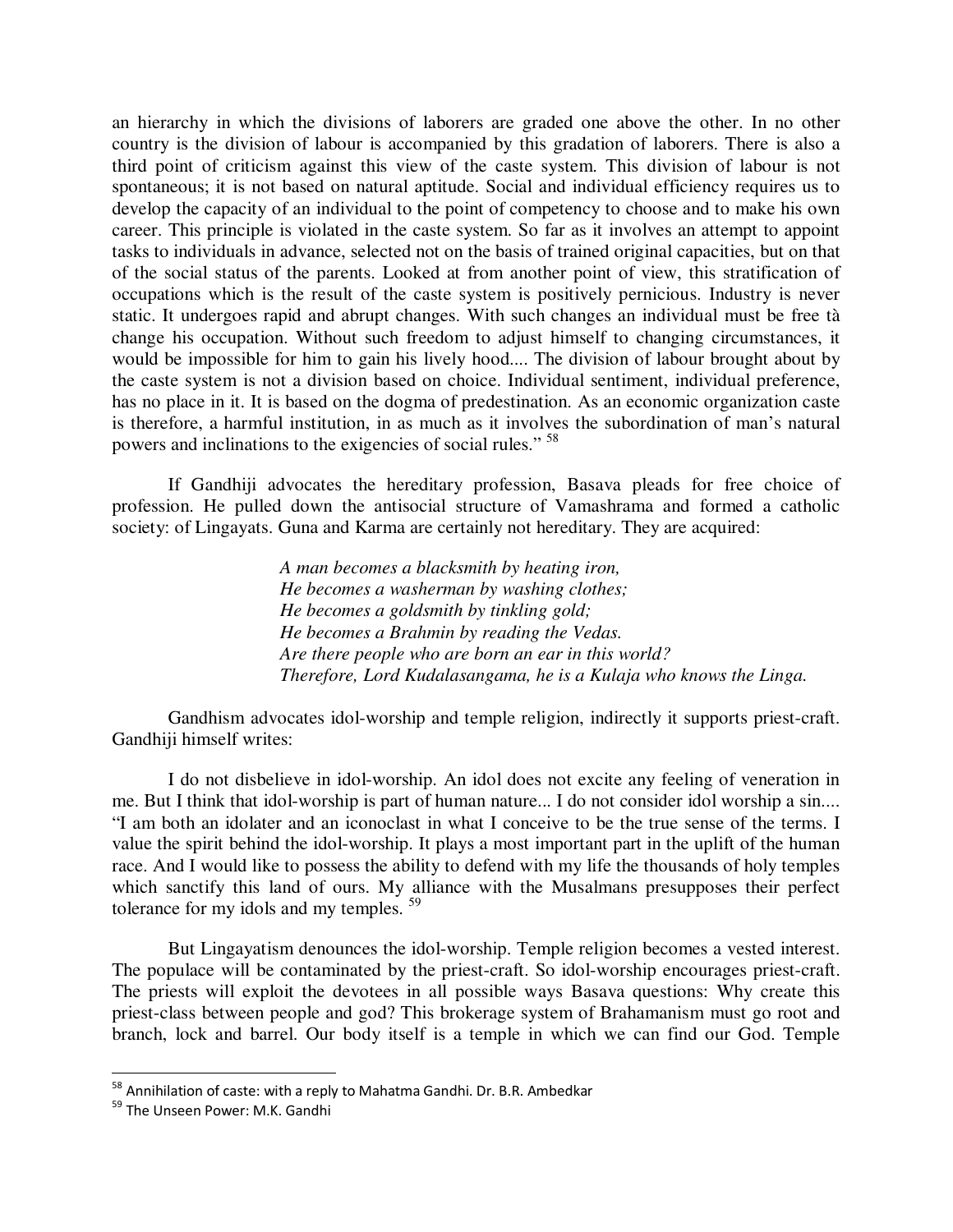religion encourages exploitation. Lakhs of temples there are in India! They have property and funds and priests are their owners. They have become vested interests. Gandhiji fights for these temples i.e. his philosophy supports priest-craft. Take Hanjan uplift. Gandhiji insists that temples should be opened to the Harijans. Consequently the temple priests will get-gifts from Harijans! The poor Harijans will become poorer. Instead of removing the temple institution Gandhiji retains it. Thereby he will be defending the present social order. But Basava was not satisfied with the status quo. Hence he revolted against the temple religion. In those days the priestly class was a moneyed class. The masses had become untouchables because they were poor. They were impoverished by the priest craft. Basava removed this old socio-economic un-touchability by stripping the Brahmin priest class of its right of exploiting the masses, because un-touchability was the result of poverty. Hence Gandhiji's movement is conservative, whereas Basava's agitation was progressive. So a Sharana distinguishes the Lingayat thought from the Gandhian path:

> *He that resorts to Four Vedas is an inheritor of Brahma, He that adheres to Eighteen Puranas is an apostle of Vishnu, He that hankers after Twenty-eight Agamas is an adherent of Rudra. He that is absorbed in Thirty-two Upanishadsis an advocate of Ishvara. He that is engrossed in the Six Shastras is a disciple of Sadashiva. But an effort after the Knowledge of Linga is magananimous, O Jagama Linga-prabhu.*

Finally, truth and non-violence re twin pillars of Gandhism. Gandhism explains them metaphysically or teleological. Lingayatism holds them to be valid in a dialectic sense. In the Gandhian sense truth and non-violence do not apply to the class relations in the society. Consequently the close observance of truth and nonviolence will protect the iniquitous classridden hence violent society. Gandhism leads to the defense of violent class-ridden society of today by means of truth and non-violence. Gandhiji writes:

"The world is full of himsa and Nature does appear to be red in tooth and claw. But if we bear in mind that man is higher than the brute, then is man superior to that Nature. If man has a divine mission to fulfill, a mission that becomes him, it is that of Ahimsa. Standing as he does in the midst of himsa, he can retire into the inner-most depths of his heart and declare to the world around him that his mission in this world of himsa is Ahimsa, and only to the extent that he practices it does he adorn his kind." <sup>60</sup>

Gandhiji is very frank. The practical implications of his conservative philosophy, is best brought out in his article entitled 'Is violence creeping in? In the *Harijan:* 

"To prevent workers from going to their work by standing in front of them, is pure violence and must be given up. The owners of the mill or other factories would be fully justified in invoking the assistance of the police and a Congress Government would be bound to provide it, if the Congressmen concerned would not desist.... But the Congress, so long as it retains nonviolence as its basic policy, cannot resort to usurpation, much less allow any class of persons to

 $^{60}$  The Gandhi Sutras: edited by D.S. Sharma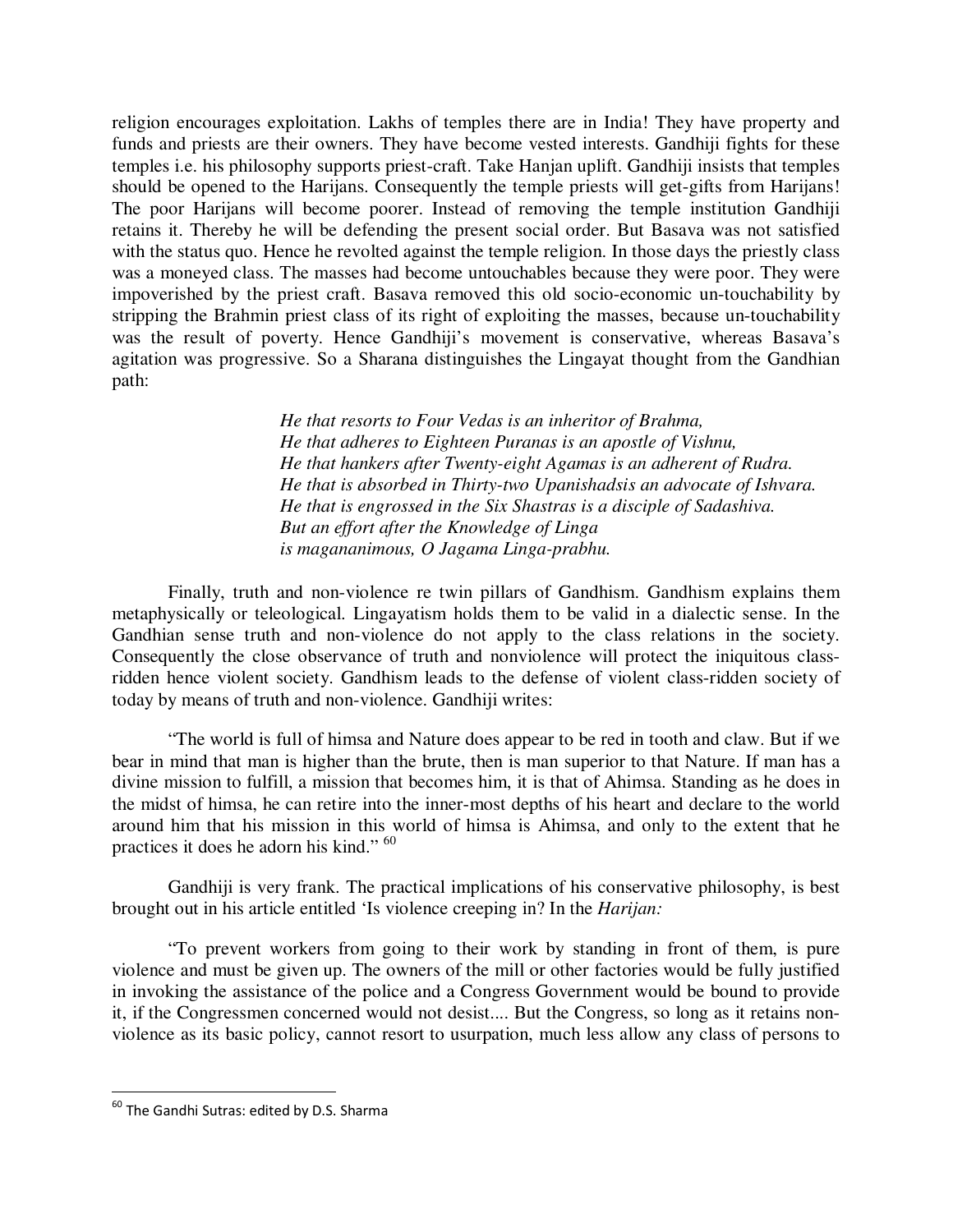be insulted or humiliated in any way whatsoever, or allow any Congressman or a body of Congressmen to take the law in their own hands."

Gandhism, does not touch the fringe of the present social structure. Its ideals of truth and non-violence are not applicable to the violent social structure. Gandhiji does not talk of the exploitation of the poor by the rich. Instead of facing the present day class-ridden world Gandhism shirks the problem by sidetracking it through metaphysical gymnastics. But Lingayatism did recognise the class conflict in the society. Vedic religion and society were full of violence in the sense of class exploitation. Hence the mission of Basava was to create an atmosphere of non-violence by throwing over board the Vedic class-ridden society of his time. So truth and non-violence could be established only after the removal of violent and dishonest exploitation of the masses by the Brahmin upper class. Hence Basava was a realist-he could create a new order. Through revolution; whereas Gandhiji is an idealist-an abstract spiritual monist; he cannot create a new era. That is the difference between Basava and Gandhiji.

If Gandhism reaffirms the hereditary caste, Lingayatism, combats it tooth and nail. If the caste is a block to progress and freedom in the twentieth century. It was more so in the twelfth century. Basava had to fight Brahmin orthodoxy to free the masses from the clutches of Vedic varnashramadharma. If Gandhiji advocates the hereditary caste, Basava champions freedom of profession. A profession is not hereditary but acquired. A man in his lifetime is free to chose a vocation suited to his inclination. Heredity kills the aims and aspirations of a man. Free choice leads to the progress of society. Hence Basava overhauled the social fabric and built it anew on the sound foundation of democracy. If Gandhism is akin to Brahmanism, Lingayatism is related to social democracy. By pinning its faith to Vaidikism and its socioreligious doctrine of vamashrama, Gandhism becomes reactionary in outlook and regressive in practice.

Whereas Lingayatism becomes progressive socially and culturally by renouncing the reactionary cult of Vaidikism. Lingayats are absolutely in the wrong if they believe that the progress of the community would be facilitated through Gandhism. In the twentieth century Lingayatism finds its own in socialism and democracy, but Gandhism in Vaidilcism and dictatorship.

That is the difference between the backward look of Gandhism and the forward march of Lingayatism. Gandhism is revivalism, But Lingayatism leads to Renaissance. The former by idealising the mythical past, becomes regressive and retrogressive; the latter became progressive by combatting the chaturvarna of the past:

> *Veda is a bore of Brahmins; Shastra is a bustle of the Bazar Purana is a tale of plunderers, Agama is an account of falsehood; Logic aizd grammar are verbose; Such is the literature of those That are without Linga on their bodies. One cannot attain to greatness Who hath no self experience Says our Lord Kalideva.*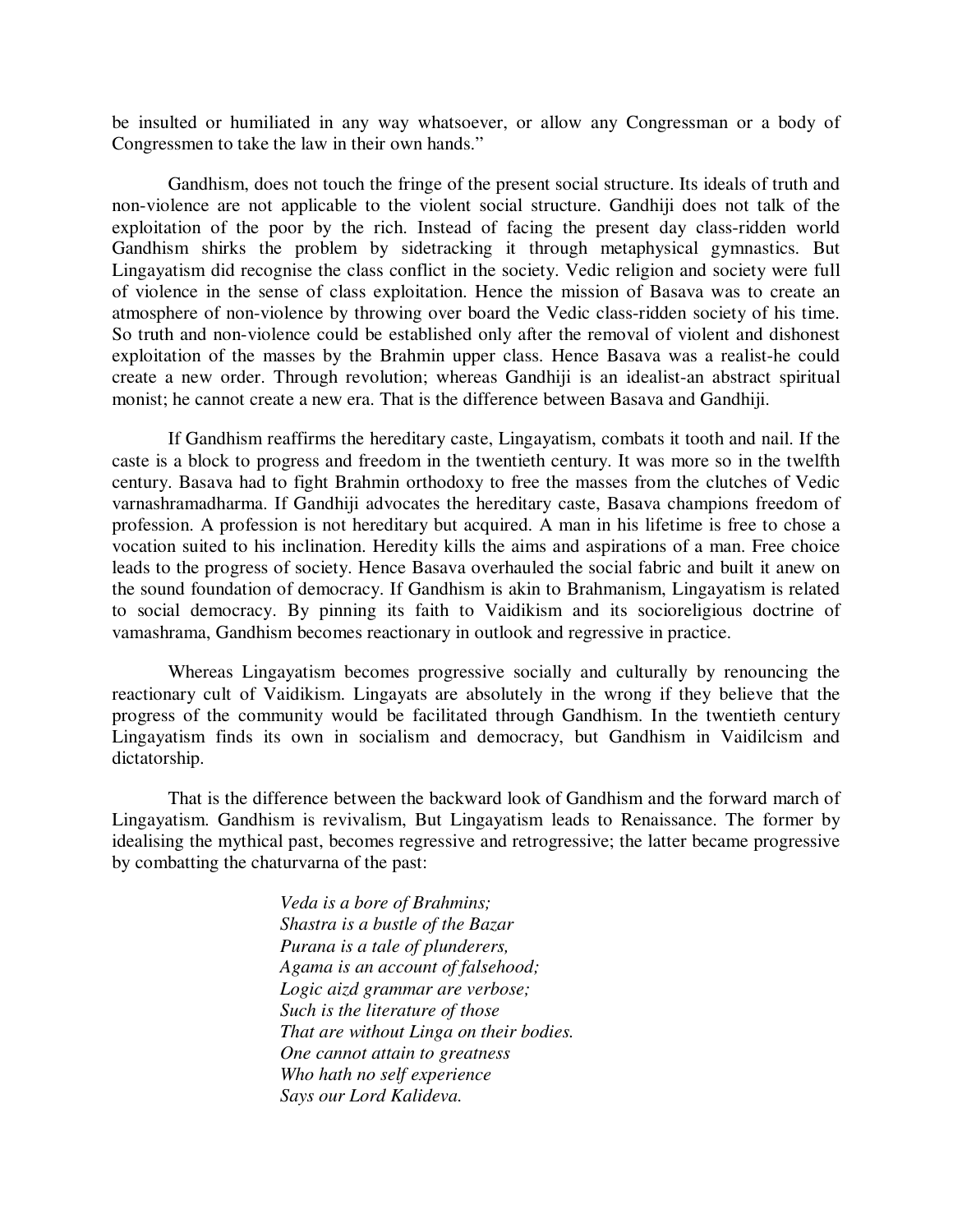*Useless become Veda being unable to know: Vain was Shastra being unable to achieve; Fruitless was Pruana being unable to fulfil; Wretched became elders unable to know themselves: They reaped what they had sown. How can they know thee, Lord Guheshvara? -Allania Prabhu*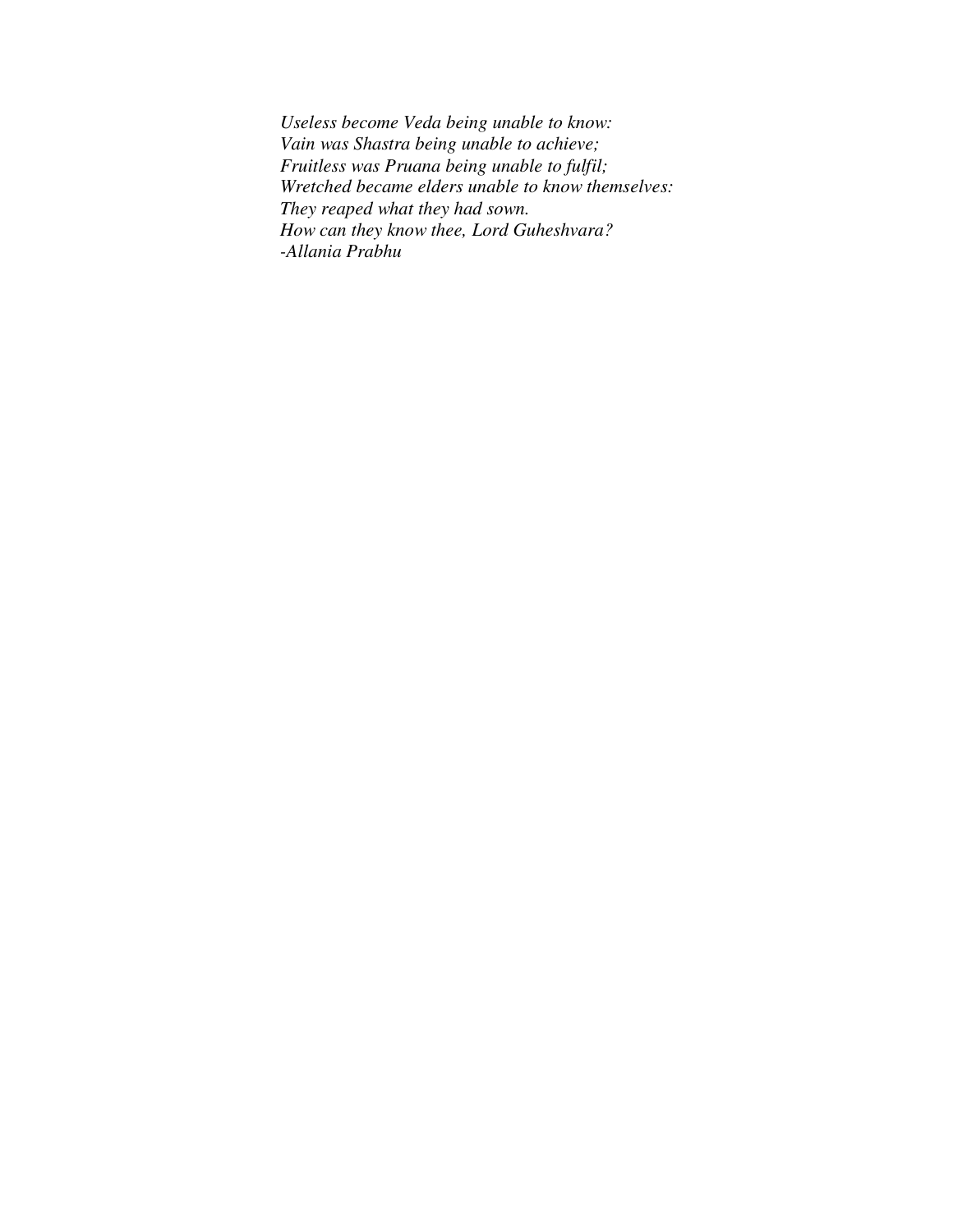#### **CHAPTER-XXV THE FUTURE OF LINGAYATISM**

*The task of philosophy is to find the explanation of nature, including the vital and spiritual phenomena (life, mind, will, emotion, soul etc.), in nature itself, without reference at any super-natural category the existence of which cannot be proved, which is beyond experience, unknown and unknowable.* 

-M.N. Roy

The world has progressed tremendously since the days of Basava. The rapid progress of science has revolutionised our lives. As a result, new problems have arisen. The recent world war shook the foundation of humanity; it was a conflict of ideas and ideals. The progressive forces have vanquished the reactionary might of Fascism,. It was a tussle between democracy and dictatorship. The banner of socialist democracy is hoisted on the world front. The economic foundation of British imperialism is shattered, with the result that Britain has become a debtor nation to India. That is the death bell of imperialism.

In philosophy also, there has arisen a new scientific trend. Just as the inventions of science have affected practical problems, so philosophy, once the handmaid of religion, has become dependent on science. The advance of physics and biology has influenced philosophy and ethics. The belief in divinity is slowly losing ground yielding place to humanity,. Darwin's theory of evolution revolutioriised science and philosophy so that human society *itself* has undergone a change. The aristocratic upper classes received a shock from Darwin's discovery. Further the epoch-making discoveries of Galileo, Copernicus and Kepler shattered the foundation of the timehonoured religious philosophy and the metaphysical outlook on the universe and life. It was found that the observation of natural phenomena without any preconceived notion led to conclusions which upset the celestial and terrestrial order sanctioned by religion and theology. A philosophical revolution took place. A radical change in the outlook on the problems of the universe, life, history and society became inevitable that change was a condition for the great political revolutions of the seventeenth and eighteenth centuries which ushered in the marvelous era of modern civilization.

The development of biology quickened the philosophical revolution. The mysterious entity of life was discovered to be nothing but a property of organic matter. Ideas are proved to be products of mind, which in its turn is a function of a material organ, the brain. In consequence of all these revolutionary discoveries regarding the mysterious vital phenomena as well as the socalled spiritual essence of man, the old conception of soul-the immortal divine spark in manappeared to be only imagination. Consequently each great discovery of science dealt a staggering blow to the hoary castle of religion, built in the air of faith, and consequently added stone after stone to the solid foundation of the philosophy of dialectical materialism. Hence the optimistic utterances of scientists:

"Give me matter and motion and I will construct the world." said Descartes. Eddington now improves upon him and say: 'Give me a world- a world in which there are relations -and I will construct matter and motion."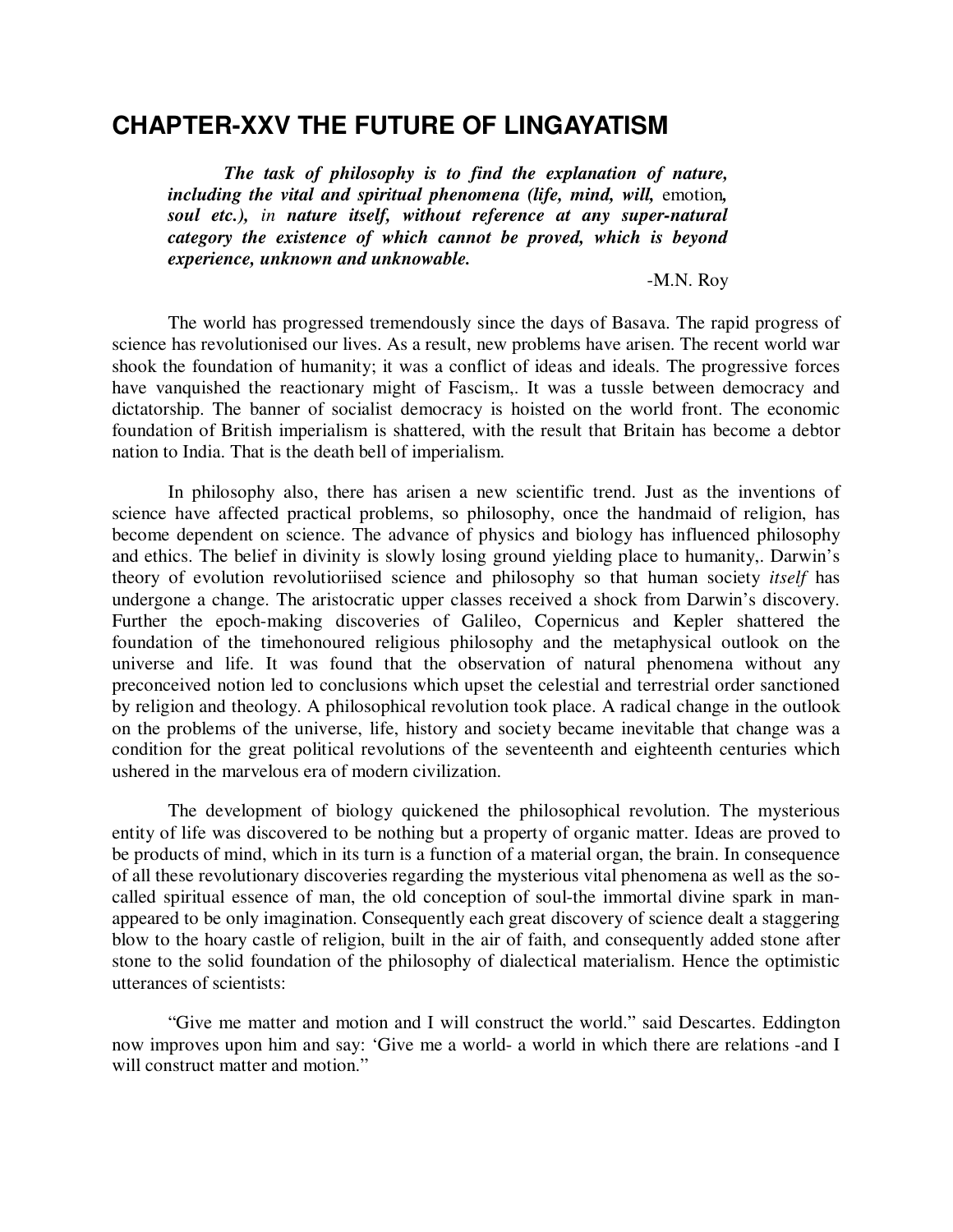In the nineteenth century the lowered banner of philosophical revolution was raided again, this time of the revolution were equipped with a formidable weapon forged by the latest and the greatest idealist philosopher, Hegel. It was the dialectic method of thought which ousted formal logic. Exposing the transitoriness of everything and revealing the constant conception of a new in the womb of the passing old, dialectics put an end to all authority. No other weapon could be more welcome to the leaders of the philosophical revolution. Out of the magnificent ruins of Hegelian Absolute Idealism, Feuerbach rescued the positive contribution of the classical philosophy as the basis of the 'Philosophy of the Future' -scientific materialism. Armed with an encyclopaedic knowledge of all the sciences, Karl Marx and Friedrich Engels clearly and comprehensively stated the new outlook on life, opened by the discoveries of science during the preceding three hundred years. In the bright light of that materialist outlook, all the problems of nature, life, history and society, appear devoid of all mystery and man attains full height of his glory as the sole master of his fate.

Sir C.V. Raman, one of the greatest scientists of our day, advocates a philosophical revolution as the condition for the much delayed but inevitable Renaissance of India. He adopts the scientific attitude to life.

"We live in an age of science. Most people think that science has served humanity by producing electric light, motor cars, aero planes, etc. That is only a partial view. In fact few realise the outlook that science has produced during the last two hundred years. Science has given us a new view of the Universe...."

"The future of India depends on a courageous application of scientific knowledge. As man learns to apply the scientific method to the problems of everyday life, in that measure he will rise to and reach his allotted height. Let the dogs of conservatism, ignorance and fanaticism bark, but the glorious caravan of the Indian Nation will move on with irresistible force." <sup>61</sup>

The adoption of a scientific outlook, the application of the scientific method to the problems of life, will necessarily mean the rejection of ideas, ideals, institutions and traditions which are erroneously cherished as the peculiar features of Indian culture and to preserve and glorify which has consequently become an article of faith of Indian Nationalism the posture of standing with the face turned backward is obviously incompatible with any striving for progress. The method and point of departure must be changed before any advance is possible.

What is the future of Lingayatism in the context of the present day world? No doubt, philosophically Lingayatism was more scientific than spiritual. It fought the old Vedic order by raising a religio-philosophical revolution. It could achieve great results by emphasizing the importance of Shakti, the dynamic aspect of nature. Hence it could torpedo the Vedic basis of society. The more scientific a philosophy is, the more progressive and revolutionary will be the socioeconomics of the country a Basava lived in the days of medievalism when religion was a dominating factor. He subverted the mediaeval religion, art and society and ushered in the era that leads to modernity. He was a heretic who fought Vedic orthodoxy. He brought about a revolutionary movement in the midst of medievalism.

 $61$  Convocation Address to the Bombay University, 1932.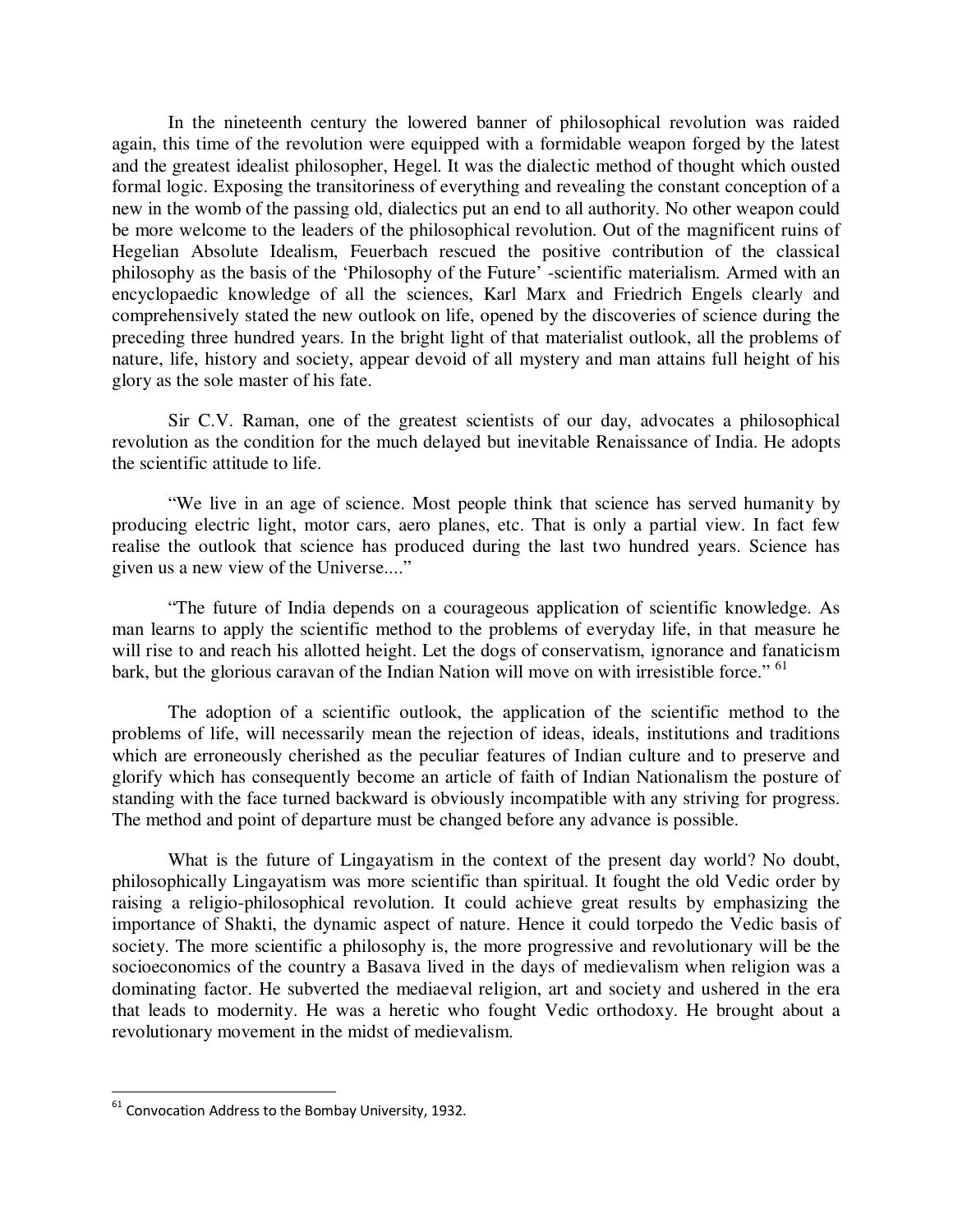But we are living in the twentieth century, the age of science. The revolution of the twentieth century should be scientific. Without the scientific background, the philosophic and socio-economic revolution cannot come into being. With scientific-philosophy as the basis, the revolution was brought about in Russia, by Lenin and Stalin. But in India, we should start the renaissance movement, i.e. a revolution in philosophy. The reality of life and the universe should be the first tenet of our philosophy. Secondly the abiding character of the universe is change which should be the very dynamic of action. It should be an unceasing urge to enlightened revolutionary conduct.

There is a tendency among Lingayats to compare Lingayat-ism with Gandhism. In my opinion, Basava is revolutionary but Gandhiji is reactionary. Gandhism has not a scientific basis. It tends to the Vedic philosophy and culture. In it Maya appears in a different garb. The English have been constantly telling us that if Indians can put their house in order, they will have no place here. Gandhiji tells us practically the same thing namely: learn to live happily in your misery, imagine your poverty to be spiritual richness, and political slavery and economic exploitation will vanish all is Maya, all is illusion,

Gandhism is opposed to science. It bids us go back to Nature and to the old days when our ancient Rishis lived happily. It does not analyse properly the present machine age. Without doing this, it prescribes the remedy-abolition of the machine. But the machine is not responsible for the exploitation of the masses. It is the upper class of capitalists who own and use the machine for exploitation. The upper classes enjoy the benefit of scientific inventions. A mason who builds a bungalow lives in hot innumerable coolies who work daily in modern factories live in primitive surroundings; many are houseless and sleep at night on the roadside. A machine is being used as an instrument of exploitation by the monied magnates. Therefore it is man who is responsible for the poverty of the dumb millions, and not the lifeless machine. The conclusion is that we should not deride the discoveries of science without looking to our own defects in using them. Science is born to serve humanity. If it is exploited for the benefit of the masses, yielding the greatest good to the greatest number, then the present day poverty will be reduced to the minimum, and a new culture and civilization will come upon the scene. But Gandhism fights shy of the machine and advise us to go back to nature. Therefore Gandhism is revivalism and not a renaissance. For Gandhiji writes:

"….Machinery is like a snake-hole which may contain from one to a hundred snakes. Where there is machinery there are large cities and where there are large cities, there are tramcars and railways; and there only does one see electric light. English villages do not boast of any of these things. Honest physicians will tell you that where means of artificial locomotion have increased, the health of the people has suffered. I remember that when in a European town there was a scarcity of money, the receipts of the tramway company, of the lawyers and of the doctors went down and people were less unhealthy. I cannot recall a single good point in connection with machinery. Books can be, written to demonstrate its evils. <sup>62</sup>

Finally Mr. Philip Spratt, a leading journalist of Bangalore, sums up the analysis of Gandhism:

<sup>&</sup>lt;sup>62</sup> Hind Swaraj of Indian Home Rol: M.K. Gandhi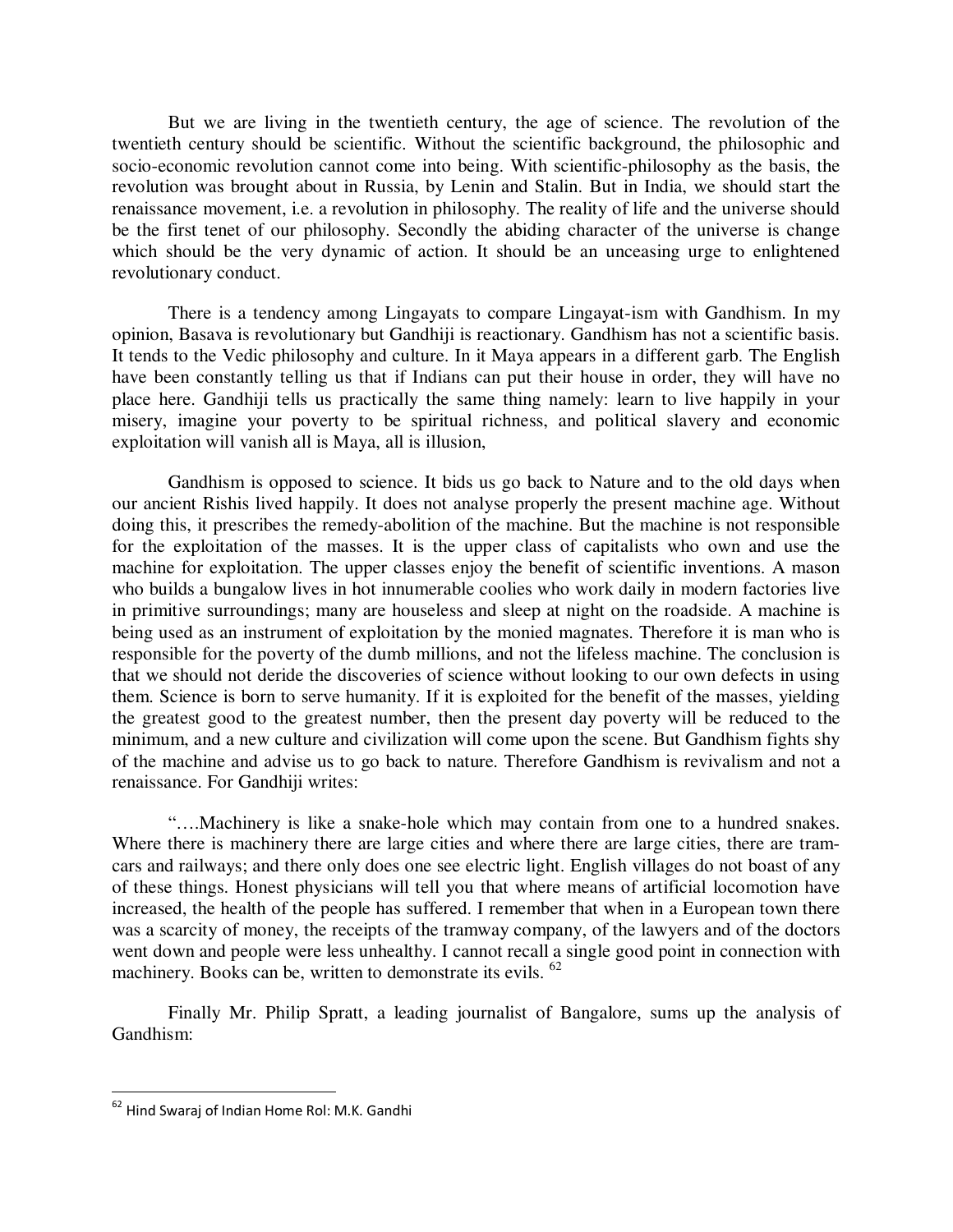"Thus on all these matters, which are integral to Gandhism we differ from it. We do not share its puritanical morality; we do not strive to deny the world the benefits of technology or of knowledge; we are not tied to capitalist or pre-capitalist social forms as Gandhism in its alternative versions appears to be. Gandhism is restrictive all round; it wants to shut mankind in, to enclose it within national frontiers, to deprive it of all that makes life worth living, of knowledge, of art, of sport, of enjoyment of any kind. We want to open the frontiers-that is why we are opposed to nationalism -to open the windows to let all the winds of the world blow over the land, the art, the literature, the science, the science, the technology of the world, to let people know them and enjoy them and profit from them." <sup>63</sup>

Basava, like Gandhiji, did not advocate the cult of revivalism, He did not revive the Vedic philosophy, religion and society. That is, he did not go back to the hoary past to seek solace. He did not support the asceticism of the Veda and its caste system, the polytheism of the Agamas and the other-worldliness of the Brahmanic religion. On the other hand, he cast away those reactionary cults and founded a new order of philosophy, religion and society.

Gandhism advocates the theory of trusteeship. According to it a landlord is a trustee of a peasant, a mill master is a trustee of millworkers and a Raja is a well wisher of his subjects. But what class of people is exploiting the masses? Capitalists and landlords are the exploiters of the masses. Capitalism and feudalism are a stumbling block to the progress and prosperity of millions of the Indian masses. On the other hand, Gahdhism assigns the trusteeship of the poor masses to the rich upper classes; that is, the rights of the people are entrusted to the upper classes in the society. Hence Gandhism does not advance the interests of toiling masses.

But with Basava, it is quite the contrary. He found in the Brahmanic priestly class the sole agency of exploitation, because in the society of that day the priestly class was a monied class. It had the monopoly of ruling the masses economically as well as socially and intellectually. Basava was up against this class of exploiters and raised a revolt. He pulled down the Vedic fabric of religion and society and fought against the caste system of those days. But if Gandhism insists upon being revolutionary, it should renounce its ideological bases of capitalism and feudalism which are responsible for exploiting the masses economically, socially and culturally. But Gandhism is not a revolt against the present order. Hence Gandhiji is not revolutionary bu reactionary; whereas Basava was revolutionary and progressive.

If Basava were to live at present, he would fight the upper class domination and free the people from exp1oitttion. He would not discard the machine and its advantages but would free the machine from the ownership of rich men and make it the common property of the collective ownership of the masses. Then there would be no classes not to speak of castes -one cutting the throat of the other. He would not have gone to the twelfth century to revive the charkha which was the only existing machine in those days. He would have advanced and made the masses the master of the machine. In short he would play the role of a Marx or a Roy.

Swami Dhama Tcerthaji Maharaj warns against the menace of Hindu imperialism hidden in the Congress organization.

<sup>&</sup>lt;sup>63</sup> Independent India. Vol. XI No. 9.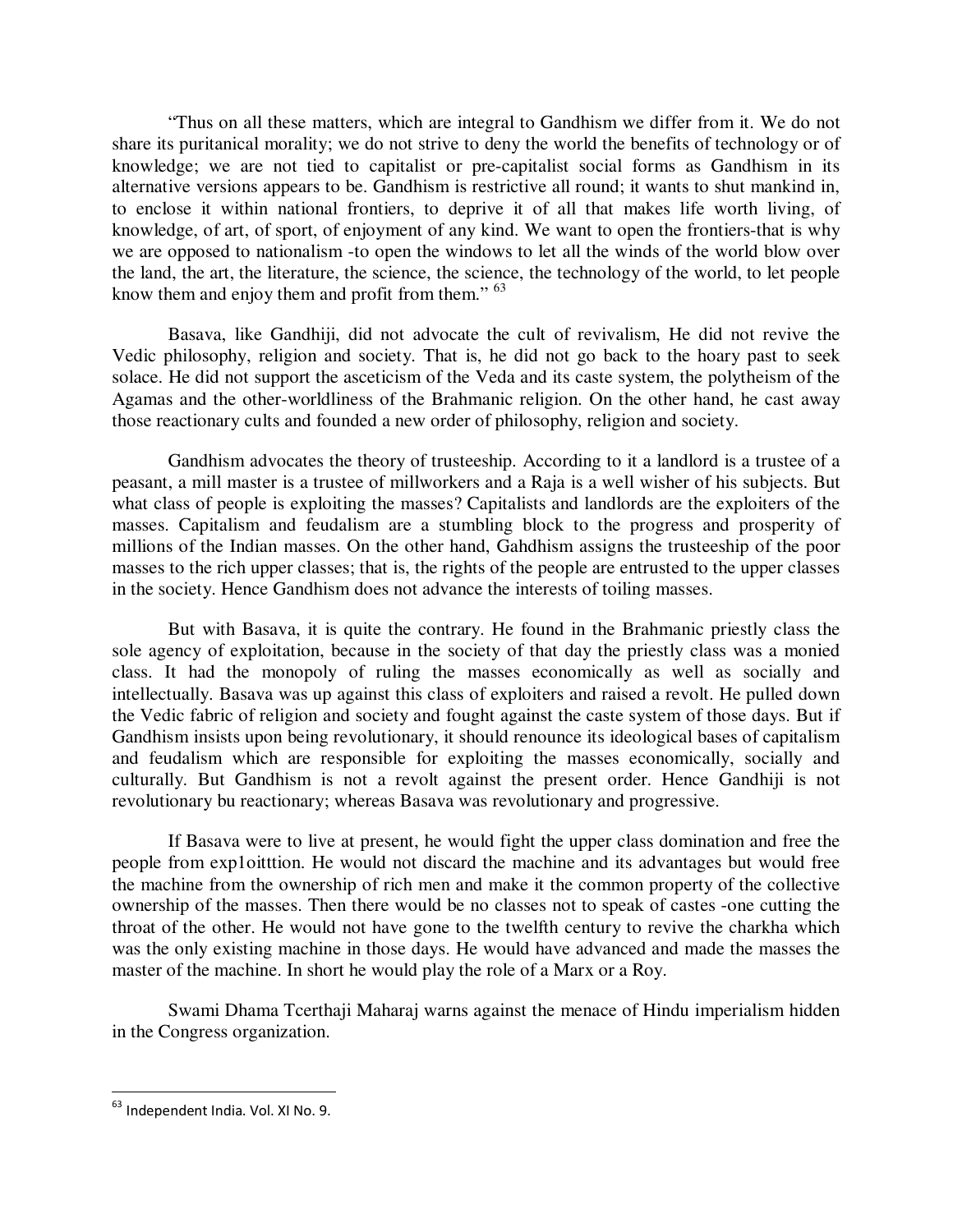"Leaders like Mahatma Gandhi and Pandit Jawaharlal are taking too much for granted if they believe that the country will be non-violent, will liberate the Harijans, recognise the equality of man by birth, stop the cut-throat economic exploitation, and establish comradeship with other religions and nations in the interest of humanity when it gets Swaraj. Little has been done to educate the people to these ends….

"An urgent need of the day is to get rid of the notion that we are a unique people, a peculiar type of humanity distinct from the rest of mankind... .people who think their so-called culture to be unique will, when they get power, use all means to preserve and propagate the injustices and atrocities which masquerade in the name of that culture. Give the Hindus independence and the necessary power, they will be as violent, as imperialistic and as aggerssive as other people and in addition will do their utmost to propagate their caste-culture and priest craft as the unique Hindu civilization. All the arguments of the Bhagavad-Gita and other sacred books will be used to justify bloody wars and the suppression of the human rights. An independent and powerful Hindu India claiming to its caste, culture will be a menace to civilization and world peace. The sooner we realise the truth that we are like other peoples of the world in all essential respects, the better it will be for us and the world."<sup>64</sup>

The Bible of Gandhism is the Bhagavad Gita. The Gandhian philosophy has its roots in the Gita. But in as much as the Gita advocates the Hindu caste-system ordained by divinity according to quality and merit, Gandhism reinstates the same in a new garb. As Mr. M.N. Roy clarifies it: <sup>65</sup>

"Nietzsche's philosophy (of Fascism) justifying crass class domination, bears a striking resemblance with the Hindu doctrine of Karma and, indeed, is an echo of the voice of God himself: 'The four castes are created by me according to quality and merit.' (Gita). The caste system places different groups of people in different social stations. If that system is providentially ordained, those belonging to lower stations must be reconciled forever to their positions. Social inequality is then perpetuated on the authority of divine will. The slave must be a slave for ever! The ruling class enjoys its power and privilege as gifts of God which only the sinful class ever dare to take away from it. In the Gita, God also announced that all earthly powers are manifestations of his power. Not only are the priestly privileges of the Brahmin exercised on divine authority; not only did kings and emperors in the past rule as incarnations of God; but even today the parasitic landlords claim to be 'the natural leaders' of the peasant masses whom they exploit....

"According to Gandhism, capitalists as well as workers are children of God; and the poor should not envy their rich brothers. Gandhism glorifies sacrifice and suffering as great virtues. It preaches these glorious virtues to the impoverished masses... .In fact our blessed 'spiritual' philosophy has never done anything but to serve the interests of the upper classes Even today the divine doctrine of 'truth and nonviolence' is serving the purpose of arresting the forces of social discontent and political revolt. The taste of a little power, granted by the grace of Imperialism, is driving our spiritually minded nationalists towards fascist practices."

 $64$  Menace of Hindu Imperialism: Swami Dharma Teertha

<sup>&</sup>lt;sup>65</sup> Fascism: its Philosophy, Professions and Practice: MN. Roy.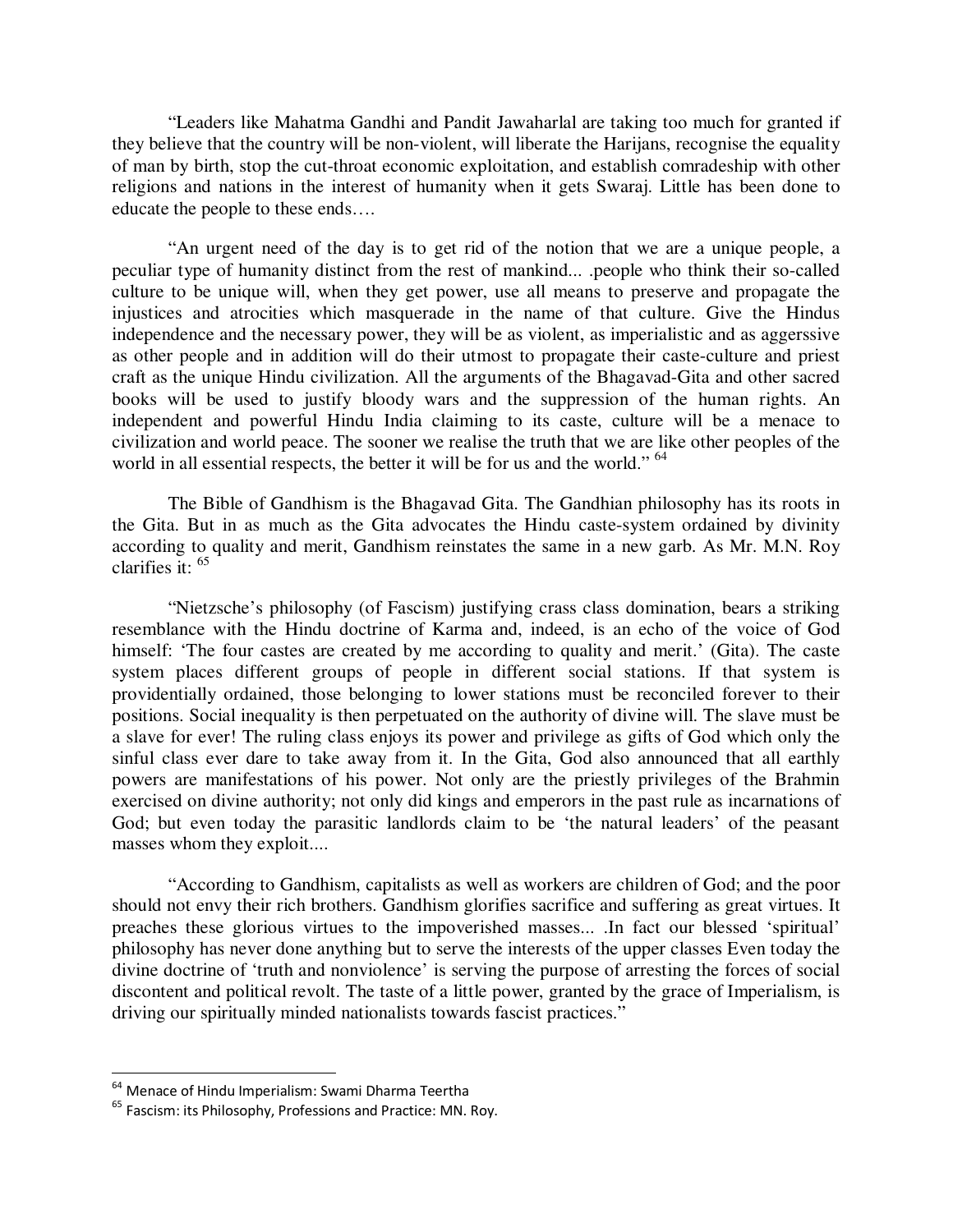### **CHAPTER XXVI THE RENAISSANCE MOVEMENT**

**"Unless Socialism is international to the extent of producing a world government, which controls all military power, it might more easily lead to war than does capitalism, because it represents a still greater concentration of power."** -Einstein

**"We say that in the ideal State visualised by us as a practical possibility detached individual-philosophers-will be at the helm of public affairs. Spiritually free men, detached individuals, philosophers, cannot be corrupted by power." -M.N. Roy** 

The world has rapidly advanced since the time of the Lingayat movement. Old values have changed and new ones have sprung up. Science has progressed to such and extent that it has not only affected but penetrated the various branches of knowledge. Philosophy, once the handmaid of religion, has become the servant of science. Science has overwhelmed philosophy. Religion, at one time an agency of progress, has now ceased to be a lever of progress. It had played out its role. Politics in the advanced countries is based on scientific philosophy and socioeconomics. Religion has lost its social force. The class relations in the society have undergone a change. Religion has led to communalism, and even nationalism has resulted in communal deadlocks in Indian politics. For nationalism is also a form of communalism. It is racial communalism. It is limited to a particular area of the world. Both have served as cloaks for upper class organisations. Free thinking is hindered; difference of opinion, merit and ability, and democrative procedure are checked effectively in such politics. Communal and nationalist philosophy should be replaced by a democrative and social philosophy. A broad philosophic view should be entertained. Swami Dharma Theertha appeals to the Youth of the country:

"Friends, if culture means Hindu-Muslim hatred, say boldly that you will not have it; if culture means preservation of castes and priests and untouchability, say you hate it; if culture means keeping our mothers and sisters in humiliation, say you disown it and are ashamed of it. If culture stands for antagonism to scientific progress and hatred of things foreign because they are foreign, say you will have nothing of it; if culture means that you may not think freely in the light of your own resason, nor hold up ideals of a new world, different from the past, say that you prefer uncultured freedom to cultured stagnation; if culture means cow-worship, purdah, priestcraft, scripture-worship and other similar stupidities, say you are disgusted with it. Such and open disavowal and rejection of false cultures will in itself be a mark of the finest culture. Stand out uncomp romisingly for freedom of the mind, for the freedom to know, examine, criticise, and accept or reject in the light your own best self Refuse to take anything on the authority of scriptures, religions, Mahatmas. Cultivate your own mind and trust in your own inner light."<sup>66</sup>

To have social and cultural freedom our political movement should be based on scientific philosophy. The metaphysical and religious basis of present-day Indian politics should be replaced by a philosophical and scientific background. The spiritual and metaphysical outlook should go yielding place to a secular and materialist view of life. This is the only way to combat

<sup>&</sup>lt;sup>66</sup> Enemies of Indian freedom: Swami Dharma Teertha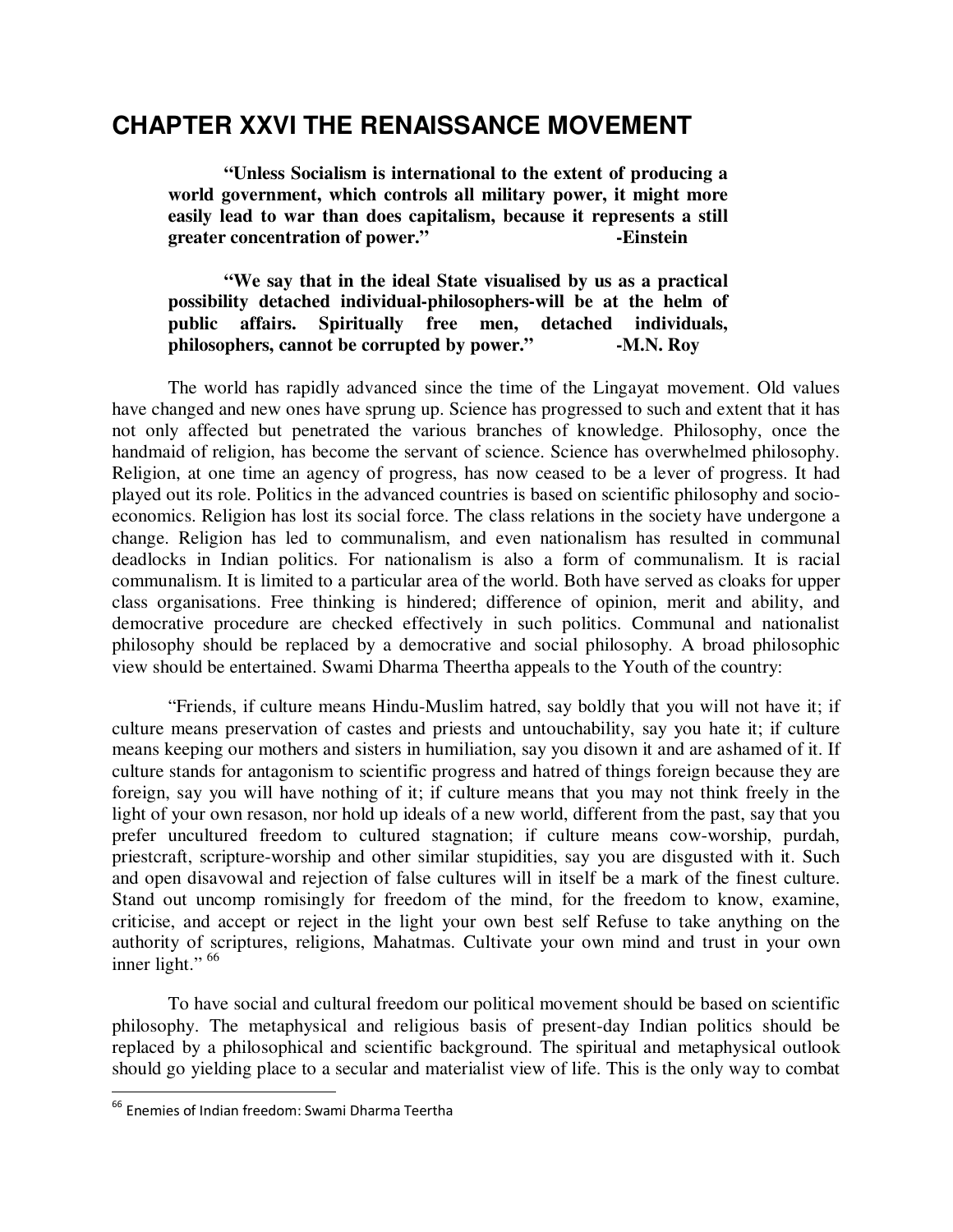communal and national politics, thus clearing the way to democratic freedom. Mr. M.N. Roy, with that aim, invokes a philosophical revolution in India:

"Human life must be guided by a philosophy. That philosophy may change from time to time. But there are certain values, certain, princiiles, which transcend time and space. Otherwise, we shall have to lose faith in the progress of humanity. How can we judge that civilization is a progress from barbarism? There must be something common to barbarism and civilisation. We can judge that this or that thing distinguishes civilisation as a greater human Endeavour and therefore civilization is a progress from barbarism, Otherwise, there is no standard for measuring progress and no ground to believe that civilization is better than barbarism.

"Therefore a philosophy, to be a guide for all forms of human action, must have some ethics, some morals, which must recognise certain things as permanent and abiding in humanity. And only a group of human beings-be it a political party or any other kind of organisationprimarily moved by those abiding (and I should say permanent, as humanity itself) values, can claim to be the maker of the future.

"We not only want to create a new world; we want to know what kind of a world we are going to create. We must know what freedom is before we can be qualified as the architects of a free world. What the world needs is a philosophy of freedom. The birth of the Radical Democratic Party was heralded by the declaration that India needs a philosophical revolution. Without a philosophical revolution no social revolution is possible. We shall have to remember that. We cannot make a philosophical revolution by learning fallacious theories, sticking to exploded dogmas and running after false ideals." <sup>67</sup>

But the core of nationalism is communalism. Nationalism expresses itself in terms of Hindus, Muslims, Shikhs, Harijans etc. It is a conglomeration of conflicting communities. Consequently it results in conflict. The present Hindu-Muslim sthfe is an evidence of the same. Nationalism is not cohesive but is con1ictive. Hence the Hindu-Muslim tension. In the womb of nationalism conflicts between Brahmins and non-Brahmins, *Sanatanis* and Harijans are still smouldering. In future they shall inflame if nationalism is not replaced by humanism. In course of a letter addressed to the *Sunday observer* Madras, Dr. C.R. Reddi, Vice Chancellor, Andhra University, comments on the present Indian situation:

"I am heartbroken over the tragic condition of the country. Our people have failed. It is now clear that we tried to build with a timber, worm-eaten to the core, and the intended structure has broken down miserably. Our intentions have been good, our calculations and our realism faulty. I don't think there is much that you can do; of any one of us could do, to retrieve the situation.

*"…*Our boast that India will lead the world in spirituality and morality has proved to be a vain and idiotic pretention. Today India is like the dreaded head Of Gorgon Medusa, at the terrible sight of which., Humanity turns into stone with horror."

What then is the alternative for religious nationalism? It is humanism which is modem in outlook and outcome and the fanaticism of communism. There are only two alternatives before

<sup>&</sup>lt;sup>67</sup> New Orientation: M.N. Roy.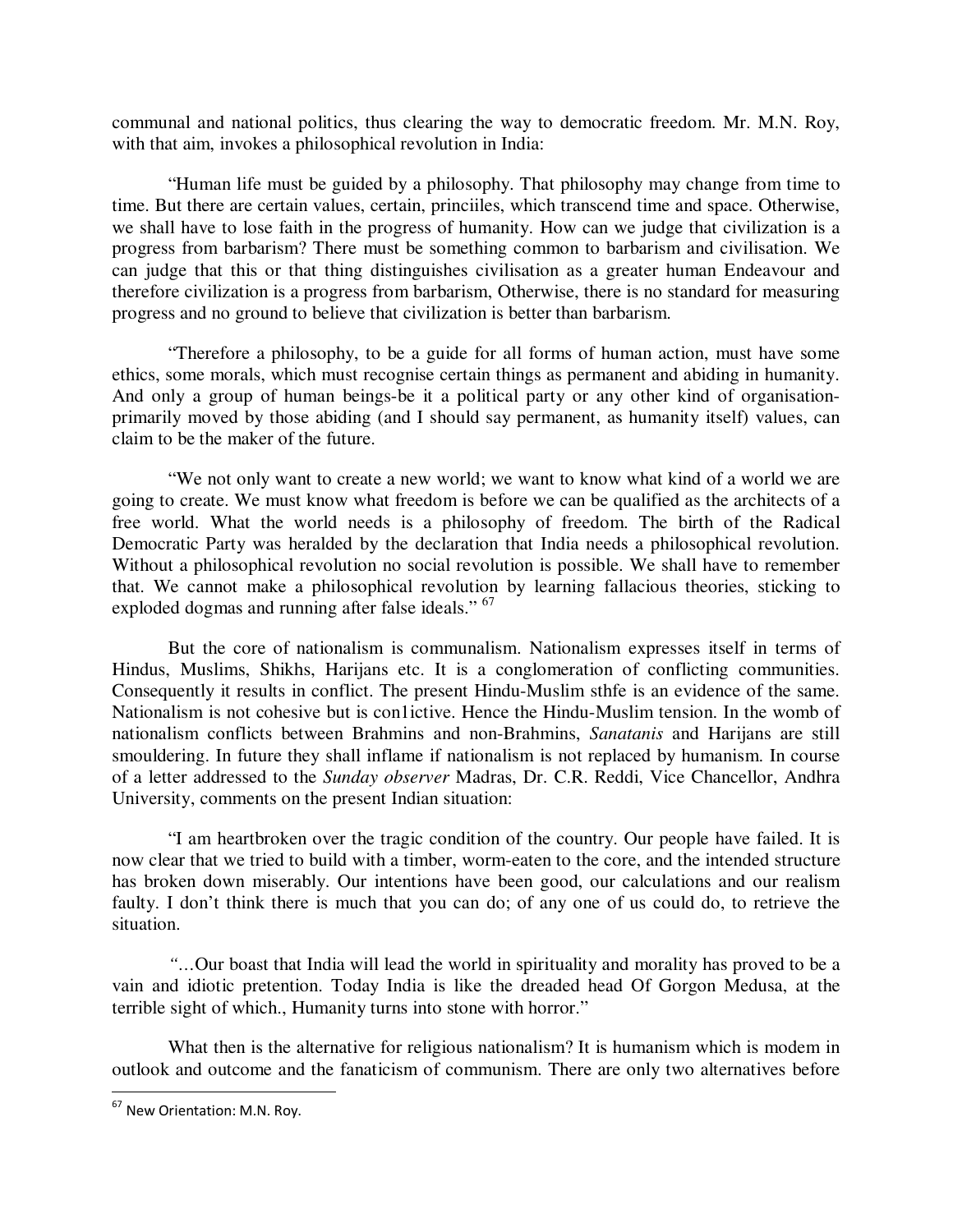us: Communalism and Humanism. It is between religious philosophy and scientific philosophy. Realism becomes the philosophical foundation of science when the reality of the physical world is conceived as independent of any other existence. Man can dare conceive the idea of conquering nature when the latter is no longer regarded as a divine creation, not be tampered with by any impertinent mortal. So long as the physical world is regarded as real, because it is the creation of the Supreme Reality (God), man cannot ever think of the possibility of remaking it. Yet man becomes civilised only when he acquires the power of remaking the world. Religious realism permits man to regard the world as real, and submit to the vicissitudes and tyrannies of that reality. It does not inspire him with the courage to free himself from the bondages of his environments, social as well as physical. It does not help him to assert his creativeness so as to transform ugly realities into beautiful ones and replace harmful realities by useful ones. In order to feel that he is free to act if only he has the knowledge which gives the power to do so, he must start with the conviction that he is a part of a reality which exists independently by itself. That is the realism, which makes science possible and thus inspires man in his advance towards civilisation." <sup>68</sup>

Mr. M.N. Roy blazes the message of the Renaissance Movement in India:

'Humanity has progressed a good deal since the time India was the home of an ancient civilisation. Contemporary India shares the ideals of modern mankind; but modem ideals cannot be attained by those who still remain wedded to old ideas. We must draw inspiration from the past, but traditional ideas must be subjected to criticism, and their positive essence brought up to the standards of modern knowledge. Old values must be revaluated. That is Renaissance.

"The past of our country, our cultural heritage, is buried deep under rubbish accumulated during the dark ages. What is called the history of India and the history of Indian philosophy cannot be simply taken for granted. As a matter of fact, there is no history of India, nor history of Indian philosophy. They talk about big things; because there is no properly recorded history; legends and fairy tales pass as history. Recently, there is so much talk about Vikram era, for example, these legends and fairy tales cannot stand the test of criticism. There are now generally accepted standards for judging the authenticity of what has until now passed as history. But critical method is unknown. We are a nation of believers. We believe in our past greatness, and with that belief it is simple to spin out legends and fairy tales.

"Similarly, they talk about Indian philosophy. They are all sorts of Mantras and Sutras and Shastras; but how many people try to subject them to the test of modem knowledge? They are simply taken as dogmas, final truths, revealed wisdom, to be taken for granted. That was not the spirit of Indian philosophy, and the greatness of India was the greatness of Indian philosophy. We decry western civilisation and proclaim that Indian philosophy has a message for the world. But these evangelists of an Indian spiritual message do not know to what extent ancient Indian philosophy influenced what is today called western philosophy and civilisation. I am not one of them who maintain that all achievements of modern civilisation and technology could be found in the Vedas. But I want to point out the fact that the rationalist thought developed in ancient India, before she was overwhelmed by the counter revolution which destroyed Buddhism, went to the Greeks; the Arabs inherited the legacy and passed it on to the founders of modern

<sup>&</sup>lt;sup>68</sup> From Savagery to Civilisation: MN. Roy.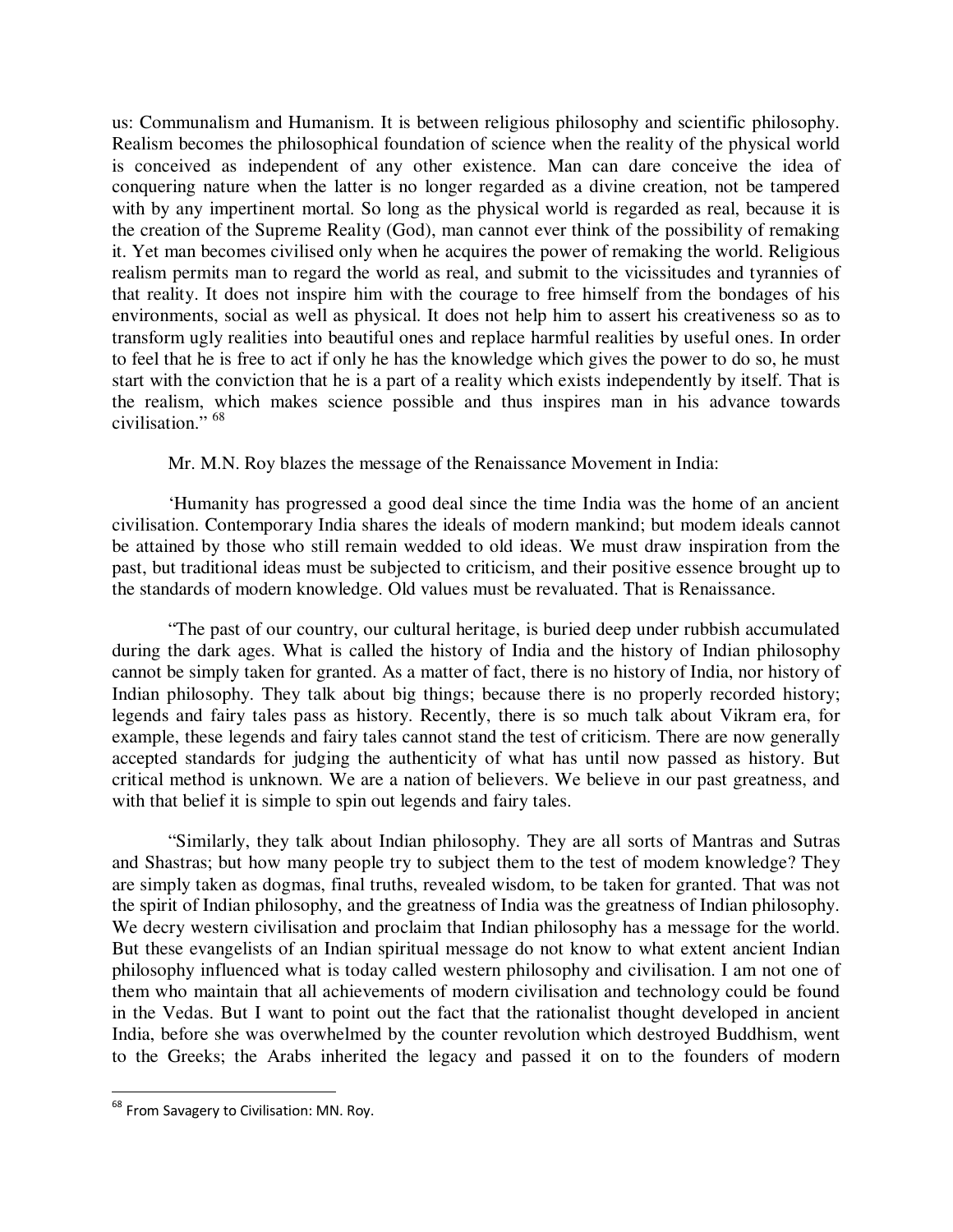European civilisation. Ultimately, it largely influenced the history of Europe through the Renaissance. Hearing those echoes, European humanity woke up four hundred years ago, while we are still sleeping. That is the reason for the tragedy of our country.

"The world indeed is crying out for a new spiritual leadership. There is no reason why India should not contribute to the satisfaction of the requirements of modern humanity caught in a profound social and cultural crisis. Will she rise up to the occasion? That is a challenge of history.

"The Renaissance movement will lay the intellectual and moral foundation of which an abiding structure of democratic freedom can be raised. It will do the work of historical of ancient India's creative genius, and hand over these values to the growing generations, who will then come before the people with a new hope for the future." <sup>69</sup>

What then are the values of Lingayatism to be revaluated? Philosophically the dynamics of Shakti i.e. the doctrine of chance should be revaluated to the scientific philosophy. The creativeness of humanity within the orbit of divinity should be reoriented to the scientific humanism. In the scientific humanism humanity assumes the creatve role of divivity-man makes the world and shapes it to his progress and prosperity. Since pantheism is inverted materialism, the Lingayat pantheism converts itself into scientific realism. The socio-economic trends of Lingayatism can be reconstructed to the scientific democracy and socialism. In fact they lead logically to the same conclusion; finally the moral aspect can be reinterpreted to the new humanism. Consequently Lingayatism is changed into Humanism, In short, we should revaluate the positive trends of all religions; the result will be Humanism, free from the trammels of communalism, nationalism, racialism and even communism. Humanism is not eclecticicm but dynamism. Hence it is scientific. It is a philosophy of life. We should therefore dig deep into the ruins of Indian history to find the real gems, the human values, of Indian culture, which transcend space and time. As the poet Gray in his famous Elegy puts it:

> *Full many a gem of purest ray serene The dark unfathom 'd caves of ocean bear; Full many a flower is born to blush unseen, And waste its sweetness on the desert air*

<sup>&</sup>lt;sup>69</sup> Independent India. Vol. XI No. 29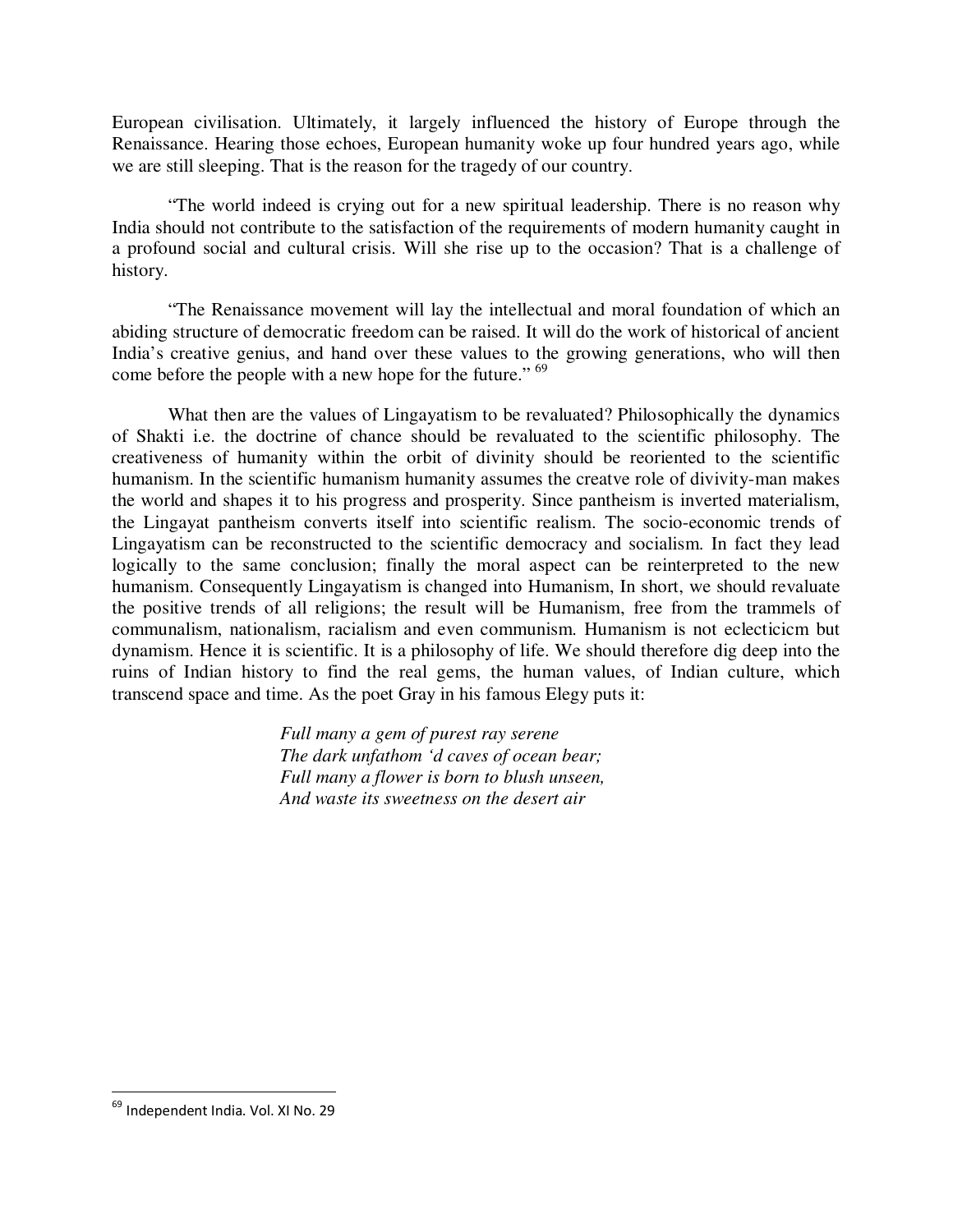# **BIBLIOGRAPHY**

#### **English work**

1. First Principles : Herbert Spencer 2. History and Philosophy of Lingayat Religion : Prof M.R.Sakhare, M.A., T.D (Cantab) 3. A Hand Book of Virashaivism : Dr. S.C. Nandimath, M.A., Ph.D. (London) 4. Musings of Basava : Profs K.R. Shrinavas lyangar, M.A D: Litt and S.S.Basavanal, M.A.S *5.* The Veerashaiva Weltanschauung **:** Shree Kumar Swamiji, B.A. 6. History of Philosophy **:** Dr. Albert Schwegler 7. Indian Philosophy Vol. II 8. The Evolution of Theology in the Greek Philosophers **:** Prof. Edward Caird *9. Sarvadarshana Sangraha* **:** Madhavacharya 10. History of Indian Philosophy Vol II **:** Dr. Dasagupta 11. Rama Rajya **:** S.D. Nadkarni 12. The History of Materialism Vol I. <br> **: F.A. Lange 13. The Menace of Hindu Imperialism**  $\cdot$  **: Swami Dha** 14. Enemies of Indian Freedom 15*.* Guru Govind : G.A Nateshan and Co. 16. Life of Jesus 17. Jesus Christ 2018 19: 10. Murry 17. Jesus Christ 2018 19: 10. Murry 17. Jesus Christ 201 **:** S.K. George; MA., B.D., 18. Annihilation of caste **:** Dr. BR. Ambedkar 19. Scientific Politics **:** M.N. Roy 20. Materialism **:** M.N. Roy 21. What is Marxism? **:** M.N. Roy 22. Heresies of the twentieth century **:** M.N. Roy 23. Science and Superstition **:** M.N. Roy 24. Problem of Freedom **:** M.N. Roy *25.* Historical Role of Islam **:** M.N. Roy 26. New Orientation **: M.N. Roy**<br>27. From savagery to civilization **: M.N. Roy** 27. From savagery to civilization 28. Gandhism Nationalism and Socialism **:** M.N. Roy 29. The Fragments of a Prisoners Diary, Vol. I. 30. Indian Renaissance Movement **:** M.N. Roy 31. The Gandhi Sutras **:** Ed.D.S.Sharma 32. Gita - The Mother **:** M.K. Gandhi 33. Hind Swaraj or Indian Home Rule **:** M.K. Gandhi 34. The Unseen Power **:** M.K. Gandhi *35.* Fascism: its Philosophy and Practice **:** M.N. Roy 36. Hinduism and the Modern world **:** K.M Panikkar 37. Hindu view of life **:** Dr. S. Radhakrishnan

: Swami Dharma Theeratha, B.A LL.B.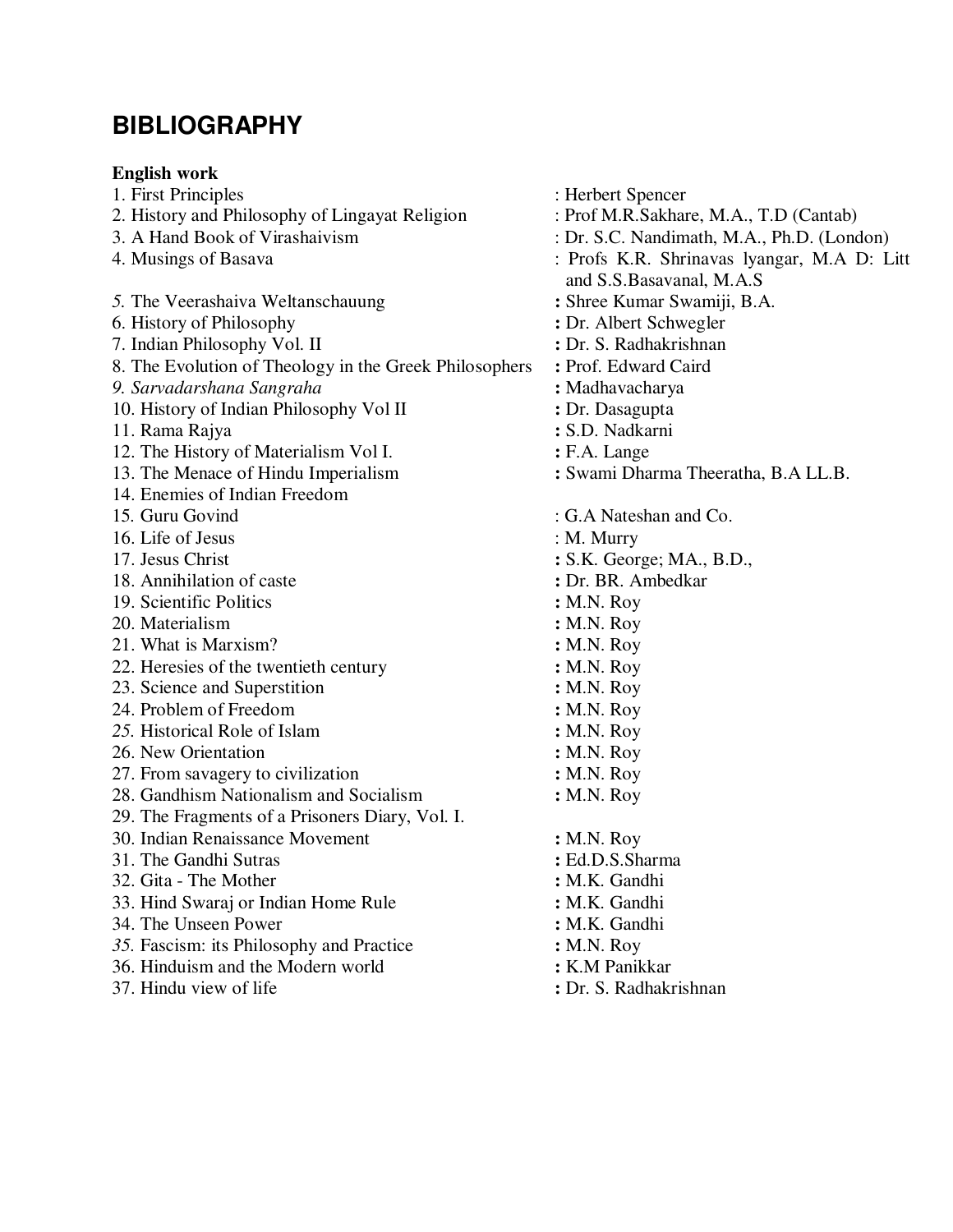#### **Journals**

- 1 .The Journal of the Literary Committee, Dharwar
- 2. The Marxian Way Renaissance Publishers Calcutta
- 3. Shivanubhava (Kannad) Editor P.G. Halkatti, **:** Ed. P.G. Halkatti. BA. LL.B. Bijápur
- 4. Independent India : 30 Faiz Bazar, Delhi
- 5*.* Siddhanta Dipika Vol. XI **:** Madras
- 6. Encyclopaedia of Religion and Ethics
- 7. Convocation Address to the Bombay University 1932 **:** C.V.Raman

#### **Kannada Works**

- 
- 
- 3. Basaveshvarana Vachanagalu
- 
- 
- 

- 1. Veerashaiva Tattvaprakasha **:** Ed. Prof. S.S, Basavannal M.A
- 2. Vachani Shastra. Part I and II **:** Ed. P.G. Halkatti. BA. LL.B. Bijápur